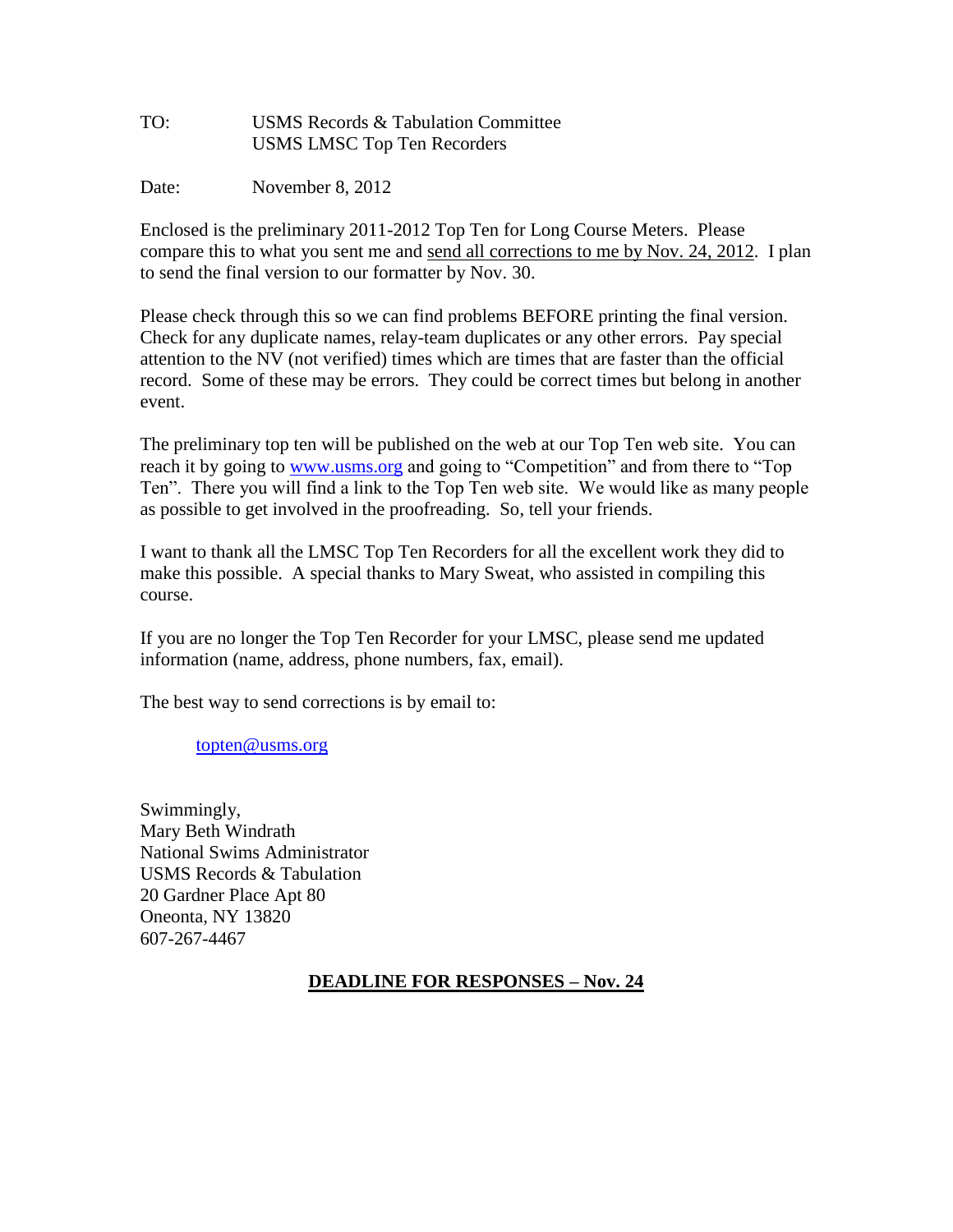**WOMEN 18-24 ~~~~~~~~~~~ • 50 M. FREESTYLE 26.22 KARA DENBY 09 27.54 Maggie C Bach 24 28.20 Paloma Dinkel 24 28.55 Shayla R Austin 19 28.72 Bethanie Griffin 23 28.79 Kristie H Chan 18 29.02 Jessica L Koltz 23 29.05 Lauren Frendreis 23 29.05 Cait M Hopkins 23 29.17 Anna M Kosmalska 19 29.36 Melissa Church 24 • 100 M. FREESTYLE 58.47 KARA DENBY 09 59.94 Paloma Dinkel 24 1:01.69 Shayla R Austin 19 1:02.35 Chelsey Bruington 22 1:02.56 Kristie H Chan 18 1:03.00 C Schmidgall 23 1:03.08 Jessica L Koltz 23 1:03.24 Cait M Hopkins 23 1:03.46 Luane Rowe 23 1:03.58 Maggie C Bach 24 1:03.65 Andrea Y Chan 21 • 200 M. FREESTYLE 2:03.06 JESSICA FOSCHI 03 2:09.87 Luane Rowe 23 2:15.62 Jamie L Marks 24 2:16.20 C Schmidgall 23 2:17.81 Shauna J Nelson 24 2:21.13 Jillian M Oto 19 2:21.52 Cait M Hopkins 23 2:22.54 Kristie H Chan 18 2:23.55 Nicole K Doi 21 2:24.00 Jessica L Koltz 23 2:24.75 Lillian Falconer 23 • 400 M. FREESTYLE 4:16.72 JULIA STOWERS 03 4:29.57 Luane Rowe 23 4:36.32 Jamie L Marks 24 4:46.90 Shauna J Nelson 24 4:57.61 C Schmidgall 23 5:04.30 Marlena L Tonelli 24 5:07.83 Katie M Moore 24 5:09.64 Lauren T Bailey 19 5:14.34 Robin E Glaser 24 5:20.68 Sarah R Kwon 23 5:21.82 Molly Woodford 22 • 800 M. FREESTYLE 9:11.87 LUANE ROWE 12**<br>**12.11.87 Luane Rowe 123 9:11.87 Luane Rowe 23 9:28.30 Jamie L Marks 24 9:51.30 Shauna J Nelson 24 9:57.35 C Schmidgall 23 10:28.49 Marlena L Tonelli 24 10:31.77 Lauren T Bailey 19 10:56.73 Hannah R Breen 21 11:23.79 Molly Woodford 22 11:24.46 Kari N Weihl 23 11:25.59 Kelsey L Helgesen 22 • 1500 M. FREESTYLE 17:22.39 LUANE ROWE 12**<br>17:22.39 Luane Rowe 23 **17:22.39 Luane Rowe 23 18:45.31 Shauna J Nelson 24 19:58.16 Katie M Moore 24 20:04.97 Lauren T Bailey 19 20:40.97 Nicole Cleveland 24 21:28.73 Kristie H Chan 18 21:33.47 Kari N Weihl 23 21:34.71 Molly Woodford 22 22:24.29 Taylor Tubbs 18 25:36.72 Kristyl Robinson 22 • 50 M. BACKSTROKE 31.41 F ODONNELL-MCCART 10 32.85 Stephanie Terrell 24 33.86 Bethanie Griffin 23 34.39 Anna M Kosmalska 19 34.79 Nicole K Doi 21 34.90 J Masehi-Lano 18 35.18 Andrea Y Chan 21**

 **35.67 Dakota D MacClain 21 35.73 Cait M Hopkins 23 36.00 Margaret R Greer 24 36.20 Whitney L Taylor 23 • 100 M. BACKSTROKE 1:04.87 S SCHWEITZER 00 1:13.35 Nicole K Doi 21 1:13.46 Stephanie Terrell 24 1:15.14 Jamie L Marks 24 1:15.67 Bethanie Griffin 23 1:15.69 Jillian M Oto 19 1:15.79 Jessica L Koltz 23 1:16.12 Dakota D MacClain 21 1:16.39 J Masehi-Lano 18 1:16.40 Andrea Y Chan 21 1:16.41 Valerie M Thorp 21 • 200 M. BACKSTROKE 2:19.70 S SCHWEITZER 00 2:37.31 Shauna J Nelson 24 2:38.26 Jamie L Marks 24 2:38.98 Nicole K Doi 21 2:45.53 Elissa Bates 22 2:49.47 Dakota D MacClain 21 2:50.71 Kristie H Chan 18 2:51.50 Lana Lawrence 20 2:52.14 Cait M Hopkins 23 3:00.77 Hannah R Breen 21 3:01.10 Tracy Lindboe 23 • 50 M. BREASTSTROKE 33.66 ELIZABETH NELSON 95 35.54 Paloma Dinkel 24 37.13 Nicole K Doi 21 37.56 Melissa S Phelps 22 37.59 C Schmidgall 23 37.72 Shayla R Austin 19 38.34 Stephanie Terrell 24 38.60 Anna Sharpe 20 39.14 Melissa Church 24 39.16 Ali C Polhill 20 40.66 Kara Dodd 20 • 100 M. BREASTSTROKE 1:13.62 ELIZABETH NELSON 95 1:16.86 Paloma Dinkel 24 1:21.26 C Schmidgall 23 1:21.36 Jamie L Marks 24 1:21.68 Lillian Falconer 23 1:21.81 Andrea Y Chan 21 1:24.12 Katie M Moore 24 1:24.39 K Magnusson 22 1:24.73 Marlena L Tonelli 24 1:24.84 Jillian M Oto 19 1:25.67 Melissa Church 24 • 200 M. BREASTSTROKE 2:36.61 MARISSA CLAPP 09 2:50.78 Jamie L Marks 24 2:59.00 Anna Sharpe 20 3:00.28 Marlena L Tonelli 24 3:01.56 Katie M Moore 24 3:09.64 Lauren T Bailey 19 3:17.36 Molly Murphy 22 3:18.21 Taylor Tubbs 18 3:25.18 Kara Dodd 20 3:37.92 Ashley Ivey 24 3:58.05 Bethany R Monda 24 • 50 M. BUTTERFLY 28.62 MEG GILL 09**<br>**29.39 Maggie C Bach 24 29.39 Maggie C Bach 24 29.49 Paloma Dinkel 24 29.87 Bethanie Griffin 23 30.19 Jamie L Marks 24 30.36 Shayla R Austin 19 30.48 Lauren Frendreis 23 30.49 Andrea Y Chan 21 31.49 J Masehi-Lano 18 31.68 Ali C Polhill 20 31.95 Melinda S Pierce 23 • 100 M. BUTTERFLY 1:01.04 LAURA DAVIS** 08<br>1:04.74 Maggie C Bach 24 **1:04.74 Maggie C Bach 24 1:06.45 Jamie L Marks 24 1:06.74 Andrea Y Chan 21 1:07.28 Paloma Dinkel 24 1:08.54 Jessica L Koltz 23**

**1:08.64 Luane Rowe 23**

**1:09.07 Ali C Polhill 20 1:09.57 J Masehi-Lano 18 1:11.50 Chelsey Bruington 22 1:13.18 Shauna J Nelson 24 • 200 M. BUTTERFLY 2:12.75 LAURA DAVIS 08 2:14.50 Elizabeth N Shaw 24 2:19.63 Jamie L Marks 24 2:25.46 Luane Rowe 23 2:29.15 Maggie C Bach 24 2:31.39 Shauna J Nelson 24 2:33.86 J Masehi-Lano 18 2:47.05 Katie M Moore 24 2:49.05 Sarah R Kwon 23 3:25.60 Ashley Ivey 24 • 200 M. INDIVIDUAL MEDLEY 2:16.06 LAURA DAVIS** 08<br>2:20.00 Elizabeth N Shaw 24 **2:20.00 Elizabeth N Shaw 24 2:26.78 Jamie L Marks 24 2:28.36 Paloma Dinkel 24 2:34.89 Lillian Falconer 23 2:37.70 Nicole K Doi 21 2:38.16 Shauna J Nelson 24 2:39.98 Lauren Frendreis 23 2:40.82 Jillian M Oto 19 2:42.13 J Masehi-Lano 18 2:47.36 Katie M Moore 24 • 400 M. INDIVIDUAL MEDLEY 5:08.00 JAMIE MARKS** 10<br>**5:08.72 Jamie L Marks** 24 **5:08.72 Jamie L Marks 24 5:17.55 Luane Rowe 23 5:30.40 Shauna J Nelson 24 5:43.47 Katie M Moore 24 5:52.14 Lauren Frendreis 23 5:52.61 Marlena L Tonelli 24 5:56.91 Lauren T Bailey 19 6:04.07 Kristie H Chan 18 6:37.04 Taylor Tubbs 18 8:42.44 Tricia A Baldwin 22 WOMEN 25-29 ~~~~~~~~~~~ • 50 M. FREESTYLE 26.05 ANDREA GEOROFF 12 26.05 Andrea A Georoff 29 26.35 Jessie E Alcaide 28 27.01 Britta O'Leary 28 27.63 Li Tao 25 27.70 Sarah M Hernandez 28 27.96 Traci A Van Matre 25 28.19 Meg B Gill 27 28.40 Leila Vaziri 27 28.79 Jayme K Van Erden 27 28.85 Krista M Kezbers 27 • 100 M. FREESTYLE 56.97 ANDREA GEOROFF 12 56.97 Andrea A Georoff 29 57.50 Jessie E Alcaide 28 59.42 Britta O'Leary 28 59.81 Traci A Van Matre 25 1:01.13 Li Tao 25 1:01.69 Leila Vaziri 27 1:02.85 Emily S Parker 27 1:03.39 Jayme K Van Erden 27 1:03.58 Lisa Falzone 27 1:03.86 Vicki Espiritu 27 • 200 M. FREESTYLE 2:02.06 SHEILA TAORMINA 95 2:09.00 Traci A Van Matre 25 2:14.04 Emily S Parker 27 2:14.67 Erin P Reilly 27 2:16.76 C Peterfish 26 2:19.66 Mary E Holman 26 2:19.98 Adrienne Binder 27 2:20.23 Vicki Espiritu 27 2:20.36 Sara E Holman 26 2:20.97 Lindsey K Kline 25 2:23.02 Cara Davidoff 26 • 400 M. FREESTYLE 4:13.03 SHEILA TAORMINA** 95<br>1:36.00 C Peterfish 26 **4:36.00 C Peterfish 26 4:37.58 Traci A Van Matre 25 4:43.08 Emily S Parker 27**

**4:47.89 Mary E Holman 26 4:56.40 Alana N Bergfield 25 4:58.15 Vicki Espiritu 27 4:59.45 Megan K Peterson 29 5:00.02 Katie B Swensen 25 5:06.11 Lindsey K Kline 25 • 800 M. FREESTYLE 8:47.44 RACHEL KOMISARZ 01 9:41.65 Sara E Holman 26 9:41.73 Mary E Holman 26 9:41.84 Emily S Parker 27 10:31.42 Sarah E Walker 28 10:31.85 Megan K Peterson 29 10:54.35 Katharine Wenzel 29 11:01.93 Stefanie Capizzi 25 11:02.12 Jamie V Grolle 29 11:04.20 Summer Bezdek 28 11:11.04 Charley Young 25 • 1500 M. FREESTYLE 16:39.77 RACHEL KOMISARZ 01 18:49.07 Sara E Holman 26 18:54.46 Mary E Holman 26 19:27.48 Lani A Seaman 27 19:41.37 Megan K Peterson 29 20:12.57 Charley Young 25 20:34.93 Amy Flessert 28 21:10.31 Summer Bezdek 28 21:33.74 Erin Mathews 27 21:49.29 Emily VonJentzen 29 22:00.30 Silver J Deutch 27 • 50 M. BACKSTROKE 30.80 DIANE GRANER** 89<br>**32.31 Leila Vaziri** 27  **32.31 Leila Vaziri 27 32.75 Marissa L Clapp 25 33.28 Erin P Reilly 27**<br>**33.41 Kyle Cutter 27 33.41 Kyle Cutter 27 33.72 Brittany Tourigny 29 33.74 Jayme K Van Erden 27 33.86 Emily S Parker 27 34.08 Vicki Espiritu 27 34.24 Brooke A Bishop 26 35.74 Sara E Holman 26 • 100 M. BACKSTROKE 1:06.44 KELLY HARRIGAN 11 1:06.59 Britta O'Leary 28 1:06.91 Diana MacManus 26 1:11.29 Marissa L Clapp 25 1:13.10 Vicki Espiritu 27 1:14.09 Leila Vaziri 27 1:14.70 Jayme K Van Erden 27 1:15.12 Lisa Falzone 27 1:17.09 Vicki S Blocker 29 1:18.13 Emily S Parker 27 1:18.90 Jackie L Whitty 29 • 200 M. BACKSTROKE 2:19.97 DIANE GRANER 89 2:37.11 Jayme K Van Erden 27 2:38.06 Brittany Tourigny 29 2:39.27 Vicki Espiritu 27 2:40.53 Sara E Holman 26 2:41.08 Kyle Cutter 27 2:43.35 Vicki S Blocker 29 2:48.66 Elise J Beeger 28 2:49.74 Mary E Holman 26 2:53.39 Tracey E Loper 29 2:54.87 Alison Bernal 28 • 50 M. BREASTSTROKE 31.60 MEGAN JENDRICK 10 34.51 Britta O'Leary 28 35.74 Marissa L Clapp 25 36.41 Carrie L Murphy 25 37.01 Meg B Gill 27 37.11 Alana N Bergfield 25 37.52 Bailey M Nennig 25 37.55 Katy Houston 25 37.64 Erin J Hunter 26 38.00 Emilee R Gottlieb 25 38.35 Maria A Zenoni 27 • 100 M. BREASTSTROKE 1:09.81 MEGAN JENDRICK 12 1:09.81 Megan Jendrick 28 1:13.30 Britta O'Leary 28 1:16.32 Marissa L Clapp 25 1:20.24 Erin J Hunter 26**

**4:47.48 Sara E Holman 26**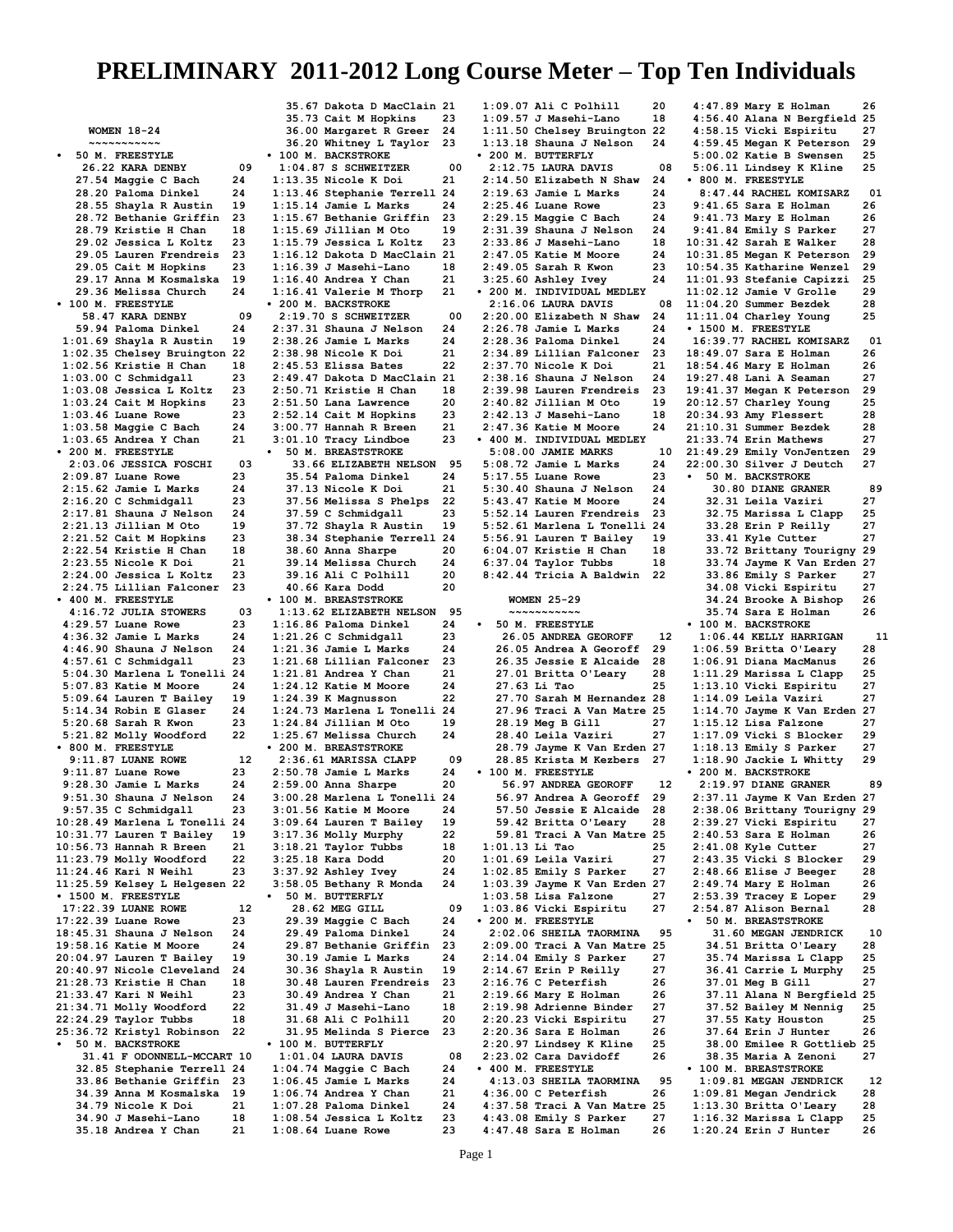**1:21.81 Bailey M Nennig 25 1:22.11 Brittany Tourigny 29 1:22.67 Alana N Bergfield 25 1:22.75 Katy Houston 25 1:23.66 Katie B Miller 29 1:24.12 Carrie L Murphy 25 • 200 M. BREASTSTROKE 2:39.40 BRITTA O'LEARY 12** 2:34.09 Megan Jendrick **2:39.40 Britta O'Leary 28 2:43.87 Marissa L Clapp 25 2:50.11 Erin J Hunter 26 2:54.81 Alana N Bergfield 25 2:58.77 Brittany Tourigny 29 2:59.39 Chelsea L Bueter 27 2:59.69 Jessica A Connors 27 3:07.03 Stefanie Capizzi 25 3:07.53 Kristine A Chiba 25 • 50 M. BUTTERFLY 28.19 JENNIFER BROOKS 03 29.61 Meg B Gill 27 30.58 Traci A Van Matre 25 30.68 C Peterfish 26 31.13 Krista M Kezbers 27 31.21 Li Tao 25 31.86 Leila Vaziri 27 32.04 Alison Bernal 28 32.13 Carrie L Murphy 25 32.22 Stacy G Bjorlie 26 32.23 Chelsea L Bueter 27 • 100 M. BUTTERFLY 1:01.04 RACHEL KOMISARZ 01 1:01.32 Andrea A Georoff 29 1:02.18 Jessie E Alcaide 28 1:05.34 C Peterfish 26 1:05.41 Li Tao 25 1:06.30 Sarah M Hernandez 28 1:07.30 Traci A Van Matre 25 1:07.64 Meg B Gill 27 1:12.16 Brittany Tourigny 29 1:12.47 Erin J Hunter 26 1:13.05 Stacy G Bjorlie 26 • 200 M. BUTTERFLY 2:17.51 SHEILA TAORMINA 95 2:24.98 C Peterfish 26 2:27.51 Traci A Van Matre 25 2:30.72 Meg B Gill 27 2:35.20 Erin J Hunter 26 2:44.30 Charley Young 25 2:45.22 Chelsea L Bueter 27 2:57.08 Stefanie Capizzi 25 2:58.78 Sarah E Walker 28 3:00.68 Ginny Trimble 28 3:01.78 Courtney Taylor 29 • 200 M. INDIVIDUAL MEDLEY 2:21.98 ALLISON WAGNER 05 2:23.85 Britta O'Leary 28** 2:31.68 Erin J Hunter 26<br>2:34.29 Adrienne Binder 27 **2:34.29 Adrienne Binder 27 2:36.20 Emily S Parker 27 2:38.37 Jayme K Van Erden 27 2:42.44 Vanessa Segovia 29 2:42.69 Chelsea L Bueter 27 2:43.01 Megan K Peterson 29 2:43.84 Lisal M Moran 27 2:46.02 Maria A Zenoni 27 • 400 M. INDIVIDUAL MEDLEY 5:06.34 SARA SHAND** 89<br>3:22.48 Erin J Hunter 26 **5:22.48 Erin J Hunter 26 5:32.57 Alana N Bergfield 25 5:32.73 Emily S Parker 27 5:38.80 Jayme K Van Erden 27 5:45.72 Vanessa Segovia 29 5:48.84 Megan K Peterson 29 5:49.26 Sara E Holman 26 5:57.03 Mary E Holman 26 5:57.33 Courtney Taylor 29 6:02.02 Sarah E Walker 28 WOMEN 30-34 ~~~~~~~~~~~ • 50 M. FREESTYLE**

 **25.57 ERIKA ERNDL 09 26.72 Noriko Inada 34**

 **27.42 Hannah Caldas 34 28.05 Danielle R Chance 31 28.33 Meredith A Stakem 31 28.52 Naoko Watanabe 30 28.55 Irina Haecker 34 28.71 Laura L Lastfogel 30 28.75 E Vucinich 32 28.84 Merritt J Morris 31 28.91 Stacy E Peterson 31 • 100 M. FREESTYLE 54.59 ERIKA ERNDL 09 58.85 Hannah Caldas 34 1:01.61 Megan Melgaard 32 1:02.61 Jennifer Carlson 33 1:02.85 Mollie K Grover 31 1:02.99 Meredith A Stakem 31 1:03.00 Merritt J Morris 31 1:03.27 Naoko Watanabe 30 1:04.19 Irina Haecker 34 1:04.35 C Pansini Rose 32 1:04.60 Brooke Bennett 32 • 200 M. FREESTYLE 1:58.92 ERIKA ERNDL 09 2:06.91 Megan E Melgaard 32 2:13.77 Brooke Bennett 32 2:16.84 Alicia M Kendig 30 2:19.40 Heidi R Hester 32 2:22.35 Merritt J Morris 31 2:22.40 Courtney Brigham 30 2:22.67 Irina Haecker 34 2:22.93 Tami Johnson 30 2:23.02 Cassy Pallo 31 2:23.70 Heidi M Hendrick 31 • 400 M. FREESTYLE 4:17.52 DAWN HECKMAN 10**<br>1:26.50 Megan E Melgaard 32 **4:26.50 Megan E Melgaard 32 4:35.18 Brooke Bennett 32 4:47.14 Alicia M Kendig 30 4:56.59 Heidi R Hester 32 5:00.42 Kelly A McPherson 34 5:00.85 Jennifer Carlson 33 5:01.41 Merritt J Morris 31 5:15.28 Emily A Milak 30 5:15.34 Robin L Sandos 32 5:17.53 Molly M Ward 30 • 800 M. FREESTYLE 8:46.22 DAWN HECKMAN 10**<br>0:23.06 Brooke Bennett 32 **9:23.06 Brooke Bennett 32 10:00.95 Alicia M Kendig 30 10:17.71 Heidi R Hester 32 10:28.13 Kelly A McPherson 34 11:11.54 Andrea M Cardy 33 11:14.40 M Catallo-Madruga 33 11:22.97 Elizabeth Hefley 31 11:46.39 Lauren Wheeler 31 11:48.81 Jennifer M Martin 32 11:52.78 Katie N O'Brien 34 • 1500 M. FREESTYLE 17:07.54 DAWN HECKMAN 10 17:53.12 Brooke Bennett 32 19:45.44 Heidi R Hester 32 20:37.75 Emily A Milak 30 21:05.20 Andrea M Cardy 33 21:09.98 M Catallo-Madruga 33 21:23.65 Jamie R Hubbard 31 21:26.94 Elizabeth Hefley 31 21:33.71 Deanne L Moosman 34 21:35.35 Genevieve Bernal 33 21:46.41 Jamie L Kujawa 30 • 50 M. BACKSTROKE 29.15 NORIKO INADA 08 28.57 Noriko Inada 34 31.69 Misty D Hyman 33 32.17 C Pansini Rose 32 32.61 Naoko Watanabe 30 33.00 Laura Holt 32 33.34 Stacy E Peterson 31 33.89 Mollie K Grover 31 33.95 E Vucinich 32 33.96 Danielle R Chance 31 34.39 Becca Hlad 32 • 100 M. BACKSTROKE 1:01.78 NORIKO INADA 11**

**1:06.81 Megan E Melgaard 32 1:10.53 Naoko Watanabe 30 1:11.78 Mollie K Grover 31 1:11.94 C Pansini Rose 32 1:13.39 Stacy E Peterson 31 1:13.49 Becca Hlad 32 1:14.92 E Vucinich 32 1:18.51 Emma S Hansen 30 1:18.57 Deanne L Moosman 34 • 200 M. BACKSTROKE 2:17.61 SARABETH METZGER 09 2:24.25 Megan E Melgaard 32 2:34.03 Naoko Watanabe 30 2:34.54 Mollie K Grover 31 2:35.52 Becca Hlad 32 2:36.21 Danielle R Chance 31 2:37.17 Emily Finanger 33 2:38.03 C Pansini Rose 32 2:45.98 Cassy Pallo 31 2:48.60 Deanne L Moosman 34 2:50.91 Emma S Hansen 30 • 50 M. BREASTSTROKE 33.20 KATIE MCCLELLAND 08 34.19 Hannah Caldas 34 34.78 Laura Holt 32 36.63 Denise B Lindberg 30 37.34 Danielle R Chance 31 37.51 Tami Johnson 30 37.79 Molly E Connolly 30 37.90 Jennifer Carlson 33 37.94 Laura L Lastfogel 30 38.65 Jillian A Wilkins 31 38.68 Martinez Borobio 30 • 100 M. BREASTSTROKE 1:13.29 KATIE MCCLELLAND 08 1:09.49 Keri L Hehn 31:**<br>**1:16.35 Hannah Caldas** 34 **1:16.35 Hannah Caldas 34 1:20.21 Danielle R Chance 31 1:21.58 Jennifer Carlson 33 1:22.30 Kendra E Wilson 31 1:23.93 Martinez Borobio 30 1:24.42 Jennifer M Faith 31 1:25.15 Emily Finanger 33 1:25.41 Laura L Lastfogel 30 1:25.75 Molly E Connolly 30 • 200 M. BREASTSTROKE 2:41.51 WENKE HANSEN 99**<br>2:29.97 Keri L Hehn 31NV **2:29.97 Keri L Hehn 31**<br>2:55.18 Kendra E Wilson 31 **2:55.18 Kendra E Wilson 31 3:00.85 Jamie R Hubbard 31 3:01.40 Jennifer Carlson 33 3:02.20 Martinez Borobio 30 3:08.89 Laura L Lastfogel 30 3:08.94 Molly E Connolly 30 3:09.14 Jennifer Downing 34 3:10.05 Jennifer M Faith 31 3:12.62 Jillian A Wilkins 31 • 50 M. BUTTERFLY 27.48 MARTINA MORAVCOVA 08 27.61 Noriko Inada 34 29.01 Misty D Hyman 33 30.48 Hannah Caldas 34 30.49 Naoko Watanabe 30 30.67 E Vucinich 32 30.67 Danielle R Chance 31 30.85 Merritt J Morris 31 30.97 Emily A Milak 30 31.38 Tami Johnson 30 31.51 Stacy E Peterson 31 • 100 M. BUTTERFLY 58.81 MARTINA MORAVCOVA 08 1:10.17 Emily A Milak 30 1:11.60 E Vucinich 32**<br>**1:12.19 Tricia M Wallace 31 1:12.19 Tricia M Wallace 31 1:14.41 Keri Nappi 34 1:14.94 Courtney Brigham 30 1:14.97 Cassy Pallo 31 1:15.92 Alicia M Kendig 30 1:16.88 Mary Hammond 32 1:19.14 Kendra Ksiazek 31 1:19.97 Jennifer Carlson 33 • 200 M. BUTTERFLY 2:20.12 K PIPES-NEILSEN 96 2:54.68 Cassy Pallo 31 2:54.82 Tricia M Wallace 31 3:05.03 Rebecca L King 32 3:08.95 Maria Hettenbach 32 3:09.13 Amber D Nishimoto 34 3:37.29 Patti Davies 30 3:41.93 Ouida Liu 32 5:03.16 Dana Trujillo 33 5:20.44 Dana N Pugh 31 • 200 M. INDIVIDUAL MEDLEY 2:13.72 ERIKA ERNDL 09 2:26.56 Megan E Melgaard 32 2:35.63 Kendra E Wilson 31 2:35.90 Emily Finanger 33 2:36.97 Mollie K Grover 31 2:37.12 Danielle R Chance 31 2:40.71 Emily A Milak 30 2:42.72 Alicia M Kendig 30 2:44.21 Denise B Lindberg 30 2:45.99 Caitlin M Healey 30 2:46.33 Kendra Ksiazek 31 • 400 M. INDIVIDUAL MEDLEY 4:47.06 ERIKA ERNDL 08 5:26.61 Emily A Milak 30 5:27.21 Emily Finanger 33 5:35.24 Alicia M Kendig 30 5:45.62 Jennifer Carlson 33 6:04.39 Kelsey Muller 30 6:10.23 Heidi R Hester 32 6:26.79 Amber D Nishimoto 34 6:29.86 Nadia Louhichi 31 6:31.65 Hannah Smith 33 6:35.81 Aubree Gustafson 31 WOMEN 35-39 ~~~~~~~~~~~ • 50 M. FREESTYLE 25.98 DARA TORRES 06 26.84 Erika L Braun 39 29.03 Janey C Mayville 38 29.10 Andee Bell** 37<br>**29.58 Rebecca L Smith** 35  **29.58 Rebecca L Smith 35 29.69 Sarah L Lassek 39 29.82 Julie Coskey 38 29.85 Rebecca Compton 39 30.44 Mariko Wilcox 35 30.69 Jaimie Lee 36<br>30.70 Janet M Wood** 35  **30.70 Janet M Wood 35 • 100 M. FREESTYLE 58.87 S NEILSON-BELL 95**<br>2.99 Marcie Herzog 35 **1:02.99 Marcie Herzog 35 1:05.32 Rebecca L Smith 35 1:05.50 Joy Stover 36 1:05.57 Janey C Mayville 38 1:05.97 Jessica N Stokes 36 1:06.41 Tobi L Limke 37 1:06.66 Julie Coskey 38 1:07.06 Jaimie Lee 36 1:07.31 Melissa D Varlas 39 1:07.43 Astrid Cybulskis 38 • 200 M. FREESTYLE 2:03.37 DAWN HECKMAN 12**<br>2:03.37 Dawn M Heckman 35 **2:03.37 Dawn M Heckman 35 2:16.13 Joy Stover 36 2:16.81 Melissa D Varlas 39 2:21.81 Andee Bell 37 2:22.95 Katherine Barker 35 2:23.39 Julie Roddin 36 2:25.48 Jessica N Stokes 36 2:26.07 Malena Hankins 39 2:27.66 Serena H Johnson 35 2:30.44 Susan Wetstone 39 • 400 M. FREESTYLE 4:16.19 DAWN HECKMAN 12 4:16.19 Dawn M Heckman 35 4:47.86 Joy Stover 36 4:48.24 Melissa D Varlas 39 4:48.77 Marcie Herzog 35 4:54.08 Jessica N Stokes 36 5:00.10 Julie Roddin 36 5:02.41 Andee Bell 37 5:03.20 Katherine Barker 35 5:04.85 Susan Wetstone 39**

**1:02.30 Noriko Inada 34 2:51.74 Erin E Schneider 33** **5:05.17 Malena Hankins 39**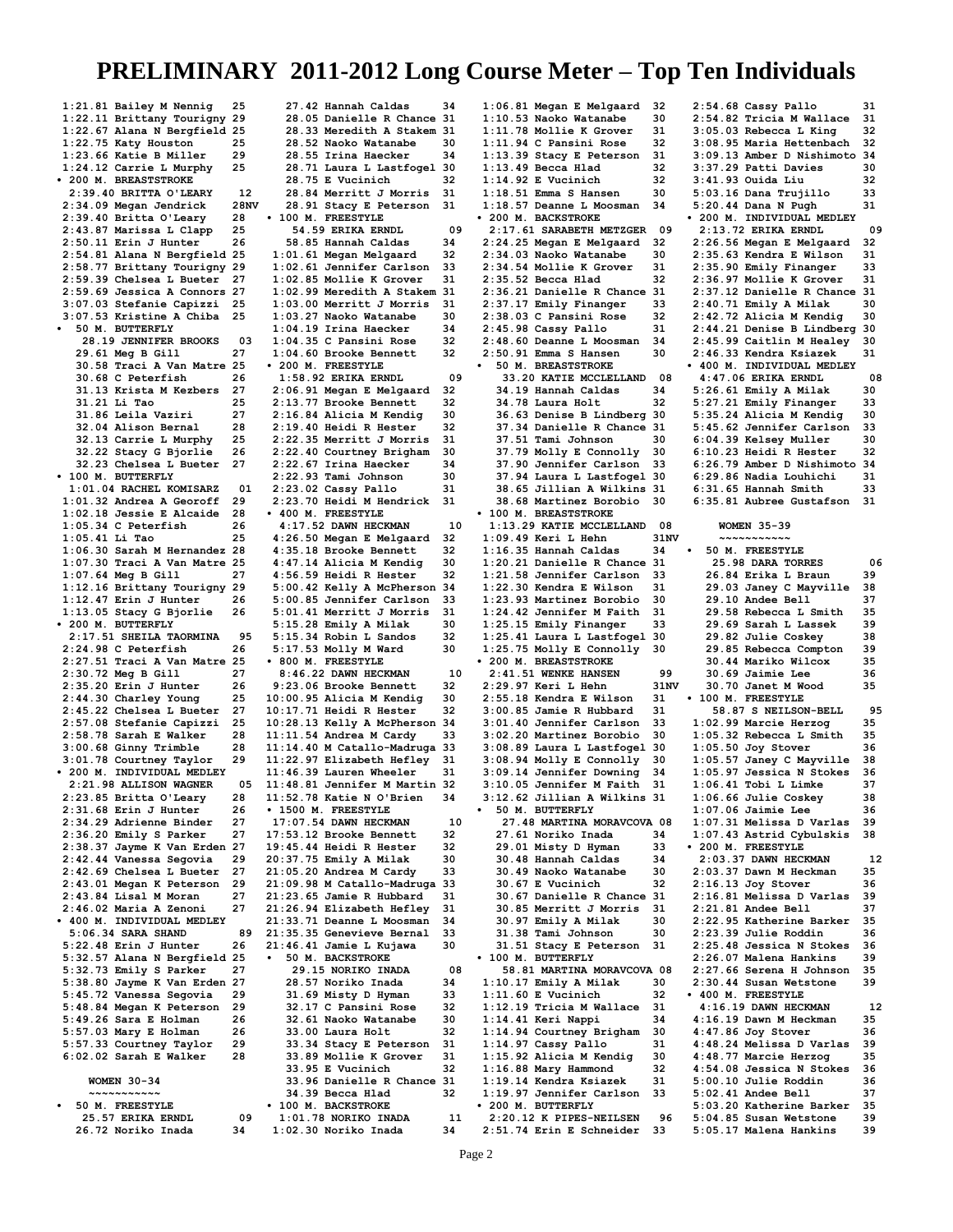**• 800 M. FREESTYLE 8:47.28 DAWN HECKMAN 12**<br>1:47.28 Dawn M Heckman 35 **8:47.28 Dawn M Heckman 35 9:48.20 Joy Stover 36 9:56.14 Melissa D Varlas 39 10:10.63 Jessica N Stokes 36 10:15.29 Malena Hankins 39 10:30.34 Julie Roddin 36 11:05.81 Chio E Hatakeyama 37 11:07.57 Serena H Johnson 35 11:28.66 Sabine Weiser 38 11:31.84 Chrystena E Ewen 38 • 1500 M. FREESTYLE 17:46.58 K PIPES-NEILSEN 00 18:48.44 Joy Stover 36 19:05.82 Marcie Herzog 35 19:44.04 Julie Roddin 36 20:28.64 Malena Hankins 39 20:53.61 Giulia M Ferraris 35 21:06.76 Andreea Ianoli 39 21:44.63 Sabine Weiser 38 22:05.51 Kristina Maroudis 37 22:35.36 Katie E Burch 35 23:00.14 Amanda S Eckler 36 • 50 M. BACKSTROKE 30.17 SHERI HART 10**<br>**32.45 Shanna L Guzman** 36  **32.45 Shanna L Guzman 36 33.09 Susan Wetstone 39 35.76 Rebecca L Smith 35 35.79 Joy Stover 36<br>35.79 Janev C Mavville 38 35.79 Janey C Mayville 38 35.95 Sabine Weiser 38 36.53 Janet M Culjat 36 36.66 Julie Roddin 36<br>37.28 Serena H Johnson 35 37.28 Serena H Johnson 35 37.39 Janet M Wood 35 • 100 M. BACKSTROKE 1:04.99 SHERI HART 10**<br>**11.52 Susan Wetstone** 39: **1:11.52 Susan Wetstone 39 1:12.19 Shanna L Guzman 36 1:16.43 Janey C Mayville 38 1:17.05 Rebecca L Smith 35 1:19.85 Serena H Johnson 35 1:19.96 Melissa D Varlas 39 1:20.40 Janet M Culjat 36 1:20.52 Malena Hankins 39 1:20.65 Kristen B Mullen 39 1:20.97 Liz A Hawes 36 • 200 M. BACKSTROKE 2:18.20 K PIPES-NEILSEN 97 2:38.14 Katherine Barker 35 2:38.15 Susan Wetstone 39 2:40.24 Joy Stover 36 2:42.91 Julie Roddin 36 2:43.95 Melissa D Varlas 39 2:51.33 Malena Hankins 39 2:51.54 Janet M Culjat 36 2:51.86 Serena H Johnson 35 2:52.84 Liz A Hawes 36 2:53.10 Giulia M Ferraris 35 • 50 M. BREASTSTROKE 33.86 CYNTHIA LEWIS** 12<br>**83.86 Cynthia J Lewis** 37  **33.86 Cynthia J Lewis 37 37.19 Andee Bell 37<br>38.04 Laura Koch Davis 36 38.04 Laura Koch Davis 36 39.02 Amanda S Birch 38 39.32 Janey C Mayville 38 40.12 Shanna L Guzman 36 40.33 Julie Coskey 38 41.22 Anna M Charnstrom 35 41.40 Chio E Hatakeyama 37 41.44 Amy L Marsh 35 • 100 M. BREASTSTROKE 1:12.30 CYNTHIA LEWIS 12 1:12.30 Cynthia J Lewis 37 1:21.60 Laura Koch Davis 36 1:22.31 Andee Bell 37 1:25.79 Nancy J Pitney 35 1:28.81 Janey C Mayville 38 1:28.91 Amanda S Birch 38 1:29.20 Erin C Framke 39 1:30.53 Chio E Hatakeyama 37 1:31.35 Laura Berry 39 1:32.57 Stephanie Kramer 38**

**• 200 M. BREASTSTROKE 2:40.57 CYNTHIA LEWIS 12 2:40.57 Cynthia J Lewis 37 2:54.30 Laura Koch Davis 36 3:00.52 Andee Bell 37<br>3:10.80 Chio E Hatakeyama 37 3:10.80 Chio E Hatakeyama 37 3:11.05 Erin C Framke 39 3:23.26 Michelle Washburn 38 3:23.58 Stephanie Kramer 38 3:25.98 Breana L Lewis 36 3:27.83 Anicia Criscione 39 3:32.58 Annie Hayman 36 • 50 M. BUTTERFLY 28.32 TRACIE MOLL 9<br>0.79 Shanna L Guzman 36 30.79 Shanna L Guzman 36 30.89 Rebecca Compton 39 30.93 Melissa D Varlas 39 31.40 Marcie Herzog 35 32.68 Laura Koch Davis 36 32.79 Janet M Wood 35 32.84 Janey C Mayville 38 32.88 Laura Berry 39 33.09 Maureen Rea 36 33.15 Nancy J Pitney 35 • 100 M. BUTTERFLY 1:03.79 TRACIE MOLL 99**<br>1:08.66 Melissa D Varlas 39 **1:08.66 Melissa D Varlas 39 1:10.60 Laura Koch Davis 36 1:12.72 Maureen Rea 36 1:13.91 Jessica N Stokes 36 1:14.86 Sabine Weiser 38 1:16.40 Susan Wetstone 39 1:16.86 Laura Berry 39 1:16.88 Rebecca Compton 39 1:18.42 Malena Hankins 39 1:19.67 Mariko Wilcox 35 • 200 M. BUTTERFLY 2:20.21 K PIPES-NEILSEN 97 2:34.51 Melissa D Varlas 39 2:38.95 Laura Koch Davis 36 2:56.15 Sabine Weiser 38 2:59.03 Malena Hankins 39 3:20.80 Ravena Feldman 37 3:25.08 K Marentette 39 3:30.83 Erika M Boeckeler 38 3:35.60 Jennifer J Kyff 39 3:47.02 Karen E Atkinson 37 3:57.21 Jenny A Hodges 38 • 200 M. INDIVIDUAL MEDLEY 2:22.42 K PIPES-NEILSEN 97 2:35.56 Laura Koch Davis 36 2:38.18 Tobi L Limke 37 2:38.84 Susan Wetstone 39 2:40.15 Katherine Barker 35 2:44.16 Janey C Mayville 38 2:45.89 Jessica N Stokes 36 2:49.04 Maureen Rea 36 2:51.64 Laura Berry 39 2:52.54 Julie Roddin 36 2:53.25 Erin C Framke 39 • 400 M. INDIVIDUAL MEDLEY 5:02.67 K PIPES-NEILSEN 98 5:30.73 Laura Koch Davis 36 5:33.41 Melissa D Varlas 39 5:36.64 Jessica N Stokes 36 5:40.66 Susan Wetstone 39 6:10.42 Erin C Framke 39 6:11.90 Julie Roddin 36 6:32.28 Louise Keetley 38 6:36.83 Anicia Criscione 39 6:47.92 Ravena Feldman 37 6:52.06 Shannon Sullivan 36 WOMEN 40-44 ~~~~~~~~~~~ • 50 M. FREESTYLE 24.25 DARA TORRES 08 26.41 Erika L Braun 40 27.81 K Radke Gerry 42 28.50 Teddy S Decker 40 29.24 Deborah Dawson 44 29.41 Jennifer Ridge 44 29.41 Laurel S Hill 43**

 **29.42 Julie Barr 42**

 **29.49 Becky W Mantonya 40 29.54 Heather A Fazio 42 29.64 Carole J Novinski 44 • 100 M. FREESTYLE 53.78 DARA TORRES** 08<br>8.81 Erika L Braun 40  **58.81 Erika L Braun 40 1:02.23 Wenke K Seider 43 1:02.55 Melanie M Valerio 43 1:03.34 Jennifer Ridge 44 1:03.80 Deborah Dawson 44 1:04.30 Julie Barr 42 1:05.17 Becky W Mantonya 40 1:05.82 Heather A Fazio 42 1:05.86 Linda Visser 42 1:06.33 Nadine K Day 42 • 200 M. FREESTYLE 2:09.00 K PIPES-NEILSEN 03 2:18.63 Jennifer Ridge 44 2:19.26 Nadine K Day 42 2:20.42 Kelly M Reynolds 42 2:21.31 Alexandra Nieto 40 2:22.84 Linda Visser 42 2:23.52 Heather A Fazio 42 2:24.01 Deborah Dawson 44 2:25.47 Tracie A Harang 40 2:27.84 Ann Marie Crye 41 2:28.35 Juliet E Cox 44 • 400 M. FREESTYLE 4:28.24 K PIPES-NEILSEN 02 4:50.46 Jennifer Ridge 44 4:53.62 Deborah Dawson 44 4:55.50 Kelly M Reynolds 42 5:02.56 Nadine Day 42 5:10.68 Linda Visser 42 5:11.43 Jayna M Tomac 40 5:11.69 Mary D Ruppe 43**<br>**5:11.92 Tracie A Harang 40 5:11.92 Tracie A Harang 40 5:12.23 A Martin-Sherlock 42 5:13.00 Juliet E Cox 44 • 800 M. FREESTYLE 9:21.75 K PIPES-NEILSEN 03 10:16.89 Nadine K Day 42 10:17.93 Deborah Dawson 44 10:40.04 Juliet E Cox 44 10:47.99 Mary D Ruppe 43 10:48.94 Tricia Good 41 10:51.94 Jayna M Tomac 40 10:53.45 Katie S Elgaaen 42 10:58.42 A Morrisseau 44 11:02.55 Ginger Tompkins 44 11:08.21 Michelle Goldberg 44 • 1500 M. FREESTYLE 17:56.52 K PIPES-NEILSEN 03 19:15.11 Deborah Dawson 44 19:58.65 Juliet E Cox 44 20:09.46 R Pescatori 41 20:35.52 Mary D Ruppe 43 20:45.97 Ginger Tompkins 44 20:48.44 Ann Marie Crye 41 20:51.06 Michelle Goldberg 44 20:51.95 Katie A Melmer 43 21:17.08 Cynthia J Hertzer 43 21:28.48 Jana P Chesley 40 • 50 M. BACKSTROKE 31.63 JODY SMITH 09 33.42 K Radke Gerry 42 33.75 Teddy S Decker 40 33.90 Carole J Novinski 44 34.05 Jennifer Ridge 44 34.11 Kelly M Reynolds 42 34.53 Kiki Steinberg 41 34.88 Paula M Texel 42 35.25 Linda Visser 42 35.78 Ann Marie Crye 41 36.11 Juliet E Cox 44 • 100 M. BACKSTROKE 1:07.21 JODY SMITH 09 1:14.40 Jennifer Ridge 44 1:14.90 Kiki Steinberg 41 1:15.26 Teddy S Decker 40 1:16.20 Paula M Texel 42 1:16.53 Nadine K Day 42 1:17.55 Juliet E Cox 44**

**1:20.20 Laura Ghilik-Micu 44 1:20.31 Ginger Tompkins 44 1:20.41 Laurel S Hill 43 • 200 M. BACKSTROKE 2:23.18 JODY SMITH** 09<br>1.40.00 Jennifer Ridge 44 **2:40.00 Jennifer Ridge 44 2:42.70 Kiki Steinberg 41 2:42.86 Nadine K Day 42 2:45.83 Teddy S Decker 40 2:47.61 Paula M Texel 42 2:50.29 Heather A Fazio 42 2:50.63 Ann Marie Crye 41 2:52.55 Ginger Tompkins 44 2:52.82 Mary D Ruppe 43 2:53.00 Donna M Neuendorf 44 • 50 M. BREASTSTROKE 33.25 S VON DER LIPPE 06 35.63 Wenke K Seider 43 35.77 Kelly A Legaspi 40 37.53 Rainy M Goodale 42 38.17 R Pescatori 41**<br>38.17 Javna M Tomac 40  **38.17 Jayna M Tomac 40 38.40 Julie Barr 42 38.78 Jennifer Ridge 44 39.10 Nadine K Day 42 39.23 Laurel S Hill 43 39.48 Tricia Good 41 • 100 M. BREASTSTROKE 1:12.12 S VON DER LIPPE 08 1:17.14 Wenke K Seider 43 1:19.01 Kelly A Legaspi 41 1:20.00 R Pescatori 41 1:22.57 Julie Barr 42 1:22.63 Nadine K Day 42 1:23.06 Rainy M Goodale 42 1:23.14 Jennifer Ridge 44 1:23.97 Jayna M Tomac 40 1:24.68 Laurel S Hill 43** 1:26.07 Mary D Ruppe **• 200 M. BREASTSTROKE 2:38.44 S VON DER LIPPE 06 2:51.34 R Pescatori 41 2:53.62 Kelly A Legaspi 40 3:03.90 Nadine K Day 42 3:04.77 Rainy M Goodale 42 3:05.49 Mary D Ruppe 43 3:06.01 Jayna M Tomac 40 3:06.16 Laurel S Hill 43 3:06.52 Tricia Good 41 3:07.98 Ann Marie Crye 41 3:08.32 Amy Whitesides 40 • 50 M. BUTTERFLY 28.52 S VON DER LIPPE 09 29.40 K Radke Gerry 42 29.89 Wenke K Seider 43 30.09 Julie Barr 42<br>31.39 Jennifer Ridge 44 31.39 Jennifer Ridge 44 32.20 Linda Visser 42 32.28 Becky W Mantonya 40 32.38 A Martin-Sherlock 42 32.88 Nadine K Day 42 33.15 Laurel S Hill 43 33.25 Galen D Rinaldi 44 • 100 M. BUTTERFLY 1:02.47 S VON DER LIPPE 08 1:07.71 Wenke K Seider 43 1:09.13 Jennifer Ridge 44 1:10.87 Nadine K Day 42 1:11.69 Laurel S Hill 43 1:12.95 A Martin-Sherlock 42 1:13.90 Galen D Rinaldi 44 1:15.38 Becky W Mantonya 40 1:16.32 Mary D Ruppe 43 1:16.64 Julie D Stone 41 1:16.66 Linda Visser 42 • 200 M. BUTTERFLY 2:24.77 K PIPES-NEILSEN 03 2:36.13 Nadine K Day 42 2:45.38 Mary D Ruppe 43 2:55.36 A Martin-Sherlock 42 3:00.01 Julie D Stone 41 3:05.44 Nancy A North 44 3:09.92 Cynthia J Hertzer 43 3:13.58 Caroline F Stein 42**

**1:19.27 Linda Visser 42**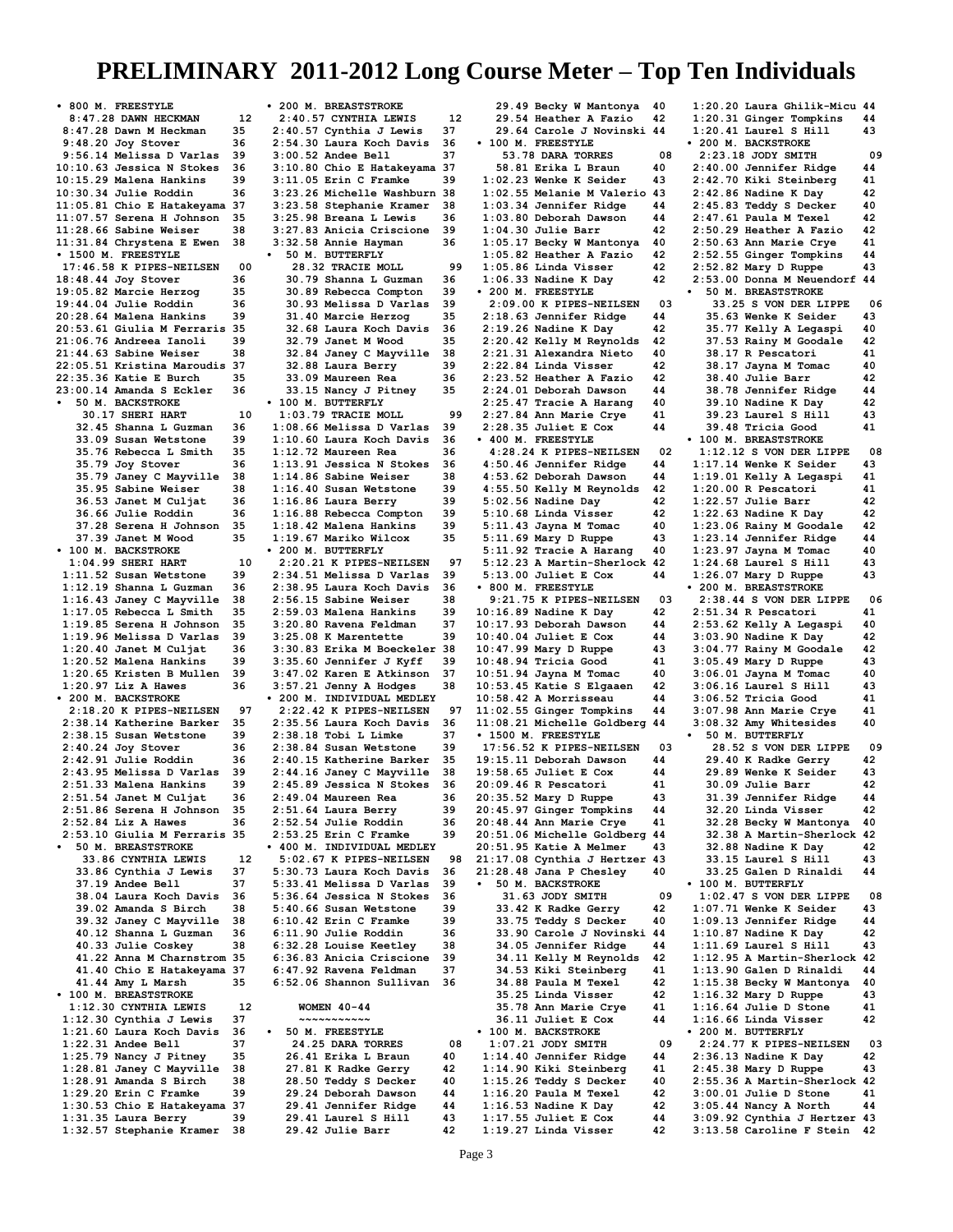**3:21.74 Elizabeth A Kooy 41 3:28.45 Suzanne Dearworth 40 3:31.27 Carol L Prescott 43 • 200 M. INDIVIDUAL MEDLEY 2:25.03 S VON DER LIPPE 07 2:34.26 Nadine K Day 42 2:35.22 Jennifer Ridge 44 2:37.63 Julie Barr 42 2:40.14 Kelly M Reynolds 42 2:42.39 Katie S Elgaaen 42 2:42.67 R Pescatori 41 2:43.19 Ann Marie Crye 41 2:44.47 Kelly A Legaspi 40 2:46.08 Mary D Ruppe 43 2:48.48 Jayna M Tomac 40 • 400 M. INDIVIDUAL MEDLEY 5:09.83 K PIPES-NEILSEN 04 5:35.24 Nadine K Day 42 5:36.16 Laurel S Hill 43 5:45.59 Mary D Ruppe 43 5:48.54 R Pescatori 41 5:53.30 Ann Marie Crye 41 6:00.61 A Morrisseau 44 6:15.33 Cynthia J Hertzer 43 6:17.39 Alison B Moore 42 6:20.43 Susanne P Rublein 42 6:35.94 Hannah Borgeson 40 WOMEN 45-49 ~~~~~~~~~~~ • 50 M. FREESTYLE 27.44 SUSAN WALSH 07 28.26 Collette H Sappey 48 28.72 Annette Patterson 47 29.24 Laureen K Welting 47 30.04 Becky Cleavenger 49 30.16 Arlette A Godges 48 30.17 Celia Wolff** 46<br>**30.18 Lisa O Rapuano** 46  **30.18 Lisa O Rapuano 46 30.19 Kari S Adams 46 30.21 Dyne L Jones 45 30.30 M Elias-Williams 48 • 100 M. FREESTYLE 59.62 FALL WILLEBOORDSE 12 59.62 Fall Willeboordse 46 1:03.59 Kristin J Gary 45 1:04.18 Stephanie Stone 45 1:04.50 Laureen K Welting 47 1:04.50 Collette H Sappey 48** 1:06.19 Kari S Adams <sup>11</sup> 46<br>1:06.24 Arlette A Godges 48 **1:06.24 Arlette A Godges 48 1:06.88 T Sorenson 46 1:07.28 Dyne L Jones 45 1:07.42 Jill E Gellatly 45 • 200 M. FREESTYLE 2:10.09 K PIPES-NEILSEN 09 2:17.97 Ellen M Reynolds 48 2:18.42 Jill E Gellatly 45 2:18.73 Stephanie Stone 45 2:21.00 Laureen K Welting 47** 2:22.03 Kari S Adams 46<br>2:24.20 M Elias-Williams 48 **2:24.20 M Elias-Williams 48 2:24.98 Collette H Sappey 48 2:25.98 Laurie Hug 47<br>2:26.23 Becky Cleavenger 49 2:26.23 Becky Cleavenger 49 2:27.53 Jasmine Stiles 46 • 400 M. FREESTYLE 4:35.84 K PIPES-NEILSEN 08 4:48.52 Ellen M Reynolds 48 4:51.15 Jill E Gellatly 45 4:54.87 Laurie Hug 47 4:56.61 Stephanie Stone 45 5:03.96 Kari S Adams 46 5:04.07 M Elias-Williams 48 5:04.11 Kimberly Elsbach 49 5:04.38 M Countryman 48 5:07.96 Ellen K Bennett 49 5:14.62 Kathy Gallagher 48 • 800 M. FREESTYLE 9:24.11 K PIPES-NEILSEN 07 9:53.97 Laurie Hug 47 9:59.35 Jill E Gellatly 45**  $10:19.64$  Stephanie Stone **10:23.23 M Elias-Williams 48**

**10:24.30 M Countryman 48 10:30.14 Kari S Adams 46 10:37.14 Ellen K Bennett 49 10:38.21 Jutta Schickore 48 10:42.92 Kimberly Elsbach 49 10:52.83 Karen Jensen 45 • 1500 M. FREESTYLE 17:55.83 S HEIM-BOWEN 03 18:40.27 Laurie Hug 47 18:55.86 Jill E Gellatly 45 19:36.13 M Countryman 48 19:42.01 M Elias-Williams 48 19:55.77 Ellen K Bennett 49 19:59.47 Kimberly Elsbach 49 20:01.48 Jutta Schickore 48 20:56.57 Heather Hagadorn 47 21:00.31 Elizabeth Watkins 47 21:11.01 Lisa M Sheeper 48 • 50 M. BACKSTROKE 31.71 REYNOLDS/JENKINS 08 31.71 Ellen M Reynolds 48 33.28 Kristin J Gary 45 33.54 Susan O Williams 46 34.03 Annette Patterson 47 34.12 Collette H Sappey 48 34.47 Laureen K Welting 47 34.77 Stephanie Stone 45 34.93 Sylvia Buxton 47 35.12 Celia Wolff 46 35.18 Maureen A Zeljak 45 • 100 M. BACKSTROKE 1:08.11 K PIPES-NEILSEN 09 1:09.03 Ellen M Reynolds 48 1:09.51 Fall Willeboordse 46 1:09.53 Kristin J Gary 45 1:12.34 Stephanie Stone 45 1:14.21 Annette Patterson 47 1:14.87 Collette H Sappey 48 1:16.22 Jill E Gellatly 45 1:17.01 Sylvia Buxton** 47<br>**1:17.12 Maria E Vazquez** 47 **1:17.12 Maria E Vazquez 47 1:17.79 Lisa A Ward 48 • 200 M. BACKSTROKE 2:26.06 K PIPES-NEILSEN 09 2:29.82 Ellen M Reynolds 48 2:33.20 Kristin J Gary 45 2:35.39 Stephanie Stone 45 2:37.03 Jill E Gellatly 45 2:42.94 Laurie Hug 47 2:44.72 Maria E Vazquez 47 2:46.10 Lisa A Ward 48 2:48.07 Collette H Sappey 48 2:50.03 Karen L Westerman 45 2:51.82 Lori T Terlouw 48 • 50 M. BREASTSTROKE 33.66 S VON DER LIPPE 10**<br>88.42 Robin C Tracy 48  **38.42 Robin C Tracy 48 38.61 Kendal R Jacobson 46 39.33 Lisa J Groves 47 39.57 Cheryl A Simmons 45 39.58 Susan Dawson-Cook 49 39.67 Deborah Donaldson 47 39.68 Lori A Schick 49 40.02 Mary K Jurey 46 40.11 Kerri N McCaffrey 49 40.16 Amy C Hays 47 • 100 M. BREASTSTROKE 1:14.41 S VON DER LIPPE 10 1:20.02 Fall Willeboordse 46 1:24.81 Laureen K Welting 47 1:25.33 Kendal R Jacobson 46 1:25.86 Amy C Hays 47 1:27.08 Kerri N McCaffrey 49 1:27.37 Cheryl A Simmons 45 1:27.51 Lori A Schick 49 1:27.73 Susan Dawson-Cook 49 1:27.79 Deborah Donaldson 47 1:28.18 Robin C Tracy 48 • 200 M. BREASTSTROKE 2:45.20 CAROLINE KRATTLI 07 3:07.75 Kendal R Jacobson 46 3:08.87 Amy C Hays** 47<br>3:09.95 Ellen K Bennett 49 **3:09.95 Ellen K Bennett 49 3:10.29 Jill E Gellatly 45 • 100 M. FREESTYLE**

**3:12.10 Susan Dawson-Cook 49 3:12.23 Cheryl A Simmons 45 3:13.02 Mary K Jurey 46**<br>**3:13.06 Lisa A Ward 48 3:13.06 Lisa A Ward 48 3:13.88 Lori A Schick 49 3:15.15 Lisa G Greedy 48 • 50 M. BUTTERFLY 29.12 S VON DER LIPPE 10 31.59 Collette H Sappey 48 31.84 Sylvia Buxton** 47<br>**31.90 Arlette A Godges** 48  **31.90 Arlette A Godges 48 31.97 Laureen K Welting 47 32.10 Celia Wolff** 46<br>**32.42 Tillie P Atkins** 48  **32.42 Tillie P Atkins 48 32.47 Kristin Gary 45 32.92 Karen L Westerman 45 33.58 Chris McPherson 45 33.81 Mary K Jurey 46 • 100 M. BUTTERFLY 1:05.69 K PIPES-NEILSEN 08 1:10.61 Kristin J Gary 45 1:10.80 Laureen K Welting 47 1:12.92 Karen L Westerman 45 1:13.50 Laurie Hug 47 1:14.47 Jutta Schickore 48 1:14.61 Sylvia Buxton 47 1:16.03 M Countryman 48 1:16.52 Kari S Adams 46 1:16.58 Susie Shuck 47 1:16.70 Arlette A Godges 48 • 200 M. BUTTERFLY 2:24.34 K PIPES-NEILSEN 09 2:46.21 Jutta Schickore 48 2:46.42 M Countryman 48 2:47.57 Karen L Westerman 45 2:48.49 Susie Shuck 47 3:02.88 Stacy Leon 47 3:10.35 Cheryl A Kupan 48 3:24.32 Stephanie D Couch 48 3:26.57 Cheryl Y Brundage 45 3:35.19 Ellen H Cibula 46 3:38.73 T Sorenson 46 • 200 M. INDIVIDUAL MEDLEY 2:27.57 K PIPES-NEILSEN 08 2:32.58 Ellen M Reynolds 48 2:38.00 Jill E Gellatly 45 2:40.87 Stephanie Stone 45 2:47.59 M Countryman 48** 2:47.91 Lisa A Ward 48<br>2:49.32 Ellen K Bennett 49 **2:49.32 Ellen K Bennett 49 2:49.52 Cheryl A Simmons 45 2:50.04 Kathy Gallagher 48 2:50.52 Sylvia Buxton 47 2:51.74 Susie Shuck 47 • 400 M. INDIVIDUAL MEDLEY 5:13.85 K PIPES-NEILSEN 08 5:32.20 Ellen M Reynolds 48 5:36.19 Laurie Hug 47 5:40.43 Stephanie Stone 45 5:41.03 Jill E Gellatly 45 5:50.81 M Countryman 48 5:57.31 Susie Shuck 47 5:57.79 Stacy Leon 47 6:03.08 Ellen K Bennett 49 6:13.08 Michele M Roy 48 6:16.58 Cheryl A Simmons 45 WOMEN 50-54 ~~~~~~~~~~~ • 50 M. FREESTYLE 28.22 LAURA VAL 01 28.58 Lisa A Dahl 51 28.98 Carol Olson 50 29.29 Leslie Livingston 51 29.56 Carola P Khouri 50 29.97 Kristin Henderson 52 30.01 Carolyn Voorhees 51 30.25 S Petersen 50**<br>**30.39 Heidi Kafka** 50  **30.39 Heidi Kafka 50 30.40 Mary B Estabrook 51 30.62 Eney Jones 52**

**1:04.23 Carola P Khouri 50 1:06.52 Eney Jones 52 1:07.08 Lisa A Dahl 51 1:07.20 Heidi Kafka 50 1:07.61 S Petersen 50**<br>**1:07.67 Kristin Henderson 52 1:07.67 Kristin Henderson 52 1:07.91 Susan R Ingraham 53 1:07.92 Mary B Estabrook 51 1:08.14 Laurie Ditommaso 50 • 200 M. FREESTYLE 2:15.00 S HEIM-BOWEN 08 2:20.22 Eney Jones 52 2:23.38 Carola P Khouri 50 2:24.13 Carol Olson 50 2:25.53 Marguerite Meyer 53 2:27.90 Susanne B Simpson 52 2:29.26 Susan R Ingraham 52 2:29.37 S Heim-Bowen 54 2:29.80 Arlene Delmage 50 2:30.23 Jana Matena 50 2:30.66 Ellie S Najjar 51 • 400 M. FREESTYLE 4:42.37 S HEIM-BOWEN 08 4:59.09 Eney Jones 52 5:01.53 S Heim-Bowen 54 5:04.95 Susanne B Simpson 52 5:07.39 Marguerite Meyer 53 5:08.87 Ellie S Najjar 51 5:16.75 Ann Kennedy 51 5:17.89 Bonnie L Spivey 54 5:18.10 Jana Matena 50 5:20.91 Lisa N Hilger 53 5:23.34 Susan Ingraham 53 • 800 M. FREESTYLE 9:48.81 S HEIM-BOWEN 08**<br>0:04.76 S Heim-Bowen 54 **10:04.76 S Heim-Bowen 54 10:09.28 Eney Jones 52 10:21.35 Susanne B Simpson 52 10:25.16 Ellie S Najjar 51 10:44.17 Marguerite Meyer 53 11:00.26 Kris A Denney 52 11:01.61 Terri L Tyynismaa 50 11:07.84 Bonnie L Spivey 11:08.27 Denise H Brown 53 11:12.85 Heidi Kafka 50 • 1500 M. FREESTYLE 18:32.76 S HEIM-BOWEN 08 19:14.14 Eney Jones** 52<br>20:15.19 Marquerite Meyer 53 **20:15.19 Marguerite Meyer 53 20:18.16 Andrea J Block 51 21:03.99 Terri L Tyynismaa 50 21:31.85 Bonnie L Spivey 54 21:33.37 Leticia Castro 52 21:34.08 Carolyn B Harrell 51 21:34.64 Arlene Delmage 50 21:53.85 Lisa L Zedonis 51 22:01.53 Stephanie Santini 53 • 50 M. BACKSTROKE 32.43 LESLIE LIVINGSTON 12 32.43 Leslie Livingston 51 34.18 Lisa N Hilger 53 34.40 Monica M Bailey 51 35.21 Erica Sutherland 53 35.82 Lisa A Dahl 51**<br>**36.28 Sheila Stolarski** 50  **36.28 Sheila Stolarski 50 36.81 Kim M Brightwell 52 37.31 Deanna Doyle 54 37.50 Claudia Ettelson 51 37.62 Suzy C Tatnall 53 • 100 M. BACKSTROKE 1:11.78 K PIPES-NEILSEN 12 1:11.78 K Pipes-Neilsen 50 1:15.90 Leslie Livingston 51 1:16.28 Monica M Bailey 51 1:17.02 Sheila Stolarski 50 1:20.23 Barb Ballard 53 1:20.68 Kim M Brightwell 52 1:21.03 Erica Sutherland 53 1:21.91 Claudia Ettelson 51 1:22.29 Susan Ingraham 53 1:23.27 Suzy C Tatnall 53 • 200 M. BACKSTROKE 2:36.56 K PIPES-NEILSEN 12 2:36.56 K Pipes-Neilsen 50**

 **1:01.13 LAURA VAL 01 1:03.31 Carol Olson 50**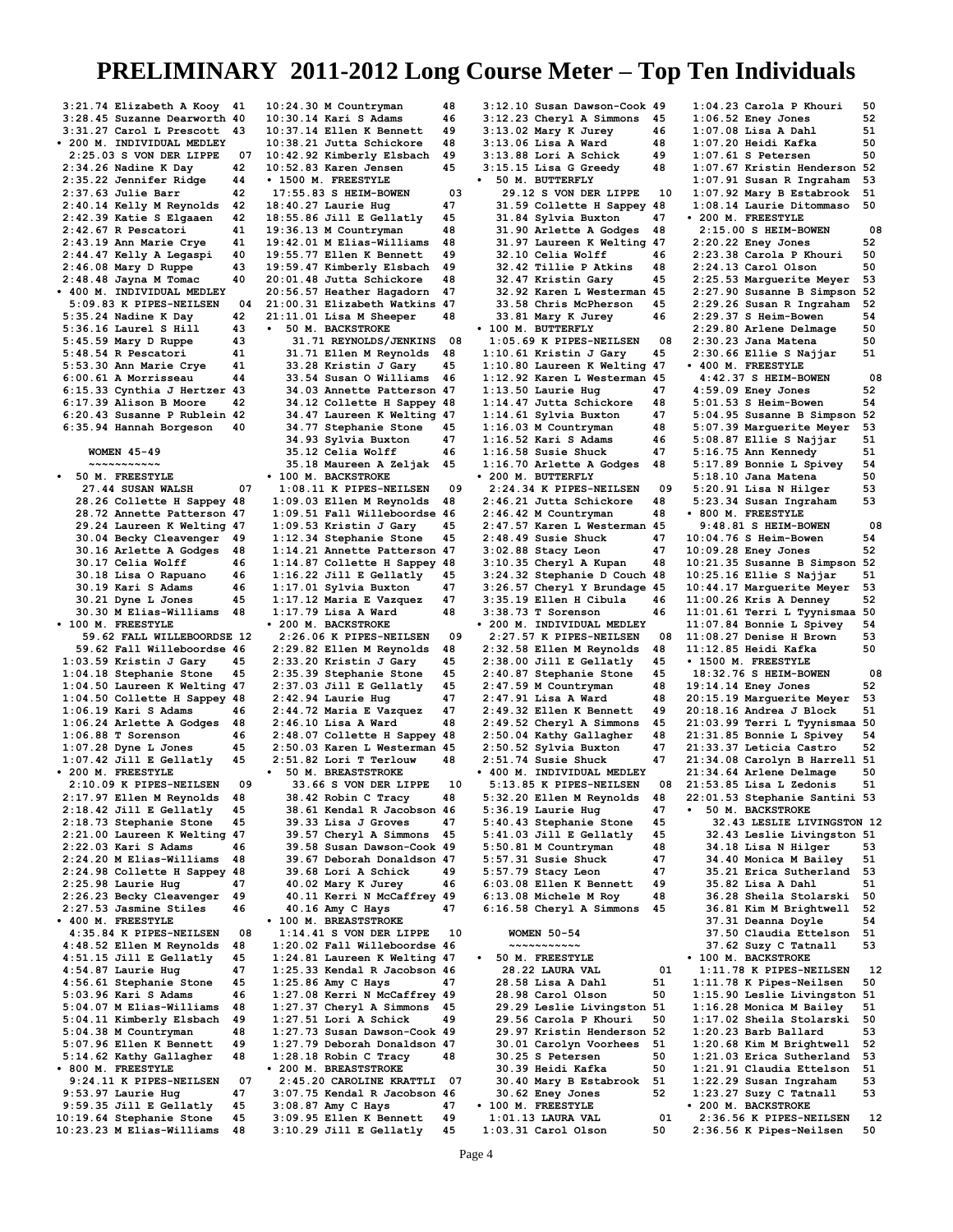**2:46.49 Lisa N Hilger 53 2:49.58 Monica M Bailey 51 2:50.77 Ellie S Najjar 51 2:51.60 Barbara Ballard 53 2:54.32 Heidi Kafka 50 2:55.26 Bonnie L Spivey 54 2:55.45 Marguerite Meyer 53 2:55.53 Claudia Ettelson 51 2:56.04 Laurie J Alioto 54 • 50 M. BREASTSTROKE 37.51 MELINDA MANN 06 38.27 Lisa A Dahl 51 38.87 Holly A Vaughn 51 39.09 Leslie Livingston 51 39.37 Karen M Mareb 54 39.91 Laurie Ditommaso 50 39.91 Laura L Groselle 52 40.31 S Petersen 50 40.33 Patricia M Miller 50 40.96 Denise Spence 53 41.27 Carolyn B Harrell 51 • 100 M. BREASTSTROKE 1:23.21 MELINDA MANN 09 1:25.68 Karen M Mareb 54 1:26.95 Holly A Vaughn 51 1:29.01 Leslie Livingston 51 1:29.17 Laurie Ditommaso 50 1:29.35 Jenny L Cook 54 1:29.86 Carolyn B Harrell 51 1:30.63 Patricia M Miller 50 1:30.86 Laura L Groselle 52 1:31.04 S Petersen 50 1:31.13 Kris Bowen 50 • 200 M. BREASTSTROKE 3:05.84 JENNY COOK 08**<br>1:10.18 Karen M Mareb 54 **3:10.18 Karen M Mareb 54 3:17.62 Patricia M Miller 50 3:18.54 Kathryn Froehlich 50 3:19.24 Dara Wilber 52 3:19.60 S Petersen 50 3:19.87 Carolyn B Harrell 51 3:20.03 Laura L Groselle 52 3:21.58 Carla T Dropo 52 3:25.37 Arlene Delmage 50 3:25.68 Mary E Davenport 52 • 50 M. BUTTERFLY 30.34 LISA DAHL 12**<br>**80.34 Lisa A Dahl 51 30.34 Lisa A Dahl 51 30.47 Leslie Livingston 51 31.42 Carol Olson** 50<br>**31.88 Andrea J Block** 51  **31.88 Andrea J Block 51 31.97 Laurie Ditommaso 50 32.14 Ann Kennedy 51 32.37 Carola P Khouri 50 32.55 K Pipes-Neilsen 50 32.70 Mary B Estabrook 51 32.70 Arlene Delmage 50 • 100 M. BUTTERFLY 1:07.81 LAURA VAL 01 1:10.11 Andrea J Block 51 1:13.91 Arlene Delmage 50 1:14.35 Carol Olson 50 1:15.11 Susanne B Simpson 52 1:15.74 Susan Ingraham 53 1:16.36 Ann Kennedy 51 1:16.67 Laurie J Alioto 54 1:18.12 MJ Caswell 51 1:20.36 Carolyn B Harrell 51 1:23.27 Anne Uecker 52 • 200 M. BUTTERFLY 2:31.55 LAURA VAL 01 2:47.94 Laurie J Alioto 54 2:48.12 Arlene Delmage 50 2:49.54 Traci S Granger 54 2:49.59 Susanne B Simpson 52 3:00.84 Marguerite Meyer 53 3:07.40 Susan R Ingraham 52 3:07.98 Leticia Castro 52 3:13.49 Kayley Vernallis 52 3:17.00 Kathryn Froehlich 50 3:18.27 Terri L Tyynismaa 50 • 200 M. INDIVIDUAL MEDLEY 2:36.97 JILL HERNANDEZ 11 2:37.68 K Pipes-Neilsen 50**

**2:44.95 Ann Kennedy 51 2:50.94 Monica M Bailey 51 2:52.70 Carola P Khouri 50 2:55.45 Arlene Delmage 50 2:55.78 Bonnie L Spivey 54 2:56.66 S Petersen 50 2:59.14 MJ Caswell 51 3:01.18 Kathryn Froehlich 50 3:02.17 Dara Wilber 52 • 400 M. INDIVIDUAL MEDLEY 5:42.80 LAURA VAL 02 6:05.17 Ellie S Najjar 51 6:06.14 Laurie J Alioto 54 6:14.66 Ann Kennedy 51 6:15.99 Bonnie L Spivey 54**  $6:16.12$  Arlene Delmage **6:22.45 Marguerite Meyer 53 6:25.58 Kathryn Froehlich 50 6:28.02 Leticia Castro 52 6:35.75 Terri L Tyynismaa 50 6:35.75 Barbara B Burke 51 WOMEN 55-59 ~~~~~~~~~~~ • 50 M. FREESTYLE 28.69 LAURA VAL 08 29.89 Barbara L Jones 56 30.27 K Andrus-Hughes 55 30.51 Lynn Morrison 58 30.62 Veronica Hibben 56 30.94 Marilyn E Early 55 31.71 Janie Cole 59**<br>**31.72 Melinda J Mann** 56  **31.72 Melinda J Mann 56 31.73 Colette M Crabbe 56 31.97 Tracy L Grilli 55 32.01 Nancy Kryka • 100 M. FREESTYLE 1:02.02 LAURA VAL 08 1:06.17 K Andrus-Hughes 55 1:07.56 Lynn Morrison 58 1:07.72 Veronica Hibben 56 1:09.23 Barbara L Jones 56**  $1:10.37$  Marilyn E Early **1:10.85 Bess Hilpert 57 1:10.96 Tracy L Grilli 55 1:11.05 Pam H Martin 55 1:11.22 Colette M Crabbe 56 1:12.74 Peggy H McDonnell 57 • 200 M. FREESTYLE 2:16.28 LAURA VAL 09 2:30.72 Veronica Hibben 56 2:31.44 Susan K Skiff 58 2:31.57 Karen L Einsidler 56 2:32.03 Charlene O'Brien 56 2:32.15 Tracy L Grilli 55 2:33.98 Susan M Ritter 55 2:34.92 Marilyn E Early 55** 2:35.36 Katherine Branch **2:36.61 Pam H Martin 55 2:38.54 K Andrus-Hughes 55 • 400 M. FREESTYLE 4:50.13 LAURA VAL 09**<br>1:17.91 Susan K Skiff 58 **5:17.91 Susan K Skiff 58 5:21.17 Karen L Einsidler 56 5:22.96 Susan M Ritter 55 5:25.35 Tracy L Grilli 55 5:26.54 Colette M Crabbe 56 5:30.07 Darcy LaFountain 57 5:30.14 Pam H Martin 55 5:33.19 Melinda J Mann 56 5:35.50 Cheri Ellington 55 5:38.34 Cindy S Lee 55 • 800 M. FREESTYLE 10:05.28 LAURA VAL 08 10:55.15 Susan K Skiff 58 11:06.56 Karen L Einsidler 56 11:20.61 Susan M Ritter 55 11:24.69 Elaine Valdez 57 11:27.92 Tracy L Grilli 55 11:31.12 Cheri Ellington 55 11:43.28 Deborah Cipriano 55 11:56.06 Marilyn E Early 55 11:57.97 Joan P Craffey 59**

**• 1500 M. FREESTYLE 19:14.70 LAURA VAL 07 20:53.20 Karen L Einsidler 56 21:36.50 Susan M Ritter 55 21:39.18 Tracy L Grilli 55 21:50.61 Elaine Valdez 57 22:18.22 Joan P Craffey 59 22:27.37 Cindy S Lee 55<br>22:30.05 Marilyn E Early 55 22:30.05 Marilyn E Early 55 22:35.22 Celia C Devanney 55 22:42.03 Erin M Sullivan 55 22:44.42 Dee A Haynie 57 • 50 M. BACKSTROKE 33.75 LAURA VAL 10**<br>15.02 K Andrus-Hughes 55  **35.02 K Andrus-Hughes 55 37.60 Kirkpatrick-Reno 57 37.87 Susan Blattner 55 38.18 Beth A Estel 56 38.31 Barbara L Jones 56 38.56 Tracy L Grilli 55 38.64 Ann H Guins 59 39.24 Nancy Kryka 57 39.64 Beth Jones 55 39.95 Linda L Larson 57 • 100 M. BACKSTROKE 1:14.41 LAURA VAL 08**<br>**1:17.52 K Andrus-Hughes** 55 **1:17.52 K Andrus-Hughes 55 1:20.65 M Pujalet-Devitt 55 1:22.85 Karen L Einsidler 56 1:23.36 Cindy S Lee 55 1:23.94 Beth A Estel 56**<br>**1:24.93 Barbara L Jones 56 1:24.93 Barbara L Jones 56 1:25.05 Katherine Branch 55 1:25.17 Susan Blattner 55 1:25.37 Linda L Larson 57 1:26.85 Beth Jones 55 • 200 M. BACKSTROKE 2:47.52 N STEADMAN MARTIN 09 2:50.54 K Andrus-Hughes 55 2:56.66 M Pujalet-Devitt 55 2:56.75 Katherine Branch 55 2:58.96 Karen L Einsidler 56 3:03.44 Linda L Larson 56 3:04.10 Joan P Craffey 59 3:05.64 Beth Jones 55 3:06.58 Tracy L Grilli 55 3:07.30 Cindy S Lee 55 3:07.59 Beverly O Amick 58 • 50 M. BREASTSTROKE 39.16 BETH ESTEL 12**<br>**39.16 Beth A Estel 56 39.16 Beth A Estel 56 39.58 Melinda J Mann 56 41.68 Peggy H McDonnell 57 42.55 Karen L Melick 55 42.97 Dale Alton 55 43.43 Debra S Penney 55 43.60 Jill S Whitney 55 43.81 C Gettelfinger 55 44.07 Cheri Ellington 55 44.09 Jane B Del Greco 56 • 100 M. BREASTSTROKE 1:25.19 LO D KNAPP 09**<br>**1:27.12 Beth A Estel 56 1:27.12 Beth A Estel 56 1:28.10 Melinda J Mann 56 1:34.07 Peggy H McDonnell 57 1:34.40 Dale Alton 55 1:35.33 Debra S Penney 55 1:35.58 Cheri Ellington 55 1:36.27 Karen L Melick 55 1:37.16 Jill S Whitney 55 1:38.10 C Gettelfinger 55 1:39.18 Dee A Haynie 57 • 200 M. BREASTSTROKE 3:04.32 LO D KNAPP** 09<br>**3:10.15 Beth A Estel** 56 **3:10.15 Beth A Estel 56 3:22.94 Karen L Melick 55 3:23.78 Cheri Ellington 55 3:29.07 Dale Alton 55 3:29.35 Peggy H McDonnell 57 3:29.78 C Gettelfinger 55 3:30.44 Debra S Penney 55 3:31.94 Elaine Valdez 57 3:37.99 Dorothy Maryon 56 • 50 M. BUTTERFLY 1:15.53 S Loftus-Charley 61**

 **31.42 LAURA VAL 09 32.89 Melinda J Mann 56 33.63 Colette M Crabbe 56 33.88 K Andrus-Hughes 55 33.97 Janie Cole 59 34.38 Veronica Hibben 56 34.49 Elaine Valdez 57 34.76 Lynn Morrison 58 34.87 Jeanne L Lappin 57 35.05 Pam H Martin 55 35.07 Susan Skiff 58 • 100 M. BUTTERFLY 1:09.47 LAURA VAL 09**<br>1:14.73 Colette M Crabbe 56 **1:14.73 Colette M Crabbe 56 1:16.67 Melinda J Mann 56 1:18.09 Charlene O'Brien 56 1:18.16 Susan K Skiff 58 1:18.95 Pam H Martin 55 1:20.67 Elaine Valdez 57 1:20.80 Jeanne L Lappin 57 1:22.43 Elizabeth Hogan 56** 1:23.60 Katherine Branch **1:24.00 M Pujalet-Devitt 55 • 200 M. BUTTERFLY 2:41.51 LAURA VAL 07**<br>2:56.09 Susan K Skiff 58 **2:56.09 Susan K Skiff 58 3:03.58 Jeanne L Lappin 57 3:08.76 Elaine Valdez 57 3:14.28 M Pujalet-Devitt 55** 3:15.74 Katherine Branch **3:23.59 Barbara Mc Nulty 55 3:33.77 Bess Hilpert 57** 3:34.63 Nancy Kryka **3:35.44 Kris Wingenroth 59 3:37.80 Linda L Larson 57 • 200 M. INDIVIDUAL MEDLEY 2:43.45 LAURA VAL 08 2:46.79 Colette M Crabbe 56 2:54.47 M Pujalet-Devitt 55 2:55.70 Beth A Estel 56**<br>**3:02.18 Peqqy H McDonnell 57 3:02.18 Peggy H McDonnell 57 3:03.66 Beverly O Amick 58 3:04.19 Cheri Ellington 55 3:04.74 Nancy Kryka 57 3:04.75 Pam H Martin 55 3:06.06 Marilyn E Early 55 3:08.31 Ronda Nisman 57 • 400 M. INDIVIDUAL MEDLEY 5:49.40 LAURA VAL 09 6:14.28 M Pujalet-Devitt 55 6:24.99 Karen L Einsidler 56 6:26.91 Jeanne L Lappin 57 6:47.36 Mary Welsh** 59<br>**6:55.19 Linda L Larson** 57 **6:55.19 Linda L Larson 57 7:02.79 Carol M Ogilvie 57 7:07.47 Pam Beck 55**<br>7:08.95 Phyllis E Ouinn 57 **7:08.95 Phyllis E Quinn 57 7:09.28 Barbara Protzman 58 7:09.31 Catherine K Kohn 59 WOMEN 60-64 ~~~~~~~~~~~ • 50 M. FREESTYLE 29.31 LAURA VAL 11 29.73 Laura B Val 61 30.11 Charlotte M Davis 62 30.76 Jacki Hirsty 60 32.39 Alta F Stengel 62 33.05 Joel T Feldmann 61 33.17 Krissy Maccurdy 60 33.67 Heidi J Ernst 60 33.90 Danielle Ogier 60 34.17 Deb W Walker 61<br>34.23 Cynthia L Jones 62 34.23 Cynthia L Jones 62 • 100 M. FREESTYLE 1:03.83 LAURA VAL 11 1:04.18 Laura B Val 61<br>1:07.44 Charlotte M Davis 62 1:07.44 Charlotte M Davis 62 1:08.50 Jacki Hirsty 60 1:14.14 Danielle Ogier 60 1:14.51 Deb W Walker 61**

**1:16.18 Sally De Moss 60**

**3:38.94 Diane Rothenberg 59**

**12:02.28 Dee A Haynie 57**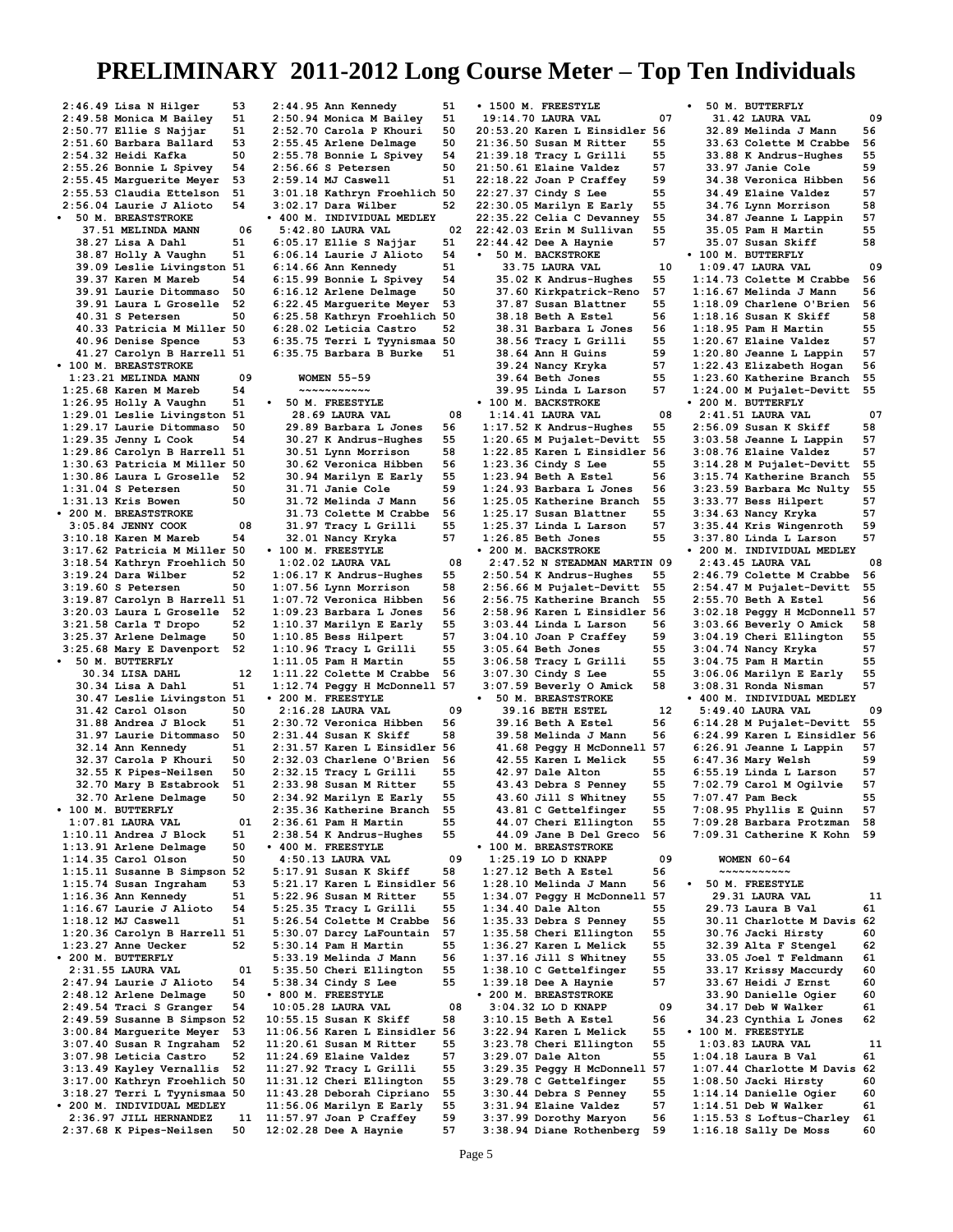**1:17.32 Lynn Silver 60**<br>**1:17.47 Sallv K Guthrie** 62 **1:17.47 Sally K Guthrie 62 1:17.84 Stella Preissler 63 • 200 M. FREESTYLE 2:21.48 LAURA VAL 12**<br>12.21.48 Laura B Val 61 **2:21.48 Laura B Val 61 2:31.63 Jacki Hirsty 60 2:41.19 S Loftus-Charley 61 2:42.31 Danielle Ogier 60 2:43.07 Deb W Walker 61 2:43.45 Celeste Miller 62 2:47.42 Sally De Moss 60 2:50.75 Karen Bierwert 60 2:51.90 Cheryl Murray 60 2:52.63 Sally K Guthrie 62 • 400 M. FREESTYLE 4:59.82 LAURA VAL 12**<br>**12 12:59.82 Laura B Val** 61:59.82 **4:59.82 Laura B Val 61 5:22.78 Jacki Hirsty 60 5:26.83 S Loftus-Charley 61 5:32.53 Heidi J Ernst 60 5:40.03 Celeste Miller 62 5:42.62 Danielle Ogier 60 5:52.05 Cheryl Murray 60 5:54.74 Karen Bierwert 60 5:55.26 Krissy Maccurdy 60 6:00.53 Barbara G Dunbar 63 • 800 M. FREESTYLE 10:27.71 LAURA VAL 11 11:09.58 S Loftus-Charley 61 11:17.57 Heidi J Ernst** 60<br>**11:38.10 Celeste Miller** 62 **11:38.10 Celeste Miller 62 11:50.46 Danielle Ogier 60 11:51.18 Cheryl A Murray 60 12:05.72 Karen Bierwert 60**<br>**12:09.73 Barbara G Dunbar 63 12:09.73 Barbara G Dunbar 63 12:32.98 Marcia L Barry 64 12:40.25 Elizabeth Kassen 60 12:45.95 Dorothy Tourtual 61 • 1500 M. FREESTYLE 19:52.85 LAURA VAL 11**<br>20:57.33 S Loftus-Charley 61 **20:57.33 S Loftus-Charley 61 21:49.85 Celeste Miller 62 22:35.60 Danielle Ogier 60 22:54.22 Karen Bierwert 60 22:58.28 Barbara G Dunbar 63 24:00.95 Dorothy Tourtual 61 24:21.82 Sally K Guthrie 62 24:23.21 Meredith A Moore 63 24:32.83 Joanne Menard 64 24:35.07 Cynthia L Jones 62 • 50 M. BACKSTROKE 34.30 LAURA VAL 12 34.30 Laura B Val 61<br>41.35 Barbara E Church 60 41.35 Barbara E Church 60 41.73 Stella Preissler 63 41.77 Sally De Moss 60**<br>**42.36 Deb W Walker 61 42.36 Deb W Walker 61 42.57 Joel T Feldmann 61 42.65 Danielle Ogier 60<br>43.37 Cynthia E Shaffer 62 43.37 Cynthia E Shaffer 62 43.75 Marcia L Barry 64 43.89 Carolyn B Lyman 62 • 100 M. BACKSTROKE 1:16.08 LAURA VAL 12 1:16.08 Laura B Val 61<br>1:27.68 Sally De Moss 60 1:27.68 Sally De Moss 60 1:28.03 Barbara E Church 60 1:30.06 Deb W Walker 61 1:31.99 Stella Preissler 63 1:32.87 Karen Bierwert 60 1:36.19 Barbara R Hummel 60 1:36.37 Cynthia E Shaffer 62 1:37.22 Marilyn Douglass 63 1:38.72 Lynn Silver 60 • 200 M. BACKSTROKE 2:48.78 LAURA VAL 11 2:49.15 Laura B Val 61**<br>**3:08.42 Deb W Walker** 61 **3:08.42 Deb W Walker 61 3:11.23 Sally De Moss 60 3:11.24 Barbara E Church 60 3:13.86 Karen Bierwert 60 3:15.94 Marianne Brems 63 3:16.45 Stella Preissler 63**

**3:20.57 Carolyn B Lyman 62 3:26.23 Cynthia E Shaffer 62 3:28.61 A Susan Tyler 64 • 50 M. BREASTSTROKE 40.80 DEB COELLNER** 12<br>**10.80 Deb S Coellner** 61  **40.80 Deb S Coellner 61 41.16 Deb W Walker 61 41.34 Barbara R Hummel 60 42.08 Krissy Maccurdy 60 43.58 Danielle Ogier 60**<br>**43.89 Laura B Val 61 43.89 Laura B Val 61 44.62 Janet Gettling 64 44.80 A Wright Belknap 62 46.46 Beth P Robinson 60 46.68 Martha Alexander 63 • 100 M. BREASTSTROKE 1:30.66 DEB WALKER** 11<br>**12.11 11 Krissy Maccurdy** 60: **1:31.11 Krissy Maccurdy 60 1:31.24 Deb S Coellner 61 1:31.49 Deb W Walker 61 1:33.31 Barbara R Hummel 60 1:38.92 Karen Bierwert 60 1:39.51 Danielle Ogier 60 1:42.84 A Wright Belknap 62** 1:43.70 Janet Gettling **1:44.32 Martha Alexander 63 1:44.96 Beth P Robinson 60 • 200 M. BREASTSTROKE 3:17.24 DEB WALKER 11 3:20.45 Krissy Maccurdy 60 3:26.33 Deb W Walker 61**<br>**3:30.18 Barbara R Hummel 60 3:30.18 Barbara R Hummel 60 3:32.25 Karen Bierwert 60 3:35.97 Danielle Ogier 60 3:38.16 Deb S Coellner 61 3:49.40 Martha Alexander 63 3:50.26 Beth P Robinson 60 3:51.83 Sally K Guthrie 62 3:52.55 Meegan Wilson 64 • 50 M. BUTTERFLY 32.27 LAURA VAL 12 32.27 Laura B Val 61<br>32.57 Charlotte M Davis 62 32.57 Charlotte M Davis 62 36.13 Krissy Maccurdy 60 36.30 Joel T Feldmann 61 37.02 A Susan Tyler 64 38.82 Dale B Williams 60 39.42 Danielle Ogier 60**<br>**39.44 Stella Preissler 63 39.44 Stella Preissler 63 40.36 Joanne Menard 64 41.15 Cheryl Murray 60 • 100 M. BUTTERFLY 1:12.06 LAURA VAL 11 1:12.45 Laura B Val 61 1:18.83 Charlotte M Davis 62 1:28.18 S Loftus-Charley 61 1:29.74 Barbara G Dunbar 63 1:31.30 Cheryl A Murray 60 1:31.49 Cathy Mancino 63 1:33.03 A Susan Tyler 64 1:33.70 Karen Bierwert 60 1:38.48 Sally K Guthrie 62 1:43.10 Dale B Williams 60 • 200 M. BUTTERFLY 2:41.03 LAURA VAL 11 3:28.13 Cheryl A Murray 60 3:30.70 Barbara G Dunbar 63 3:36.94 Cathy Mancino 63 3:44.12 Janet Gettling 64 3:46.21 Karen Bierwert 60 3:55.51 Beth P Robinson 60 3:57.26 Dorothy Tourtual 61 3:57.66 Sally K Guthrie 62 3:58.56 Connie Lindsey 60 4:04.55 Catherine Brooks 64 • 200 M. INDIVIDUAL MEDLEY 2:50.00 LAURA VAL 12 2:50.00 Laura B Val 61 2:54.36 Charlotte M Davis 62 3:02.99 S Loftus-Charley 61 3:03.05 Krissy Maccurdy 60 3:13.45 Cheryl A Murray 60 3:25.49 Cathy Mancino 63 3:27.89 A Susan Tyler 64**

**3:31.50 Elizabeth Kassen 60 3:34.38 Janet Gettling 64 3:37.03 Catherine Brooks 64 • 400 M. INDIVIDUAL MEDLEY 5:56.27 LAURA VAL 11 6:12.41 Charlotte M Davis 62 6:21.20 S Loftus-Charley 61 6:47.48 Cheryl A Murray 60 6:52.28 Karen Bierwert 60 6:54.76 Barbara G Dunbar 63 7:17.85 Cathy Mancino 63 7:24.52 Sally K Guthrie 62 7:29.86 A Susan Tyler 64 7:31.81 Carolyn B Lyman 62**  $7:37.82$  Janet Gettling  **WOMEN 65-69 ~~~~~~~~~~~ • 50 M. FREESTYLE 31.84 CAROLYN BOAK 10 32.87 Ruth Y Shaps 65 33.40 Carolyn Boak 67**<br>**35.56 Reemi B Wentzel 67 35.56 Reemi B Wentzel 67 36.03 Beverly Montrella 66 36.08 Linda Webb 67 37.35 Linda Shoenberger 65 37.79 Sally A Dillon 66 38.13 Nancy Kranpitz 67 38.64 Sandi Rousseau 65 38.66 R Ventura Visbal 65 • 100 M. FREESTYLE 1:12.10 CAROLYN BOAK 10 1:14.01 Ruth Y Shaps 65 1:15.74 Carolyn Boak 67 1:22.66 Sally A Dillon 66 1:23.33 Beverly Montrella 66 1:23.80 Suzanne L Dills 67 1:24.01 Sarah Welch 65 1:24.84 Linda Webb 67 1:24.90 Linda Shoenberger 65 1:27.54 Sandi Rousseau 65 1:28.39 R Ventura Visbal 65 • 200 M. FREESTYLE 2:39.05 CAROLYN BOAK 10 2:50.89 Suzanne L Dills 67 2:52.99 Ruth Y Shaps 65 2:56.61 Linda Shoenberger 65 3:04.86 Sally A Dillon 66 3:08.99 Jackie Marr 69 3:09.31 Beverly Montrella 66 3:12.38 Linda Webb 67 3:15.93 Betty B Veater 66 3:17.37 Georgia McDaniel 66 3:18.25 Jeannie Mitchell 66 • 400 M. FREESTYLE 5:46.65 JACKIE MARR** 08<br>**5:00.15 Suzanne L Dills** 67 **6:00.15 Suzanne L Dills 67 6:10.11 Linda Shoenberger 65 6:30.15 Jackie Marr 69 6:33.99 Sally A Dillon 66 6:35.01 Betty B Veater 66 6:36.13 Georgia McDaniel 66 6:36.32 Beverly Montrella 66 6:46.58 Betty Burfeind 65 6:46.64 Linda Webb 67 6:52.68 Mary Pohlmann 67 • 800 M. FREESTYLE 11:55.93 JACKIE MARR 08 12:29.28 Linda Shoenberger 65 12:45.67 Suzanne L Dills 67 13:06.62 Jackie M Marr 69 13:13.36 Beverly Montrella 66 13:15.51 Sally A Dillon 66 13:16.34 Betty B Veater 66 13:35.45 Georgia McDaniel 66 13:53.95 Betty Burfeind 65 13:59.22 Linda Webb 67 13:59.47 Mary M Pohlmann 67 • 1500 M. FREESTYLE 23:07.49 JACKIE MARR 08 24:03.63 Linda Shoenberger 65 26:04.41 Beverly Montrella 66 27:35.27 Jane Katz 69 27:36.88 Mary M Pohlmann 67**

**27:54.91 Susan J Allen 68 28:05.50 Winifred S Prall 65 28:12.34 Mary Christensen 67 28:43.30 Sarah L Tyler 67 28:51.70 Vicki Buccino 66 30:04.46 Lois A Goodman 65 • 50 M. BACKSTROKE 39.85 CLARA WALKER** 92<br>11.43 Ruth Y Shaps 65  **41.43 Ruth Y Shaps 65 44.48 Jeannie Mitchell 66 45.75 Mary M Pohlmann 67 45.77 Beverly Montrella 66 46.69 Sandi Rousseau 65 47.47 Suzanne L Dills 67 48.33 Betty Burfeind 65 48.51 C Hashimoto 65 48.55 Barbara Larsen 65 49.66 Linda Webb 67 • 100 M. BACKSTROKE 1:22.30 DIANN UUSTAL 11 1:27.49 Ruth Y Shaps 65 1:34.87 Jeannie Mitchell 66 1:39.59 Mary M Pohlmann 67 1:42.43 Betty Burfeind 65 1:43.95 Sandi Rousseau 65 1:46.17 C Hashimoto 65 1:47.63 Jane Katz 69 1:48.47 Judy D Foreman 68 1:48.84 Beverly Montrella 66 1:50.02 Barbara Larsen 65 • 200 M. BACKSTROKE 3:12.42 JACKIE MARR** 09<br>**8:27.63 Suzanne L Dills** 67 **3:27.63 Suzanne L Dills 67 3:33.71 Jeannie Mitchell 66 3:36.28 Mary M Pohlmann 67 3:37.50 Betty Burfeind 65 3:40.59 Jackie M Marr 69 3:44.09 Barbara Larsen 65 3:48.11 Beverly Montrella 66 3:48.78 Jane Katz 69 3:49.97 Sandi Rousseau 65 3:52.58 C Hashimoto 65 • 50 M. BREASTSTROKE 43.57 JOANN LEILICH 05 45.03 Daniela Barnea 68 45.57 Ginger L Pierson 66 47.09 Margot Pettijohn 66 47.79 Linda Webb** 67<br>**47.96 Reemi B Wentzel** 67  **47.96 Reemi B Wentzel 67 50.41 Beverly Montrella 66 50.52 Sally A Dillon 66 51.13 Georgia McDaniel 66 51.90 Betty B Veater 66 52.80 Jeannie Mitchell 66 • 100 M. BREASTSTROKE 1:36.29 JOANN LEILICH 07 1:40.65 Margot Pettijohn 66 1:41.67 Daniela Barnea 68 1:44.16 Ginger L Pierson 66 1:47.10 Linda Webb 67 1:47.63 Betty B Veater 66 1:53.99 Sally A Dillon 66 1:57.11 Beverly Montrella 66 1:57.96 Jeanne T Hackett 69 1:58.16 Jill Snyder 66 2:00.61 Frances L Roark 66 • 200 M. BREASTSTROKE 3:26.98 JOANN LEILICH 05 3:37.29 Margot Pettijohn 66 3:40.44 Daniela Barnea 68 3:48.17 Ginger L Pierson 66 3:58.93 Linda Webb 67 4:10.91 Beverly Montrella 66 4:19.53 Frances L Roark 66 4:23.78 Jeanne T Hackett 69 4:24.60 Gloria Waggoner 65 4:25.00 Georgia McDaniel 66 4:32.41 Sandi Rousseau 65 • 50 M. BUTTERFLY 35.42 DIANN UUSTAL 11 36.03 Ruth Y Shaps 65 37.82 Carolyn Boak 67 39.62 Sarah Welch 65 39.72 Sandi Rousseau 65**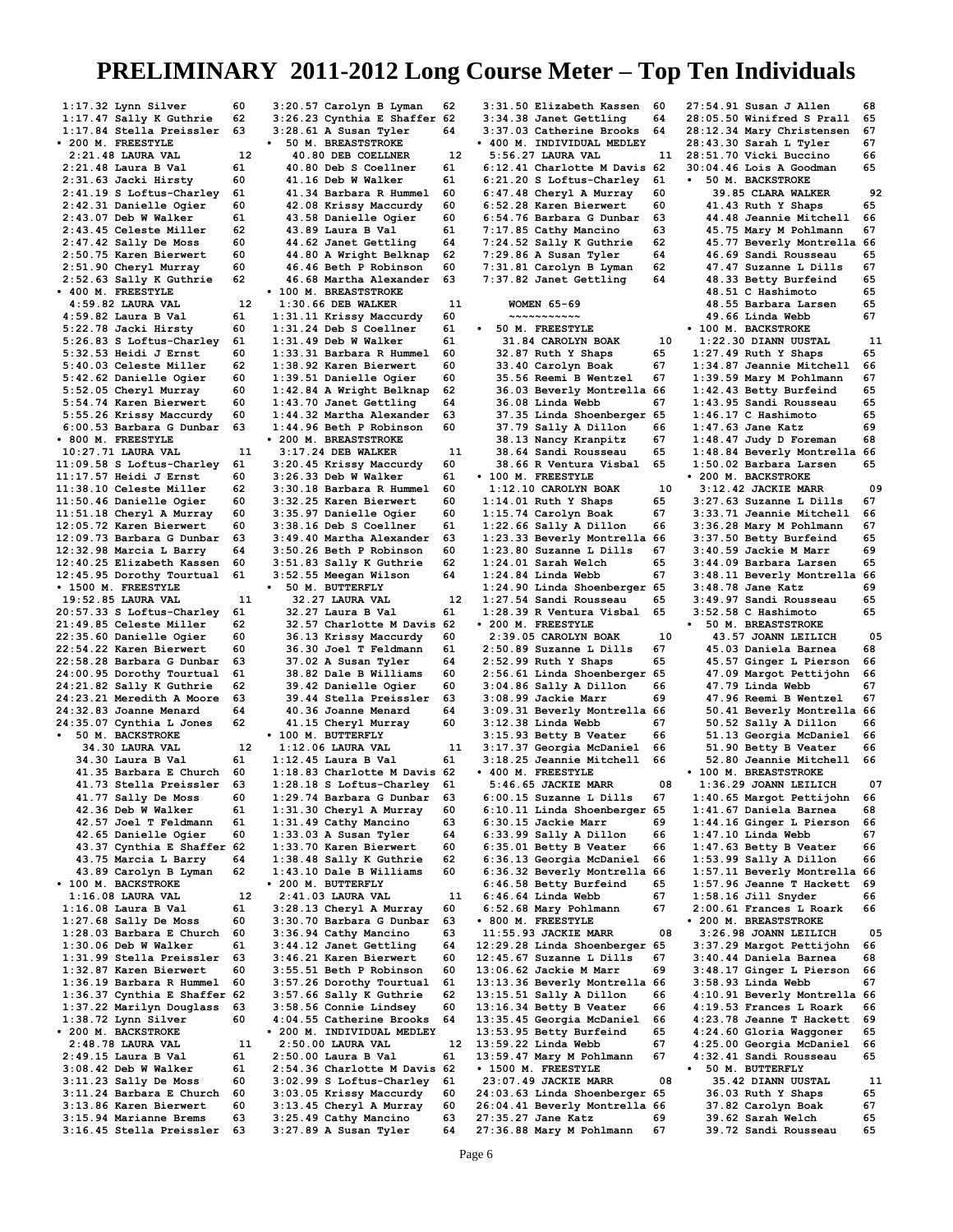**39.99 Reemi B Wentzel 67 40.51 Margot Pettijohn 66 42.26 Linda Webb 67<br>44.04 Suzanne L Dills 67 44.04 Suzanne L Dills 67 46.64 Beverly Montrella 66 46.70 Daniela Barnea 68 • 100 M. BUTTERFLY 1:26.17 CAROLYN BOAK 10**<br>**128.73 Carolyn Boak** 67 **1:28.73 Carolyn Boak 67 1:34.41 Sarah Welch 65 1:40.12 Daniela Barnea 68 1:40.75 Margot Pettijohn 66 1:44.79 Sandi Rousseau 65 1:45.20 Reemi B Wentzel 67 1:47.03 Barbara Larsen 65 1:49.11 Ginger L Pierson 66 1:51.01 Beverly Montrella 66 1:54.26 Jackie Marr 69 • 200 M. BUTTERFLY 3:21.42 CAROLYN BOAK 10**<br>**8:28.09 Carolyn Boak** 67 **3:28.09 Carolyn Boak 67 3:42.17 Daniela Barnea 68 3:45.87 Sarah Welch 65 3:49.70 Margot Pettijohn 66 3:52.29 Barbara Larsen 65 4:17.48 Mary M Pohlmann 67 4:18.63 Jackie M Marr 69 4:41.10 Betty Burfeind 65 • 200 M. INDIVIDUAL MEDLEY 3:06.10 CAROLYN BOAK 10**<br>10 14 89 Carolyn Boak 67 **3:14.89 Carolyn Boak 67**<br>**3:21.59 Suzanne L Dills 67 3:21.59 Suzanne L Dills 67 3:32.15 Margot Pettijohn 66 3:32.23 Sarah Welch 65<br>3:34.92 Daniela Barnea 68 3:34.92 Daniela Barnea 68 3:38.91 Beverly Montrella 66 3:46.38 Linda Webb 67 3:50.80 Georgia McDaniel 66 3:52.41 Mary M Pohlmann 67 3:55.85 Barbara Larsen 65 • 400 M. INDIVIDUAL MEDLEY 6:37.45 CAROLYN BOAK 10**<br>1:26.73 Suzanne L Dills 67 **7:26.73 Suzanne L Dills 67 7:30.17 Daniela Barnea 68 7:30.80 Sarah Welch 65 7:32.28 Margot Pettijohn 66 7:39.62 Jackie M Marr 69 7:42.07 Beverly Montrella 66 7:56.76 Georgia McDaniel 66 7:57.56 Barbara Larsen 65 8:05.21 Mary M Pohlmann 67 8:11.45 Betty Burfeind 65 WOMEN 70-74 ~~~~~~~~~~~ • 50 M. FREESTYLE 35.28 GAIL ROPER** 99<br>5.65 Beth Schreiner 71  **35.65 Beth Schreiner 71 36.28 Barbara Frid 70 36.73 Nancy J Ridout 70**<br>**37.05 Jov Ward 70 37.05 Joy Ward 70<br>38.55 Gynt Clifford 74 38.55 Gynt Clifford 74 38.69 Jane C Birkhead 72 38.85 Susan L Meyers 70 40.12 Bonnie L Pronk 70 41.35 Elizabeth Roepke 72 42.12 Ella B Ackley 70 • 100 M. FREESTYLE 1:19.94 GAIL ROPER 99 1:22.95 Barbara Frid 70 1:24.10 Beth Schreiner 71 1:25.36 Gynt Clifford 74 1:28.72 Nancy J Ridout 70 1:29.92 Bonnie L Pronk 70 1:30.56 Jane C Birkhead 72 1:33.24 Susan L Meyers 70 1:34.58 Peg K Mc Partland 70 1:35.57 Anne H Williams 74 1:35.71 Patricia M Bond 74 • 200 M. FREESTYLE 2:57.28 LAVELLE STOINOFF 03 3:13.78 Beth Schreiner 71 3:16.52 Nancy J Ridout 70**

**3:16.83 Sarah L Kopsky 71**

**3:21.21 Anne H Williams 74 3:26.03 Susan L Munn 74 3:29.20 Betsy Durrant 71 3:29.22 Patricia M Bond 74 3:32.26 Peg K Mc Partland 70 3:32.27 Margit H Jebe 74 3:34.19 Kate A Coleman 70 • 400 M. FREESTYLE 6:11.92 LAVELLE STOINOFF 03 6:49.43 Nancy J Ridout 70 6:59.20 Anne H Williams 74 7:07.46 Betsy Durrant 71 7:09.91 Margit H Jebe 74 7:14.74 Patricia M Bond 74 7:20.94 Joann Leilich 73 7:22.41 Aagje A Caron 71 7:23.60 Susan L Munn 74 7:29.16 Ellen K Shockro 70 7:34.95 Louise Murray 72 • 800 M. FREESTYLE 12:35.14 LAVELLE STOINOFF 04 13:58.07 Sarah L Kopsky 71 14:28.33 Anne H Williams 74 14:33.81 Margit H Jebe 74 14:52.50 Patricia M Bond 74 15:03.73 Betsy Durrant 71 15:05.48 Louise Murray 72 15:12.24 Susan L Munn 74 15:22.92 Anne B Long 70 15:28.27 Jane C Birkhead 72 15:38.20 Susan L Meyers 70 • 1500 M. FREESTYLE 24:24.13 LAVELLE STOINOFF 03 26:17.67 Sarah L Kopsky 71 27:20.80 Anne H Williams 74 28:14.23 Patricia M Bond 74 28:18.92 Margit H Jebe 74 28:44.93 Susan L Munn 74 28:46.50 Betsy Durrant 71 29:33.13 Karen Klisch 71 30:02.61 Susan L Meyers 70 30:03.96 Ellen K Shockro 70 30:24.72 Lynne H Lund 72 • 50 M. BACKSTROKE 42.08 JOY WARD 12**<br>**12.08 Joy Ward 70 42.08 Joy Ward 70<br>44.86 Bonnie L Pronk 70 44.86 Bonnie L Pronk 70 45.85 Barbara Frid 70 46.11 Beth Schreiner 71 48.08 Margit H Jebe 74 49.64 Sarah L Kopsky 71 50.85 Betsy Durrant 71 51.61 Ida M Hlavacek 70 52.58 Anne H Williams 74 52.65 Joann Leilich 73 • 100 M. BACKSTROKE 1:32.68 JOY WARD 12**<br>1:32.68 Joy Ward 70 **1:32.68 Joy Ward 70 1:38.61 Bonnie L Pronk 70 1:44.29 Sarah L Kopsky 71 1:46.26 Beth Schreiner 71 1:47.12 Margit H Jebe 74 1:53.32 Patricia M Bond 74 1:53.63 Betsy Durrant 71 1:54.28 Ida M Hlavacek 70 1:56.80 Susan L Munn 74 1:57.73 Peg K Mc Partland 70 • 200 M. BACKSTROKE 3:18.02 JOY WARD 12 3:18.02 Joy Ward 70 3:30.08 Bonnie L Pronk 70 3:44.21 Sarah L Kopsky 71 3:48.09 Margit H Jebe 74 3:54.05 Patricia M Bond 74 4:11.65 Ida M Hlavacek 70 4:13.12 Susan L Munn 74 4:18.82 Lucille Griffin 74 4:38.99 Lynne H Lund 72<br>4:50.54 Roswita D Norris 70 4:50.54 Roswita D Norris 70 • 50 M. BREASTSTROKE 45.67 JOANN LEILICH 09 46.35 Joann Leilich 73**

 **47.78 Bonnie L Pronk 70 48.08 Barbara Frid 70**

 **49.33 Anne H Williams 74 51.00 Margit H Jebe 74 51.70 Susan L Meyers 70 54.83 Barbara Rosenbaum 71 55.93 Amy C Johnson 70 56.58 Judy Martin 70 58.94 Judy A Bendorf 73 • 100 M. BREASTSTROKE 1:38.78 JOANN LEILICH 09 1:39.89 Joann Leilich 73 1:49.91 Anne H Williams 74 1:50.31 Margit H Jebe 74 1:50.75 Barbara Frid 70 1:50.87 Bonnie L Pronk 70 1:58.46 Susan L Meyers 70 2:03.87 Aagje A Caron 71 2:05.19 Amy C Johnson 70 2:06.38 Susan E Marens 70 2:10.71 Patricia M Bond 74 • 200 M. BREASTSTROKE 3:39.59 JOANN LEILICH 09**<br>**8:46.96 Joann Leilich 73 3:46.96 Joann Leilich 73 3:54.21 Anne H Williams 74 4:02.58 Susan L Meyers 70 4:25.16 Aagje A Caron 71 4:30.82 Patricia M Bond 74 4:55.52 Patricia F Arnold 73 4:56.19 Barbara Rosenbaum 71 4:58.39 Roswita D Norris 70 4:59.29 Joyce Hutchinson 71 4:59.45 Lynne H Lund 72 • 50 M. BUTTERFLY 40.81 BARBARA FRID** 12<br>0.81 Barbara Frid 70  **40.81 Barbara Frid 70 41.75 Joy Ward 70<br>44.49 Gynt Clifford 74 44.49 Gynt Clifford 74**<br>**47.11 Susan L Mevers 70 47.11 Susan L Meyers 70 52.30 Lucille Griffin 74 54.54 Carmen Echeverria 72 55.60 Ida M Hlavacek 70 55.97 Patricia M Bond 74 56.89 Betty L Dugan 71 57.98 De Ette A Sauer 71 • 100 M. BUTTERFLY 1:40.85 JUNE KRAUSER 96**<br>1:49.09 Susan L Mevers 70 **1:49.09 Susan L Meyers 70 1:49.13 Joy Ward 70**<br>**1:51.01 Gynt Clifford** 74 **1:51.01 Gynt Clifford 74 1:58.82 Lucille Griffin 74 2:04.84 Ida M Hlavacek 70 2:05.79 Kate A Coleman 70 2:08.51 Aagje A Caron 71 2:11.90 De Ette A Sauer 71 2:12.04 Susan E Marens 70 2:23.05 Anne B Long 70 • 200 M. BUTTERFLY 3:39.91 JUNE KRAUSER** 96<br>1:18.48 Gynt Clifford 74 **4:18.48 Gynt Clifford 74 4:18.98 Susan L Meyers 70 4:43.42 De Ette A Sauer 71 5:01.19 Ida M Hlavacek 70 5:17.46 Lynne H Lund 72 5:37.82 Barbara Rosenbaum 71 • 200 M. INDIVIDUAL MEDLEY 3:32.94 GAIL ROPER 99 3:38.29 Joy Ward 70<br>3:45.66 Susan L Mevers 70 3:45.66 Susan L Meyers 70 4:02.03 Patricia M Bond 74 4:08.69 Susan L Munn 74 4:17.21 Ida M Hlavacek 70 4:17.69 Anne B Long 70**<br>**4:23.34 Susan E Marens 70 4:23.34 Susan E Marens 70 4:31.12 Lynne H Lund 72 4:34.09 Marilyn A Ramey 72 5:04.07 Barbara Rosenbaum 71 • 400 M. INDIVIDUAL MEDLEY 7:30.91 JUNE KRAUSER 96 7:43.94 Joy Ward 70**<br>**8:12.79 Susan L Mevers 70 8:12.79 Susan L Meyers 70 8:51.23 Patricia M Bond 74 8:55.75 Anne B Long 70 8:57.73 Aagje A Caron 71 9:09.84 Ida M Hlavacek 70 9:42.45 De Ette A Sauer 71 11:14.39 Roswita D Norris 70 13:22.85 Claire M Gregg 71 WOMEN 75-79 ~~~~~~~~~~~ • 50 M. FREESTYLE 36.87 GAIL ROPER** 05<br>**39.44 Jeanne Little** 75  **39.44 Jeanne Little 75 39.45 Johnnie Detrick 77 43.09 Judy A Kennedy 75 43.09 Sally Newell 75<br>43.40 Barbara Zaremski 75 43.40 Barbara Zaremski 75 43.73 Laura S Walker 75 44.34 Barbara J Love 75 44.73 Patricia Tullman 75 45.44 Miek Mc Cubbin 77 45.46 Ann Kay 78 • 100 M. FREESTYLE 1:26.36 GAIL ROPER 05 1:32.71 Jeanne Little 75 1:40.34 Johnnie Detrick 77 1:40.67 Laura S Walker 75 1:41.30 Betsy T Jordan 75 1:42.46 Judy A Kennedy 75 1:42.83 Jane G Oberg 75 1:43.28 Sally Newell 75 1:44.73 Patricia Tullman 75**  $1:47.32$  Adrienne S Pipes **1:48.31 Diane M Stowell 78 • 200 M. FREESTYLE 3:13.24 GAIL ROPER** 05<br>**8:29.93 Jeanne Little** 75 **3:29.93 Jeanne Little 75 3:32.52 Jane G Oberg 75 3:35.78 Betsy T Jordan 75 3:48.18 Sally Newell 75 3:51.32 Miek Mc Cubbin 77 3:55.17 Patricia Tullman 75 3:57.71 Shirley Fishlock 76 3:58.08 Judy A Kennedy 75 3:58.51 Adrienne S Pipes 78 4:03.58 Rusty D Haley 76 • 400 M. FREESTYLE 6:55.62 JEAN TROY 02 7:14.36 Jane G Oberg 75 7:22.22 Barbara J Love 75 7:31.42 Betsy T Jordan 75 8:02.63 Miek Mc Cubbin 77 8:03.96 Judy A Kennedy 75 8:04.09 Sally Newell 75 8:06.12 Patricia Tullman 75 8:08.71 Shirley Fishlock 76 8:16.15 Adrienne S Pipes 78 8:47.22 Martha Henderson 76 • 800 M. FREESTYLE 14:10.50 JUNE KRAUSER 01 14:52.28 Jane G Oberg 75 15:32.49 Betsy T Jordan 75 16:10.87 Judy A Kennedy 75 16:50.54 Adrienne S Pipes 78 17:19.11 Patricia Tullman 75 17:49.46 Martha Henderson 76 18:00.93 Rusty D Haley 76 18:12.73 Nana Whalen 75**<br>**18:24.82 Laura J Gogola 76 18:24.82 Laura J Gogola 76 18:53.93 Ruth B Johnson 79 • 1500 M. FREESTYLE 27:09.75 JEAN TROY 03 27:41.38 Jane G Oberg 75 29:26.96 Barbara J Love 75 29:31.20 Betsy T Jordan 75 32:06.25 Miek Mc Cubbin 77 33:28.63 Nana Whalen 75 33:49.89 Martha Henderson 76 34:39.81 Patricia Tullman 75 35:06.62 Laura J Gogola 76 39:27.92 Donna Scott 76 41:30.78 Doris C Prokopi 77 • 50 M. BACKSTROKE 44.43 DORIS STEADMAN 99**<br>18.46 Betsy T Jordan 75  **48.46 Betsy T Jordan 75 52.12 Janet G Sachs 75 52.72 Judy A Kennedy 75**

**9:25.18 Lynne H Lund 72**

 **53.28 Nancy Brown 76**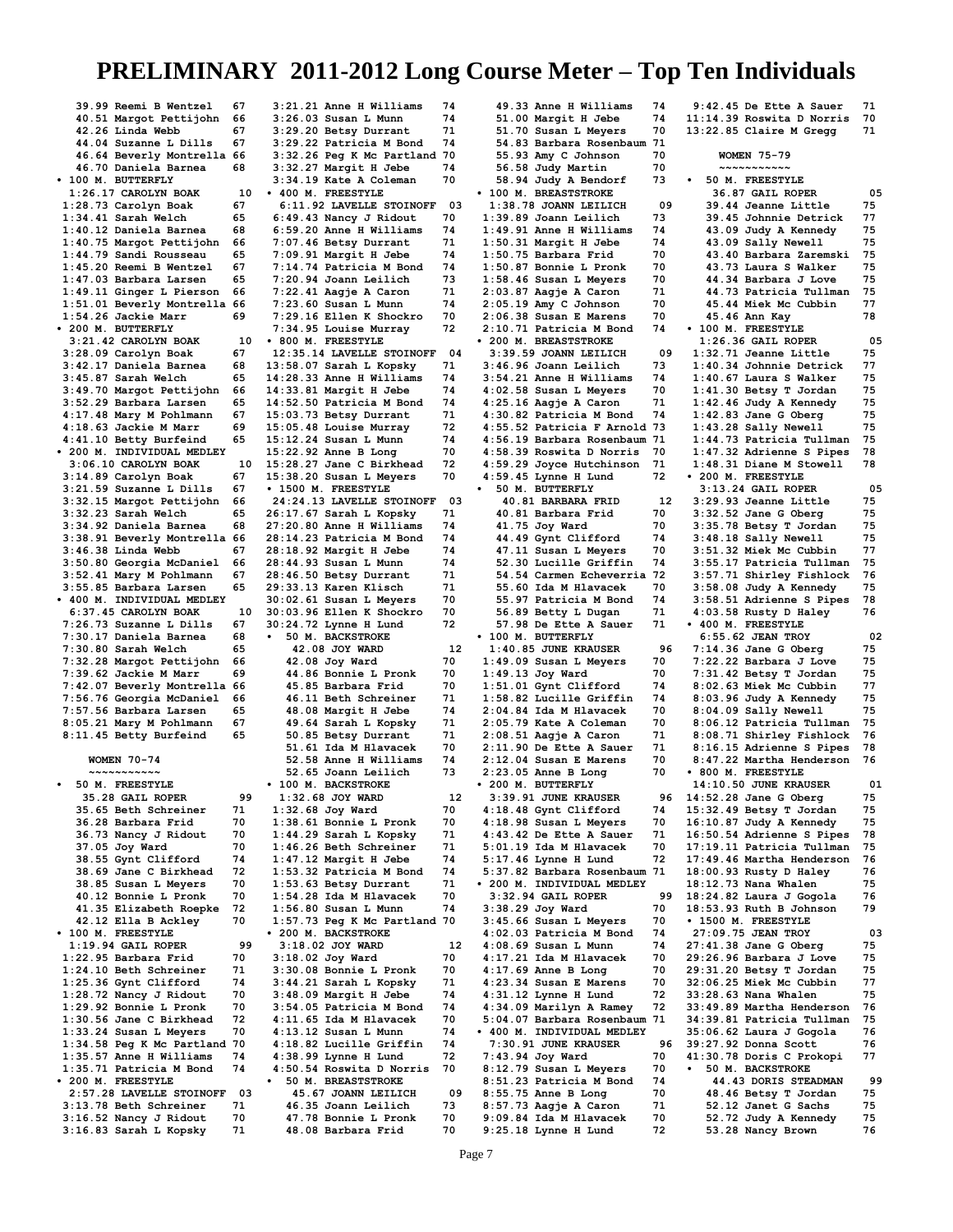**53.72 Ann Kay 78 53.84 Sally Newell 75 54.04 Dorothy Whitehead 77 54.21 Patricia Tullman 75 54.24 Miek Mc Cubbin 77 54.34 Marian W Coakley 75 • 100 M. BACKSTROKE 1:39.06 DORIS STEADMAN 99 1:47.75 Betsy T Jordan 75 1:57.71 Nancy Brown 76<br>1:58.55 Judy A Kennedy 75 1:58.55 Judy A Kennedy 75 1:58.70 Laura S Walker 75 1:58.96 Ann Kay 78 2:00.38 Sally Newell 75 2:01.53 Marian W Coakley 75 2:02.13 Miek Mc Cubbin 77 2:05.60 Dorothy Whitehead 77 2:07.29 Patricia Tullman 75 • 200 M. BACKSTROKE 3:39.41 DORIS STEADMAN 99 4:05.69 Betsy T Jordan 75 4:09.85 Sally Newell 75 4:13.69 Jane G Oberg 75 4:15.67 Ann Kay 78 4:24.91 Patricia Tullman 75 4:43.21 Nana Whalen 75 4:45.70 Dorothy Whitehead 77 4:59.17 Martha Henderson 76 5:03.10 Flo C Dietz 77 5:07.77 Patricia Hastings 77 • 50 M. BREASTSTROKE 51.55 ANN HIRSCH 08**<br>**54.33 Sally Newell 75 54.33 Sally Newell 75**<br>55.21 Johnnie Detrick 77  **55.21 Johnnie Detrick 77 1:00.78 Jane G Oberg 75 1:06.72 Laura S Walker 75 1:06.88 Joyce M Haworth 75 1:07.49 Marian W Coakley 75 1:08.26 Flo C Dietz 77 1:11.37 Doris C Prokopi 77** 1:14.36 P Harkreader 76<br>1:15.12 Ann B Stevens 79 **1:15.12 Ann B Stevens 79 • 100 M. BREASTSTROKE 1:50.28 ANN HIRSCH 06 2:03.41 Sally Newell 75 2:04.53 Johnnie Detrick 77 2:05.44 Jane G Oberg 75 2:11.91 Diane M Stowell 78 2:23.30 Doris C Prokopi 77 2:24.40 Marian W Coakley 75 2:24.44 Flo C Dietz 77 2:26.62 Barbara Callison 79 2:26.68 Nancy Brown 76 2:31.08 Joyce M Haworth 75 • 200 M. BREASTSTROKE 3:59.30 ANN HIRSCH 06**<br>**1:31.45 Sally Newell** 75 **4:31.45 Sally Newell 75**<br>5:06.82 Flo.C Dietz 77 **5:06.82 Flo C Dietz 77 5:18.38 Barbara Callison 79 5:22.54 Joyce M Haworth 75 5:48.36 Shirley Fishlock 76 6:02.62 Doris C Prokopi 77 6:23.06 Ann B Stevens 79 • 50 M. BUTTERFLY 44.95 GAIL ROPER 04 47.88 Jeanne Little 75 52.28 Jane G Oberg 75 58.61 Patricia Tullman 75 59.70 Barbara J Love 75 1:04.20 Nancy Brown 76 1:04.33 Adrienne S Pipes 78 1:04.37 Ann Kay 78 1:05.06 Barbara Callison 79 1:05.71 Martha Henderson 76 1:06.88 Janet H Moeller 78 • 100 M. BUTTERFLY 1:54.14 GAIL ROPER 04**<br>2:08.92 Jane G Oberg 75 **2:08.92 Jane G Oberg 75 2:09.34 Barbara J Love 75 2:20.35 Patricia Tullman 75 2:24.21 Jeanne Little 75 2:39.08 Barbara Zaremski 75 2:39.73 Janet H Moeller 78 2:43.46 Martha Henderson 76**

**2:45.15 Nana Whalen 75 2:50.04 Barbara Callison 79 • 200 M. BUTTERFLY 4:10.69 JUNE KRAUSER 01 5:49.70 Barbara Zaremski 75 6:05.25 Janet H Moeller 78 6:08.72 Patricia Tullman 75 • 200 M. INDIVIDUAL MEDLEY 3:48.59 JUNE KRAUSER 01 4:17.23 Jane G Oberg 75 4:27.46 Sally Newell 75 4:31.05 Barbara J Love 75 4:40.07 Nancy Brown 76 4:54.97 Barbara Callison 79 4:56.91 Janet H Moeller 78 5:10.65 Laura J Gogola 76 5:18.21 Martha Henderson 76 • 400 M. INDIVIDUAL MEDLEY 7:51.71 JUNE KRAUSER 01 9:55.53 Barbara J Love 75 10:00.73 Barbara Zaremski 75 11:01.40 Nana Whalen 75<br>11:06.09 Martha Henderson 76 11:06.09 Martha Henderson 76 11:29.49 Laura J Gogola 76 WOMEN 80-84 ~~~~~~~~~~~ • 50 M. FREESTYLE 38.64 GAIL ROPER 09 43.57 Nan Bohl 83 47.83 Dionne B Caldwell 80 51.26 Margrit Graef** 81<br>**54.32 Georgia Goggin** 83  **54.32 Georgia Goggin 83 54.40 Gloria M Tolaro 82 56.37 Joan K Campbell 82 1:00.13 Ardis Bourland 80 1:03.19 Ruth A Hoskinson 83 1:11.11 Margaret Voorhees 84 1:16.85 Mary A Allen 80 • 100 M. FREESTYLE 1:27.55 GAIL ROPER 09 1:40.70 Nan Bohl 83**<br>**1:45.68 Dionne B Caldwell 80 1:45.68 Dionne B Caldwell 80 1:58.13 Ann M Hirsch 81 2:05.06 Joan K Campbell 82 2:06.67 Georgia Goggin 83 2:09.32 Jill Coleman 82 2:21.66 Lilly Kron 81**<br>2:23.76 Ruth A Hoskinson 83 **2:23.76 Ruth A Hoskinson 83 2:24.42 Janet L Bensu 80 2:28.96 Margaret Voorhees 84 • 200 M. FREESTYLE 3:27.26 JEAN TROY 07 3:42.71 Nan Bohl 83 4:02.37 Dionne B Caldwell 80 4:06.76 Ann M Hirsch 81 4:24.88 Joan K Campbell 82 4:33.97 Gloria M Tolaro 82 4:50.98 Edie B Gruender 84 5:04.34 Janet L Bensu 80 5:07.63 Ruth A Hoskinson 83 5:16.75 DJ Murray 82 5:20.16 Margaret Voorhees 84 • 400 M. FREESTYLE 7:24.53 JEAN TROY 07 7:49.19 Nan Bohl 83**<br>8:23.39 Dionne B Caldwell 80 **8:23.39 Dionne B Caldwell 80 9:01.09 Joan K Campbell 82 9:42.02 Gloria M Tolaro 82 10:18.99 Nancy N Durstein 83 10:26.29 Janet L Bensu 80 11:17.48 DJ Murray 82 11:33.70 Ruth A Hoskinson 83 12:08.62 Barbara M Eisele 82 12:08.75 Mary A Allen 80 • 800 M. FREESTYLE 15:12.94 JEAN TROY 07 15:51.29 Nan Bohl 83 17:09.28 Dionne B Caldwell 80 18:35.41 Joan K Campbell 82 21:32.16 Janet L Bensu 80 • 1500 M. FREESTYLE 29:04.81 JEAN TROY 07**

**35:48.73 Joan K Campbell 82 41:12.30 Janet L Bensu 80 42:37.55 DJ Murray 82 42:42.59 Ruth A Hoskinson 83 44:36.00 Ann M Lambertson 82 • 50 M. BACKSTROKE 46.39 BUNNY CEDERLUND 02**<br>**6.63 Ann M Hirsch 81 56.63 Ann M Hirsch 81<br>00.60 Jill Coleman 82 1:00.60 Jill Coleman 82 1:09.56 Mary Jane Mullins 81 1:11.28 Georgia Goggin 83 1:15.10 Joan K Campbell 82 1:17.75 Ann M Lambertson 82 1:18.69 Ruth A Hoskinson 83 1:20.78 Janet L Bensu 80 1:22.05 DJ Murray 82 1:23.04 B L'Esperance 80 • 100 M. BACKSTROKE 1:47.29 BETTY LORENZI 09**<br>**1:09.56 Ann M Hirsch 81 2:09.56 Ann M Hirsch 81 2:12.75 Jill Coleman 82 2:16.99 Sylvia Eisele 83 2:25.58 Mary Jane Mullins 81 2:36.02 Joan K Campbell 82 2:36.29 Georgia Goggin 83 2:42.10 Ardis Bourland 80 2:48.77 Barbara M Eisele 82 2:48.97 Ruth A Hoskinson 83 2:54.57 DJ Murray 82 • 200 M. BACKSTROKE 3:53.12 BETTY LORENZI 10**<br>**1:36.53 Ann M Hirsch 81 4:36.53 Ann M Hirsch 81 4:57.01 Jill Coleman 82 5:16.81 Mary Jane Mullins 81 5:28.79 Joan K Campbell 82 5:36.33 Georgia Goggin 83 5:38.12 Nancy N Durstein 83 5:39.50 Barbara R Owens 83 5:54.10 Ruth A Hoskinson 83 5:57.33 Joan C McIntyre 84 5:59.58 Ann M Lambertson 82 • 50 M. BREASTSTROKE 54.30 NAN BOHL 09**<br>**14.77 Ann M Hirsch 81 54.77 Ann M Hirsch 81 58.02 Nan Bohl 83 1:01.37 Sylvia Eisele 83 1:03.10 Margrit Graef 81 1:13.40 Ardis Bourland 80 1:14.23 Georgia Goggin 83 1:15.48 Lilly Kron 81<br>1:31.03 Joan K Campbell 82 1:31.03 Joan K Campbell 82 1:32.07 Ruth A Hoskinson 83 1:39.82 Barbara M Eisele 82 • 100 M. BREASTSTROKE 1:57.17 ANN HIRSCH 11**<br>2:05.10 Ann M Hirsch 81 **2:05.10 Ann M Hirsch 81 2:16.01 Nan Bohl 83**<br>2:16.69 Sylvia Eisele 83 **2:16.69 Sylvia Eisele 83 2:34.89 Gloria M Tolaro 82 2:38.28 Margrit Graef 81 2:43.97 Joan B Waldbaum 81 2:56.03 Georgia Goggin 83 3:13.33 Joan K Campbell 82 3:43.98 Barbara M Eisele 82 • 200 M. BREASTSTROKE 4:17.64 ANN HIRSCH 11**<br>**1:26.68 Ann M Hirsch 81 4:26.68 Ann M Hirsch 81 5:09.17 Sylvia Eisele 83 6:02.84 Georgia Goggin 83 6:41.47 Joan K Campbell 82 • 50 M. BUTTERFLY 47.37 GAIL ROPER 09 57.63 Ann M Hirsch 81 1:01.41 Dionne B Caldwell 80 1:08.73 Jill Coleman 82 1:18.68 Ruth A Hoskinson 83 1:24.91 Mary Jane Mullins 81 1:26.05 Joan B Waldbaum 81 1:30.88 Nancy N Durstein 83 1:33.36 Joan K Campbell 82 1:33.84 Barbara M Eisele 82 1:37.65 Margaret Voorhees 84 • 100 M. BUTTERFLY 2:06.55 LOIS NOCHMAN 04**

**3:19.59 Nancy N Durstein 83 3:20.23 Ruth A Hoskinson 83 3:32.08 Joan K Campbell 82 3:32.39 Barbara M Eisele 82 3:39.99 Edie B Gruender 84 • 200 M. BUTTERFLY 4:34.86 LOIS NOCHMAN 04 7:50.43 Edie B Gruender 84 8:48.24 Joan K Campbell 82 • 200 M. INDIVIDUAL MEDLEY 4:18.72 JEAN TROY 07 4:33.00 Ann M Hirsch 81 5:18.77 Jill Coleman 82 5:59.69 Joan K Campbell 82 6:00.07 Nancy N Durstein 83 6:01.26 Mary Jane Mullins 81 6:12.56 Barbara R Owens 83 6:14.86 Ruth A Hoskinson 83 6:22.90 Joan B Waldbaum 81 6:43.91 Barbara M Eisele 82 • 400 M. INDIVIDUAL MEDLEY 9:32.43 JEAN TROY 07**<br>2:29.72 Joan K Campbell 82 **12:29.72 Joan K Campbell 82 14:23.90 Barbara M Eisele 82 WOMEN 85-89 ~~~~~~~~~~~ • 50 M. FREESTYLE 44.97 JEAN TROY 12 44.97 Jean D Troy 85 48.95 Betty J Russ 85<br>51.16 Betty S Lorenzi 85 51.16 Betty S Lorenzi 85 1:05.46 Edna B Gordon 86 1:12.75 Nancy L Reed 85 1:15.52 Peggy Sanborn 85 1:19.08 M Knochenhauer 85 1:29.92 Ellen T Brown 87 • 100 M. FREESTYLE 1:43.68 JEAN TROY 12 1:43.68 Jean D Troy 85 1:48.59 Betty S Lorenzi 85 1:51.16 Betty J Russ 85 2:34.34 Peggy Sanborn 85 2:45.75 Nancy L Reed 85 3:33.94 Ellen T Brown 87 3:33.98 Iris L Dozer 85 • 200 M. FREESTYLE 3:49.67 JEAN TROY 12 3:49.67 Jean D Troy 85 3:54.68 Betty S Lorenzi 85 4:19.48 Betty J Russ 85 5:14.20 Peggy Sanborn 85 5:48.73 Nancy L Reed 85 5:55.37 M Knochenhauer 85 7:23.35 Ellen T Brown 87 • 400 M. FREESTYLE 8:06.04 JEAN TROY 12 8:06.04 Jean D Troy 85 8:31.34 Betty S Lorenzi 85 8:59.95 Betty J Russ 85 10:21.03 Edna B Gordon 86 10:38.27 Peggy Sanborn 85 • 800 M. FREESTYLE 17:09.73 MARGERY MEYER** 07<br>7:22.47 Betty Lorenzi 85 **17:22.47 Betty Lorenzi 85 18:49.76 Betty J Russ 85 21:42.78 Peggy Sanborn 85 • 1500 M. FREESTYLE 32:11.49 MARGERY MEYER 09 32:32.53 Betty S Lorenzi 85 36:53.31 Betty J Russ 85 41:16.42 Peggy Sanborn 85 • 50 M. BACKSTROKE 51.81 BETTY LORENZI 12 51.81 Betty S Lorenzi 85 1:04.35 Jean D Troy 85 1:10.16 Peggy Sanborn 85 1:20.84 Edna B Gordon 86 1:27.45 Nancy L Reed 85 • 100 M. BACKSTROKE 1:53.28 BETTY LORENZI 12 1:53.28 Betty S Lorenzi 85 2:26.64 Peggy Sanborn 85 2:55.81 Edna B Gordon 86**

**33:06.10 Dionne B Caldwell 80**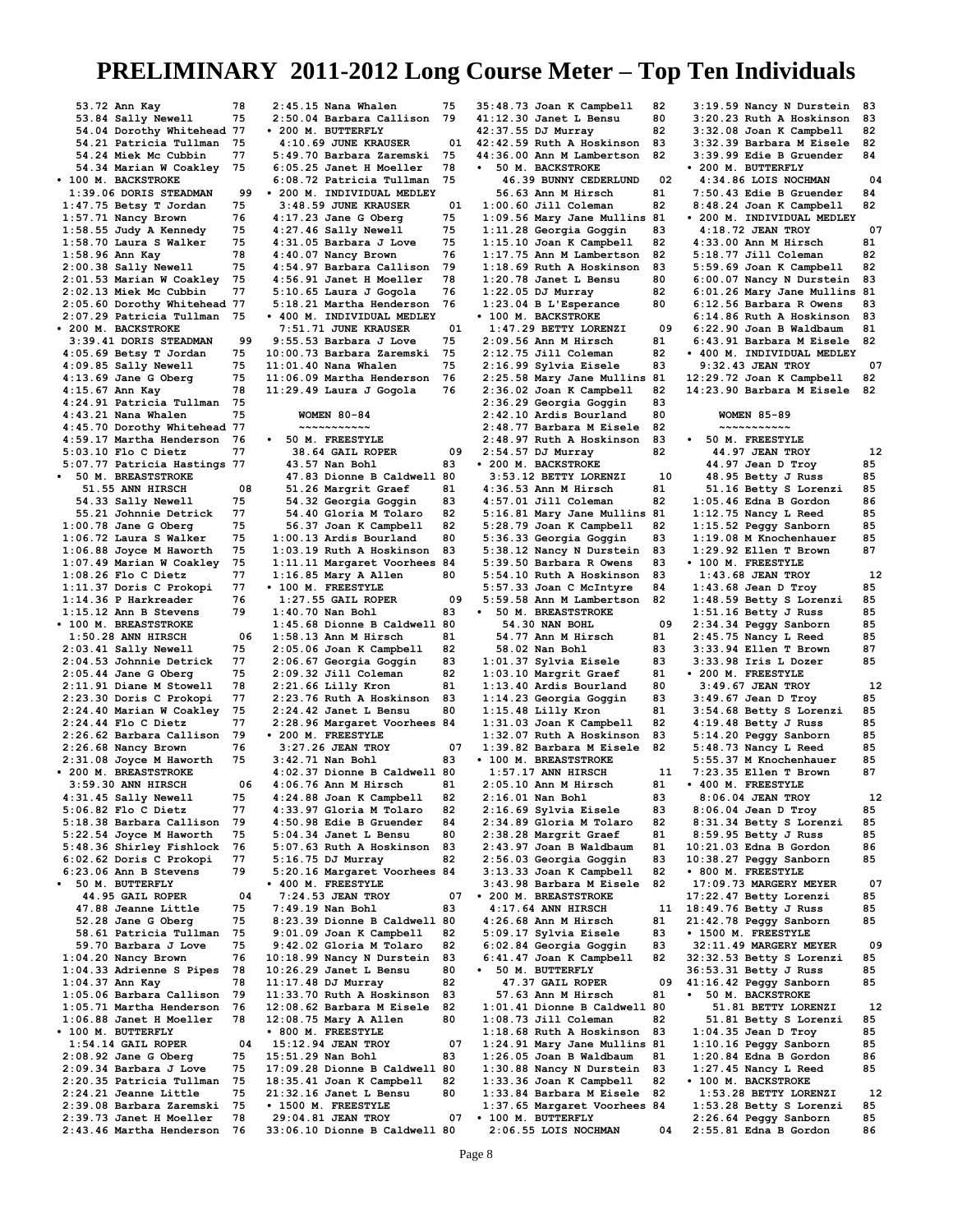**• 200 M. BACKSTROKE 4:05.53 BETTY LORENZI 12**<br>105.53 Betty S Lorenzi 85 **4:05.53 Betty S Lorenzi 85 5:04.84 Peggy Sanborn 85 6:04.15 Edna B Gordon 86 • 50 M. BREASTSTROKE 1:06.48 BETTY CHRISTIAN 06 1:07.65 Jean D Troy 85 1:39.67 Pat Dockendorf 85 1:43.77 Ellen T Brown 87 2:51.55 Iris L Dozer 85 • 100 M. BREASTSTROKE 2:32.62 JEAN TROY 12**<br>2:32.62 Jean D Troy 85 **2:32.62 Jean D Troy 85 3:55.11 Ellen T Brown 87 5:47.46 Iris L Dozer 85 • 200 M. BREASTSTROKE 5:21.96 JEAN TROY 12 5:21.96 Jean D Troy 85 8:13.22 Ellen T Brown 87 8:21.45 Pat Dockendorf 85 • 50 M. BUTTERFLY 1:01.94 LOIS KIVI NOCHMAN 09 1:10.51 Jean D Troy 85 • 100 M. BUTTERFLY 2:23.89 LOIS KIVI NOCHMAN 09 2:47.14 Betty J Russ 85 • 200 M. BUTTERFLY 5:07.64 LOIS KIVI NOCHMAN 09 5:41.48 Betty J Russ 85 • 200 M. INDIVIDUAL MEDLEY 5:09.82 JEAN TROY 12**<br>**5:09.82 Jean D Troy 185 5:09.82 Jean D Troy 85 • 400 M. INDIVIDUAL MEDLEY 10:45.77 JEAN TROY 12**<br>10:41.24 Betty J Russ 85NV **10:41.24 Betty J Russ 851<br>10:45.77 Jean D Trov 85 10:45.77 Jean D Troy 85 WOMEN 90-94 ~~~~~~~~~~~ • 50 M. FREESTYLE 55.76 AILEEN SOULE** 96<br>8.68 Maurine Kornfeld 91  **58.68 Maurine Kornfeld 91 1:05.31 Rita Simonton 94 • 100 M. FREESTYLE 2:03.52 RITA SIMONTON 08**<br>2:08.53 Maurine Kornfeld 91 **2:08.53 Maurine Kornfeld 91 2:23.46 Rita Simonton 94 • 200 M. FREESTYLE 4:19.80 RITA SIMONTON 08 4:30.11 Maurine Kornfeld 91 • 400 M. FREESTYLE 9:04.93 RITA SIMONTON 08 9:42.89 Maurine Kornfeld 91 10:26.94 Rita Simonton 94 • 800 M. FREESTYLE 18:53.58 RITA SIMONTON 08**<br>9:28.25 Maurine Kornfeld 91 **19:28.25 Maurine Kornfeld 91 • 1500 M. FREESTYLE 36:02.20 RITA SIMONTON 08 No Swimmers • 50 M. BACKSTROKE 1:03.49 AILEEN SOULE** 96<br>**114.42 Rita Simonton** 94: **1:14.42 Rita Simonton 94 1:16.99 Maurine Kornfeld 91 • 100 M. BACKSTROKE 2:23.23 AILEEN SOULE 96 2:42.17 Maurine Kornfeld 91 2:42.39 Rita Simonton 94 • 200 M. BACKSTROKE 5:29.07 AILEEN SOULE 97**<br>**1:40.59 Maurine Kornfeld 91 5:40.59 Maurine Kornfeld 91 • 50 M. BREASTSTROKE 1:43.76 GERTRUD ZINT 07 No Swimmers • 100 M. BREASTSTROKE 3:12.88 MARIA LENK-ZIGLER 05 No Swimmers • 200 M. BREASTSTROKE 6:57.76 MARIA LENK-ZIGLER 05 No Swimmers • 50 M. BUTTERFLY 1:33.12 RITA SIMONTON 08 No Swimmers 10:34.33 J Altman-Kurosaki 24**

**• 200 M. INDIVIDUAL MEDLEY 6:30.12 RITA SIMONTON 08 No Swimmers WOMEN 95-99 ~~~~~~~~~~~ • 50 M. FREESTYLE** 1:17.53 JULIA DOLCE 05<br>1:24.39 Audrey H Etienne 96 **1:24.39 Audrey H Etienne 96 2:06.12 Anne A Dunivin 96 • 100 M. FREESTYLE 3:08.43 JULIA DOLCE** 05<br>**1:52.20 Anne A Dunivin** 96 **4:52.20 Anne A Dunivin 96 • 200 M. FREESTYLE NO RECORD 11:15.91 Anne A Dunivin 96NV • 50 M. BACKSTROKE 1:39.68 EDITH HENDRY 07 2:42.80 Anne A Dunivin 96 • 100 M. BACKSTROKE 3:42.90 EDITH HENDRY 07 No Swimmers • 200 M. BACKSTROKE 7:52.01 EDITH HENDRY 07 No Swimmers MEN 18-24 ~~~~~~~~~ • 50 M. FREESTYLE 21.78 JOSH SCHNEIDER 12 21.78 Josh Schneider 24 24.72 Jonathan B Taylor 24 25.04 Vicente E Andrade 24 25.06 Jonathan A Lollis 22 25.54 Martin E Malasky 24 25.69 Nathan P Hamilton 18 25.82 Bryan Kitchener 20 25.82 Sarp Elaziz 18 25.89 Travis W Anderson 24 25.91 Kenny G Bower 24 • 100 M. FREESTYLE 49.37 JOSH SCHNEIDER 12 49.37 Josh Schneider 24 50.01 Eugene Godsoe 24 55.38 Jonathan B Taylor 24 55.49 Terry C Rolfe 23 55.56 Martin E Malasky 24 55.59 Vicente E Andrade 24 56.79 Pierce A Hunter 22 56.88 Jared M Fisk 20 57.18 Patrick Armstrong 21 57.38 Danny Clarke 21 • 200 M. FREESTYLE 1:52.74 JOE TRISTAN 98**<br>**1:04.92 Eric L Jackwin 23 2:04.92 Eric L Jackwin 23 2:06.41 Cy Mistry 23 2:08.17 Jared M Fisk 20 2:08.81 Brian C Nadler 23 2:09.50 Gregg D Cesaroni 19 2:11.03 Pierce A Hunter 22 2:11.10 Erik D Petersen 24 2:11.57 Jesse D Dwyer 20** 2:12.13 Blake Schaeffer **2:13.90 Nathan P Hamilton 18 • 400 M. FREESTYLE 4:04.68 HYUN SEUNG LEE 07 4:26.72 Peter A Galan 23 4:28.91 Eric L Jackwin 23 4:29.71 Jesse D Dwyer 20 4:34.86 Terry C Rolfe 23 4:36.37 Gregg D Cesaroni 19 4:43.47 Erik D Petersen 24 4:50.55 Pierce A Hunter 22 5:03.77 Mario A Santana 23 5:03.97 Kenny G Bower 24 5:12.35 Nick Wood 24 • 800 M. FREESTYLE 8:44.94 PETER GALAN 07**<br>1:15.09 Jesse D Dwyer 20 **9:15.09 Jesse D Dwyer 20 9:34.29 Eric L Jackwin 23 10:00.45 Pierce A Hunter 22 10:08.03 Alec Alders 23 10:23.90 Richard J Garza 23**

**10:38.52 Ryan G Krysl 22 11:22.85 Luke Shaheen 24 12:24.13 Thomas Happell 24 13:47.37 Zachary R Chertok 24 • 1500 M. FREESTYLE 17:07.87 PETER GALAN 10 15:47.52 Alexander M Meyer 24NV 19:02.95 Alec Alders 23 19:13.95 Pierce A Hunter 22 19:43.98 Ryan G Krysl 22 20:06.76 Dylan M Gillespie 19 21:56.26 Luke Shaheen 24 • 50 M. BACKSTROKE 26.91 DAVE ROLLINS 05** 25.68 Eugene Godsoe  **28.11 Vicente E Andrade 24 29.24 Patrick Armstrong 21 29.29 C Matthews 21 30.21 Rhet Rheinlander 20 30.47 James W Rogers 23 30.67 Jonathan B Taylor 24 30.73 Tommy K Jockers 20 30.80 Charles Ludeke 24 30.98 Jonathan A Lollis 22 • 100 M. BACKSTROKE 53.61 EUGENE GODSOE 12 53.61 Eugene Godsoe 24 59.83 Vicente E Andrade 24 1:01.80 Marc Herbert 24 1:02.83 Patrick Armstrong 21 1:03.91 Terry C Rolfe 23 1:04.45 C Matthews 21 1:05.82 Eric L Jackwin 23 1:05.95 Rhet Rheinlander 20 1:06.63 Charles Ludeke 24 1:07.11 Jesse D Dwyer 20 • 200 M. BACKSTROKE 2:08.63 VICENTE ANDRADE 10** 2:00.98 Eugene Godsoe **2:10.18 Vicente E Andrade 24 2:21.84 Eric L Jackwin 23 2:25.12 Alec Alders 23 2:26.11 Peter A Galan 23 2:26.90 Charles Ludeke 24 2:28.88 C Matthews 21 2:33.23 James W Rogers 23 2:42.15 Erik D Petersen 24 2:49.44 Jared C Sharman 24 • 50 M. BREASTSTROKE 28.87 DAVE ROLLINS 05 29.50 Elliot Keefer 22 29.55 Nelson O Westby 24 30.57 Curren Bates 22 32.45 Kris C Asleson 24 32.78 Chandler P Thomas 23 32.85 Michael R Phelps 24 33.40 Nick Wood 24 33.68 Travis W Anderson 24 33.73 James W Rogers 23 33.74 Drew Polhill 22 • 100 M. BREASTSTROKE 1:05.76 DAVE ROLLINS 05**<br>1:01.41 Elliot Keefer 23NV **1:01.41 Elliot Keefer 23NV 1:03.35 BJ Johnson 24NV** 1:04.93 Nelson O Westby **1:07.54 Tyson W Slesnick 24 1:08.61 Curren Bates 22 1:14.12 Nick Wood 24 1:14.68 J Masehi-Lano 21 1:15.31 Taylor R Bean 18 1:15.56 Steven R Rick 21 1:15.93 Kris C Asleson 24 • 200 M. BREASTSTROKE 2:25.57 KEVIN RAAB** 99<br>2:11.10 Elliot Keefer 23NV **2:11.10 Elliot Keefer 2:18.83 BJ Johnson 24NV 2:28.18 Nelson O Westby 24 2:34.98 Cy Mistry 23 2:36.24 Curren Bates 22 2:41.54 Nick Wood 24 2:52.87 Taylor R Bean 18 2:54.85 Joseph S Gardner 20 2:55.04 Chandler P Thomas 23 • 50 M. BUTTERFLY 24.83 NOAH COPELAND 09 25.68 Nelson O Westby 24 26.08 Jonathan B Taylor 24 26.37 Colin Krysl 20 26.55 Richard J Garza 23 26.58 Gregory W Nemick 24 26.88 Jared M Fisk 20 27.09 Robert Feasley 23 27.15 Blake Schaeffer 20 27.54 Drew Polhill 22 27.60 Patrick Armstrong 21 • 100 M. BUTTERFLY 52.47 EUGENE GODSOE 12 52.47 Eugene Godsoe 24 58.53 Colin Krysl 20 59.99 Gregory W Nemick 24 1:00.50 Richard J Garza 23 1:01.58 Danny Clarke 21 1:01.71 Jonathan B Taylor 24 1:01.86 Erik D Petersen 24 1:02.88 Masa Oto** 20<br>**1:03.21 Matthew Liedtke** 23 **1:03.21 Matthew Liedtke 23 1:03.83 Blake Schaeffer 20 • 200 M. BUTTERFLY 2:08.62 HYUN SEUNG LEE 07 2:15.13 Colin Krysl 20 2:16.94 Jared M Fisk 20 2:17.08 Sarp Elaziz 18 2:18.12 Gregory W Nemick 24 2:26.74 Andrew J Cahalan 24 2:26.89 Charles Ludeke 24 2:27.00 Erik D Petersen 24 2:27.21 Brian C Nadler 23 2:31.76 Phillip Pettibone 21 2:33.77 Nick Wood 24 • 200 M. INDIVIDUAL MEDLEY 2:09.30 DAVE ROLLINS 05 2:17.48 Vicente E Andrade 24 2:19.40 Gregory W Nemick 24 2:21.63 Peter A Galan 23 2:21.68 Terry C Rolfe 23 2:23.25 Curren Bates 22 2:23.99 Patrick Armstrong 21 2:24.18 Phillip Pettibone 21 2:25.28 Alec Alders 23 2:26.05 Robert Feasley 23 2:31.55 Blake Schaeffer 20 • 400 M. INDIVIDUAL MEDLEY 4:44.53 PETER GALAN 10 4:57.08 Alex Navarro 22 5:05.09 Alec Alders 23 5:10.61 Jesse D Dwyer 20 5:14.08 Terry C Rolfe 23 5:14.77 Nick Wood 24 5:27.57 Richard J Garza 23 7:13.25 Kevin A Jauregui 24 MEN 25-29 ~~~~~~~~~ • 50 M. FREESTYLE 22.59 KEVIN DEFORREST 83 22.81 Bryan Lundquist 27 23.15 Kyle A Ransom 27**<br>23.70 Adam M Mania 29  **23.70 Adam M Mania 29 23.80 Tyler DeBerry 28 23.92 Ian P Hulme 27 24.82 Dash I Rothberg 26 24.86 Charles W Cunnick 26 24.95 Jacob N Wilson 29 24.98 Cameron Webb 26 25.00 Nathan Vizcarra 25 • 100 M. FREESTYLE 50.74 NICK SHACKELL 00 51.00 Bryan Lundquist 27 51.15 Adam M Mania 29 51.55 Kyle A Ransom 27 51.89 Bobby T Savulich 25 52.68 Tyler DeBerry 28 52.99 Davis Tarwater 27 53.20 Ian P Hulme 27 54.04 Charles W Cunnick 26 54.33 David T Guernsey 26**

**2:55.34 Pierce A Hunter 22**

 **54.69 Christian Witzke 25**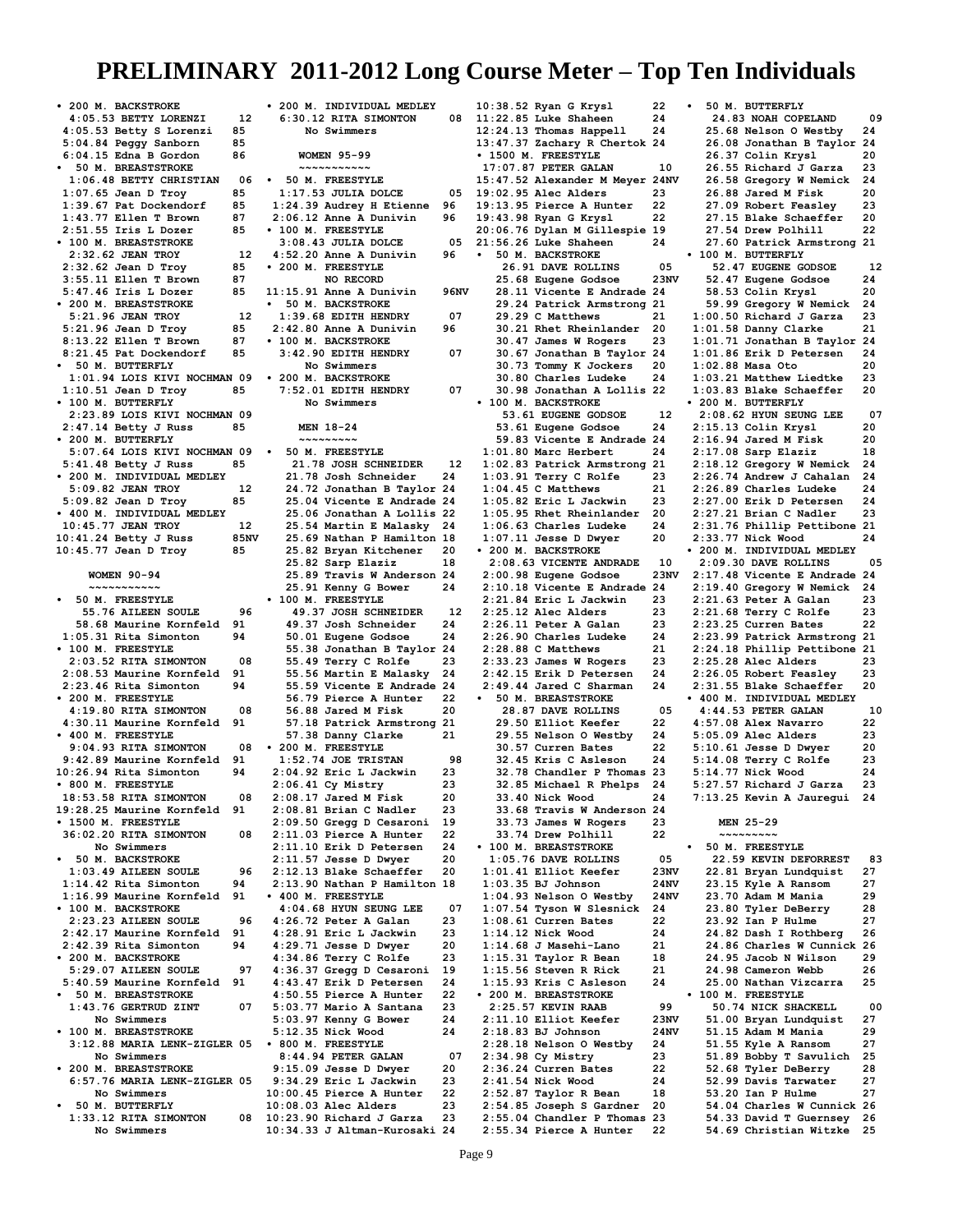**• 200 M. FREESTYLE 1:51.00 JOHN KEPPELER 96**<br>1:56.59 Tvler DeBerry 28 **1:56.59 Tyler DeBerry 28 1:59.32 Charles W Cunnick 26 2:01.65 Cameron Webb 26 2:02.13 Evan Kraus 26 2:02.47 Peter Volosin 26 2:02.96 Win Chesson 29 2:03.21 Nathan Vizcarra 25 2:04.43 Carlos F Sanchez 26 2:06.41 Cejih J Yung 27 2:06.51 Chris Conroy 27 • 400 M. FREESTYLE 4:00.98 HONZA VITAZKA 02 4:18.85 Charles W Cunnick 26 4:23.40 Win Chesson 29 4:27.53 Cameron Webb 26 4:27.68 Evan Kraus 26 4:29.33 Nathan Vizcarra 25 4:31.28 Matthew Benoit 25 4:32.02 Peter Volosin 26 4:38.36 David Spires 29 4:38.48 Evan J Rydinski 27 4:39.06 Ryan D Bullock 28 • 800 M. FREESTYLE 8:24.67 ALEX KOSTICH 9**<br>1:23.08 Rvan D Bullock 28 **9:23.08 Ryan D Bullock 28 9:29.38 Peter Volosin 26 9:36.15 David Spires 29 9:50.82 Stephen A Hooper 28 10:09.41 Andrew F Schaefer 29 10:45.44 Scott Y Ko 29 10:58.74 Elliot A Miller 29 11:03.80 James C Foltz 27 11:22.81 Matthew J Lucchio 28 12:19.44 Zachary A Papas 28 • 1500 M. FREESTYLE 16:13.89 ALEX KOSTICH 9**<br>7:35.65 Win Chesson 29 **17:35.65 Win Chesson 29 17:39.73 Peter Volosin 26 17:44.03 Ryan D Bullock 28 18:15.95 David Spires 29 20:40.82 Audie L McRae 27 20:57.76 Gregory M Stahl 26 22:37.26 Daniel Liebowitz 28 23:30.16 Mathew B Young 29 23:34.84 Zachary A Papas 28 23:41.53 B Schwessinger 29 • 50 M. BACKSTROKE 26.64 KEVIN DOAK 09**<br>28.27 Dash I Rothberg 26  **28.27 Dash I Rothberg 26 28.87 Matthew Benoit 25 29.89 Eric M O'Loughlin 26 30.00 Jay Crout 28 30.56 Aram Yoo 27 30.59 Daniel T Shiosaki 28 30.64 Drew Little 26 31.09 Christopher Stroh 25 31.45 Kevin J Walsh 28 31.99 Scott Y Ko 29 • 100 M. BACKSTROKE 55.26 ADAM MANIA 10**<br>5.31 Adam M Mania 29  **55.31 Adam M Mania 29 1:02.07 Matthew Benoit 25 1:03.19 Sean C Robinson 29 1:03.58 Dash I Rothberg 26 1:04.46 Corey L Welch 29 1:04.47 Daniel T Shiosaki 28 1:05.54 Jeffrey D Gullett 29 1:06.64 Aram Yoo 27 1:07.04 Eric M O'Loughlin 26 1:07.07 Jay Crout 28 • 200 M. BACKSTROKE 2:07.57 JOHN KEPPELER 92 2:31.44 Scott C Jordan 26 2:32.94 Scott Y Ko 29 2:34.81 Alexander Newell 28 2:36.53 Ben A Smith 26 2:36.88 Tommie Cuticchia 29 2:38.74 Jacob N Wilson 29 2:39.70 James R Vaucher 29 2:42.55 Audie L McRae 27 2:44.13 Ryan Kennedy 29 2:46.94 Andrew F Schaefer 29**

**• 50 M. BREASTSTROKE 28.98 SETH VAN NEERDEN 97**<br>29.69 Corey L. Welch 29  **29.69 Corey L Welch 29 30.01 Kyle B Deery 28 30.97 Cejih J Yung 27 32.06 David A Peterson 27 32.15 Scott C Jordan 26 32.40 Curtis J Robinson 28 32.48 Chris Conroy 27 32.99 Christopher Stroh 25 33.60 Bryan C Nydegger 25 34.02 Jacob N Wilson 29 • 100 M. BREASTSTROKE 1:02.44 GARY MARSHALL 08**<br>1:01.41 BJ Johnson 25NV **1:01.41 BJ Johnson 25:<br>1:03.66 Egan Gans 26 1:03.66 Egan Gans 26 1:03.87 John W Dorr 29 1:04.33 Eric Carlson 28 1:06.07 Pavel Buyanov 28 1:06.12 Corey L Welch 29 1:06.91 Kyle B Deery 28 1:07.61 Scott C Jordan 26 1:08.52 Cejih J Yung 27 1:10.62 David A Peterson 27 • 200 M. BREASTSTROKE 2:16.70 GARY MARSHALL 08** 2:11.47 BJ Johnson **2:22.37 Eric Carlson 28 2:23.56 Egan Gans 26 2:24.27 Pavel Buyanov 28 2:28.85 Kyle B Deery 28 2:30.37 Corey L Welch 29 2:30.38 Cejih J Yung 27 2:31.41 Scott C Jordan 26 2:34.56 David A Peterson 27 2:44.91 Timothy A Falkner 27 • 50 M. BUTTERFLY 23.71 KOHEI KAWAMOTO 08 24.77 Bryan Lundquist 26 25.11 Tyler DeBerry 28 25.12 Davis Tarwater 27 25.14 Ian P Hulme 27<br>25.82 Dash I Rothberg 26 25.82 Dash I Rothberg 26 26.55 John C Ragland 25 26.57 Drew C Olson 26 26.58 Jacob N Wilson 29 26.90 David B Greiner 25 27.07 Charles W Cunnick 26 • 100 M. BUTTERFLY 53.09 KOHEI KAWAMOTO** 08<br>**66.05 Ian P Hulme** 27  **56.05 Ian P Hulme 27 56.23 Davis Tarwater 27 57.79 Tyler DeBerry 28 58.87 Charles W Cunnick 26 59.75 Dash I Rothberg 26 1:00.31 John C Ragland 25 1:00.39 Michael W Passey 29 1:01.98 Zack A Priest 26 1:02.38 Kenneth Anderson 28 1:02.59 Jacob N Wilson 29 • 200 M. BUTTERFLY 2:05.76 JASON EADDY 02**<br>2:06.75 Davis Tarwater 27 **2:06.75 Davis Tarwater 27 2:36.84 Josh A McCord 27 2:41.59 Kevin H Cleary 29 3:08.90 Diego A Suarez 29 3:16.90 Andres H Miyares 29 • 200 M. INDIVIDUAL MEDLEY 2:06.33 HONZA VITAZKA 02 2:15.84 Scott C Jordan 26 2:19.97 Jeffrey D Gullett 29 2:20.98 Carlos F Sanchez 26 2:21.43 Jacob N Wilson 29 2:22.03 David A Peterson 27 2:23.07 Corey L Welch 29 2:25.45 Toshi Hirabayashi 29 2:30.29 Kyle P Johnson 26 2:31.87 Tommie Cuticchia 29 2:36.01 Colin T Pierce 29 • 400 M. INDIVIDUAL MEDLEY 4:32.19 HONZA VITAZKA 02 4:56.76 Scott C Jordan 26 5:01.91 Win Chesson 29 5:04.68 Richard Hunter 26**

**5:14.22 David Spires 29 5:15.38 Nathan Vizcarra 25 5:18.11 Cameron Webb 26 5:43.30 Audie L McRae 27 5:51.50 Z Schlichter 29 6:18.05 Elliot A Miller 29 6:36.28 Josh Laaser 27 MEN 30-34 ~~~~~~~~~ • 50 M. FREESTYLE 22.39 NICHOLAS BRUNELLI 12 22.39 Nicholas Brunelli 31 23.73 Kevin Doak 31 24.17 Robert H Bogart 33 24.24 Trent T Holsman 32 24.24 Tamas Kerekjarto 33 24.85 Bradley Thrasher 30 24.89 Jon Lowell 33 24.95 Brett T Bannan 30 25.18 Adam M Conway 34 25.32 Billy Gaines 31 • 100 M. FREESTYLE 49.63 NICHOLAS BRUNELLI 12 49.63 Nicholas Brunelli 31 51.59 Kevin Doak 31<br>52.53 Tamas Kerekjarto 33 52.53 Tamas Kerekjarto 33 52.67 Robert H Bogart 33 54.29 Billy Gaines 31 54.92 Gregory T Palumbo 32 55.18 Gary N Marshall 30 55.24 Brett T Bannan 30 55.54 Bradley Thrasher 30 56.55 Adam M Conway 34 • 200 M. FREESTYLE 1:53.46 TAMAS KEREKJARTO 09 1:58.61 Gregory T Palumbo 32 1:59.88 Billy Gaines 31 2:02.19 Tamas Kerekjarto 33 2:07.57 Wadley Wadley 33 2:08.03 Dagart G Allison 32 2:08.08 Timothy A Gendler 32 2:08.35 Jordan D Proffitt 31 2:11.68 Daniel M Moran 30 2:13.92 Garth D Meacham 30 2:14.00 Eric Zhai 31 • 400 M. FREESTYLE 4:05.61 ERIK HOCHSTEIN 02 4:14.50 Gregory T Palumbo 32 4:16.77 Daniel M Moran 30 4:19.56 Tamas Kerekjarto 33 4:21.05 Billy Gaines 31 4:26.73 Wadley Wadley 33 4:35.19 Adam S Barley 31 4:35.76 Dagart G Allison 32 4:41.44 Keith Wiggans 34 4:49.54 Jordan D Proffitt 31 4:50.36 Sean C Smith 30 • 800 M. FREESTYLE 8:40.19 ROWDY GAINES 93 8:59.35 Daniel M Moran 30 9:04.97 Wadley Wadley 33 9:08.65 Billy Gaines** 31<br>**9:11.27 Adam S Barley** 31 **9:11.27 Adam S Barley 31 9:53.13 Sean C Smith 30 9:57.82 Evan Morrison 32 9:58.62 Trent T Holsman 32 10:20.50 Jordan D Proffitt 31 10:23.11 Pieter A de Hart 34 10:29.37 Ben C Palmer 32 • 1500 M. FREESTYLE 16:36.06 BOBBY PATTEN 93 17:08.30 Wadley Wadley 33 18:56.72 Evan Morrison 32 19:31.00 Zebron J Lemke 32 19:40.58 Jordan D Proffitt 31 19:46.96 Gregory W Ahlbach 31 19:49.00 Mark T Campbell 34 20:18.59 Brock H Jones 31 20:29.31 Pieter A de Hart 34 20:54.96 Jonathan Matthews 33 21:05.38 Keith J Cockrum 33 • 50 M. BACKSTROKE 26.42 KEVIN DOAK 12**

 **26.42 Kevin Doak 31 29.35 Bradley Thrasher 30 29.98 Gary N Marshall 30 30.04 Daisuke Ito 32 30.44 Billy Gaines** 31<br>**31.00 Dagart G Allison** 32  **31.00 Dagart G Allison 32 31.34 Adam P Brown 34 31.58 Adam M Conway 34 32.09 Trevor Algatt 31 32.62 Eric M McCullough 33 • 100 M. BACKSTROKE 55.55 NICHOLAS BRUNELLI 12 55.55 Nicholas Brunelli 31 57.58 Kevin Doak 31 1:03.50 Timothy A Gendler 32 1:04.08 Gary N Marshall 30 1:05.21 Bradley Thrasher 30 1:05.49 Mike Jotautas 32 1:06.93 Jamie M Kendig 32 1:07.17 Adam S Barley 31 1:08.22 John J Bixler 30 1:08.99 Jeffrey Blatnik 33 • 200 M. BACKSTROKE 2:05.62 SEAN MURPHY 94**<br>2:14.00 Kevin Doak 30 **2:14.00 Kevin Doak 30 2:17.00 Gregory T Palumbo 32 2:24.83 Gregory M Danner 31 2:27.44 Trent T Holsman 32 2:31.37 Daisuke Ito 32 2:35.82 Jordan D Proffitt 31 2:36.77 Pieter A de Hart 34 2:37.27 Mike E Crosby 33 2:37.81 Mike Jotautas 32 2:40.66 Evan Morrison 32 • 50 M. BREASTSTROKE 29.01 JEFF COMMINGS 06**<br>29.25 Garv N Marshall 30  **29.25 Gary N Marshall 30 30.04 Nicholas Brunelli 30 30.42 Jakub Jiracek 33 32.14 Brent M Bergstedt 32 32.28 Keith Wiggans 34 32.37 Kyle C Sanders 33 32.45 Martinez Quintani 31 32.83 Rodrigo A Corcho 32 33.45 Ben C Palmer 32 33.48 Jason J Chung 32 • 100 M. BREASTSTROKE 1:00.22 MARK GANGLOFF 12**<br>100.22 Mark Gangloff 30 **1:00.22 Mark Gangloff 30 1:05.87 Jakub Jiracek 33 1:06.01 Gary N Marshall 30 1:09.50 Martinez Quintani 31 1:10.94 Nicholas S Werner 33 1:11.75 Bao Nguyen 33 1:11.95 Igor Voloshin 32 1:13.99 Jamie M Kendig 32 1:14.31 Rodrigo A Corcho 32 1:15.25 Brent M Bergstedt 32 • 200 M. BREASTSTROKE 2:18.04 GARY MARSHALL 12**<br>2:18.04 Gary N Marshall 30 **2:18.04 Gary N Marshall 30 2:24.43 Jakub Jiracek 33 2:30.68 Martinez Quintani 31 2:40.99 Keith Wiggans 34 2:43.31 Rodrigo A Corcho 32 2:45.59 Bao Nguyen 33 2:51.69 Eric Zhai 31 2:55.15 Jason W Bricker 34 2:56.14 Chad A Durieux 33 3:00.04 Jared Olhoft 30 • 50 M. BUTTERFLY 24.59 KEVIN DOAK 12 24.59 Kevin Doak 31 25.45 Brett T Bannan 30 26.12 Adam M Conway 34 27.25 Billy Gaines 31 27.28 Gary N Marshall 30 27.30 Jose A Ponce 30 27.42 Jamie M Kendig 32 27.52 Chris McKee 33 27.77 Jordan D Proffitt 31 27.90 Garth D Meacham 30 • 100 M. BUTTERFLY 54.83 KEVIN DOAK 12**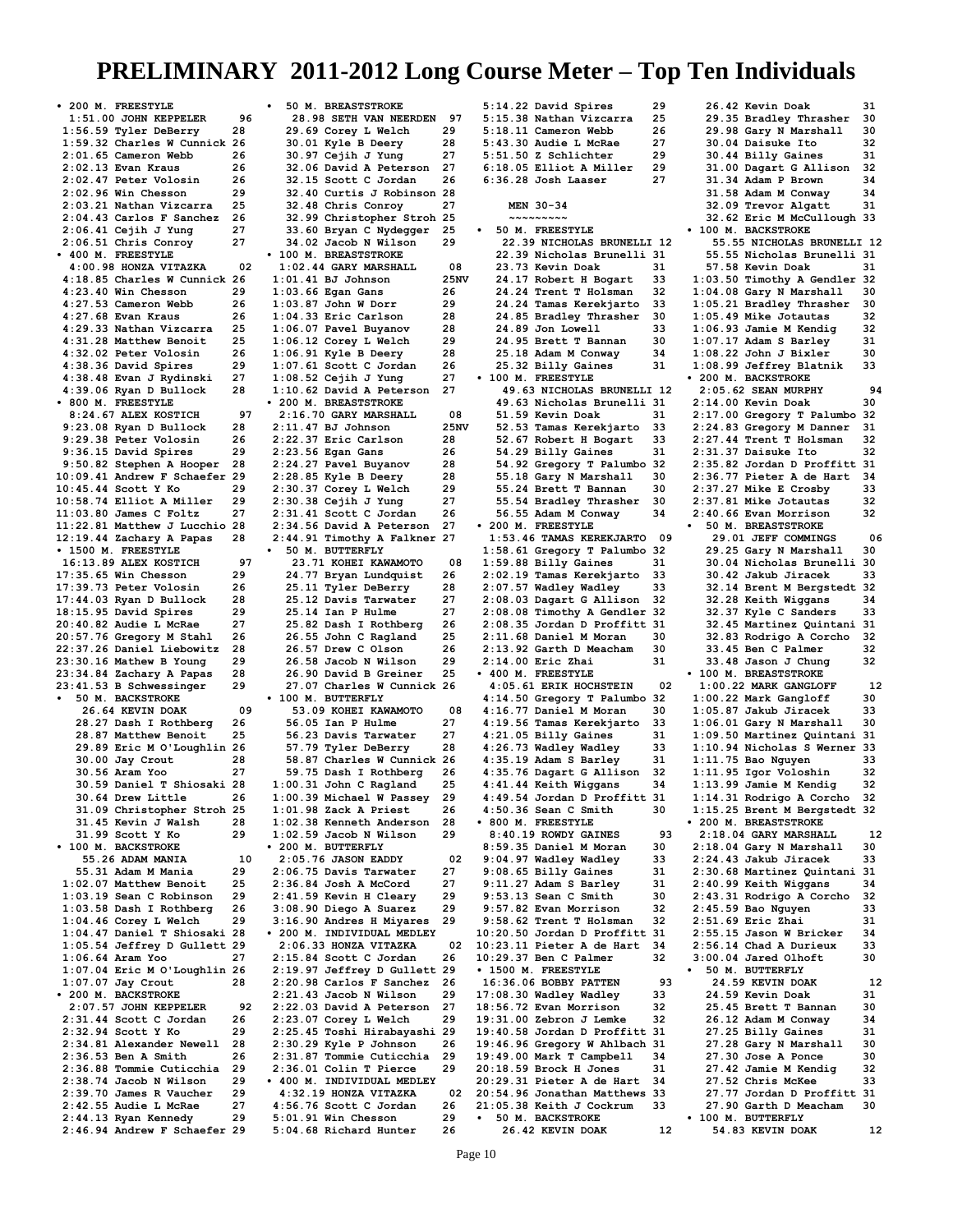**54.83 Kevin Doak 31 57.84 Brett T Bannan 30 58.30 Adam M Conway 34 59.38 Daniel M Moran 30 59.60 Billy Gaines** 31<br>00.96 Chris McKee 33 **1:00.96 Chris McKee 33 1:01.02 Trent T Holsman 32 1:01.03 Jamie M Kendig 32 1:01.99 Adam S Barley 31 1:03.20 Garth D Meacham 30 • 200 M. BUTTERFLY 2:03.76 MATT HAUPT 10**<br>**11.29 Daniel M Moran** 30 **2:11.29 Daniel M Moran 30 2:15.40 Billy Gaines 31 2:18.68 Gregory M Danner 31 2:19.73 Wadley Wadley 33 2:20.39 Adam S Barley 31 2:26.03 Garth D Meacham 30 2:28.13 Sean C Smith 30 2:33.47 C Vanderkaay 30 2:38.82 Jamie M Kendig 32 3:01.10 Markus Daene 33 • 200 M. INDIVIDUAL MEDLEY 2:05.52 ISTVAN BATHAZI 09 2:08.46 Nicholas Brunelli 30 2:21.26 Adam S Barley 31 2:21.84 Jamie M Kendig 32 2:23.86 Martinez Quintani 31 2:23.94 Chris McKee 33 2:23.95 Dagart G Allison 32 2:24.62 Daniel M Moran 30 2:25.55 Sean C Smith 30 2:26.75 Jordan D Proffitt 31 2:26.85 Billy Gaines 31 • 400 M. INDIVIDUAL MEDLEY 4:40.22 SEAN MURPHY 94 4:56.75 Gregory T Palumbo 32 5:04.36 Adam S Barley 31 5:05.51 Timothy A Gendler 32 5:09.06 Wadley Wadley 33 5:11.57 Jordan D Proffitt 31 5:16.76 Sean C Smith 30 5:18.93 Jamie M Kendig 32 5:25.49 Mike E Crosby 33 5:33.98 Mark W Glenn 31 5:34.72 Pieter A de Hart 34 MEN 35-39 ~~~~~~~~~ • 50 M. FREESTYLE 23.35 BRIAN JACOBSON 12 23.29 Sabir K Muhammad 35NV 23.35 Brian L Jacobson 39 24.07 Glenn M Counts 35 24.32 Michael J Ullom 36 24.71 Christian Hasbach 38 24.90 Mike Pyle 37 25.12 Matthew Eisenhuth 38 25.42 Ben J Christoffel 36 25.51 Eduard Tiozzo 39 25.54 Jesse Melnick 39 • 100 M. FREESTYLE 51.49 ROWDY GAINES** 95<br> **13.10 Glenn M Counts** 35 **53.10 Glenn M Counts 35**<br>**53.23 Brian L Jacobson 39 53.23 Brian L Jacobson 39 54.62 Mike Pyle 37 54.75 Jeff P Commings 38 55.03 Michael J Ullom 36 56.08 Matthew A Mangano 35 56.13 Niclas K Ohman 38 56.30 Greg D Moyle 36 56.49 Matthew Eisenhuth 38 56.61 Ben J Christoffel 36 • 200 M. FREESTYLE 1:52.84 VLAD PYSHNENKO 06 2:02.78 Michael Kiedel 37 2:05.14 Jeff P Commings 38 2:05.45 Niclas K Ohman 38 2:05.72 Greg D Moyle 36 2:06.47 Tony A Stewart 39 2:06.83 Ryan E Cox 39 2:08.75 Matthew A Mangano 35 2:10.96 Ili R Selinger 39 2:11.28 Shawn Jones 38**

**2:12.03 Bryan D Kratky 39 • 400 M. FREESTYLE 4:07.64 ROWDY GAINES** 95<br>123.80 Ryan E Cox 39 **4:23.80 Ryan E Cox 39 4:29.71 Tony A Stewart 39 4:35.08 Greg D Moyle 36 4:35.46 Shawn Jones 38 4:39.84 George Bookwalter 35 4:39.84 Kevin J Doherty 39 4:42.01 Casey B Harmon 38 4:42.18 Jorge E Albino 37 4:45.87 James A Adams 35 4:50.40 Doug Jelen 39 • 800 M. FREESTYLE 8:38.73 ROWDY GAINES** 95<br>8:58.47 Rvan E Cox 39 **8:58.47 Ryan E Cox 39 9:22.45 Tony A Stewart 39 9:36.40 Jorge E Albino 37 9:41.58 Kevin J Doherty 39 9:53.05 George Bookwalter 35 9:56.43 James A Adams 35 10:00.81 Jeffrey M Maydak 39 10:05.42 Thomas Patterson 35 10:09.21 Doug Jelen 39 10:11.03 Greg D Moyle 36 • 1500 M. FREESTYLE 16:32.72 CHRISTOPHER DERKS 08 17:07.96 Ryan E Cox 39 18:19.90 Kevin J Doherty 39 18:30.50 George Bookwalter 35 18:56.55 Chip Polito 36 19:03.06 Greg D Moyle 36 19:06.19 Doug Jelen 39 19:12.03 Thomas Patterson 35 19:20.45 James A Adams 35 19:26.85 Casey B Harmon 38 19:28.85 Patrick J Elder 38 • 50 M. BACKSTROKE 27.03 EDILSON SILVA 09 28.33 Jeff P Commings 38 28.64 Glenn M Counts 35 29.36 Ryan Papa 36 30.14 Matthew Eisenhuth 38 30.24 Brian L Jacobson 39 30.98 Rick Osterberg 38** 31.17 Eric D Rasser  **31.27 Michael McWhorter 39 31.29 Eduard Tiozzo 39 31.36 Doug Jelen 39 • 100 M. BACKSTROKE 59.18 MICHAEL ROSS 06 59.65 Jeff P Commings 38 1:04.70 Ryan Papa 36 1:06.77 Niclas K Ohman 38 1:07.30 Eric D Rasser 35 1:08.72 Doug Jelen 39 1:09.07 Adam K Reuter 38 1:09.53 Jeffrey M Maydak 39 1:09.82 Nathan Y Brown 38 1:10.04 John Beaty 37 1:10.26 Nick J Fusedale 37 • 200 M. BACKSTROKE 2:07.16 RON KARNAUGH 01 2:23.11 Ryan Papa 36<br>2:25.89 Eric D Rasser 35 2:25.89 Eric D Rasser 35 2:26.48 Doug Jelen 39 2:29.00 Michael McWhorter 39 2:31.16 David Gaggero 36 2:31.51 Jeffrey M Maydak 39 2:34.86 Kelly S Karren 39 2:35.44 Michael J Cox 35 2:38.66 Thomas Patterson 35 2:40.19 Ryan D Horner 38 • 50 M. BREASTSTROKE 28.53 JEFF COMMINGS 09 28.93 Jeff P Commings 38 29.95 Brian L Jacobson 39 30.81 Glenn M Counts** 35<br>**30.85 Ryan E Lee** 36  **30.85 Ryan E Lee 36 31.67 Ben J Christoffel 36 31.80 Matthew Eisenhuth 38 31.98 Rich Nolte 39 32.45 Michael Mason 38 33.04 Adam K Reuter 38**

 **33.51 Darryl D Stich 37 • 100 M. BREASTSTROKE 1:04.16 JEFF COMMINGS 12 1:04.16 Jeff P Commings 38 1:07.86 Brian L Jacobson 39 1:11.12 Matthew Eisenhuth 38 1:12.45 Michael Mason 38 1:12.82 Patrick N Kesler 37 1:14.96 Luis E Comulada 37 1:16.07 Adam K Reuter 38 1:17.34 Nathan S Stalker 38 1:17.68 Kevin J Doherty 39 1:18.23 Michael A Thiry 37 • 200 M. BREASTSTROKE 2:21.87 RON KARNAUGH 01**<br>2:38.43 Kevin J Doherty 39 **2:38.43 Kevin J Doherty 39 2:41.49 Michael Mason 38 2:49.00 Adam K Reuter 38 2:50.88 WonKee Moon 38 2:51.44 Scott J Jackson 37 2:57.27 Michael A Thiry 37 2:58.75 Jeremy S Weight 37 3:00.86 Thomas Patterson 35 3:01.27 Blaine B Rourke 38 3:01.52 James A Adams 35 • 50 M. BUTTERFLY 25.00 WADE KING 02**<br>25.18 Glenn M Counts 35  **25.18 Glenn M Counts 35 25.42 Igor Marchenko 37 25.93 Brian L Jacobson 39 27.00 Matthew Eisenhuth 38 27.97 Calvin Weis 38 28.31 Casey B Harmon 38 28.35 Timothy R O'Neill 38 28.38 David R Hughes 38 28.48 Domenico Sottile 35 28.52 Matthew A Mangano 35 • 100 M. BUTTERFLY 56.07 MICHAEL ROSS 04 1:03.12 Matthew A Mangano 35 1:03.64 Michael McWhorter 39 1:03.89 Niclas K Ohman 38 1:04.38 Marc A Valle 38 1:04.66 Doug Jelen 39 1:04.77 Tony A Stewart 39 1:04.92 Dan Edwards 39 1:05.38 Chris T Mack 37 1:05.99 James A Adams 35 1:06.11 Ili R Selinger 39 • 200 M. BUTTERFLY 2:06.74 JEFF STUART 96 2:24.82 Tony A Stewart 39 2:26.85 Doug Jelen 39 2:29.27 Thomas Patterson 35 2:30.24 James A Adams 35 2:30.69 Michael McWhorter 39 2:30.91 Marc A Valle 38 2:43.86 Onesimo C Demira 39 2:44.59 Steven Welch 36 2:49.86 Brian J Kremers 39 2:53.65 Sean P Kelly 39 • 200 M. INDIVIDUAL MEDLEY 2:05.64 RON KARNAUGH 02**<br>2:18.64 Jeff P Commings 38 **2:18.64 Jeff P Commings 38 2:21.09 Kevin J Doherty 39 2:26.05 Darryl D Stich 37 2:26.88 Ryan E Cox 39 2:28.41 Robert J Fetter 35 2:28.82 Shawn Jones 38 2:30.17 Michael Mason 38 2:30.93 Luis E Comulada 37 2:31.59 Jeffrey M Maydak 39 2:32.22 Scott J Jackson 37 • 400 M. INDIVIDUAL MEDLEY 4:34.10 RON KARNAUGH 01 5:00.41 Kevin J Doherty 39 5:09.70 Ryan E Cox 39 5:17.92 Michael McWhorter 39 5:18.63 Darryl D Stich 37 5:21.83 Doug Jelen 39 5:23.77 James A Adams 35 5:26.20 Jeffrey M Maydak 39 5:28.98 Thomas Patterson 35 5:29.14 Adam K Reuter 38**

**5:33.52 WonKee Moon 38 MEN 40-44 ~~~~~~~~~ • 50 M. FREESTYLE 24.14 DAVID BOATWRIGHT 03 24.86 Laren A Tiltmann 42 24.92 Greg Tull 44 25.13 Michael S Ross 44 25.39 Rob Butcher 40<br>25.47 Mark S Beatty 43 25.47 Mark S Beatty 43 25.53 Steve T West 40<br>25.66 Brvan Ripken 40 25.66 Bryan Ripken 40 25.68 Michael P Doane 42 25.75 Michael L Power 44 25.81 Jason Ream 41 • 100 M. FREESTYLE 51.72 VLAD PYSHNENKO 10 54.29 Michael S Ross 44 55.59 Laren A Tiltmann 42 56.18 Dickie Fernandez 41 56.84 David B Nilsen 44 56.95 Troy W Reynolds 41 57.30 Mark Cox 44**<br>**58.02 Michael L Power 44 58.02 Michael L Power 44 58.03 Jason Ream 41 58.11 Greg Rees 43 58.12 Paul Sheldon 42 • 200 M. FREESTYLE 1:53.65 VLAD PYSHNENKO 10 2:06.59 Dickie Fernandez 41 2:07.32 Ramses Rodriguez 40 2:07.40 Mark A Magee 44 2:08.34 Troy W Reynolds 41 2:08.49 Mark Cox 44 2:08.56 Kirk Nelson 42 2:10.62 Carlos I Ochoa 41 2:10.63 Paul Sheldon 42 2:11.26 Michael D Lucero 42 2:12.00 David M Read 44 • 400 M. FREESTYLE 4:06.74 ERIK HOCHSTEIN 09 4:31.46 Ramses Rodriguez 40 4:33.99 Mark A Magee 44 4:34.25 Kirk Nelson 42 4:37.18 Dickie Fernandez 41 4:37.21 Troy W Reynolds 41 4:37.21 Oleg Chebotarev 44 4:42.69 Yan Cardineau 44 4:43.40 Carlos I Ochoa 41 4:45.49 David Read 44 4:46.85 Michael D Lucero 42 • 800 M. FREESTYLE 8:37.81 ALEX KOSTICH 10 9:26.80 Kirk Nelson 42 9:27.76 Oleg Chebotarev 44 9:32.48 Ramses Rodriguez 40 9:36.97 John S Rubocki 42 9:49.91 Michael D Lucero 42 9:53.95 Dickie Fernandez 41 10:04.38 Kent M Johnson 44 10:05.44 Benson B Meridith 43 10:09.89 David M Read 44 10:13.39 Jeffrey J Jotz 42 • 1500 M. FREESTYLE 16:36.91 ALEX KOSTICH 10**<br>17:47.67 Kirk Nelson 42 **17:47.67 Kirk Nelson 42 18:22.63 Ramses Rodriguez 40 18:25.32 Michael Ingardia 42 18:54.72 George Villarreal 41 18:56.98 Benson B Meridith 43 19:30.48 Kent M Johnson 44 19:37.53 Michael Winkelman 43 19:54.62 Carlos I Ochoa 41 19:55.05 Kent J Stietzel 43 19:55.50 Darrin T Connolly 41 • 50 M. BACKSTROKE 27.47 MICHAEL ROSS 08 28.40 Michael S Ross 44 28.91 Paul Watson 43 29.04 Laren A Tiltmann 42 29.44 Greg Rees 43**<br>29.59 T B Baese 40  **29.59 T R Raese 40 29.92 Steve R Mortimer 42**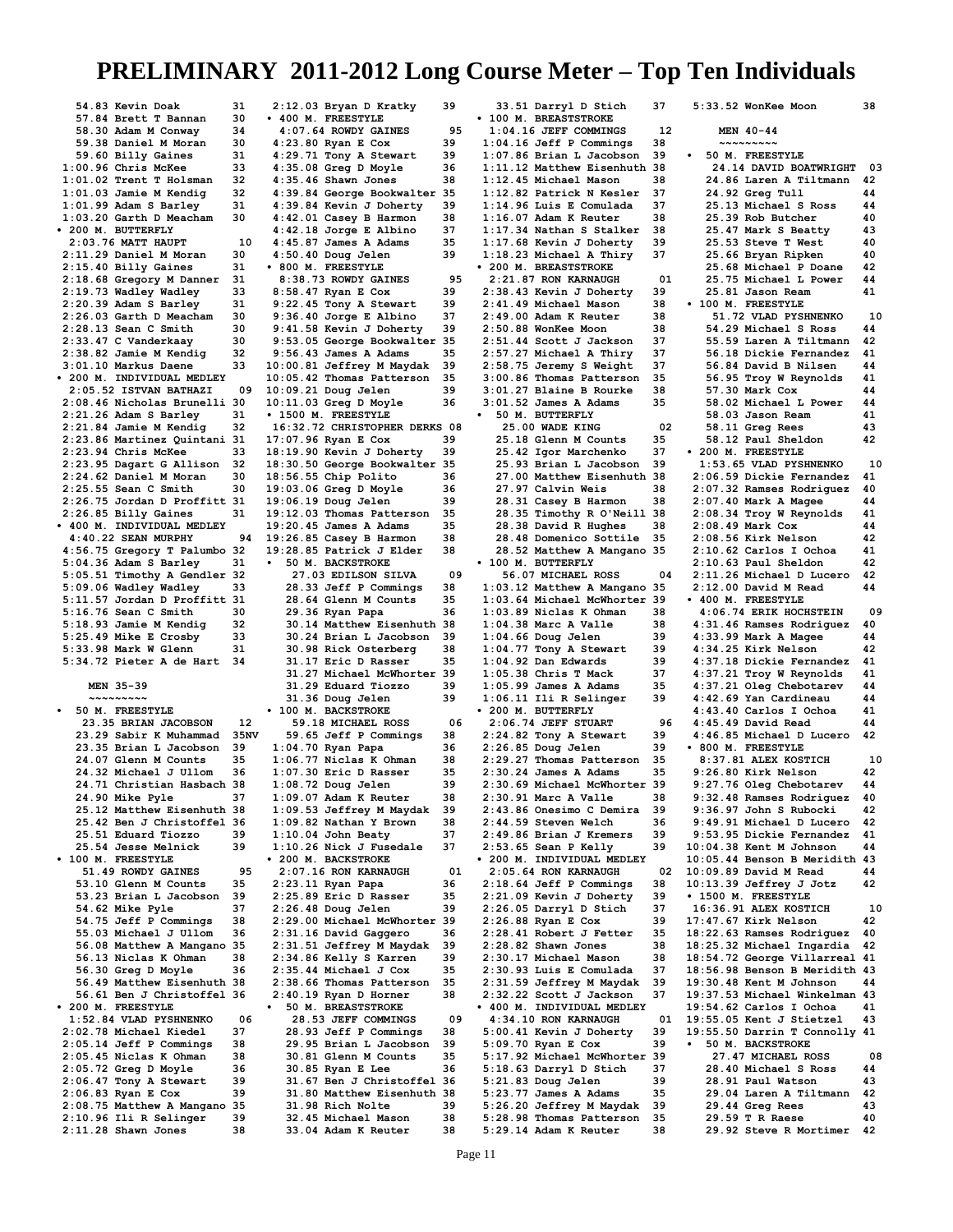**30.60 J B Barr 44**<br>**30.67 Neill Williams** 44  **30.67 Neill Williams 44 30.97 David M Sumner 42 31.50 Marcel Rinzler 41 • 100 M. BACKSTROKE 59.08 MICHAEL ROSS 09 1:01.48 Michael S Ross 44 1:02.32 Laren A Tiltmann 42 1:03.36 Paul Watson 43 1:05.00 T R Raese 40<br>1:05.48 Steve R Mortimer 42 1:05.48 Steve R Mortimer 42 1:06.49 Jeffrey H Roddin 43 1:06.57 Mark S Beatty 43 1:06.87 Greg Rees 43 1:06.96 J B Barr 44 1:07.62 Bernie Zeruhn 41 • 200 M. BACKSTROKE 2:13.37 SEAN MURPHY 06 2:20.62 Paul Watson 43 2:22.55 Steve R Mortimer 42 2:24.29 T R Raese 40 2:25.49 John S Rubocki 42 2:28.03 Ed Anthos 44 2:29.91 Elias S Munguia 40 2:30.20 J B Barr 44 2:36.49 Michael D Lucero 42 2:37.56 Damon L Tucker 43 2:39.46 Dan Borton 44 • 50 M. BREASTSTROKE 29.38 STEVE WEST** 1<br> **29.38 Steve T West** 40 **29.38 Steve T West 40<br>31.09 Rob Butcher 40 31.09 Rob Butcher 40<br>31.22 Tony Rezek 40 31.22 Tony Rezek 40 31.60 Laren A Tiltmann 42 31.69 Scott J Stier 43 31.81 Dale R Huggins 40 31.88 Neill Williams 44 32.29 Mark Cox 44 32.51 Abraham E Solano 43 32.59 Mark S Beatty 43 • 100 M. BREASTSTROKE 1:03.76 STEVE WEST** 12<br>103.76 Steve T West 40 **1:03.76 Steve T West 40<br>1:10.20 Rob Butcher 40 1:10.20 Rob Butcher 40 1:10.73 Abraham E Solano 43 1:11.14 Tony Rezek 40 1:11.90 Neill Williams 44 1:12.82 Dale R Huggins 40 1:13.82 Scott J Stier 43 1:14.02 Mark Cox 44 1:14.10 Todd S Doherty 41 1:14.82 Patrick H Kennedy 40 • 200 M. BREASTSTROKE 2:19.01 STEVE WEST** 12<br>**2:19.01 Steve T West** 40 **2:19.01 Steve T West 40 2:34.51 Abraham E Solano 43 2:42.59 Mark A Magee 44 2:42.72 Rob Butcher 40 2:43.54 Tony Rezek 40 2:44.66 Todd S Doherty 41** 2:44.70 J Todd Radel 40<br>2:48.44 Scott J Stier 43 **2:48.44 Scott J Stier 43 2:51.38 Michael D Lucero 42 2:53.60 Steve Gunnell 42 • 50 M. BUTTERFLY 25.57 MICHAEL ROSS 09 26.41 Greg Tull 44 26.84 Michael S Ross 44 27.05 Laren A Tiltmann 42 27.17 Ed A Riddle 42 27.30 Greg Rees 43 27.40 Jeffrey H Roddin 43 27.42 Bernie Zeruhn 41 27.57 Neill Williams 44 27.67 Mark S Beatty 43 27.71 Michael P Doane 42 • 100 M. BUTTERFLY 56.43 MICHAEL ROSS** 08<br>1.06 Jeffrey H Roddin 43 **1:01.06 Jeffrey H Roddin 43 1:01.17 Mark S Beatty 43 1:01.46 Steve R Mortimer 42 1:02.63 Mark A Magee 44 1:03.24 Ramses Rodriguez 40**

**1:03.44 Jose C Desouza 41**

**1:03.56 Ed A Riddle 42 1:03.72 Morten Andersen 42 1:03.97 Todd S Doherty 41 1:04.96 Jack Mackenroth 43 • 200 M. BUTTERFLY 2:05.55 DENNIS BAKER 04 2:17.01 Mark A Magee 44 2:21.89 Yan Cardineau 44 2:22.29 Troy W Reynolds 41 2:23.46 John S Rubocki 42 2:24.33 Abraham E Solano 43 2:25.55 Kirk Nelson 42 2:25.80 Ramses Rodriguez 40 2:26.99 Morten Andersen 42 2:33.10 Jeffrey H Roddin 43 2:34.90 Ned Munoz 41 • 200 M. INDIVIDUAL MEDLEY 2:14.13 ERIK HOCHSTEIN 09 2:20.68 Steve R Mortimer 42 2:22.11 Mark A Magee 44 2:24.30 Jeffrey H Roddin 43 2:25.81 Jose C Desouza 41 2:26.88 Morten Andersen 42 2:27.71 Todd S Doherty 41 2:27.84 Ramses Rodriguez 40 2:30.46 J Todd Radel 40 2:30.81 Michael D Lucero 42 2:33.75 Jack Mackenroth 43 • 400 M. INDIVIDUAL MEDLEY 4:49.42 DENNIS BAKER** 05<br>05<br>04.00.81 Mark A Mages 44 **5:00.81 Mark A Magee 44 5:06.62 Abraham E Solano 43 5:08.38 John S Rubocki 42 5:15.05 Ramses Rodriguez 40 5:15.22 Kirk Nelson 42<br>5:21.53 Jeffrey H Roddin 43 5:21.53 Jeffrey H Roddin 43 5:22.85 J Todd Radel 40 5:23.70 Dickie Fernandez 41 5:29.05 Andrew F Ellis 44 5:31.97 Morten Andersen 42 MEN 45-49 ~~~~~~~~~ • 50 M. FREESTYLE 24.29 PAUL SMITH 06 24.80 Kip Fulbeck 47 25.17 Nicholas W Decker 45 25.39 Dan E Novinski 45 25.47 Ross C Davis 46 25.53 Bryan R Tatterson 48 25.65 Scott Heber 46 25.69 Mike Irvin 45 25.98 George K Mehok 45 26.07 Anders Rasmussen 49 26.08 Michael J Boosin 46 • 100 M. FREESTYLE 53.90 JACK GROSELLE** 99<br>55.72 Ross C Davis 46  **55.72 Ross C Davis 46 55.85 Steven L Unruh 46 56.25 Lorenzo Benucci 45 56.41 Nicholas W Decker 45 56.58 Mike Irvin 45 57.43 Eric Wan 46 57.63 Mark Nieuwenhuis 46** 57.67 Terry A De Biase  **57.97 Anders Rasmussen 49 58.03 Dennis M Bennett 46 • 200 M. FREESTYLE 1:57.89 KEITH SWITZER 09 2:02.70 Jeffrey S Utsch 45 2:02.74 Ross C Davis 46 2:03.66 Steven L Unruh 46 2:04.10 Chris L Stevenson 48 2:06.75 Kurt F Dickson 45 2:06.81 Terry A De Biase 47 2:07.88 Patrick Brundage 45 2:08.81 W Huibregtse 47 2:09.03 Dennis Bennett 46 2:10.74 Glenn S Dixon 48 • 400 M. FREESTYLE 4:09.20 DENNIS BAKER 08 4:20.58 Steven L Unruh 46 4:25.85 Kurt F Dickson 45**

**4:27.99 Patrick Brundage 45**

**4:34.42 Ross C Davis 46 4:34.67 Jeffrey Enright 46 4:39.12 W Huibregtse 47**<br>**4:39.93 Terry A De Biase 47 4:39.93 Terry A De Biase 47 4:41.90 Anders Rasmussen 49 4:43.38 Kenton R Jones 45 4:44.26 Michael D Collins 46 • 800 M. FREESTYLE 8:51.98 JEFF ERWIN 10 9:02.31 Steven L Unruh 46 9:17.63 Patrick Brundage 45 9:23.14 W Huibregtse 47 9:23.35 Kurt F Dickson 45 9:41.74 Philip J Sundahl 47 9:50.54 Jeffrey Enright 46 9:54.58 Jonathan A Edge 46 9:54.84 Dave Holland 45 9:58.12 Kenton R Jones 45 10:02.73 Billy Cordero 45 • 1500 M. FREESTYLE 16:38.81 JEFF ERWIN** 09<br>17:42.06 Jeff T Erwin 48 **17:42.06 Jeff T Erwin 48 17:44.14 Mike G Shaffer 47 18:17.32 Kurt F Dickson 45 18:31.53 Jeffrey Enright 46 18:37.38 Dave Holland 45 19:02.26 Michael D Collins 46 19:10.42 Moby R Coquillard 49 19:12.02 Kenton R Jones 45 19:16.69 Jonathan A Edge 46 19:23.51 Doug J Koehler 46 • 50 M. BACKSTROKE 28.05 STEVE WOOD 08**<br>29.02 Anders Rasmussen 49  **29.02 Anders Rasmussen 49 30.51 Mike G Shaffer 47 30.65 Mike Irvin 45 30.78 Bryan Malas 45 31.14 David Keyser 45<br>31.26 Michael J Boosin 46 31.26 Michael J Boosin 46 31.36 Dave Pushka** 49<br>**31.37 Philip J Sundahl** 47  **31.37 Philip J Sundahl 47 31.46 George K Mehok 45 31.60 Edward H Mench 46 • 100 M. BACKSTROKE 1:00.13 STEVE WOOD 08**<br>**1:02.22 Rich E Saeger 48 1:02.22 Rich E Saeger 48 1:02.75 Chris L Stevenson 48 1:04.11 Ross C Davis 46 1:05.75 Mike Irvin 1:05.75 Mike Irvin** 45 **1:06.18 Philip J Sundahl 47 1:06.29 Kurt F Dickson 45 1:07.06 George K Mehok 45 1:07.67 Jeffrey Enright 46 1:07.70 Emad H Elshafei 46 1:08.22 Glenn S Dixon 48 • 200 M. BACKSTROKE 2:13.37 RICH SAEGER** 12<br>2:13.37 Rich E Saeger 48 **2:13.37 Rich E Saeger 48 2:17.64 Chris L Stevenson 48 2:17.67 Kurt F Dickson 45 2:19.84 Ross C Davis 46 2:23.27 Philip J Sundahl 47 2:24.70 Emad H Elshafei 46 2:25.82 Glenn S Dixon 48 2:26.71 Jeffrey Enright 46 2:29.37 George K Mehok 45 2:29.60 Dave Pushka 49 • 50 M. BREASTSTROKE 30.59 DAVID GUTHRIE 08 31.98 Wally C Dicks 49 32.40 Scott Heber 46 32.80 Sean P Frampton 46 33.14 Lorenzo Benucci 45 33.29 Derron C Fredrick 45 33.34 Terry Livingston 45 33.39 David G Kohll 49 33.79 Graeme A Fiser 46 33.93 Marshall Pepe 48 33.97 Edward H Mench 46 • 100 M. BREASTSTROKE 1:07.38 DAVID GUTHRIE 08 1:11.29 Lorenzo Benucci 45 1:11.44 Sean P Frampton 46**

**1:12.70 Graeme A Fiser 46 1:13.27 David G Kohll 49 1:13.97 Scott Heber 46 1:14.81 Terry Livingston 45 1:14.84 Jim Harper 45 1:15.71 Stephen A Mugford 45 1:17.41 Edward H Mench 46 • 200 M. BREASTSTROKE 2:27.79 DAVID GUTHRIE 08 2:37.57 David G Kohll 49 2:38.83 Graeme A Fiser 46 2:42.22 Sean P Frampton 46 2:43.12 Jim Harper 45 2:45.24 Scott Heber 46 2:47.39 Stephen A Mugford 45 2:50.12 Thomas Hancock 49 2:51.18 Terry Livingston 45 2:52.83 Kenton R Jones 45 2:53.59 Anthony Thompson 48 • 50 M. BUTTERFLY 25.65 NICHOLAS DECKER 12 25.65 Nicholas W Decker 45 26.35 Wade V King 45 26.59 Mike J Varozza 45 26.65 Kip Fulbeck 47 27.02 Anders Rasmussen 49 27.44 Bryan R Tatterson 48 27.51 Scott Heber 46<br>27.89 Steven L Unruh 46 27.89 Steven L Unruh 46 28.01 Bryan Malas 45 28.28 Terry A De Biase 47 • 100 M. BUTTERFLY 56.42 PAUL CARTER 02 58.97 Nicholas W Decker 45 1:00.23 Chris L Stevenson 48 1:00.32 Steven L Unruh 46 1:02.37 Bryan R Tatterson 48 1:02.63 Glenn S Dixon 48 1:02.77 Patrick Brundage 45** 1:03.36 Ross C Davis <sup>46</sup><br>1:03.68 Terrv A De Biase 47 **1:03.68 Terry A De Biase 47 1:03.83 Sean P Frampton 46 1:04.48 Dave Pushka • 200 M. BUTTERFLY 2:04.07 DENNIS BAKER 08 2:14.63 Mike G Shaffer 47 2:18.21 Chris L Stevenson 48 2:21.44 Patrick Brundage 45 2:22.01 Dave Holland 45 2:24.38 Kurt F Dickson 45 2:26.23 Darren D Phelan 49 2:35.15 Igor V Vazhenin 47 2:36.35 Emad H Elshafei 46 2:36.63 Kenneth G Malone 48 2:38.70 Terry Livingston 45 • 200 M. INDIVIDUAL MEDLEY 2:14.90 JEROME FRENTSOS 10 2:16.93 Lorenzo Benucci 45 2:20.31 Ross C Davis 46 2:22.51 Mike Irvin 45 2:22.55 Anders Rasmussen 49 2:22.62 Patrick Brundage 45 2:22.81 Darren D Phelan 49 2:25.63 Glenn S Dixon 48 2:25.87 Jeffrey Enright 46 2:28.27 Carlos A Jimenez 48 2:28.74 Philip J Sundahl 47 2:28.74 Matthew E Nance 47 • 400 M. INDIVIDUAL MEDLEY 4:47.65 JERONE FRENTSOS 10 4:58.10 Patrick Brundage 45 5:02.24 Lorenzo Benucci 45 5:08.19 Anders Rasmussen 49 5:08.82 Emad H Elshafei 46 5:14.10 Jim Harper 45 5:15.46 Philip J Sundahl 47 5:16.19 Dave Holland 45 5:18.21 Jeffrey Enright 46 5:20.26 Kurt F Dickson 45 5:26.15 Terry Livingston 45 MEN 50-54 ~~~~~~~~~ • 50 M. FREESTYLE**

**1:11.76 Wally C Dicks 49**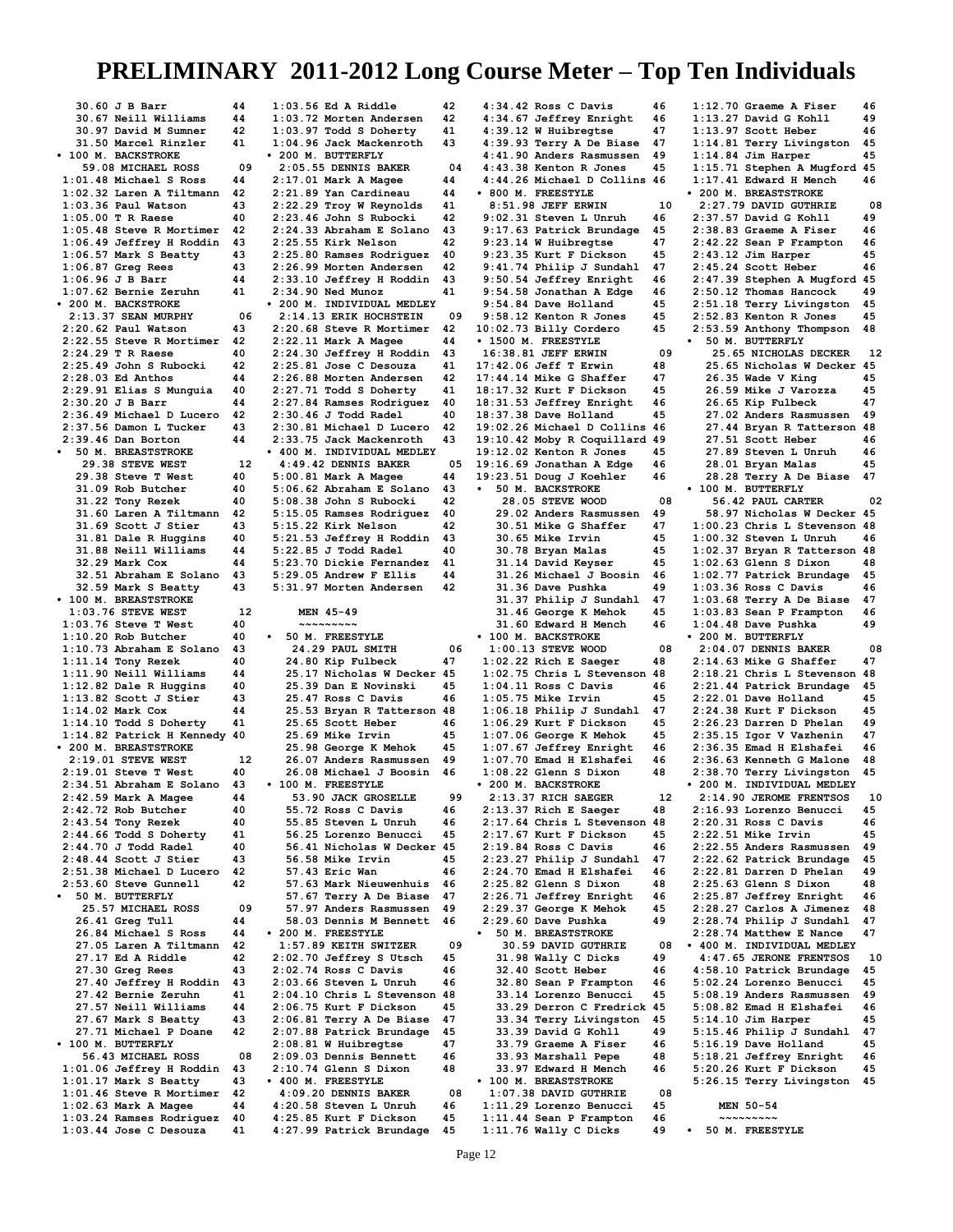**24.58 AMBROSE GAINES 09 25.29 Michael Soderlund 50 25.46 Steve Wood 52 25.71 John R Beattie 51 25.73 David Boatwright 51** 26.02 Richard Schroeder  **26.21 Bill Sherman 54 26.38 Chris L Wall 50 26.47 Gary Peterson 51 26.58 Jim A Ivelich 50 26.66 Todd D Cooper 50 • 100 M. FREESTYLE 54.93 JACK GROSELLE 04 55.49 Steve Wood 52 55.93 David Boatwright 51 55.97 Michael Soderlund 50 56.55 Richard Schroeder 51 57.98 Mark A Noetzel 50 58.82 John R Beattie 51 59.29 Brian D Saylor 52 59.74 Bill Sherman 54**<br>59.78 Paul A Hafner 52  **59.78 Paul A Hafner 52 59.92 Michael J Schmidt 50 • 200 M. FREESTYLE 2:00.34 DAN STEPHENSON 07 2:03.95 Michael Soderlund 50 2:12.13 John J Riley 52 2:13.11 Greg C Scott 53 2:14.01 Mark Loftis 52 2:14.10 Bill Mc Cracken 51 2:14.17 Keith Berryhill 53 2:15.06 Al Jaegers 50 2:15.18 Michael J Schmidt 50 2:15.74 Mark A Calvert 53 2:17.26 Todd W Stultz 52 • 400 M. FREESTYLE 4:16.61 DAN STEPHENSON 07 4:40.81 Michael J Schmidt 50 4:42.94 Bill Mc Cracken 51 4:43.50 John J Riley 52 4:44.56 Keith Berryhill 53 4:45.86 Mark Loftis 52 4:48.73 Al Jaegers 50 4:49.25 Edward L Melanson 50 4:49.31 Lyle A Nalli 52 4:50.02 Mark A Calvert 53 4:50.89 Jamie Fowler 53 • 800 M. FREESTYLE 9:03.84 JIM MCCONICA** 01<br>**9:45.13 Bill Mc Cracken** 51 **9:45.13 Bill Mc Cracken 51 9:52.23 Edward L Melanson 50 9:56.22 Mark Loftis 52 9:57.85 Mark A Calvert 53 9:58.68 James B Biles 51 9:58.98 John J Riley 52 10:00.21 Bobby Patten 50 10:09.68 Steven R Czekala 53 10:12.86 Keith Berryhill 53 10:16.30 Robert C Holmes 50 • 1500 M. FREESTYLE 17:08.33 JIM MCCONICA** 00<br>18:44.48 James B Biles 51 **18:44.48 James B Biles 51 18:45.09 Scott D Shake 54 18:50.66 Bobby Patten 50 19:27.14 Jerry D Mahoney 50 19:27.99 William Brigham 53 19:29.69 Anton B Whiteford 50 19:51.14 Lee Francis 51 19:53.20 David Hathaway 52 20:01.58 Clay Gilbert 53 20:07.29 Jay M Calhoun 53 • 50 M. BACKSTROKE 28.60 STEVE WOOD 11**<br>28.96 Steve Wood 52  **28.96 Steve Wood 52 30.81 Brad R Wells 51 31.38 Al Jaegers 50 32.31 Andy Chan** 50<br>**32.63 Philip W Arcuni** 54  **32.63 Philip W Arcuni 54 33.39 Mike Sheaves 33.46 John S Grzeszczak 54 33.56 Todd W Stultz 33.62 Patrick McCarthy 53 33.74 Mike Boileau 51 • 100 M. BACKSTROKE • 200 M. BUTTERFLY**

**1:01.89 STEVE WOOD 11**<br>1:02.47 Steve Wood 52 **1:02.47 Steve Wood 52 1:03.83 Michael Soderlund 50 1:06.75 Jamie Fowler 53 1:07.61 Brad R Wells 51** 1:09.96 Scott D Shake **1:11.20 Al Jaegers 50 1:11.76 Lyle A Nalli 52 1:11.80 Philip W Arcuni 54 1:12.78 Wayne Deloney 52 1:13.44 Robert Perkins 50 • 200 M. BACKSTROKE 2:17.57 MICHAEL SODERLUND 12 2:17.57 Michael Soderlund 50 2:27.43 Scott D Shake 54 2:30.52 Brad R Wells 51 2:35.94 Edward L Melanson 50 2:36.94 Glenn H Battle 51 2:37.59 Philip W Arcuni 54 2:38.96 Chris J Tainty 52 2:39.32 John R Morales 54 2:39.56 Rod Sikora 52 2:40.28 Marty Hendrick 54 • 50 M. BREASTSTROKE 30.88 RICHARD SCHROEDER 12 30.88 Richard Schroeder 51 31.05 David M Guthrie 52 32.56 Dean E Putterman 50 33.44 Ken Ericsson 52 33.45 J Kochendorfer 52 34.04 David A Holland 54 34.06 Greg C Scott 53 34.50 Daniel Vargas 51 34.52 David Tuchler 54 34.55 Jeff A Baird 53 • 100 M. BREASTSTROKE 1:09.07 DAVID GUTHRIE 12 1:09.07 David M Guthrie 52 1:09.23 Richard Schroeder 51 1:14.14 Dean E Putterman 50 1:15.66 Patrick Allender 54 1:15.88 J Kochendorfer 52 1:16.04 Greg C Scott 53 1:17.26 Ken Ericsson 52 1:17.30 Jeff A Baird 53 1:17.82 David Tuchler 54 1:18.43 Daniel Vargas 52 • 200 M. BREASTSTROKE 2:32.55 DAVID GUTHRIE 12 2:32.55 David M Guthrie 52 2:45.30 Greg C Scott 53 2:46.75 Patrick Allender 54 2:47.88 David Tuchler 54 2:50.72 David A Holland 54 2:53.49 Jeff A Baird 53 2:55.50 Daniel Vargas 51 2:56.01 Ken Ericsson 52 2:57.83 J Kochendorfer 52 2:58.09 Jim Matysek 53 • 50 M. BUTTERFLY 25.88 PAUL CARTER 08 27.12 Steve Wood 52 27.62 John R Beattie 51 27.85 Gary Peterson 51 28.23 Jim H Pogue 52 28.24 Robert Killeen 50 28.27 Jamie Fowler 53 28.57 Todd D Cooper 50 28.71 Doug Thomason 50 28.87 Brad R Wells 51 28.96 William L Specht 54 • 100 M. BUTTERFLY 57.23 PAUL CARTER 08 1:02.59 Steve Wood 52 1:03.18 Dennis G Baker 51 1:04.01 Michael J Schmidt 50 1:05.20 Paul A Hafner 52 1:05.35 Brad R Wells 51 1:05.53 Doug Thomason 50 1:05.87 Robert Killeen 50 1:05.99 Gary Peterson 51 1:06.95 John R Beattie 51 1:07.19 Philip W Arcuni 54**

 **2:18.57 PAUL CARTER 08 2:18.77 Dennis G Baker 51 2:27.68 Edward L Melanson 50 2:28.54 Paul A Hafner 52 2:31.60 Michael J Schmidt 50 2:34.24 Brad R Wells 51 2:34.47 William L Specht 54 2:36.39 Tito Morales 53 2:38.03 James B Biles 51 2:38.48 Doug Thomason 50 2:39.29 Mike Booth 51 • 200 M. INDIVIDUAL MEDLEY 2:18.05 JAMIE FOWLER 09 2:27.97 David M Guthrie 52 2:29.23 Michael J Schmidt 50 2:32.42 Greg C Scott 53 2:33.27 Al Jaegers 50 2:33.52 Todd W Stultz 52 2:34.18 Scott D Shake 54 2:35.06 John R Morales 54 2:35.12 Patrick Allender 54 2:36.51 Tito Morales 53 2:36.66 Laurence T Jaffee 52 • 400 M. INDIVIDUAL MEDLEY 5:04.32 JAMIE FOWLER 09 5:06.14 Dennis G Baker 51 5:20.90 Michael J Schmidt 50 5:28.09 Edward L Melanson 50 5:30.04 Scott D Shake 54 5:32.57 James B Biles 51**<br>**5:37.51 Steven R Czekala** 53 **5:37.51 Steven R Czekala 53 5:40.44 John R Morales 54 5:42.62 David Hathaway 52 5:48.73 Marty Hendrick 54 5:54.52 Mark Pfaltzgraff 51 MEN 55-59 ~~~~~~~~~ • 50 M. FREESTYLE 25.01 JACK GROSELLE 09 26.00 John A Fields 56 26.45 Michael J Blatt 57 26.46 Robert C Supple 58 26.50 Thomas J McCabe 55 26.53 Jack R Groselle 58 26.57 Bob Bugg 55 26.63 Trip Hedrick 58 26.65 Doug Martin 59** 26.74 Dan Stephenson  **26.75 Tom Barton 56 • 100 M. FREESTYLE 56.08 JACK GROSELLE 09 57.76 Bob Bugg 55 58.15 Dan Stephenson 55 58.35 John A Fields 56 58.46 Jack R Groselle 58 58.82 Paul V Carter 55 58.96 Thomas J McCabe 55 59.22 Michael J Blatt 57 59.60 Robert C Supple 58 1:00.11 Trip Hedrick 58 1:00.48 Jonathan E Klein 55 • 200 M. FREESTYLE 2:04.01 MICHAEL MANN 09**<br>09.06.26 Dan Stephenson 55 **2:06.26 Dan Stephenson 55 2:08.40 Bob Bugg 55 2:08.85 James H Ritter 56 2:11.49 Jack R Groselle 58 2:12.35 Thomas J McCabe 55 2:16.59 Michael J Blatt 57 2:16.73 Dick Worrel 59 2:17.77 R Kannegieser 55 2:18.07 Brad Gandee 58 2:18.78 Mark A Drennen 56 • 400 M. FREESTYLE 4:22.49 MICHAEL MANN 09 4:32.87 Dan Stephenson 55 4:38.19 Bob Bugg 55 4:43.76 James H Ritter 56 4:47.37 R Kannegieser 55 4:47.76 Bruce W Thomas 55 4:50.17 Dick Worrel 59 4:55.81 C Gibson 56**

**4:56.60 Warren Schenstrom 55 4:59.55 Joel Kriger 59 • 800 M. FREESTYLE 9:00.09 MICHAEL MANN 09 9:41.52 Dan Stephenson 55 9:48.18 Bruce W Thomas 55 10:05.88 R Kannegieser 55 10:07.65 Dick Worrel 59 10:10.02 Jim Callahan 55 10:10.83 James H Ritter 56 10:16.57 Jeffery C Milton 56 10:17.58 Joel Kriger 59 10:19.93 Warren Schenstrom 55 10:23.54 Tim Erickson 56 • 1500 M. FREESTYLE 17:22.61 MICHAEL MANN 09 18:59.27 Mark A Drennen 56 19:04.30 Bruce W Thomas 55 19:13.72 James H Ritter 56 19:27.02 Joel Kriger 59 19:59.67 Jeffery C Milton 56 20:17.16 Dave Hale 57<br>20:27.08 David M Schrader 56 20:27.08 David M Schrader 56 20:36.69 Robert E Wright 58 20:37.41 Larry W Wood 58 20:43.65 Daniel B Kenny 55 • 50 M. BACKSTROKE 30.09 GARY HALL 09**<br>**80.57 Tom Barton** 56  **30.57 Tom Barton 56 30.90 Jonathan E Klein 55 32.00 Donald Graham 58 32.02 Dan Stephenson 55 32.45 Robert C Supple 58 32.75 Casey Claflin 59** 32.81 Philipp A Djang  **33.16 Bruce F Williams 59 33.16 Wes Edwards 59 33.42 Jeff Ockerman 57 • 100 M. BACKSTROKE 1:06.14 GARY HALL 09** 1:06.97 Tom Barton 56<br>1:07.48 Jonathan E Klein 55 **1:07.48 Jonathan E Klein 55 1:10.92 Robert C Supple 58 1:11.00 Bruce F Williams 59 1:11.12 Philipp A Djang 57 1:11.85 Robert H Heath 55** 1:11.94 Dan Stephenson **1:12.12 Wes Edwards 59**<br>1:12.31 Jeff Ockerman 57 **1:12.31 Jeff Ockerman 57 1:13.69 Casey Claflin 59 • 200 M. BACKSTROKE 2:23.84 TOM BARTON 11 2:25.23 Tom Barton 56 2:30.91 Jonathan E Klein 55 2:31.86 Dan Stephenson 55 2:35.98 Robert C Supple 58 2:36.15 Wes Edwards** 59<br>2:38.49 Bruce F Williams 59 **2:38.49 Bruce F Williams 59 2:40.08 Jeff Ockerman 57 2:40.80 Philipp A Djang 57 2:42.22 Bryan D Volpp 55 2:43.13 Donald Graham 58 • 50 M. BREASTSTROKE 32.44 JACK GROSELLE 09 33.41 Doug C Malcolm 55 33.92 G Von Hoffmann 56 34.26 Peter R Finn 58 34.46 Neal L Vestal 58 34.70 Jack R Groselle 58 35.01 Richard Neville 56 35.84 Michael J Blatt 57 35.90 Steven Schonholz 56 35.93 Chip Taylor 55 35.98 Jose Cunningham 56 • 100 M. BREASTSTROKE 1:12.84 JACK GROSELLE 09 1:14.59 G Von Hoffmann 56 1:17.86 Celso Jugend 58 1:18.10 Jack R Groselle 58 1:18.35 Franklin M Halley 55 1:19.19 Neal L Vestal 58 1:19.76 Chip Taylor 55 1:20.00 Richard Neville 56 1:20.07 Jose Cunningham 56**

**4:55.90 Neil R Wasserman 57**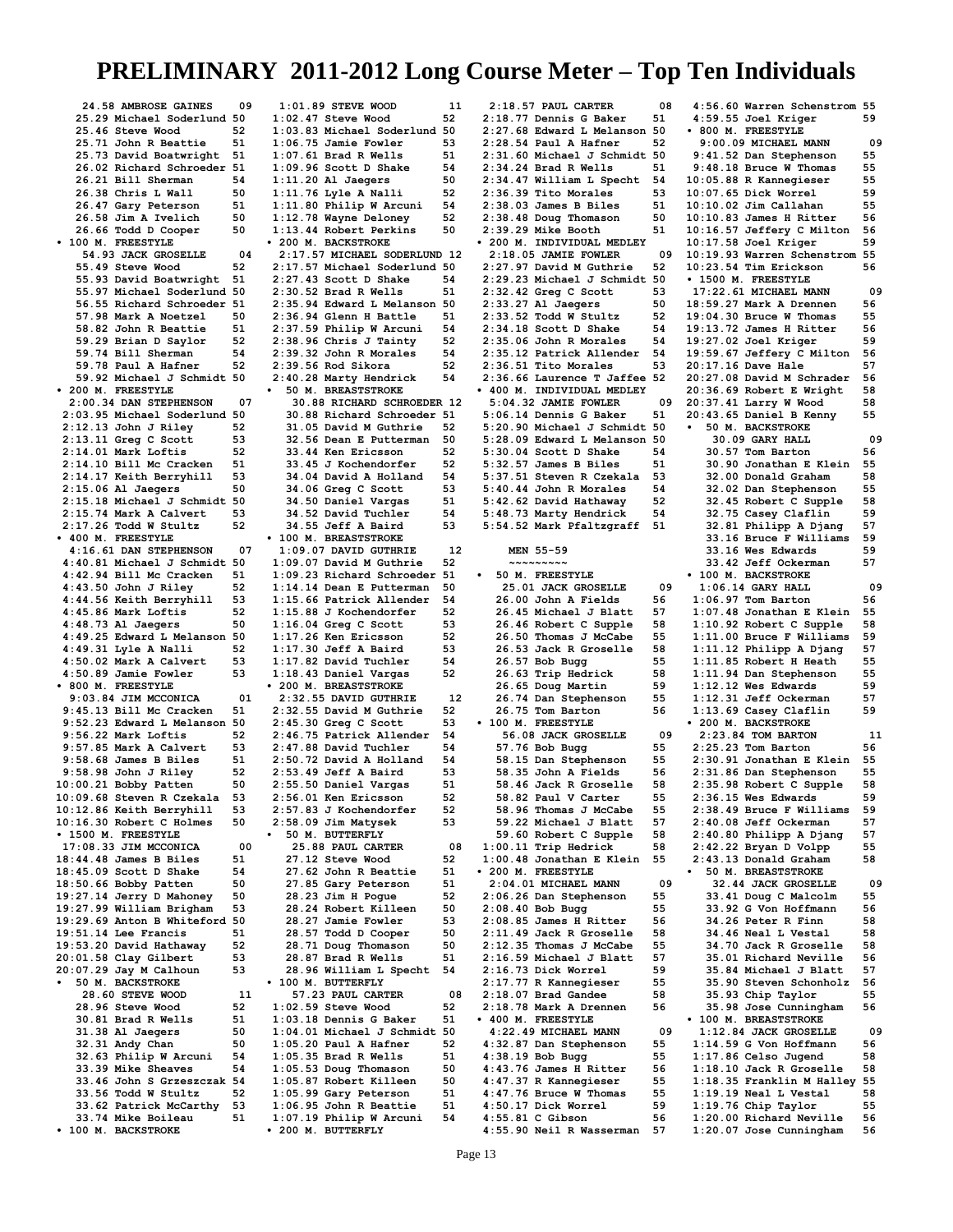**1:20.50 Doug C Malcolm 55 1:20.50 Michael J Blatt 57 • 200 M. BREASTSTROKE 2:38.66 RICK COLELLA 08 2:47.21 G Von Hoffmann 56 2:53.63 Franklin M Halley 55 2:56.04 Celso Jugend 58 2:58.90 Bryan D Volpp 55 2:59.33 Michael J Blatt 57 2:59.72 Cork Haberek 55 3:01.66 Philip Templin 58 3:01.67 Jamie Louie 55 3:04.51 Jose Cunningham 56 3:05.00 Neal L Vestal 58 • 50 M. BUTTERFLY 26.86 GARY HALL 09 27.31 Paul V Carter 55 27.77 Trip Hedrick 58 28.05 Bob Bugg 55 28.17 John A Fields 56 28.22 Donald Graham 58 28.27 Thomas J McCabe 55 28.91 Doug Martin 59 28.98 Jonathan E Klein 55 29.06 G Von Hoffmann 56 29.61 Dan Stephenson 55 • 100 M. BUTTERFLY 1:00.56 PAUL CARTER** 12<br>100.56 Paul V Carter 55. **1:00.56 Paul V Carter 55 1:03.33 Bob Bugg 55 1:04.45 Jim Sauer 55<br>1:05.00 Kerry L O'Brien 55 1:05.00 Kerry L O'Brien 55 1:05.88 Thomas J McCabe 55 1:07.56 Robert H Heath 55 1:08.36 John M Craig 58 1:08.40 David K Vandam 57 1:08.45 Donald Graham 58 1:08.75 Tim Erickson 56 • 200 M. BUTTERFLY 2:18.97 BRAD HORNER 09 2:27.65 Jim Sauer 55 2:34.87 James H Ritter 56 2:34.89 Kerry L O'Brien 55 2:35.84 David K Vandam 57 2:39.84 Neil R Wasserman 57 2:41.40 Franklin M Halley 55 2:43.15 Peter M Guadagni 57 2:44.80 Tim Erickson 56 2:46.40 Dan L Robinson 55 2:51.18 Cork Haberek 55 • 200 M. INDIVIDUAL MEDLEY 2:20.83 MICHAEL MANN 09 2:25.84 Jim Sauer 55 2:27.18 Paul V Carter 55** 2:29.68 Dan Stephenson **2:31.82 Franklin M Halley 55 2:33.64 Jack R Groselle 58 2:33.76 G Von Hoffmann 56 2:34.20 R Kannegieser 55 2:35.89 Michael J Blatt 57 2:38.40 Mark A Drennen 56 2:39.38 Philipp A Djang 57 • 400 M. INDIVIDUAL MEDLEY 5:04.07 MICHAEL MANN 09**<br>**5:12.72 Jim Sauer** 55 **5:12.72 Jim Sauer 55 5:26.70 Dan Stephenson 55 5:27.62 Franklin M Halley 55 5:33.15 Mark A Drennen 56 5:39.71 R Kannegieser 55 5:40.65 Celso Jugend 58 5:43.45 Neil R Wasserman 57 5:46.68 Bryan D Volpp 55 5:48.89 David K Vandam 57 5:50.93 Philipp A Djang 57 MEN 60-64 ~~~~~~~~~ • 50 M. FREESTYLE 25.23 RICHARD ABRAHAMS 06 26.75 Marc D Middleton 61 27.04 Thomas W Whatley 61**

 **27.80 Don R Yellman 62 28.10 Sheldon H Finch 60 28.11 Steve A Mann 60**

 **28.13 Carl W Hawkins 60 28.30 Gary J Ryan 63 28.33 Glenn A Gruber 63 28.39 Robert L Schmitz 60 28.43 Craig J Burns 60 • 100 M. FREESTYLE 58.61 RICHARD ABRAHAMS 05 1:01.43 James Thornton 60 1:02.66 Greg J Shaw 61 1:03.31 Marc D Middleton 61 1:03.32 Craig J Burns 60 1:03.37 Glenn A Gruber 63 1:03.90 Thomas W Whatley 61 1:04.03 Tate Holt** 61<br>**1:04.33 Jack R Martin** 61 **1:04.33 Jack R Martin 61 1:04.49 Craig M Ottersen 60 1:04.83 Gordon M Paul 60 • 200 M. FREESTYLE 2:12.57 JIM MCCONICA** 10<br>2:15.56 Jim Mc Conica 62 **2:15.56 Jim Mc Conica 62 2:17.53 James Thornton 60 2:20.56 Rick B Walker 62 2:22.00 Jack R Martin 60 2:22.96 Scott M Lautman 60 2:23.14 Alan Bell 62 2:24.30 Alan D Bernard 63 2:25.24 Bill G Behun 61 2:27.10 Craig J Burns 60 2:27.71 David H Owen 60 • 400 M. FREESTYLE 4:40.00 JIM MCCONICA** 12<br>**140.00 Jim Mc Conica** 62: **4:40.00 Jim Mc Conica 62 4:58.10 Rick B Walker 62 4:58.46 James Thornton 60 5:02.93 Scott M Lautman 60 5:03.62 Alan Bell 62**<br>**5:05.35 David H Owen 60 5:05.35 David H Owen 60 5:05.78 Jack R Martin 61 5:09.16 Hubie Kerns 63 5:12.18 John Maclennan 61 5:15.98 Chip Glidden 62 • 800 M. FREESTYLE 9:35.50 JIM MCCONICA 12 9:35.50 Jim Mc Conica 62 10:17.21 Rick B Walker 62 10:24.74 Scott M Lautman 60 10:30.24 Jack R Martin 61 10:38.31 Alan Bell 62**<br>**10:40.20 Hubie Kerns** 63 **10:40.20 Hubie Kerns 63 10:40.91 James Thornton 60 10:50.59 Jim Clemmons 62 10:53.05 Chip Glidden 62 10:55.12 John Maclennan 61 • 1500 M. FREESTYLE 18:12.09 JIM MCCONICA 10 18:56.21 Jim Mc Conica 62 19:41.37 Rick B Walker 62 20:01.99 Alan Bell 62 20:28.07 John Maclennan 61 20:41.91 Hubie Kerns 63 20:51.01 Jim Clemmons 62 21:03.64 William J Penn 61 21:08.50 Kim S Ridinger 61 21:14.66 John Nolan 64 21:41.83 Chip Glidden 62 • 50 M. BACKSTROKE 31.46 HUGH WILDER 07 32.20 Timothy M Shead 60 33.43 Greg J Shaw 61 33.70 Marc D Middleton 61 34.19 Thomas W Whatley 61 34.34 Jim Mc Conica 62 34.55 Steve A Mann 60 34.80 Greg J Tharp 62 34.82 Robert L Schmitz 60 34.90 Gordon S Taylor 61 34.98 James B Lucas 62 • 100 M. BACKSTROKE 1:08.77 HUGH WILDER 07 1:11.18 Timothy M Shead 60 1:15.64 Greg J Tharp 62 1:16.64 Jim Mc Conica 62 1:16.90 Timothy J Huesken 61**

**1:17.24 Gordon S Taylor 61**

**1:17.55 Frank L Thompson 61 1:17.61 James B Lucas 62 1:18.53 Robert L Schmitz 60 1:18.64 Hubie Kerns 63 1:19.16 Don Mehl 61 • 200 M. BACKSTROKE 2:33.94 JIM MCCONICA 12 2:33.94 Jim Mc Conica 62 2:46.21 Frank L Thompson 61** 2:46.95 Alan Bell 62<br>2:47.97 Greg J Tharp 62 **2:47.97 Greg J Tharp 62 2:50.41 Jim M Thompson 61 2:52.45 James B Lucas 62 2:52.56 Stephen Morris 61 2:54.84 Jim Clemmons 62 2:55.35 Joe Reid 64 2:55.75 George L Schmidt 62 • 50 M. BREASTSTROKE 32.87 TIMOTHY SHEAD** 12<br>**82.87 Timothv M Shead** 60  **32.87 Timothy M Shead 60 34.70 Rick Colella 61**<br>**34.81 Robert W Wright** 62  **34.81 Robert W Wright 62 36.15 Rick B Walker 36.23 Robert L Schmitz 60 36.26 Allen L Stark 63 37.01 Paul R Nicholls 60 37.06 Hubie Kerns 63 37.32 Timothy J Huesken 61 37.56 Steve A Mann 60 • 100 M. BREASTSTROKE 1:14.14 TIMOTHY SHEAD** 12<br>**114.14 Timothy M Shead** 60: **1:14.14 Timothy M Shead 60 1:14.31 Rick Colella 61 1:19.46 Robert W Wright 62 1:20.54 Rick B Walker 62 1:20.89 Allen L Stark 63 1:21.77 Robert L Schmitz 60 1:21.77 Craig M Ottersen 60 1:22.64 Paul R Nicholls 60 1:23.39 Lee H MacDonald 60 1:23.87 Hubie Kerns 63 • 200 M. BREASTSTROKE 2:42.84 RICK COLELLA 12 2:42.84 Rick Colella 61 2:45.71 Timothy M Shead 60 2:55.39 Robert W Wright 62 2:58.75 Rick B Walker 62 2:59.47 Allen L Stark 63 3:03.87 Lee H MacDonald 60 3:04.18 Jim Clemmons 62 3:05.91 Hubie Kerns 63 3:07.58 Robert L Schmitz 60 3:12.91 Jack R Martin 60 • 50 M. BUTTERFLY 27.92 RICHARD ABRAHAMS** 05<br>28.69 Greg J Shaw 61  **28.69 Greg J Shaw 61 29.03 Marc D Middleton 61 29.20 Don Mehl 61 29.24 Kevin M McCormack 60 30.08 Timothy M Shead 60 30.09 Craig J Burns 60 30.60 Robert W Wright 62 30.85 James Osborn** 60<br>**31.03 Tate Holt** 61 **31.03 Tate Holt** 61<br>**31.06 Thomas W Whatley** 61  **31.06 Thomas W Whatley 61 • 100 M. BUTTERFLY 1:03.03 RICHARD ABRAHAMS 05 1:06.52 Kevin M McCormack 60 1:07.15 Greg J Shaw 61 1:07.36 Scott M Lautman 60 1:08.97 Timothy M Shead 60 1:09.30 Rick Colella 61 1:11.95 Don Mehl 61 1:12.77 Bill G Behun 61 1:13.21 Alan Bell 62 1:13.40 Fred C Baird 64 1:14.12 James Osborn 60 • 200 M. BUTTERFLY 2:31.58 FRED SCHLICHER 08 2:35.33 Scott M Lautman 60 2:57.82 Fred C Baird 64 2:59.54 Hubie Kerns 63 3:04.05 Allen L Stark 63**

**3:05.59 Alan Bell 62**<br>**3:06.06 Alan D Bernard** 63 **3:06.06 Alan D Bernard 63 3:07.74 Michael J Barry 62 3:11.65 Bruce W Rollins 63 3:26.10 James B Kennedy 61 • 200 M. INDIVIDUAL MEDLEY 2:30.05 TIMOTHY SHEAD 12 2:30.05 Timothy M Shead 60 2:43.81 Hubie Kerns 63 2:43.81 Timothy J Huesken 61 2:46.99 Jim Clemmons 62 2:47.96 Robert W Wright 62 2:48.07 Fred J Schlicher 64 2:49.41 George L Coxhead 60 2:50.53 Steve A Mann 60 2:51.93 Lee H MacDonald 60 2:53.54 Steven Van Nort 61 • 400 M. INDIVIDUAL MEDLEY 5:11.73 RICK COLELLA** 12<br>**5:11.73 Rick Colella** 61 **5:11.73 Rick Colella 61 5:30.46 Timothy M Shead 60 5:56.59 Hubie Kerns 63 6:02.89 Jim Clemmons 62 6:09.16 Fred J Schlicher 64 6:10.67 Frank L Thompson 61 6:12.15 Lee H MacDonald 60 6:14.84 Steven Van Nort 61 6:23.18 Gordon M Paul 60 6:23.86 Kim S Ridinger 61 MEN 65-69 ~~~~~~~~~ • 50 M. FREESTYLE 26.33 RICHARD ABRAHAMS 10 26.72 Richard Abrahams 67 27.67 Bryan J Bateman 65 28.65 David Quiggin 68 28.85 James R Delacy 66 28.94 Hugh Wilder 65 29.16 Keefe L Lodwig 69 29.27 Richard Burns 69 29.28 Jim Dragon 68 29.87 Peter Andersen 69 29.95 Andrew McPherson 65 • 100 M. FREESTYLE 1:00.38 RICHARD ABRAHAMS 10 1:02.20 Richard Abrahams 67 1:02.94 Hugh Wilder 65 1:03.27 James R DeLacy 66 1:03.57 David Quiggin 68 1:04.11 Bryan J Bateman 65 1:05.23 Richard Burns 69 1:06.05 Edward Rudloff 65 1:06.25 Keefe L Lodwig 69 1:06.43 Carl H Selles 65 1:06.82 Daniel J Rogacki 65 • 200 M. FREESTYLE 2:18.53 TOM LANDIS 08 2:23.02 David Quiggin 68 2:25.68 James R DeLacy 66 2:25.90 Richard Abrahams 67 2:27.51 Edward Rudloff 65 2:29.24 Keefe L Lodwig 69 2:30.05 Carl H Selles 65 2:31.10 Jack S Zakim 67 2:32.70 Art Stark 66 2:33.58 Richard Burns 69 2:34.07 George F Wendt 65 • 400 M. FREESTYLE 5:00.26 TOM LANDIS 07 5:07.64 George F Wendt 65 5:13.79 James R DeLacy 66 5:17.86 Bob E Couch 65 5:18.24 Edward Rudloff 65 5:20.25 John J Calvert 67 5:21.05 David Quiggin 68 5:24.62 Douglas K Miller 66 5:27.28 Carl H Selles 65 5:31.18 Keefe L Lodwig 69 5:38.37 Art Stark 66 • 800 M. FREESTYLE 10:25.94 TOM LANDIS 07 10:47.48 George F Wendt 65 10:56.72 Edward Rudloff 65**

**3:04.37 Hunter Yost 61**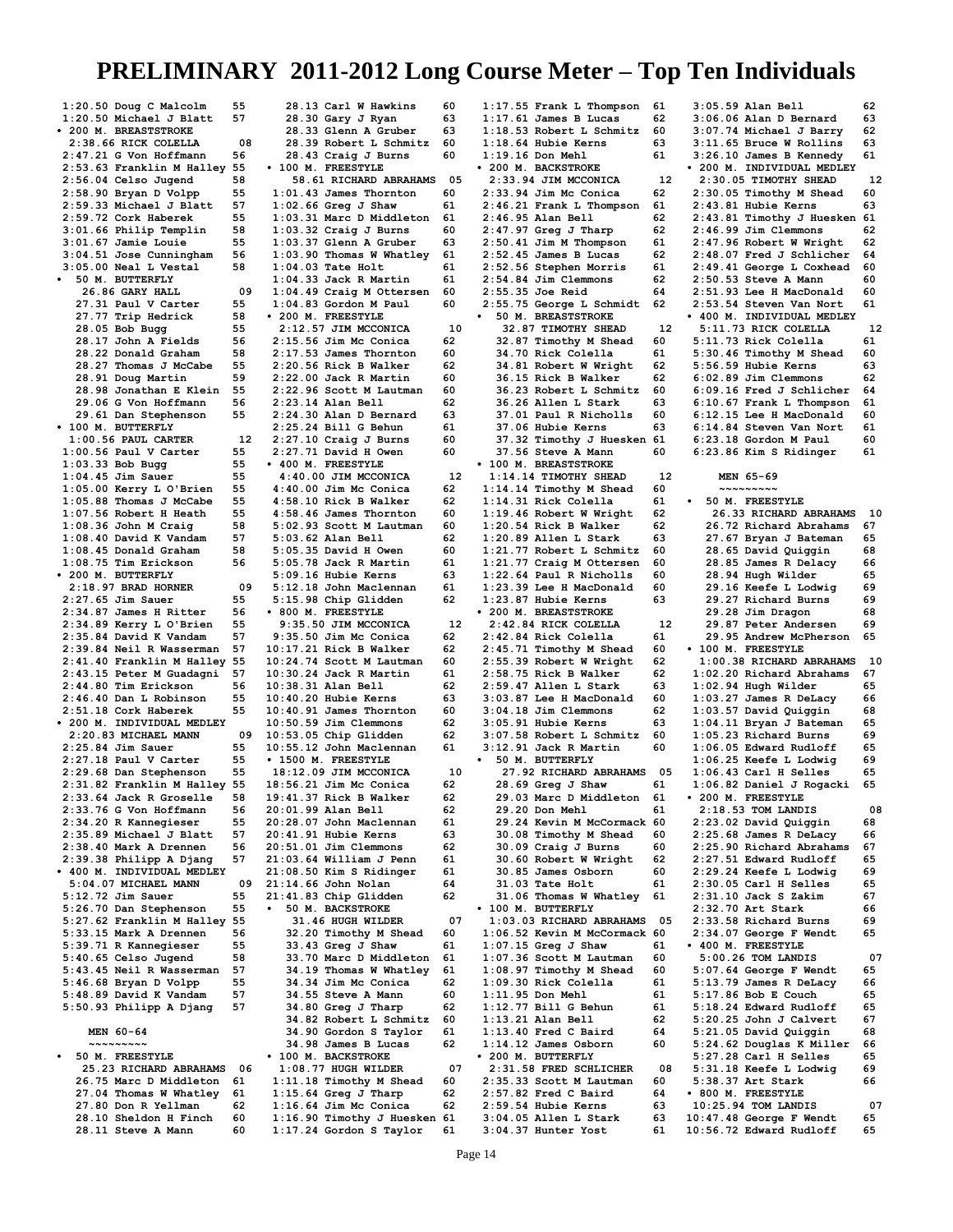**11:04.20 Bob E Couch 65<br>11:19.46 Bruce E Mohl 66 11:19.46 Bruce E Mohl 66**<br>**11:20.46 Carl H Selles 65 11:20.46 Carl H Selles 65 11:28.97 Jack S Zakim 67 11:33.32 David Quiggin 68 11:39.88 Paul McCormick 65 11:44.54 Tom J Meade 65 11:45.51 Art Stark 66 • 1500 M. FREESTYLE 20:00.97 TOM LANDIS** 08<br>20:04.28 George F Wendt 65 **20:04.28 George F Wendt 65 21:12.37 Edward Rudloff 65 21:16.57 Carl H Selles 65 22:34.53 Steven B Peterson 66 22:56.12 James M Beglinger 66 23:25.93 Richard Bernstein 66 23:48.26 Kent Carney 65 24:48.08 John O Quanrud 66 25:42.66 Jorge E Martinez 65 25:45.07 Michael Colonnese 68 • 50 M. BACKSTROKE 30.95 HUGH WILDER 12 30.95 Hugh Wilder 65 33.52 Richard Burns 69 34.70 Jay Brzezinski 65 34.82 Bryan J Bateman 65 36.82 Gregg F Wright 65 37.11 Robert S Smith 69 37.27 Jack Zakim 67 37.34 James R Delacy 66 37.45 Nick Andes** 69<br>**37.60 Bob E Couch** 65  **37.60 Bob E Couch 65 • 100 M. BACKSTROKE 1:09.79 HUGH WILDER 12 1:09.79 Hugh Wilder 65 1:15.39 Richard Burns 69 1:19.49 Bryan J Bateman 65 1:19.55 Jay Brzezinski 65 1:20.77 Gregg F Wright 65 1:21.78 Daniel J Rogacki 65 1:25.00 Bob E Couch** 65<br>**1:25.74 Art Stark** 66 **1:25.74 Art Stark 66**<br>**1:26.07 Robert S Smith 69 1:26.07 Robert S Smith 69 1:26.15 Jay Jones 66 • 200 M. BACKSTROKE 2:41.76 RICHARD BURNS 09 2:44.20 Richard Burns 69 2:44.37 Hugh Wilder 65 2:50.85 John J Calvert 67 2:52.76 George F Wendt 65 2:53.67 Bryan J Bateman 65 2:55.63 Petr Buble 66 3:02.55 Jay Brzezinski 65 3:03.27 Daniel J Rogacki 65 3:06.18 Ed Reed 69<br>3:06.46 Gregg F Wright 65 3:06.46 Gregg F Wright 65 • 50 M. BREASTSTROKE 34.66 ROBERT STRAND 12 34.66 Robert Strand 66 36.93 Kenneth A Frost 68 37.46 Peter Andersen 38.53 Bill R Kelley 65 38.78 Rick Meyerhoff 65 38.90 David R Gildea 69 38.92 Jesse B Smyers 66 39.03 Matt G Powers 66 39.22 Robert W List 67 39.28 Daniel J Rogacki 65 • 100 M. BREASTSTROKE 1:18.11 KENNETH FROST 09 1:18.87 Robert Strand 66 1:22.52 Kenneth A Frost 68 1:24.06 David R Gildea 69 1:26.79 Daniel J Rogacki 65 1:26.99 Peter Andersen 69 1:27.03 George F Wendt 65 1:27.44 Bill R Kelley 65 1:27.54 Dave N Noble 69 1:29.86 Steven B Peterson 66 1:29.99 Dave G Gemmill 65 • 200 M. BREASTSTROKE 2:58.13 ROBERT STRAND 12**<br>1:58.13 Robert Strand 66 **2:58.13 Robert Strand 66 3:04.46 Kenneth A Frost 68**

**3:05.48 George F Wendt 65 3:14.11 Dave G Gemmill 65 3:15.73 Daniel J Rogacki 65 3:16.69 Dave N Noble 69 3:17.23 David R Gildea 69 3:17.71 Petr Buble 66 3:19.86 Douglas K Miller 66 3:22.33 Bill R Kelley 65 • 50 M. BUTTERFLY** 28.68 KEEFE LODWIG 08<br>29.57 Richard Abrahams 67  **29.57 Richard Abrahams 67 30.65 Hugh Wilder 65 31.55 Jim Dragon 68 31.56 Richard Burns 69 31.57 Andrew McPherson 65 31.79 David Quiggin 68 32.02 Keefe L Lodwig 69 32.36 James R DeLacy 66 32.49 Robert Poiletman 69 32.63 Rick Meyerhoff 65 • 100 M. BUTTERFLY 1:07.34 RICHARD ABRAHAMS 10 1:11.14 Richard Abrahams 67 1:13.89 Robert Poiletman 69** 1:14.76 Richard Burns **1:16.69 Andrew McPherson 65 1:17.17 Carl H Selles 65 1:17.27 Edward Rudloff 65**  $1:17.82$  Bob E Couch **1:17.85 John R Stroup 65 1:21.99 Douglas K Miller 66 1:23.35 David M Kirby 69 • 200 M. BUTTERFLY 2:50.18 ROBERT POILETMAN 09 2:53.75 Robert Poiletman 69 3:08.34 Edward Rudloff 65 3:12.37 Douglas K Miller 66 3:19.27 Jorge E Martinez 65 3:23.41 Daniel J Rogacki 65 3:28.77 Richard Burns 69 3:33.54 Dave N Noble 69 3:45.24 Gerry G Delong 69 3:47.31 Donald A Pierce 67 3:49.38 John V Zeigler 67 • 200 M. INDIVIDUAL MEDLEY 2:43.37 RICHARD BURNS** 09<br>2:48.32 Richard Burns 69 **2:48.32 Richard Burns 69 2:49.70 John J Calvert 67 2:51.69 Bob E Couch 65 2:56.16 Edward Rudloff 65 2:58.70 Daniel J Rogacki 65 2:59.49 Dave G Gemmill 65 2:59.78 Kenneth A Frost 68 3:01.58 David Quiggin 68 3:03.46 Keefe L Lodwig 69 3:04.11 Ed Reed 69 • 400 M. INDIVIDUAL MEDLEY 5:52.50 GEORGE WENDT 12 5:52.50 George F Wendt 65 6:15.13 Bob E Couch 65 6:21.67 Douglas K Miller 66 6:23.64 Edward Rudloff 65 6:26.29 Daniel J Rogacki 65 6:37.82 Ed Reed 69**<br>**6:46.52 Kent Carney** 65 **6:46.52 Kent Carney 65 6:55.17 Gregory Thompson 67 6:58.37 Jorge E Martinez 65 7:01.78 Dave N Noble 69 MEN 70-74 ~~~~~~~~~ • 50 M. FREESTYLE 28.53 JEFF FARRELL 07**<br>0.36 Tom Landis 10  **30.36 Tom Landis 70 30.75 Tom Verth 74<br><b>30.90 Will D Gosnold** 72  **30.90 Will D Gosnold 72 31.56 Don Murff 71 31.99 Tom Angell 72 32.43 Mike R Freshley 71 33.15 George J Coupe 72 33.62 Thom Burgess 70 34.05 Frederick J Zamon 70 34.14 Andrew R Miller 71 • 100 M. FREESTYLE**

**1:05.40 CAV CAVANAUGH 05**<br>**.:07.17 Tom Landis** 70 **1:07.17 Tom Landis 70<br>1:11.19 Will D Gosnold 72 1:11.19 Will D Gosnold 72 1:11.63 Don Murff 71 1:11.72 Tom Verth 74**<br>**1:12.77 Don G McIntosh 70 1:12.77 Don G McIntosh 70 1:13.57 Murray McLachlan 71 1:14.07 Mike R Freshley 71 1:15.52 Richard T Todd 70 1:16.94 Howard Rolston 72 1:17.07 Frank Williams 72 • 200 M. FREESTYLE 2:26.20 DAVID RADCLIFF 08 2:28.42 Tom Landis 70 2:42.25 Don G McIntosh 70 2:44.65 Murray McLachlan 71 2:46.26 Gaylord Hopkins 71 2:48.36 Will D Gosnold 72 2:48.76 Don Murff 71 2:49.41 Howard Rolston 72 2:50.23 Bill Dawson 70**<br>2:54.62 Erik Lokensgard 70 **2:54.62 Erik Lokensgard 70 2:56.25 David M Fairfield 73 • 400 M. FREESTYLE 5:12.05 GRAHAM JOHNSTON 01 5:21.27 Tom Landis 70 5:44.82 Gaylord Hopkins 71 6:02.62 Don Murff 71 6:06.67 Frank Williams 72 6:08.31 Sandy Galletly 70 6:19.86 Howard Rolston 72 6:27.98 James A Pope 70 6:28.06 James F Shaw 71 6:29.77 Mike N Calwell 72 6:40.09 Bob Hopkins 70 • 800 M. FREESTYLE 10:45.92 GRAHAM JOHNSTON 02 11:20.69 Tom Landis 70<br>12:07.45 Gavlord Hopkins 71 12:07.45 Gaylord Hopkins 71 12:19.52 Murray McLachlan 71 12:51.37 Sandy Galletly 70 13:31.67 James A Pope 70 13:43.18 James F Shaw 71 13:50.17 Bob Hopkins 70 13:53.31 Robert Bergstrom 71 13:53.63 Ralph Mohr 71<br>14:02.76 Henry M Halff 70 14:02.76 Henry M Halff 70 • 1500 M. FREESTYLE 20:36.56 GRAHAM JOHNSTON 01 21:12.56 Tom Landis 70 23:09.57 Gaylord Hopkins 71 23:20.29 Bill Dawson 70**<br>**24:12.65 Sandy Galletly 70 24:12.65 Sandy Galletly 70 24:54.07 Ralph E Brott 73 26:10.04 Henry M Halff 70**<br>26:39.49 Mike N Calwell 72 **26:39.49 Mike N Calwell 72 26:45.38 Fred W Wakelin 70 26:54.87 Robert Bergstrom 71 27:42.06 Bart S Bleuel 71 • 50 M. BACKSTROKE 35.31 YOSHI OYAKAWA** 03<br>**88.73 Tom Verth** 74 **38.73 Tom Verth 74**<br>**39.79 Don G McIntosh 70 39.79 Don G McIntosh 70 40.41 Don Murff 71**<br>**40.68 Richard T Todd** 70  **40.68 Richard T Todd 70 41.52 Mike R Freshley 71 41.94 Peter R Betzer 42.91 Bob Hopkins 70<br>43.35 Robert F Norris 74 43.35 Robert F Norris 74 43.71 James F Shaw 71 44.43 George J Quigley 72 • 100 M. BACKSTROKE 1:19.12 YOSHI OYAKAWA 04 1:25.75 Hugh J Roddin 70 1:26.27 Tom Verth 74 1:26.36 Erik Lokensgard 70 1:32.64 Gaylord Hopkins 71 1:36.38 Robert F Norris 74 1:36.84 Peter R Betzer 70 1:38.12 Richard Han 73 1:38.50 Carl S Hoegler 70 1:39.78 James A Pope 70 1:43.16 Bill Dawson 70**

 **2:55.19 BURWELL JONES 05 3:01.44 Richard T Todd 70 3:05.57 Don G McIntosh 70 3:09.77 Erik Lokensgard 70 3:11.15 Hugh J Roddin 70 3:16.57 Tom Landis 70 3:17.45 Gaylord Hopkins 71 3:21.95 Sandy Galletly 70 3:28.84 Peter R Betzer 70 3:29.27 Robert F Norris 74 3:30.75 Richard Han 73 • 50 M. BREASTSTROKE 37.47 KARL WIEDAMANN 08 40.38 Richard T Todd 70 41.48 Mike R Freshley 71 42.40 Raymond D Loewe 70 43.53 Thom Burgess 70 43.78 Martin P Schenk 70 43.93 Lloyd G Johnson 72 44.17 Doug Messineo 72 44.40 Cappy Sheeley 70 45.72 Peter R Betzer 70 46.31 Michael A Laux 71 • 100 M. BREASTSTROKE 1:24.71 KARL WIEDAMANN 08 1:30.78 Richard T Todd 70 1:31.96 Mike R Freshley 71 1:35.09 Raymond D Loewe 70 1:39.74 Thom Burgess 70 1:39.96 Frank J Cody 72 1:42.99 Martin P Schenk 70 1:43.67 Doug Messineo 72 1:45.02 David W Miller 72 1:46.68 Peter R Betzer 70 1:46.93 Lloyd G Johnson 72 • 200 M. BREASTSTROKE 3:07.50 KARL WIEDAMANN 08 3:17.74 Mike R Freshley 71 3:19.33 Richard T Todd 70 3:32.33 Andy Barry 70<br>3:34.15 Ravmond D Loewe 70 3:34.15 Raymond D Loewe 70 3:37.41 Frank J Cody 72 3:52.29 Thom Burgess 70 3:52.70 Martin P Schenk 70 3:52.97 Fred W Wakelin 70 3:58.69 William L Chadsey 70 4:00.53 Peter R Betzer 70 • 50 M. BUTTERFLY 32.11 RONALD JOHNSON 01**<br>**33.14 Tom Landis** 70  **33.14 Tom Landis 70 33.87 Cappy Sheeley 70 35.20 Hugh J Roddin 70 35.44 Mike R Freshley 71 37.29 James F Shaw** 71<br>**37.32 Howard Rolston** 72  **37.32 Howard Rolston 72 38.79 R Kramer-Howe 70 38.89 Michael A Laux 71 40.45 John L Bell 70 41.15 Mel E Goldstein 73 • 100 M. BUTTERFLY 1:20.52 RICHARD KITCHELL 10 1:25.80 Tom Landis 70**<br>**1:27.44 Hugh J Roddin 70 1:27.44 Hugh J Roddin 70 1:34.92 Andy Barry 70**<br>**1:38.13 Mike R Freshley 71 1:38.13 Mike R Freshley 71 1:41.10 James F Shaw 71 1:41.47 Bill Dawson 70 1:42.38 Erik Lokensgard 70 1:43.51 Frank J Cody 72**  $1:46.71$  Douglas A Koop **1:56.23 Doug Messineo 72 • 200 M. BUTTERFLY 3:10.53 RICHARD KITCHELL 10 3:32.21 Andy Barry 70 3:33.76 Erik Lokensgard 70 3:34.49 Raymond D Loewe 70 3:35.45 Hugh J Roddin 70 3:51.08 Frank J Cody 72 3:53.90 James F Shaw 71 4:02.47 Douglas A Koop 71 4:09.69 Henry M Halff 70 4:42.25 David Badgley 72**<br>**4:47 70 Bob Hopkins** 70 **4:47.70 Bob Hopkins 70 • 200 M. INDIVIDUAL MEDLEY**

**• 200 M. BACKSTROKE**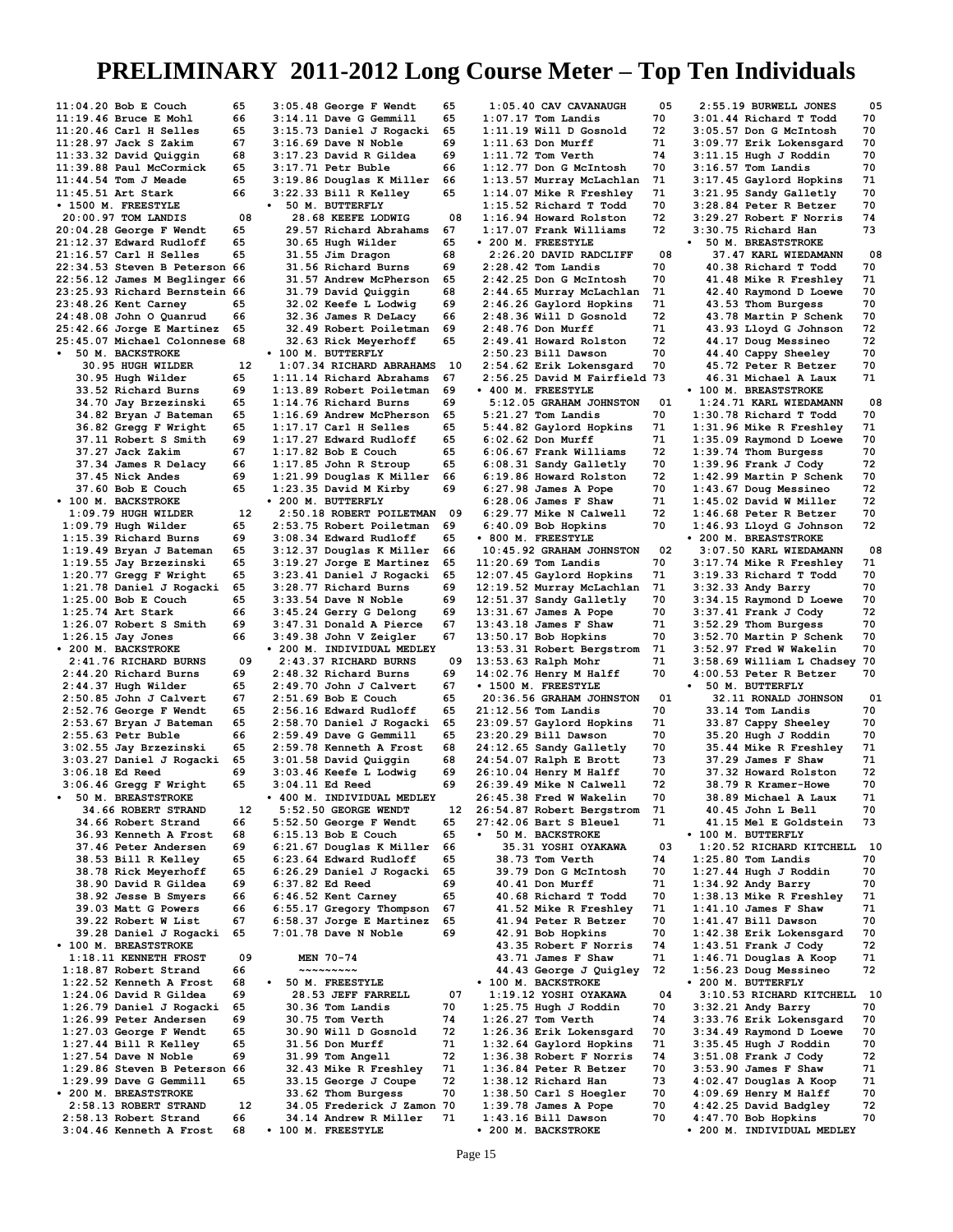**2:56.72 TOM LANDIS** 12<br>2:56.72 Tom Landis 70 **2:56.72 Tom Landis 70<br>3:05.99 Mike R Freshlev 71 3:05.99 Mike R Freshley 71 3:10.65 Richard T Todd 70 3:13.84 Erik Lokensgard 70 3:15.34 Don Murff 71 3:25.78 Murray McLachlan 71 3:26.33 Bill Dawson 70 3:35.73 Bob Hopkins 70 3:50.95 Frank J Cody 72 3:52.58 Peter E Ronay 70 • 400 M. INDIVIDUAL MEDLEY 6:24.76 TOM LANDIS** 12<br> **12.24.76 Tom Landis** 70 **6:24.76 Tom Landis 70 6:43.80 Mike R Freshley 71 7:02.25 Erik Lokensgard 70 7:46.10 Frank J Cody 72 7:53.28 Bob Hopkins 70 8:17.19 Peter R Betzer 70 8:47.82 David Badgley 72 9:00.00 Peter P Berghaus 71 9:37.53 Frederick J Zamon 70 9:53.41 Martin R Hahm 71 MEN 75-79 ~~~~~~~~~ • 50 M. FREESTYLE 30.28 DAVID RADCLIFF 09**<br>**32.73 Rav G Martin 75 32.73 Ray G Martin 75 33.08 Bob Bailie 77<br>33.72 William Robertson 76 33.72 William Robertson 76 33.73 Al Worth 77<br>
<b>33.82 David R McIntyre 75 33.82 David R McIntyre 75 33.84 Pete Magee 75<br>34.12 Garv L Bezella 75 34.12 Gary L Bezella 75 34.32 George C Bailey 76 34.32 Cav Cavanaugh 77 34.40 Sergio Martinez 76 • 100 M. FREESTYLE 1:06.63 DAVID RADCLIFF 09 1:16.13 Bob Bailie 77 1:16.29 William Robertson 76 1:17.06 Ray G Martin 75 1:18.77 Cav Cavanaugh 77 1:19.69 Pete Magee 75 1:20.57 Sergio Martinez 76 1:21.40 Al Worth 77**<br>**1:22.33 Burwell Jones 79 1:22.33 Burwell Jones 79 1:23.20 Gary L Bezella 75 1:24.05 Jerry Clark 75 • 200 M. FREESTYLE 2:25.66 DAVID RADCLIFF 09 2:38.31 David A Radcliff 78 2:53.03 William Robertson 76 2:56.39 Burwell Jones 79 3:03.43 Pete Magee 75 3:07.13 Will Rauch 78**<br>**3:08.58 Larry A Good 78 3:08.58 Larry A Good 78 3:10.54 Bob Bailie 77 3:12.01 Raymond Martin 75 3:13.22 M Stollmeyer 75 3:13.82 Sergio Martinez 76 • 400 M. FREESTYLE 5:17.77 DAVID RADCLIFF 09**<br>**5:29.76 David A Radcliff 78 5:29.76 David A Radcliff 78 6:06.87 Burwell Jones 79 6:28.32 William Robertson 76 6:32.22 Larry A Good 78 6:33.69 William J Lauer 78 6:41.46 Will Rauch 78 6:42.75 Raymond Martin 75 6:52.85 Bob Bailie 77 6:56.40 Cav Cavanaugh 77 6:58.24 Carl T Woolley 76 • 800 M. FREESTYLE 11:07.90 DAVID RADCLIFF 09 11:29.87 David A Radcliff 78 13:37.28 Raymond Martin 75 13:46.53 Will Rauch 78 14:03.67 Barry A Fasbender 75 14:04.92 Larry A Good 78 14:09.01 William Robertson 76 14:48.95 Carl T Woolley 76 15:11.00 William V Blake 75**

**18:32.01 William I Jones 75 18:50.35 Bill Coles 77 • 1500 M. FREESTYLE 21:03.06 DAVID RADCLIFF 09 21:57.71 David A Radcliff 78 24:39.10 Burwell Jones 79 25:50.75 Raymond Martin 75 26:09.65 Larry A Good 78 26:23.83 Barry A Fasbender 75 27:12.12 M Stollmeyer 75 29:38.79 Pete Palmer 77 30:15.69 Lawrence Cohen 77 34:14.62 William I Jones 75 34:31.20 Jack C Fleming 77 • 50 M. BACKSTROKE 36.14 YOSHI OYAKAWA 08 39.25 Burwell Jones 79 39.49 Allan Charlton 75 41.10 David R McIntyre 75 42.24 Joel M Lockwood 78 44.45 George C Bailey 76 44.76 Larry A Good 78**<br>**44.93 Bob Bailie 77 44.93 Bob Bailie 77 45.78 Pete Magee 75<br>46.86 George D Thaver 76 46.86 George D Thayer 76 47.50 William Robertson 76 • 100 M. BACKSTROKE 1:20.98 BURWELL JONES** 09<br>1:28.01 Burwell Jones 79 **1:28.01 Burwell Jones 79 1:31.22 Ray G Martin 75 1:39.53 Larry A Good 78**<br>**1:41.86 David R McIntvre 75 1:41.86 David R McIntyre 75 1:47.27 Bill Dykstra 75 1:48.16 Everett Smethurst 77 1:49.74 Alan S Rapperport 79 1:50.29 Eric Hubach 79 1:50.37 Pete Palmer 77 1:50.78 Lawrence Cohen 77 • 200 M. BACKSTROKE 2:57.72 BURWELL JONES** 10<br>3:28.95 Rav G Martin 75 **3:28.95 Ray G Martin 75 3:45.01 Barry A Fasbender 75 3:52.38 Bill Dykstra 75 3:56.21 Eric Hubach 79 3:58.25 Alan S Rapperport 79 4:01.48 Bill Coles 77**<br>**4:03.25 George D Thaver 76 4:03.25 George D Thayer 76 4:07.23 Lawrence Cohen 77 4:10.27 Pete Palmer 77<br>4:10.72 John F Sulzbach 78 4:10.72 John F Sulzbach 78 • 50 M. BREASTSTROKE 40.82 JOHN KORTHEUER 06 45.33 Bela Sandor 77 45.35 Jack C Fleming 76 47.59 David R McIntyre 75 47.74 George C Bailey 76 50.18 George May 75**<br>**50.37 Jerry Marchbanks** 77  **50.37 Jerry Marchbanks 77 50.43 Larry A Good 78 50.79 Bob Bailie 77 50.82 Pete Magee 75 50.95 William Robertson 76 • 100 M. BREASTSTROKE 1:34.93 JOHN KORTHEUER 06**<br>146.61 Bela Sandor 77 **1:46.61 Bela Sandor 77 1:48.56 Hal F Stolz 78 1:48.80 Jack C Fleming 77 1:49.50 Larry A Good 78 1:50.11 Jerry Marchbanks 77 1:54.78 George May 75 1:59.76 Hans D Wendel 76 2:00.89 John F Sulzbach 78 2:00.93 Lawrence Cohen 77 2:03.46 Pete Palmer 77 • 200 M. BREASTSTROKE 3:32.60 ROBERT MACDONALD 04**<br>3:51.74 Larry A Good 78 **3:51.74 Larry A Good 78 3:56.27 Hal F Stolz 78 4:01.67 Barry A Fasbender 75 4:05.44 Jack C Fleming 76 4:10.81 Will Rauch 78 4:12.78 George May 75**<br>**4:19.99 Hans D Wendel 76 4:19.99 Hans D Wendel 76 4:23.40 William I Jones 75**

**4:27.52 Ray Scharf 75 4:31.28 Eric Hubach 79 • 50 M. BUTTERFLY 35.66 FRANK PIEMME 00 37.33 Ray G Martin 75 40.58 Bob Bailie 77 42.86 David R McIntyre 75 46.15 William J Lauer 78 46.62 Jerry Marchbanks 77 49.90 William I Jones 75 51.41 William Robertson 76 52.00 Larry A Good 78 54.48 Barry A Fasbender 75 55.79 Walter S Pesetsky 78 • 100 M. BUTTERFLY 1:34.89 WILLIAM LAUER 10 1:42.68 William J Lauer 78 1:46.63 Jack C Fleming 76 1:55.17 Larry A Good 78 1:57.36 William I Jones 75 1:57.83 Barry A Fasbender 75 2:07.12 Itamar T Kutai 79 2:07.46 Jerry Marchbanks 77 2:25.03 Walter S Pesetsky 78 2:49.69 David Gladfelter 76 3:22.16 Louis Ackerman 76 • 200 M. BUTTERFLY 3:43.56 ANTON CERER** 92<br>3:56.69 William J Lauer 78 **3:56.69 William J Lauer 78 4:16.22 Barry A Fasbender 75 4:25.56 Jack C Fleming 76 4:49.39 William I Jones 75 4:57.83 Carl T Woolley 76 5:08.40 Itamar T Kutai 79 9:00.10 Brian F Head 79 • 200 M. INDIVIDUAL MEDLEY 3:06.58 BURWELL JONES 09 3:32.67 William J Lauer 78 3:37.38 Larry A Good 78 3:41.41 Ray G Martin 75 3:45.88 Hal F Stolz 78 3:54.19 Barry A Fasbender 75 3:55.43 Bob Bailie 77 3:57.73 William Robertson 76 4:01.26 William I Jones 75 4:03.14 Jerry Marchbanks 77 4:08.56 Jack C Fleming 76 • 400 M. INDIVIDUAL MEDLEY 6:48.48 BURWELL JONES** 09<br>1:33.48 William J Lauer 78 **7:33.48 William J Lauer 78 7:36.54 Larry A Good 78 7:44.60 Burwell Jones 79 8:10.65 Barry A Fasbender 75 8:28.33 Bob Bailie 77 8:29.08 Hal F Stolz 78 8:52.62 Jerry Marchbanks 77 9:07.42 William I Jones 75 10:12.31 David Gladfelter 76 12:33.97 Louis Ackerman 76 MEN 80-84 ~~~~~~~~~ • 50 M. FREESTYLE 33.09 FRANK PIEMME 05 33.84 Clarke E Mitchell 80 34.62 Bob Best 80 35.72 Graham M Johnston 81 35.85 Stanley Shechter 80 37.34 Nickolas P Demas 82 37.51 Frank T Manheim 82 38.53 Ashley O Jones 81 39.10 Norman E Stupfel 80 39.41 Louis M Raiborn 81 39.88 C Weatherbee 80 • 100 M. FREESTYLE 1:18.77 FRANK PIEMME 05**<br>1:19.08 Graham Johnston 81 **1:19.08 Graham Johnston 81 1:23.16 Stanley Shechter 80 1:24.20 Bob Best 80 1:31.66 Wallie Jeffries 81 1:32.08 Nickolas P Demas 82 1:32.08 Ashley O Jones 81**  $1:35.47$  Norman E Stupfel

**1:38.33 C Weatherbee 80<br>1:41.63 Robert E Beach 82 1:41.63 Robert E Beach 82 • 200 M. FREESTYLE 2:53.74 GRAHAM JOHNSTON 11 2:59.85 Graham M Johnston 81 3:15.04 Wallie Jeffries 81 3:16.18 Bob Best 80 3:41.98 Norman E Stupfel 80 3:43.09 Stephen M Mullins 80 3:46.78 Robert E Beach 82 3:55.85 Louis M Raiborn 81 4:00.34 Donald J Baker 81 4:10.74 Robert W Rolph 81 4:17.59 Richard Ellis 80 • 400 M. FREESTYLE 6:10.13 GRAHAM JOHNSTON 12 6:10.13 Graham M Johnston 81 6:54.12 Wallie Jeffries 81 7:39.69 Robert E Beach 82**<br>**7:51.13 Stephen M Mullins 80 7:51.13 Stephen M Mullins 80 8:47.18 Donald J Baker 81 9:09.03 William C Cannon 82 9:16.28 Rudolf Graef 81 9:21.56 Robert W Rolph 81 9:37.53 Patrick J Quinn 81 9:38.99 Jordan B Wolle 84 • 800 M. FREESTYLE 12:51.45 GRAHAM JOHNSTON 12 12:51.45 Graham M Johnston 81 15:55.96 Robert E Beach 82**<br>**16:11.18 Stephen M Mullins 80 16:11.18 Stephen M Mullins 80 18:02.40 Donald J Baker 81 18:43.51 Rudolf Graef 81 19:17.95 Richard Ellis 80 20:35.07 Fred Salzmann 80 23:24.61 Dave Murray 80 26:59.10 Philip H Neubig 83 • 1500 M. FREESTYLE 25:10.41 GRAHAM JOHNSTON 11 25:41.84 Graham M Johnston 81 29:55.24 Robert E Beach 82 32:02.76 Robert J Cook 80 35:21.47 Rudolf Graef 81 36:10.12 Donald J Baker 81 37:13.61 Jordan B Wolle 84 38:02.87 Patrick J Quinn 81 39:00.27 Fred Salzmann 80 40:49.16 Robert W Rolph 81 44:25.48 Frank B Nieman 80 • 50 M. BACKSTROKE 41.40 PAUL HUTINGER 04 41.49 Clarke E Mitchell 80 44.61 Frank T Manheim 82 47.11 Louis M Raiborn 81 47.42 Ashley O Jones 81 48.63 Graham M Johnston 81 49.72 Stan McConnell 81** 51.80 Stanley Shechter  **53.57 C Weatherbee 80 54.76 Pierre Hathaway 82 57.32 Ken Kimball 82 • 100 M. BACKSTROKE 1:35.36 RAY TAFT 99 1:36.28 Clarke E Mitchell 80 1:44.73 Frank T Manheim 82 1:52.57 Stan McConnell 81 1:54.55 Louis M Raiborn 81 2:00.29 Pierre Hathaway 82 2:03.84 Ken Kimball 82 2:04.45 C Weatherbee 80 2:08.42 Fred Salzmann 80 2:09.67 Rudolf Graef 81 2:15.10 Donald Soroka 80 • 200 M. BACKSTROKE 3:28.97 CLARKE MITCHELL 12 3:28.97 Clarke E Mitchell 80 4:00.45 Frank T Manheim 82 4:10.25 Stan McConnell 81 4:20.37 Stephen M Mullins 80 4:25.42 C Weatherbee 80 4:36.43 Robert E Beach 82 4:37.28 Fred Salzmann 80 4:43.62 Donald Soroka 80 4:49.57 Mike J Torsney 82**

**1:36.57 Louis M Raiborn 81**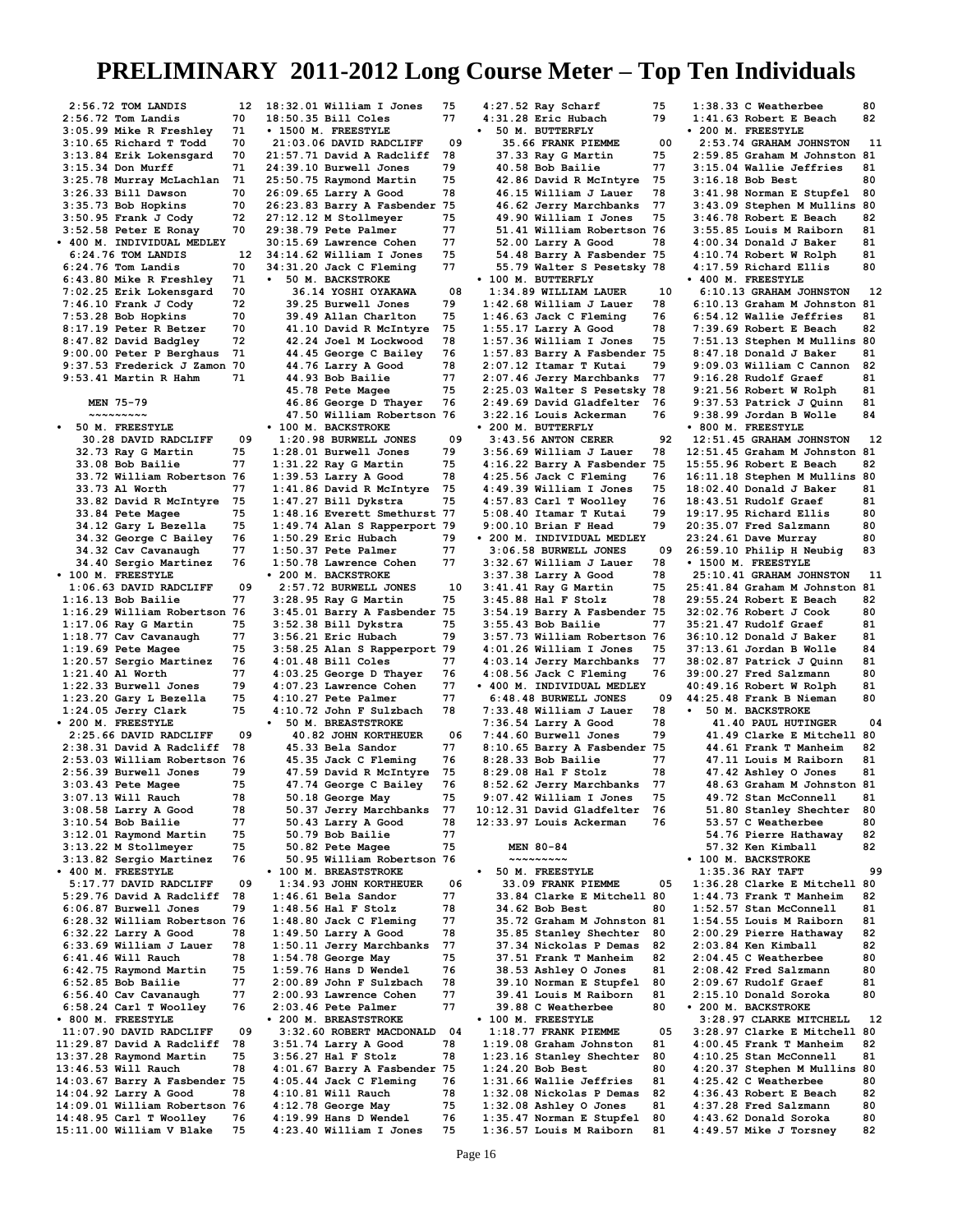**4:51.42 John W Youmans 80 • 50 M. BREASTSTROKE 44.41 BOB BEST** 12<br>**4.41 Bob Best** 80  **44.41 Bob Best 80 46.83 John D Kortheuer 81 48.81 Ashley O Jones 81 49.95 Milton R Marks 82 50.30 Norman E Stupfel 80 56.36 Ed Farrell 80 57.63 Albert H Woods 83**<br>**58.66 Peter P Phildius 82 58.66 Peter P Phildius 82 1:03.47 Donald Soroka 80 1:03.69 Rudolf Graef 81 • 100 M. BREASTSTROKE 1:43.21 ROBERT MACDONALD 08 1:49.19 Bob Best 80 1:51.92 Ashley O Jones 81 1:56.71 Norman E Stupfel 80 1:58.79 Milton R Marks 82 2:00.75 Albert H Woods 83 2:21.34 Frank B Nieman 80 2:22.42 C Weatherbee 80 2:22.73 Donald Soroka 80** 2:23.77 Ed L Farrell 80<br>2:25.19 Charles Schlegel 82 **2:25.19 Charles Schlegel 82 • 200 M. BREASTSTROKE 3:47.81 AL CRAIG 07 3:58.44 Bob Best 80<br>4:10.59 Ashlev O Jones 81 4:10.59 Ashley O Jones 81 4:26.11 Norman E Stupfel 80 4:29.69 Graham Johnston 81 4:34.50 Albert H Woods 83 4:35.37 Milton R Marks 82 5:07.45 Ed L Farrell 80**<br>**5:17.34 Donald Soroka** 80 **5:17.34 Donald Soroka 80 5:36.98 Frank B Nieman 80 5:38.43 Daniel F Gruender 83 • 50 M. BUTTERFLY 39.84 CLARKE MITCHELL 12 39.05 Clarke E Mitchell 80NV 41.02 Bob Best 80<br>45.78 Ashley O Jones 81 45.78 Ashley O Jones 81 50.50 H Donald Messer 81 58.05 Bill Payne 83 58.19 Frank T Manheim 82 58.66 Graham M Johnston 81 1:02.34 Mike J Torsney 82 1:16.31 Richard Arnold 80 1:18.01 Isaac Siskind 84 • 100 M. BUTTERFLY 1:45.50 THOMAS MAINE 06 1:54.32 Bob Best 80<br>2:29.56 H Donald Messer 81 2:29.56 H Donald Messer 81 2:52.70 Mike J Torsney 82 3:11.60 Stephen Mullins 80 • 200 M. BUTTERFLY 3:54.51 THOMAS MAINE 06 No Swimmers • 200 M. INDIVIDUAL MEDLEY 3:34.94 FRANK PIEMME 05 3:41.44 Bob Best 80 3:56.86 Graham M Johnston 81 4:14.92 Frank T Manheim 82 4:24.91 C Weatherbee 80 4:42.86 Robert J Cook 80 4:49.89 Donald J Baker 81 5:32.19 Richard Arnold 80 5:37.02 Frank B Nieman 80 6:00.04 William C Cannon 82 6:04.35 Isaac Siskind 84 • 400 M. INDIVIDUAL MEDLEY 7:47.73 THOMAS MAINE 06 7:54.48 Bob Best 80 9:12.38 C Weatherbee 80 10:45.95 Stephen M Mullins 80 MEN 85-89 ~~~~~~~~~ • 50 M. FREESTYLE 35.77 WOODROW BOWERSOCK 98 38.13 Frank Piemme 87 38.44 Al Craig 85<br>40.67 Donald J Hubbard 85** 

 **40.67 Donald J Hubbard 85 42.96 Dale A Webster 86**

 **45.99 Jurgen B Schmidt 89 46.68 John E Cornell 85 46.71 Frederick J Hoppe 85 49.41 John R Daily 85 50.69 August Motmans 85 52.56 Robert M Williams 85 • 100 M. FREESTYLE 1:23.25 FRANK PIEMME 10**<br>**123.23 Frank Piemme** 87. **1:31.23 Frank Piemme 87 1:42.08 Dale A Webster 86 1:43.72 Donald J Hubbard 85 1:46.26 Jurgen B Schmidt 89 1:51.67 John R Daily 85 1:56.31 John E Cornell 85**  $1:59.65$  Thomas O Maine **1:59.95 Robert M Williams 85 2:01.92 August Motmans 85 2:13.28 Fred Goldner 86 • 200 M. FREESTYLE 3:16.89 FRANK PIEMME 10 4:05.47 Donald J Hubbard 85 4:09.11 Jurgen B Schmidt 89 4:12.12 Thomas O Maine 87 4:22.22 John E Cornell 85 4:23.26 John R Daily 85 4:25.58 Robert M Williams 85 4:43.07 Fred Goldner 86 5:29.75 Robert L Sears 85 5:46.25 Richard Schomburg 86 5:49.33 Bob R Doud 89 • 400 M. FREESTYLE 7:03.07 FRANK PIEMME 10 8:38.13 Jurgen B Schmidt 89 8:39.69 Thomas O Maine 87 8:52.75 Donald J Hubbard 85 9:38.85 Fred Goldner 86**<br>0:00.59 Robert M Williams 85 **10:00.59 Robert M Williams 85 10:15.36 John R Daily 85 12:31.72 Bob R Doud 89 13:18.82 Richard Schomburg 86 14:48.97 Roy J Ingham 87 • 800 M. FREESTYLE 14:36.90 WILLARD LAMB 08 17:52.47 Thomas O Maine 87 18:13.89 Jurgen B Schmidt 89 21:20.04 John R Daily 85 21:28.68 Robert M Williams 85 30:10.55 Bob R Doud 89 • 1500 M. FREESTYLE 28:35.24 WILLARD LAMB 08 33:30.40 Jurgen B Schmidt 89 33:36.26 Thomas O Maine 87 38:59.01 Fred Goldner 86 40:48.85 Robert M Williams 85 • 50 M. BACKSTROKE 44.52 FRED VAN DYKE 06**<br>19.55 Frank Piemme 87 **49.55 Frank Piemme 87<br>50.76 Dale A Webster 86** 50.76 Dale A Webster  **51.32 Frederick J Hoppe 85 54.76 August Motmans 85 57.85 Paul Hutinger 88 58.84 Robert M Williams 85 1:00.40 Jurgen B Schmidt 89 1:00.62 John E Cornell 85 1:02.96 John R Daily 85 1:07.19 George Roudebush 87 • 100 M. BACKSTROKE 1:49.24 WILLARD LAMB 08 1:53.93 Dale A Webster 86 1:55.43 Frederick J Hoppe 85 2:03.87 Frank Piemme 87 2:04.87 August Motmans 85 2:14.51 John E Cornell 85 2:15.01 Robert M Williams 85 2:19.75 Paul Hutinger 88 2:36.15 John R Daily 85 2:37.20 Robert L Sears 85 2:44.49 George Roudebush 87 • 200 M. BACKSTROKE 4:04.33 WILLARD LAMB 08 4:11.93 Frederick J Hoppe 85 4:20.74 Dale A Webster 86 4:31.11 Thomas O Maine 87 5:01.08 Robert M Williams 85 • 1500 M. FREESTYLE**

**5:12.20 Paul Hutinger 88 5:21.22 John R Daily 85 5:48.91 Robert L Sears 85 6:09.17 George Roudebush 87 • 50 M. BREASTSTROKE 49.49 FRANK PIEMME 10 50.83 Frederick J Hoppe 85 52.20 Al Craig 65<br>
<b>52.23 Frank Piemme** 87  **52.23 Frank Piemme 87 58.20 August Motmans 85 1:04.46 John E Cornell 85 1:06.77 Thomas O Maine 87 1:07.87 Barton Greenberg 88 1:10.24 Donald J Hubbard 85 1:12.23 Hans J Hellmann 85 1:16.44 Robert M Williams 85 • 100 M. BREASTSTROKE 1:51.79 FRANK PIEMME 10 1:59.34 Frederick J Hoppe 85** 2:03.63 Frank Piemme 87<br>2:19.04 August Motmans 85 **2:19.04 August Motmans 85 2:19.85 Thomas O Maine 87 2:23.99 John E Cornell 85 2:38.31 Hans J Hellmann 85 2:40.24 Jurgen B Schmidt 89 2:54.15 Donald J Hubbard 85 2:54.56 Baker L Shannon 87 3:05.92 Robert L Sears 85 • 200 M. BREASTSTROKE 4:10.75 AL CRAIG** 1<br>1.10.75 Al Craig 1.85 **4:10.75 Al Craig 85 4:20.59 Frederick J Hoppe 85 4:49.90 Thomas O Maine 87 6:28.72 Baker L Shannon 87 7:30.70 Robert M Williams 85 7:42.53 Bob R Doud 89 • 50 M. BUTTERFLY 45.63 FRANK PIEMME 10**<br>**53.12 Frank Piemme** 87  **53.12 Frank Piemme 87 54.28 Frederick J Hoppe 85 58.18 Thomas O Maine 87<br>03.82 Donald J Hubbard 85 1:03.82 Donald J Hubbard 85 1:05.67 August Motmans 85 1:29.70 Bob R Doud 89 1:49.96 Robert M Williams 85 • 100 M. BUTTERFLY 1:55.18 THOMAS MAINE 10**<br>1:10.28 Thomas O Maine 87 **2:10.28 Thomas O Maine 87** 3:21.78 Bob R Doud **• 200 M. BUTTERFLY 4:15.86 THOMAS MAINE 10 4:54.44 Thomas O Maine 87 7:56.53 Bob R Doud 89 • 200 M. INDIVIDUAL MEDLEY 3:51.20 THOMAS MAINE 10 4:20.19 Frederick J Hoppe 85 4:25.18 Thomas O Maine 87 7:10.00 Robert M Williams 85 8:35.12 Bob R Doud 89 • 400 M. INDIVIDUAL MEDLEY 8:21.81 THOMAS MAINE 10**<br>0:10.48 Thomas O Maine 87 **9:10.48 Thomas O Maine 87**<br>5:57.85 Bob B Doud 89 **15:57.85 Bob R Doud 89 MEN 90-94 ~~~~~~~~~ • 50 M. FREESTYLE 39.19 WOODY BOWERSOCK 03 1:07.47 Howard M McKinley 91 1:17.40 Rupert E Fixott 91 • 100 M. FREESTYLE 1:43.22 WOODY BOWERSOCK 03 2:35.01 Howard M McKinley 91 2:43.71 Rupert E Fixott 91 • 200 M. FREESTYLE 4:10.40 WOODY BOWERSOCK 03 No Swimmers • 400 M. FREESTYLE 9:39.37 WOODY BOWERSOCK 03 No Swimmers • 800 M. FREESTYLE 20:13.74 GUS LANGNER 93 No Swimmers**

**36:47.02 GUS LANGNER 93 No Swimmers • 50 M. BACKSTROKE 55.45 JOHN MERRILL 08 1:11.21 Raymond Hakomaki 92 1:25.97 Howard M McKinley 91 • 100 M. BACKSTROKE 2:10.36 WOODY BOWERSOCK 03 2:47.30 Raymond Hakomaki 92 • 200 M. BACKSTROKE 4:46.15 JOHN MERRILL 08 No Swimmers • 50 M. BREASTSTROKE 1:01.64 BRUD CLEAVELAND 07**<br>1:08.09 Ravmond Hakomaki 92. **1:08.09 Raymond Hakomaki 92 1:29.82 Rupert E Fixott 91 • 100 M. BREASTSTROKE 2:28.24 BRUD CLEAVELAND 07 3:33.13 Rupert E Fixott 91 • 200 M. BREASTSTROKE 5:55.72 BRUD CLEAVELAND 07 No Swimmers • 50 M. BUTTERFLY 1:00.30 WALTER PFEIFFER 03 No Swimmers • 100 M. BUTTERFLY 2:31.03 WALTER PFEIFFER 03 No Swimmers • 200 M. BUTTERFLY 5:51.79 WALTER PFEIFFER 03 No Swimmers • 200 M. INDIVIDUAL MEDLEY 5:12.11 WALTER PFEIFFER 03 No Swimmers • 400 M. INDIVIDUAL MEDLEY 11:19.91 WALTER PFEIFFER 03 No Swimmers MEN 95-99 ~~~~~~~~~ • 50 M. FREESTYLE 55.88 GUS LANGNER 98 No Swimmers • 100 M. FREESTYLE 2:29.32 GUS LANGNER 98 No Swimmers • 200 M. FREESTYLE 5:13.23 GUS LANGNER 98 No Swimmers • 400 M. FREESTYLE 11:30.53 GUS LANGNER 98 No Swimmers • 800 M. FREESTYLE 22:28.28 GUS LANGNER 98 No Swimmers • 1500 M. FREESTYLE 47:30.40 GUS LANGNER 99 No Swimmers • 50 M. BACKSTROKE 1:18.91 TOM LANE 89 No Swimmers • 100 M. BACKSTROKE 3:04.37 GARY WEISENTHAL 08 No Swimmers • 200 M. BACKSTROKE 6:38.69 GARY WEISENTHAL 08 No Swimmers • 50 M. BREASTSTROKE 1:26.61 GUS LANGNER 98 No Swimmers • 100 M. BREASTSTROKE 3:38.45 GUS LANGNER 98 No Swimmers • 200 M. BREASTSTROKE 7:37.17 GUS LANGNER 98 No Swimmers • 50 M. BUTTERFLY 2:01.41 WALTER PFEIFFER 08 No Swimmers • 100 M. BUTTERFLY 4:09.52 WALTER PFEIFFER 08 No Swimmers • 200 M. BUTTERFLY 14:05.25 WALTER PFEIFFER 08**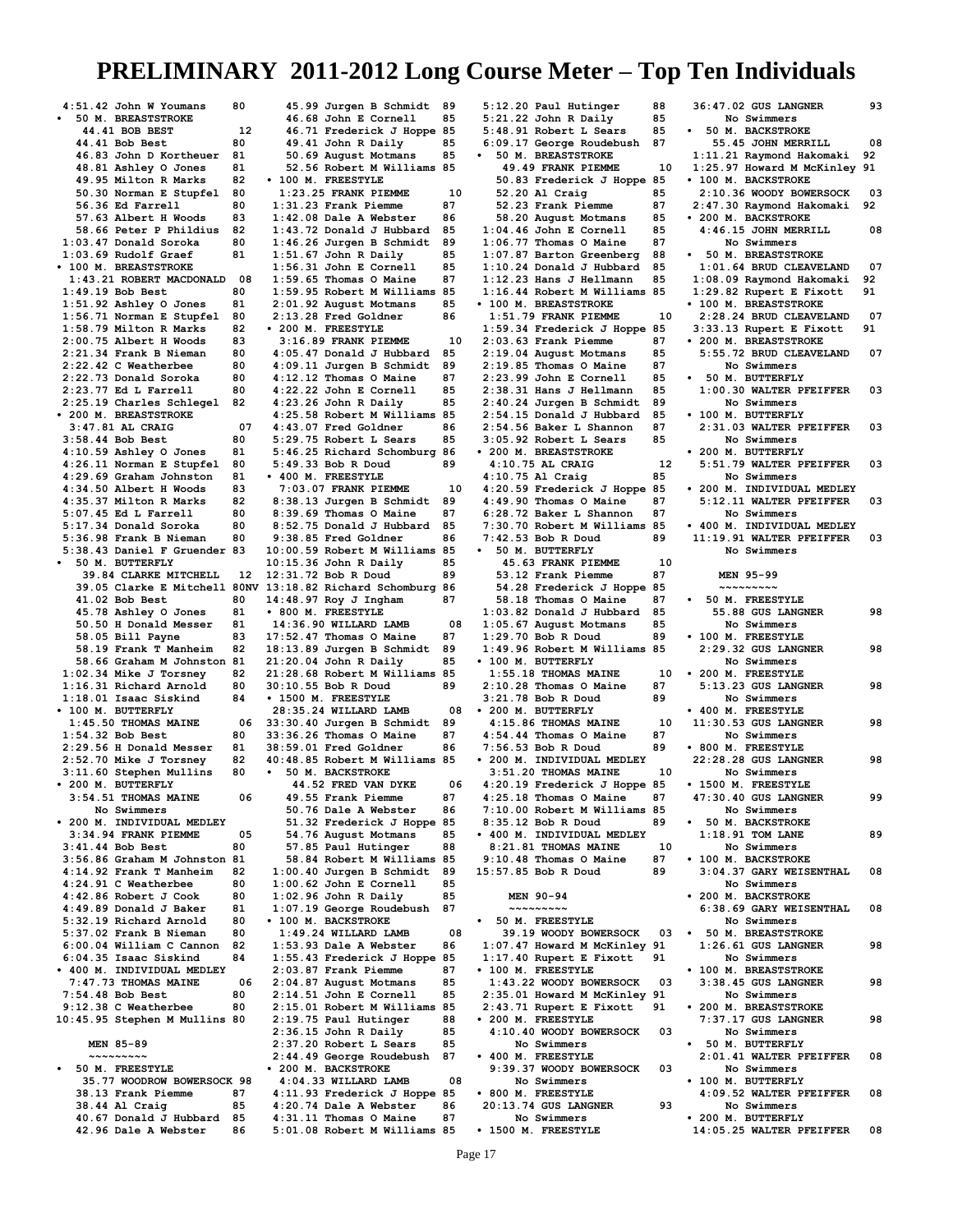| No Swimmers                 |    |
|-----------------------------|----|
| • 200 M. INDIVIDUAL MEDLEY  |    |
| 8:55.97 WALTER PFEIFFER 08  |    |
| No Swimmers                 |    |
| • 400 M. INDIVIDUAL MEDLEY  |    |
| 17:29.20 WALTER PFEIFFER 08 |    |
| No Swimmers                 |    |
|                             |    |
| MEN 100-104                 |    |
| ~~~~~~~~~~                  |    |
| • 50 M. FREESTYLE           |    |
| $1:40.46$ TOM LANE          | 94 |
| No Swimmers                 |    |
| 100 M. FREESTYLE            |    |
| 4:05.98 TOM LANE            | 94 |
| No Swimmers                 |    |
| 50 M. BACKSTROKE            |    |
|                             | 94 |
| $1:50.73$ TOM LANE          |    |
| No Swimmers                 |    |
| 100 M. BACKSTROKE           |    |
| $4:13.84$ TOM LANE          | 94 |
| No Swimmers                 |    |
| • 200 M. BACKSTROKE         |    |
| $9:04.31$ TOM LANE          | 94 |

 **No Swimmer**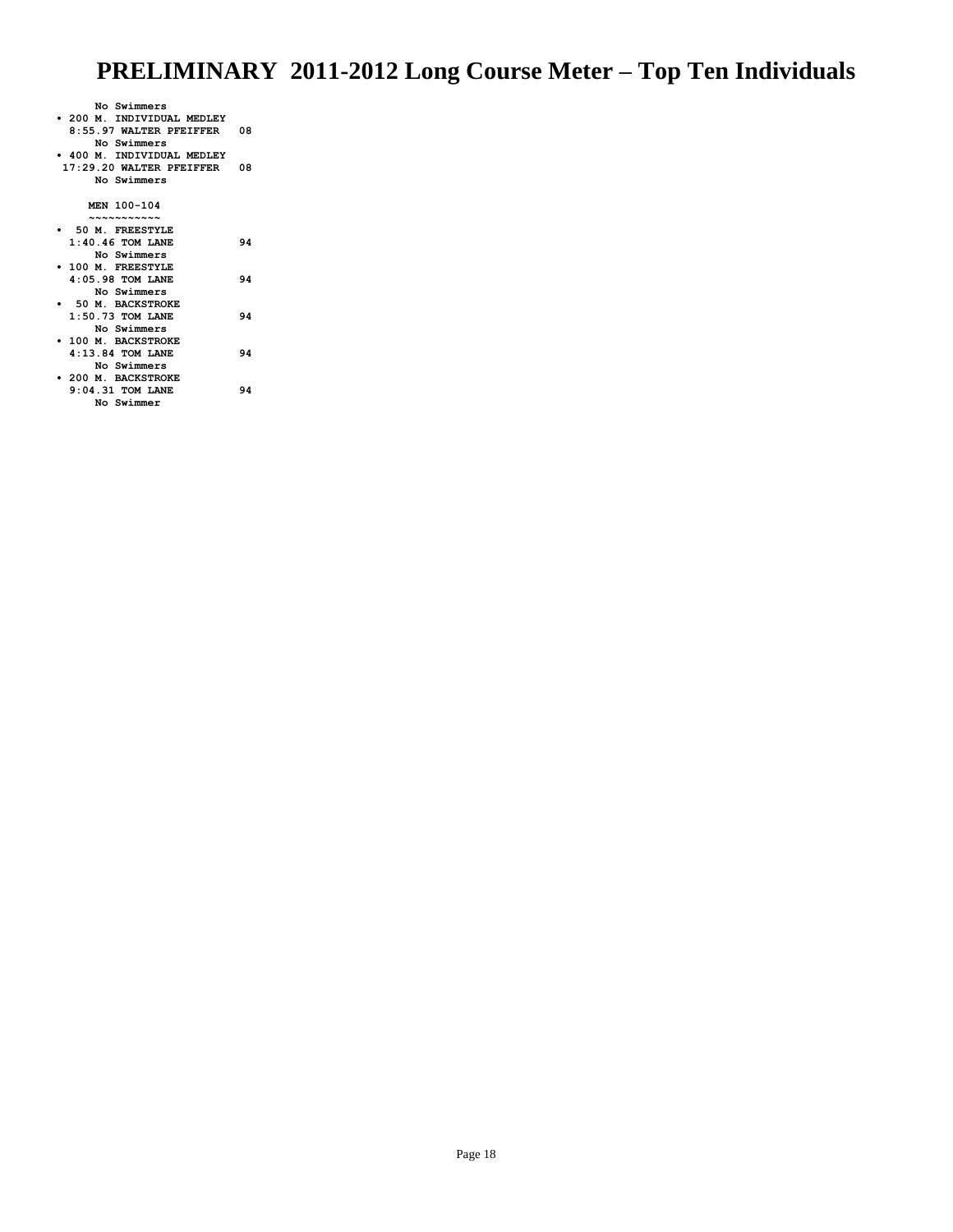| WOMEN'S RELAYS<br>$\sim$ $\sim$ $\sim$ $\sim$   |
|-------------------------------------------------|
| 200 M. FREE REL WOMEN<br>-72+                   |
| FT LAUDERDALE<br>1:53.83.09                     |
| NATALIE PIKE                                    |
| <b>MEAGHAN BRESNAHAN</b><br>KATE ALYABYEVA      |
| <b>JENNIFER MARTIN</b>                          |
| 1:58.06<br><b>SFTL</b>                          |
| 24<br>Jamie L Marks                             |
| 26<br>Siobhan C Murphy                          |
| Stephanie Terrell<br>24<br>25<br>Li Tao         |
| <b>NEBR</b><br>1:58.99                          |
| Laura Thayer<br>20                              |
| Emily Thayer<br>22                              |
| 24<br>Maggie C Bach                             |
| Bethanie Griffin<br>23<br><b>CMS</b><br>2:06.35 |
| 22<br>Melissa S Phelps                          |
| Sarah T Hamilton<br>22                          |
| Dakota D MacClain<br>21                         |
| Sarah E Walker<br>28                            |
| <b>MVN</b><br>2:11.18<br>24<br>Melissa Church   |
| M DiGregorio<br>26                              |
| 24<br>Katie M Moore                             |
| Belen P Jimenez<br>24                           |
| <b>ROSE</b><br>2:17.97                          |
| Kate Alders<br>18<br>Mackenzie S Hobby<br>19    |
| Maggie Bobbin<br>24                             |
| Stefanie Capizzi<br>25                          |
| 200 M. MEDLEY R WOMEN<br>$72+$                  |
|                                                 |
| FT LAUDERDALE<br>2:08.86 09                     |
| <b>NATALIE PIKE</b><br>MEAGHAN BRESNAHAN        |
| KATE ALYABYEVA                                  |
| <b>JENNIFER MARTIN</b>                          |
| 2:09.03<br>SFTL                                 |
| Stephanie Terrell<br>24                         |
| Jamie L Marks<br>24<br>Li Tao<br>25             |
| Siobhan C Murphy<br>26                          |
| <b>NEBR</b><br>2:12.47                          |
| 23<br>Cait M Hopkins                            |
| Carrie L Murphy<br>25                           |
| Maggie C Bach<br>24<br>Lindsey K Kline<br>25    |
| 2:25.20<br>CMS                                  |
| Dakota D MacClain<br>21                         |
| Lauren T Bailey<br>19                           |
| Sarah E Walker<br>28                            |
| Sarah T Hamilton<br>22                          |
| 2:25.44<br><b>NEBR</b><br>22<br>Emily Thayer    |
| Laura Thayer<br>20                              |
| Kari N Weihl<br>23                              |
| Bethanie Griffin<br>23                          |
| 2:36.13<br><b>ROSE</b>                          |
| Alejandra Jimenez<br>22<br>Lauren Miranda<br>28 |
| Mackenzie S Hobby<br>19                         |
| Erinn McMahon<br>25                             |
| 2:36.74<br>USF                                  |
| Kristie H Chan<br>18                            |
| 25<br>Kara Jancourtz<br>Claire J Mancini<br>25  |
| Colleen Cleary<br>24                            |
| 2:38.94<br>MVN                                  |
| 24<br>Katie M Moore                             |
| M DiGregorio<br>26                              |
| Melissa Church<br>24<br>Belen P Jimenez         |
| 24                                              |
| 400 M. FREE REL WOMEN<br>$72+$                  |
| RICE AQUATIC<br>$4:24.13$ 09                    |
| AMY DUKE                                        |

| <b>JERRAH HOLTH</b>        |              |    |
|----------------------------|--------------|----|
|                            |              |    |
| VICKI BLOCKER              |              |    |
| MARISSA CLAPP              |              |    |
| USF                        | 4:48.42      |    |
| Thao H Bui                 |              | 30 |
| Kara Jancourtz             |              | 25 |
| Claire J Mancini           |              | 25 |
| Kristie H Chan             |              | 18 |
| MVN                        | 4:53.81      |    |
| Melissa Church             |              | 24 |
| M DiGregorio               |              | 26 |
|                            |              | 24 |
| Katie M Moore              |              |    |
| Belen P Jimenez            |              | 24 |
| <b>ROSE</b>                | 5:45.53      |    |
| Erinn McMahon              |              | 25 |
| Alejandra Jimenez          |              | 22 |
| Mackenzie S Hobby          |              | 19 |
| Lauren Miranda             |              | 28 |
|                            |              |    |
| 400 M. MEDLEY R WOMEN 72+  |              |    |
|                            |              |    |
| <b>NOVA</b>                | 4:57.34 02   |    |
| DANIELLE DEALVA            |              |    |
| SHANNON FLAHIVE            |              |    |
| MEGAN LUCAS                |              |    |
| GABRIELA HICKMAN           |              |    |
| MVN                        | 5:45.93      |    |
|                            |              | 24 |
| Melissa Church             |              |    |
| M DiGregorio               |              | 26 |
| Katie M Moore              |              | 24 |
| Belen P Jimenez            |              | 24 |
| <b>ROSE</b>                | 5:59.63      |    |
| Kate Alders                |              | 18 |
| Stefanie Capizzi           |              | 25 |
| Mackenzie S Hobby          |              | 19 |
| Kelsey L Helgesen          |              | 22 |
|                            |              |    |
| 800 M. FREE REL WOMEN 72+  |              |    |
|                            |              |    |
| UC IRVINE                  | 9:55.67.01   |    |
| <b>JULIE SWAIL</b>         |              |    |
|                            |              |    |
| SARA SHOWALTER             |              |    |
| KRISTIN LARSSON            |              |    |
|                            |              |    |
| STACEY GAVIGAN             |              |    |
| <b>ROSE</b>                | 10:22.51     |    |
| Stefanie Capizzi           |              | 25 |
| Lauren Miranda             |              | 28 |
| Mackenzie S Hobby          |              | 19 |
| Kelsey L Helgesen          |              | 22 |
|                            |              |    |
|                            |              |    |
| 200 M. FREE REL WOMEN 100+ |              |    |
|                            |              |    |
| <b>OREGON</b>              | $1:52.47$ 92 |    |
| SHANNON HERINGER           |              |    |
| GRACIE GODDARD             |              |    |
| LEISSA MILLS               |              |    |
| LINDA FINLEY               |              |    |
| <b>PNA</b>                 | 1:57.74      |    |
| Colleen Healy              |              | 26 |
| Brittany Tourigny          |              | 29 |
| Susan Wetstone             |              | 39 |
| Paloma Dinkel              |              | 24 |
| GSC                        | 1:58.65      |    |
| Sara E Holman              |              | 26 |
| Mary E Holman              |              | 26 |
| Irina Haecker              |              | 34 |
| C Schmidgall               |              | 23 |
| <b>MOVY</b>                | 2:01.12      |    |
|                            |              | 29 |
| Jenny Denney               |              |    |
| Marissa C Leonard          |              | 20 |
| Cassy Pallo                |              | 31 |
| C Peterfish                |              | 26 |
| NEBR                       | 2:04.91      |    |
| Molly E Connolly           |              | 30 |
| S Phillipson               |              | 33 |
| Carrie L Murphy            |              | 25 |
| Lindsey K Kline            |              | 25 |
| BUMS                       | 2:05.18      |    |
| Rebecca L Smith            |              | 35 |
|                            |              | 24 |
| Adrienne F Brown           |              |    |
| Emilee R Gottlieb          |              | 25 |
| Jessica L Koltz            |              | 23 |
| ARIZ<br>Whitney M Warman   | 2:06.15      | 29 |

| Angel M Bayardo                      |           | 19       |
|--------------------------------------|-----------|----------|
| Jenny A Utterback                    |           | 28       |
| Shauna J Nelson                      |           | 24       |
| <b>MVN</b>                           | 2:07.63   |          |
| Emi Yamaguchi                        |           | 21       |
| Melissa Church                       |           | 24       |
| Larisa S Lorenz                      |           | 31       |
| Merritt J Morris<br><b>SPM</b>       | 2:09.17   | 31       |
| Sarah R Kwon                         |           | 23       |
| K Alexander                          |           | 20       |
| Samantha M Mooren                    |           | 25       |
| Paula M Texel                        |           | 42       |
| <b>MINN</b>                          | 2:11.88   |          |
| Alyssa Walsworth                     |           | 28       |
| Annette C Ihrke                      |           | 30       |
| D Mollenhauer                        |           | 27       |
| Tricia M Wallace                     |           | 31       |
| <b>NEBR</b>                          | 2:12.62   |          |
| Elizabeth E Payne                    |           | 30       |
| Barbara L Wehde<br>Becky J Johnson   |           | 24<br>26 |
| Laura Laclede                        |           | 33       |
|                                      |           |          |
| 200 M. MEDLEY R WOMEN                |           | $100+$   |
|                                      |           |          |
| <b>HOLMES</b>                        | 2:06.6788 |          |
| <b>BETH MAUER</b>                    |           |          |
| DEB WALKER                           |           |          |
| <b>TISH BUCHER</b>                   |           |          |
| <b>MARY HOLMES</b><br><b>PNA</b>     | 2:08.85   |          |
| Brittany Tourigny                    |           | 29       |
| Paloma Dinkel                        |           | 24       |
| Colleen Healy                        |           | 26       |
| Susan Wetstone                       |           | 39       |
| GSC                                  | 2:15.89   |          |
| Sara E Holman                        |           | 26       |
| C Schmidgall                         |           | 23       |
| Mary E Holman                        |           | 26       |
| Irina Haecker                        |           | 34       |
| <b>BUMS</b>                          | 2:16.22   |          |
| Adrienne F Brown                     |           | 24       |
| Emilee R Gottlieb                    |           | 25       |
| Jessica L Koltz<br>Rebecca L Smith   |           | 23<br>35 |
| <b>SMM</b>                           | 2:19.21   |          |
| Giulia M Ferraris                    |           | 35       |
| Jillian M Oto                        |           | 19       |
| Andrea Y Chan                        |           | 21       |
| Courtney Taylor                      |           | 29       |
| CMS                                  | 2:23.42   |          |
| Alicia M Kendig                      |           | 30       |
| Melissa S Phelps                     |           | 22       |
| Tracey E Loper                       |           | 29       |
| M Catallo-Madruga                    |           | 33       |
| <b>NEBR</b>                          | 2:24.71   |          |
| S Phillipson<br>Molly E Connolly     |           | 33<br>30 |
| Becky J Johnson                      |           | 26       |
| Barbara L Wehde                      |           | 24       |
| <b>MVN</b>                           | 2:26.21   |          |
| Emi Yamaguchi                        |           | 21       |
| Melissa Church                       |           | 24       |
| Larisa S Lorenz                      |           | 31       |
| Merritt J Morris                     |           | 31       |
| <b>MINN</b>                          | 2:32.45   |          |
| D Mollenhauer                        |           | 27       |
| Annette C Ihrke                      |           | 30<br>31 |
| Tricia M Wallace<br>Alyssa Walsworth |           | 28       |
| MOVY                                 | 2:38.93   |          |
| Rebecca A Ferm                       |           | 25       |
| Michelle Washburn                    |           | 38       |
| Marissa C Leonard                    |           | 20       |
| Sara Spann                           |           | 27       |
| PLAN                                 | 3:00.16   |          |
| Danielle E Palmer                    |           | 35       |
| Leslee E Barthle                     |           | 27       |
| Heidi R Hester                       |           | 32       |
| Kristyl Robinson                     |           | 22       |
|                                      |           |          |
| 400 M. FREE REL WOMEN 100+           |           |          |

| <b>WOODLANDS</b>                     | 4:19.0209     |
|--------------------------------------|---------------|
| LAURA KOCH DAVIS                     |               |
| <b>JACLYN KENLINE</b>                |               |
| <b>ALANA BERGFIELD</b>               |               |
| RACHEL ARMSTRONG                     |               |
| SMM<br>Andrea Y Chan                 | 4:21.11<br>21 |
| Giulia M Ferraris                    | 35            |
| Lisal M Moran                        | 27            |
| Jillian M Oto                        | 19            |
| <b>NEM</b>                           | 4:36.06       |
| Lauren E Au                          | 28            |
| C Lapinskas                          | 27            |
| Elise J Beeger                       | 28            |
| Kyle Cutter<br><b>SDSM</b>           | 27<br>4:43.84 |
| Dannelly W Brown                     | 27            |
| Emily Finanger                       | 33            |
| Erin J Hunter                        | 26            |
| Kendra Ksiazek                       | 31            |
| <b>NEM</b>                           | 5:13.71       |
| Tracy Lindboe                        | 23            |
| Katharine Owen<br>Helen Lin          | 33<br>28      |
| Maria Hettenbach                     | 32            |
|                                      |               |
| 400 M. MEDLEY R WOMEN                | 100+          |
|                                      |               |
| YMCA<br>INDY SFIT                    | $4:49.16$ 09  |
| <b>BROOKE TAFLINGER</b>              |               |
| CLARE HINE                           |               |
| <b>JENNY WEAVER</b><br>MEGAN SOBECKI |               |
| <b>NEM</b>                           | 5:13.69       |
| Kyle Cutter                          | 27            |
| Lauren E Au                          | 28            |
| C Lapinskas                          | 27            |
| Elise J Beeger                       | 28            |
| SDSM                                 | 5:15.62       |
| Emily Finanger                       | 33            |
| Erin J Hunter                        | 26            |
|                                      |               |
| Dannelly W Brown                     | 27            |
| Kendra Ksiazek                       | 31            |
| <b>NOVA</b>                          | 5:46.31<br>31 |
| Ashley Merlo<br>E Dendramis          | 28            |
| Megan M MacDonald                    | 27            |
| Kathleen Meloney                     | 32            |
|                                      |               |
| 800 M. FREE REL WOMEN                | $100+$        |
|                                      |               |
| SAN DIEGO                            | $9:32.67$ 12  |
| EMILY FINANGER<br>ERIN HUNTER        |               |
| KENDRA KSIAZEK                       |               |
| <b>EMILY PARKER</b>                  |               |
| SDSM                                 | 9:32.67       |
| Emily Finanger                       | 33            |
| Erin J Hunter                        | 26            |
| Kendra Ksiazek                       | 31            |
| Emily S Parker                       | 27            |
| 200 M. FREE REL WOMEN                | $120+$        |
|                                      |               |
| <b>ILLINOIS</b>                      | $1:52.10$ 04  |
| NADINE DAY                           |               |
| HEATHER LINGNER                      |               |
| <b>JENNIFER RIDGE</b>                |               |
| ZSEJKE TUSA<br><b>TOC</b>            |               |
| Naoko Watanabe                       | 1:55.13<br>30 |
| Laureen K Welting                    | 47            |
| Katy Houston                         | 25            |
| Meg B Gill                           | 27            |
| <b>WMST</b>                          | 1:58.47       |
| Sabine Weiser                        | 38            |
| Alana N Bergfield                    | 25            |
| Laura Koch Davis                     | 36<br>25      |
| Marissa L Clapp<br><b>SFTL</b>       | 2:00.10       |
| Laura L Lastfogel                    | 30            |
| Kelly A Legaspi                      | 41            |
| Lisa Childers<br>Jennifer M Martin   | 33<br>32      |

**————————————————————————————**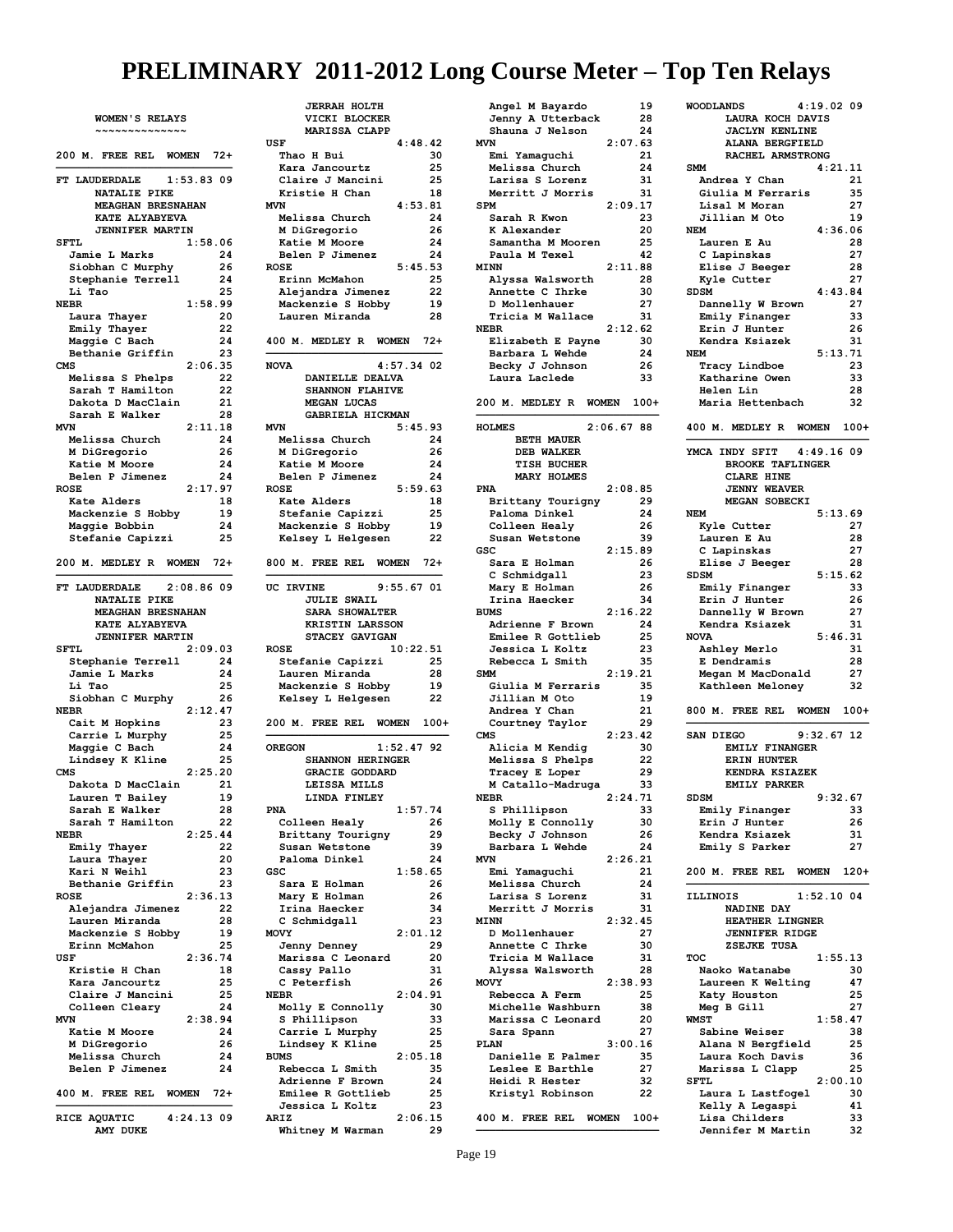| SDSM                          | 2:00.65      |          |
|-------------------------------|--------------|----------|
| Erin J Hunter                 |              | 26       |
| Kendra Ksiazek                |              | 31       |
|                               |              | 27       |
| Emily S Parker                |              | 46       |
| Jasmine Stiles                |              |          |
| PHX                           | 2:01.00      | 30       |
| Emily A Milak                 |              |          |
| Marcie Herzog                 |              | 35       |
| Heather A Fazio               |              | 42       |
| Noriko Inada                  |              | 34       |
| <b>RMST</b>                   | 2:02.63      |          |
| Jayme K Van Erden             |              | 27       |
| Jennifer Carlson              |              | 33       |
|                               |              |          |
| Kim M Brightwell              |              | 52       |
| Andrea M Cardy                |              | 33       |
| <b>MOVY</b>                   | 2:03.64      |          |
| A Martin-Sherlock             |              | 42       |
| Joy Stover                    |              | 36       |
| Michelle Washburn             |              | 38       |
| Kelly M Reynolds              |              | 42       |
| <b>PMST</b>                   | 2:04.48      |          |
| Mary S Turner                 |              | 49       |
| Anita M Isch                  |              | 26       |
| Katie Tiedeman                |              | 29       |
| Megan K Peterson              |              | 29       |
|                               |              |          |
| <b>DKTA</b>                   | 2:05.50      |          |
| Andrea Reed                   |              | 33       |
| Robin C Tracy                 |              | 48       |
| Anneliesse Bruns              |              | 27       |
| Stacy G Bjorlie               |              | 26       |
| CMS                           | 2:06.31      |          |
| Collette H Sappey             |              | 48       |
| Tracey E Loper                |              | 29       |
| M Catallo-Madruga             |              | 33       |
| Lauren T Bailey               |              | 19       |
|                               |              |          |
| 200 M. MEDLEY R WOMEN         |              | $120+$   |
|                               |              |          |
| GOLD                          | $2:04.19$ 98 |          |
| <b>BETH GARDNER</b>           |              |          |
|                               |              |          |
| <b>SUSIE GEYER</b>            |              |          |
| TRACIE MOLL                   |              |          |
| <b>JAMIE HERRINGTON</b>       |              |          |
| <b>WMST</b>                   | 2:11.78      |          |
|                               |              | 38       |
| Sabine Weiser                 |              |          |
| Marissa L Clapp               |              | 25       |
| Laura Koch Davis              |              | 36<br>25 |
| Alana N Bergfield             |              |          |
| <b>DAM</b>                    | 2:15.89      |          |
| Jackie I Chow                 |              | 34       |
| Andee Bell                    |              | 37       |
| Sarah M Hernandez             |              | 28       |
| Katie B Swensen               |              | 25       |
| <b>SDSM</b>                   | 2:17.68      |          |
| Emily S Parker                |              | 27       |
| Erin J Hunter                 |              | 26       |
| Jasmine Stiles                |              | 46       |
| Kendra Ksiazek                |              | 31       |
| SFTL                          | 2:17.81      |          |
| Jennifer M Martin             |              | 32       |
| Kelly A Legaspi               |              | 41       |
| Katharine Wenzel              |              | 29       |
| Lisa Childers                 |              | 33       |
| <b>MOVY</b>                   | 2:20.90      |          |
| Joy Stover                    |              | 36       |
| Shari Harden                  |              | 45       |
| C Peterfish                   |              | 26       |
| Cassy Pallo                   |              | 31       |
| ARIZ                          | 2:22.38      |          |
| Laurel S Hill                 |              | 43       |
| Whitney M Warman              |              | 29       |
| Shauna J Nelson               |              | 24       |
| Lauren Hewitt                 |              | 28       |
| <b>DKTA</b>                   | 2:22.73      |          |
| Andrea Reed                   |              | 33       |
| Anneliesse Bruns              |              | 27       |
| Robin C Tracy                 |              | 48       |
| Stacy G Bjorlie               |              | 26       |
| LVM                           | 2:24.47      |          |
| Jamie V Grolle                |              | 29       |
| Colleen R Burke               |              | 27       |
| Kari S Adams<br>Heidi M Boodt |              | 46<br>43 |

| <b>SPM</b>                            | 2:28.88                |
|---------------------------------------|------------------------|
| Paula M Texel                         | 42                     |
| Samantha M Mooren<br>Sarah R Kwon     | 25<br>23               |
| Livia L Zien                          | 46                     |
| MOVY                                  | 2:29.02                |
| Kelly M Reynolds                      | 42                     |
| Heather Gunther                       | 32                     |
| A Martin-Sherlock                     | 42<br>41               |
| Heidi L Loecke                        |                        |
| 400 M. FREE REL WOMEN 120+            |                        |
| <b>STANFORD</b>                       | 4:17.94.94             |
| MARTIE MCKINNEY                       |                        |
| C CHICHESTER<br>DANIELLE OGIER        |                        |
| KANA SHIBUYA                          |                        |
| <b>DAM</b>                            | 4:27.48                |
| Sarah M Hernandez                     | 28                     |
| Jackie I Chow                         | 34                     |
| Katie B Swensen<br>Andee Bell         | 25<br>37               |
| <b>NEM</b>                            | 4:58.85                |
| Alana M Aubin                         | 22                     |
| G Holland-Dufault                     | 54                     |
| Mary M Pasquale                       | 46                     |
| Chelsea L Bueter                      | 27                     |
| <b>SCAQ</b><br>R Pescatori            | 5:00.45<br>41          |
| Ash Marshall                          | 29                     |
| Joy Tiernan                           | 33                     |
| Marci Baun                            | 44                     |
| <b>WCM</b>                            | 5:01.93                |
| Alexandra Thomas                      | 24                     |
| Neila Hansel<br>Ann Ongerth           | 36<br>38               |
| Lisa A Ward                           | 48                     |
| <b>SCMC</b>                           | 5:08.68                |
| Cheri Ellington                       | 55                     |
| Marci J Edge                          | 48                     |
| V Donnelly<br>Allison Harada          | 32<br>19               |
| <b>NOVA</b>                           | 5:13.08                |
| Tanya Maclean                         | 36                     |
| Megan M MacDonald                     | 27                     |
| E Dendramis                           | 28                     |
| Stephanie Kramer                      | 38                     |
| <b>SDSM</b><br>J Edelman              | 5:17.14<br>32          |
| Catherine J Moyer                     | 32                     |
| Emma Piggott                          | 38                     |
| Marieke Thayer                        | 51                     |
| USF                                   | 5:22.49                |
| Ravena Feldman<br>Ouida Liu           | 37<br>32               |
| Sara M Nonaka                         | $\mathbf{27}$          |
| Amber D Nishimoto                     | 34                     |
| GBM                                   | 5:39.84                |
| Kasia Connors                         | 28                     |
| Gail H Pentheny<br>Carol L Prescott   | 50<br>43               |
| Rachel A Neild                        | 31                     |
| <b>NCMS</b>                           | 7:44.10                |
| Lori G Rogers                         | 29                     |
| Nichole P Wilson                      | 40                     |
| Mary Karstens<br>Laura Kell           | 41<br>42               |
|                                       |                        |
| 400 M. MEDLEY R                       | <b>WOMEN</b><br>$120+$ |
| ILLINOIS                              | 4:38.85 09             |
| <b>JENNIFER RIDGE</b>                 |                        |
| NADINE DAY                            |                        |
| <b>JENNIFER IVARSON</b>               |                        |
| KIMBERLY STEVENS<br><b>NEM</b>        |                        |
| Meghan Bailey                         |                        |
|                                       | 5:15.32<br>34          |
| Jennifer Downing                      | 34                     |
| Jessica N Stokes                      | 36                     |
| Amy Whitesides                        | 40                     |
| <b>SFTL</b>                           | 5:30.07                |
| Janey C Mayville<br>Laura L Lastfogel | 38<br>30               |

| S Koppenwallner                              | 36       |
|----------------------------------------------|----------|
| Jennifer M Martin                            | 32       |
| 5:33.51<br>TNYA                              |          |
| Leila Vaziri                                 | 27       |
| Janet Harris                                 | 47       |
| Amanda S Eckler                              | 36       |
| Emma S Hansen<br>SCMC<br>5:50.58             | 30       |
| V Donnelly                                   | 32       |
| Cheri Ellington                              | 55       |
|                                              | 19       |
| Allison Harada<br>Marci J Edge               | 48       |
| 5:57.00<br>SDSM                              |          |
| Marieke Thayer                               | 51       |
| Emma Piggott                                 | 38       |
| Catherine J Moyer                            | 32       |
| J Edelman<br><b>NOVA</b><br>6:15.47          | 32       |
| Tanya Maclean                                | 36       |
| Stephanie Kramer                             | 38       |
| Mika A Gomez                                 | 45       |
| Astrid Cybulskis                             | 38       |
| 6:27.71<br>TGM                               |          |
| Katie Lewinski                               | 23       |
| Leah A Aragon                                | 49       |
| Mary E Carlson                               | 25       |
| Justine Waldrop                              | 41       |
| 6:38.30<br><b>WMAC</b>                       |          |
| Kari Prahl                                   | 30       |
| Dee Jushka<br>Erin E Schneider               | 51<br>33 |
| Ashley A Cooper                              | 24       |
| <b>NCMS</b><br>9:10.09                       |          |
| Laura Kell                                   | 42       |
| Lori G Rogers                                | 29       |
| Mary Karstens                                | 41       |
| Nichole P Wilson                             | 40       |
|                                              |          |
| FREE REL<br>800 M.<br>WOMEN                  | $120+$   |
| 9:41.97<br><b>GOLD COAST</b>                 | 99       |
| TRACIE MOLL                                  |          |
|                                              |          |
|                                              |          |
| <b>G DERKS-GARDNER</b>                       |          |
| <b>JAMIE HERRINGTON</b><br>CAROLIN VICTORIA  |          |
| 10:43.57<br><b>MVN</b>                       |          |
| Larisa S Lorenz                              | 31       |
| Merritt J Morris                             | 31       |
| Jessica M Plazak                             | 37       |
| T Sorenson                                   | 46       |
| 10:54.18<br><b>NOVA</b>                      |          |
| Megan M MacDonald                            | 27       |
| Ashley Merlo                                 | 31       |
| Astrid Cybulskis                             | 38<br>38 |
| Stephanie Kramer                             |          |
| <b>MOVY</b><br>11:15.66                      | 38       |
| Angel Mock<br>Heather Gunther                | 32       |
| Joan E Hurst                                 | 48       |
| Tracy L McCarthy                             | 39       |
| 11:16.51<br>SKY                              |          |
| Laura C Mason                                | 25       |
| Caroline Donnelly                            | 50       |
| Leslie A Kaelin                              | 35       |
| Julie May                                    | 45       |
| 11:35.26<br><b>SFTL</b><br>Jennifer A Hulett | 43       |
| Kristin R Volz                               | 39       |
| Jennifer M Martin                            | 32       |
| S Koppenwallner                              | 36       |
|                                              |          |
| 200 M. FREE REL WOMEN                        | $160+$   |
| TEAM TYR<br>$1:48.44$ 06                     |          |
| SHERI HART                                   |          |
| COLLETTE SAPPEY                              |          |
| ANNA PETTIS-SCOTT                            |          |
| S VON DER LIPPE                              |          |
| 2:00.01<br><b>NEBR</b>                       |          |
| Janet M Culjat                               | 36       |
| <b>Julie Barr</b>                            | 42       |
| Ann Kennedy<br>Carol Olson                   | 51<br>50 |

| Eney Jones                            |            | 52       |
|---------------------------------------|------------|----------|
| Megan M Harlow                        |            | 25       |
| Kristin Henderson                     |            | 52       |
| Janie Cole                            |            | 59       |
| <b>SYSM</b>                           | 2:05.71    |          |
| Melissa D Varlas                      |            | 39       |
| Kiki Steinberg                        |            | 41       |
| Laura Hamel                           |            | 48       |
| Fernette Ramnath                      |            | 47       |
| <b>GAJA</b><br>Donna L Hooe           | 2:07.26    | 50       |
| Maria E Vazquez                       |            | 47       |
| Malena Hankins                        |            | 39       |
| M Countryman                          |            | 48       |
| <b>TXLA</b>                           | 2:07.78    |          |
| Mary K Jurey                          |            | 46       |
| Stacy Leon                            |            | 47       |
| Sally Dykstra                         |            | 53       |
| Kendal R Jacobson                     |            | 46       |
| IΜ                                    | 2:09.00    |          |
| Jennifer Ridge                        |            | 44       |
| Elizabeth A Kooy                      |            | 41       |
| Jane B Del Greco                      |            | 56       |
| Heather Howland                       |            | 32       |
| MVN                                   | 2:09.97    |          |
| J Batcheller                          |            | 44       |
| Ann M Segraves                        |            | 41       |
| Kelly A Richell                       |            | 47       |
| T Sorenson                            |            | 46       |
| <b>NEBR</b>                           | 2:10.02    |          |
| Becky W Mantonya<br>Gina M Samland    |            | 40<br>48 |
| Molly C Nance                         |            | 47       |
|                                       |            | 45       |
| Beth Cooperrider<br><b>ROSE</b>       | 2:10.57    |          |
| Joan Borton                           |            | 43       |
| Jana P Chesley                        |            | 40       |
| Cheryl A Simmons                      |            | 45       |
| Lisa N Hilger                         |            | 53       |
| GSMS                                  | 2:11.81    |          |
| Karen K<br>Fuss                       |            | 46       |
| Julie A Warner                        |            | 50       |
|                                       |            |          |
|                                       |            | 35       |
| Janet M Wood<br>M Elias-Williams      |            | 48       |
|                                       |            |          |
| 200 M. MEDLEY R WOMEN 160+            |            |          |
|                                       |            |          |
| TEAM TYR                              | 2:04.75.06 |          |
| <b>JENNIFER STEIN</b>                 |            |          |
| S VON DER LIPPE                       |            |          |
| <b>BETSY CLEARY</b>                   |            |          |
| COLLETTE SAPPEY                       |            |          |
| TOC                                   | 2:13.84    |          |
| Shanna L Guzman                       |            | 36       |
| Katy Houston                          |            | 25       |
| Laureen K Welting                     |            | 47       |
| Marguerite Meyer                      |            | 53       |
| <b>NEBR</b>                           | 2:16.30    |          |
| Janet M Culjat                        |            | 36<br>42 |
| <b>Julie Barr</b>                     |            |          |
| Carol Olson                           |            | 50<br>51 |
| Ann Kennedy<br><b>RMST</b>            | 2:18.33    |          |
| Kim M Brightwell                      |            | 52       |
| Jennifer Carlson                      |            | 33       |
|                                       |            | 27       |
| Jayme K Van Erden<br>Cynthia M Hajost |            | 52       |
| TXLA                                  | 2:24.01    |          |
| Stacy Leon                            |            | 47       |
| Kendal R Jacobson                     |            | 46       |
| Mary K Jurey                          |            | 46       |
| Bess Hilpert                          |            | 57       |
| <b>DAMM</b>                           | 2:24.09    |          |
| Eney Jones                            |            | 52       |
| Megan M Harlow                        |            | 25       |
| Janie Cole                            |            | 59       |
| Kristin Henderson                     |            | 52       |
| GAJA                                  | 2:24.22    |          |
| Maria E Vazquez                       |            | 47       |
| Tracy Collett                         |            | 42       |
| M Countryman                          |            | 48       |
| Malena Hankins                        |            | 39       |
| SYSM<br>Deanna Doyle                  | 2:26.00    | 54       |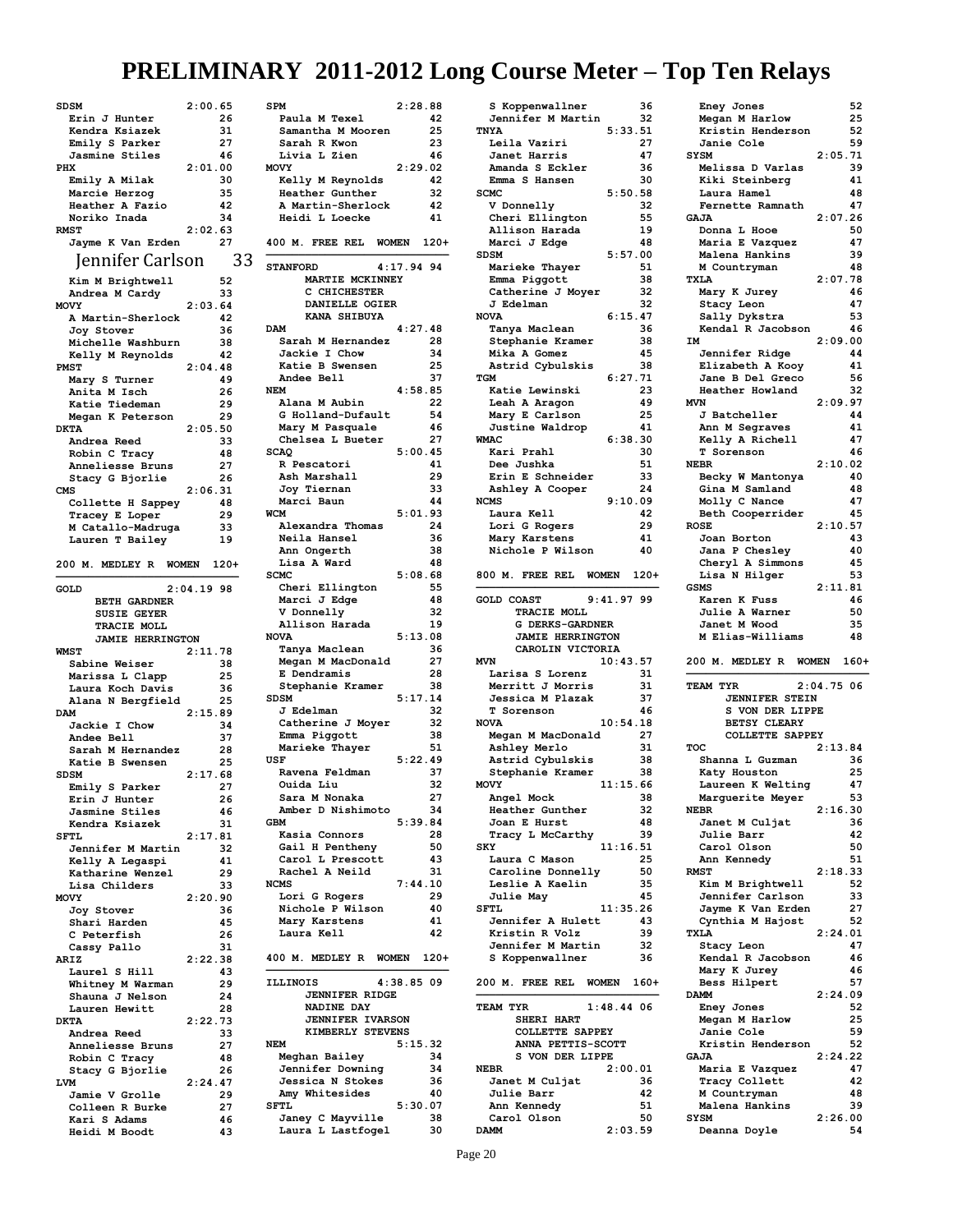| Ellen K Bennett                     | 49           |
|-------------------------------------|--------------|
| Melissa D Varlas                    | 39           |
| Laura Hamel                         | 48           |
| IМ                                  | 2:26.92      |
| Jennifer Ridge                      | 44           |
| Heidi Kafka                         | 50           |
| Kathryn Froehlich                   | 50           |
| Amy Goodwin                         | 31           |
| DAM                                 | 2:27.80      |
| Julie E Roberts                     | 48           |
| Michelle Goldberg                   | 44           |
| Jane E Cerussi                      | 49           |
| Emma Garforth                       | 44           |
| <b>SCAO</b>                         | 2:29.58      |
| Jenifer L Bronson                   | 31           |
| Melissa J Latt                      | 49           |
| Arlette A Godges                    | 48           |
| Kim Meyer                           | 54           |
|                                     |              |
| 400 M. FREE REL WOMEN               | 160+         |
|                                     |              |
| <b>ILLINOIS</b>                     | $4:12.60$ 09 |
| NADINE DAY                          |              |
| KIMBERLY STEVENS                    |              |
|                                     |              |
| <b>ANDREA BLOCK</b>                 |              |
| <b>JENNIFER RIDGE</b>               |              |
| <b>NBAC</b>                         | 4:33.89      |
| Deborah Dawson                      | 44           |
| Tobi L Limke                        | 37           |
| Suzanne Kirincic                    | 44           |
| Lisa O Rapuano                      | 46           |
| <b>DAM</b>                          | 4:49.93      |
| Michelle Goldberg                   | 44           |
| Emma Garforth                       | 44           |
| Julie E Roberts                     | 48           |
| <b>Jane E Cerussi</b>               | 49           |
| <b>SYSM</b>                         | 4:50.21      |
| Ellen K Bennett                     | 49           |
| Deanna Doyle                        | 54           |
| Laura Hamel                         | 48           |
| Melissa D Varlas                    | 39           |
| TNYA                                | 5:00.12      |
| Janet Harris                        | 47           |
|                                     |              |
|                                     |              |
| Hannah Borgeson                     | 40           |
| Mary Temple                         | 53           |
| Leila Vaziri                        | 27           |
| <b>MELO</b>                         | 5:00.21      |
| Tasha Capen                         | 46           |
| Stephanie D Couch                   | 48           |
| Kirsten C Kempe                     | 45           |
| Judy Jensen                         | 45           |
| <b>SMM</b>                          | 5:08.00      |
| Denise A Houchens                   | 51           |
| Lena Mughannam                      | 38           |
| Cindy S Lee                         | 55           |
| Lauren Antonakos                    | 54           |
| USF                                 | 5:10.36      |
| Lynn Bryant                         | 40           |
| Barbara G Byrnes                    | 56           |
| Mariko Wilcox                       | 35           |
| Lauren Wheeler                      | 31           |
| <b>NEM</b>                          | 5:11.11      |
| Robin L Sandos                      | 32           |
| Sharleen E Goguen                   | 55           |
| Laura E Delorey                     | 50           |
| Meghan S Feran                      | 24           |
| <b>MVN</b>                          | 5:14.68      |
| Meredith E May                      | 38           |
|                                     | 46           |
| J Burch-Ascencio<br>Kelly A Richell | 47           |
| Karin M Kalk                        | 49           |
| <b>GSMS</b>                         | 5:15.53      |
| Janet M Wood                        | 35           |
| Karen K Fuss                        | 46           |
| Julie A Warner                      | 50           |
| M Elias-Williams                    | 48           |
|                                     |              |
| 400 M.<br>MEDLEY R<br><b>WOMEN</b>  | $160+$       |
|                                     |              |
| SAN DIEGO                           | $4:56.33$ 01 |
| <b>JACKIE MARR</b>                  |              |
| CAROLINE KRATTLI                    |              |
| PIPES-NEILSEN<br>к                  |              |

| <b>SYSM</b>                           | 5:22.86        |
|---------------------------------------|----------------|
| Rachel H Bowman                       | 47             |
| K Averdick-Miller                     | 34             |
| Melissa D Varlas                      | 39<br>45       |
| Andrea Dombrowski<br>GSMS             | 6:05.<br>73    |
| <b>Julie A Warner</b>                 | 50             |
| M Elias-Williams                      | 48             |
| Janet M Wood                          | 35             |
| Karen K Fuss                          | 46             |
| <b>SFTL</b>                           | 6:24.92        |
| Jennifer A Hulett                     | 43             |
| Lori A Schick                         | 49             |
| Kristin R Volz                        | 39             |
| Ivanova Febres<br><b>NEM</b>          | 37             |
| C Pasterczyk                          | 6:26.58<br>46  |
| Jessica S Rapp                        | 43             |
| Erika M Boeckeler                     | 38             |
| Katharine Owen                        | 33             |
| <b>ROSE</b>                           | 7:02.10        |
| Sally A Cook                          | 51             |
| S Ludwig-Hughes                       | 46             |
| Cheryl A Simmons                      | 45             |
| Donna Goebel                          | 56             |
| 800 M. FREE REL WOMEN 160+            |                |
|                                       |                |
| <b>MISSION VIEJO</b>                  | 9:36.88 09     |
| REBEKAH OLSEN                         |                |
| <b>TJ SORENSON</b>                    |                |
| <b>AHELEE OSBORN</b>                  |                |
| KELLY RICHELL                         |                |
| <b>SYSM</b>                           | 10:07.34       |
| Melissa D Varlas                      | 39             |
| Fernette Ramnath                      | 47             |
| Laura Hamel                           | 48             |
| Ellen K Bennett                       | 49             |
| <b>SCAQ</b>                           | 10:48.37<br>48 |
| Arlette A Godges<br>Kim Meyer         | 54             |
|                                       |                |
|                                       |                |
| Melissa J Latt                        | 49             |
| R Pescatori                           | 41             |
| <b>SLAM</b><br>S Petersen             | 11:19.05<br>50 |
| Maryanne Barkley                      | 52             |
| Teresa W McDowell                     | 62             |
| Lily Glaeser                          | 22             |
|                                       |                |
| 200 M. FREE REL WOMEN 200+            |                |
|                                       |                |
| PNA                                   | $1:57.21$ 06   |
| LISA DAHL<br>DEBBIE GLASSMAN          |                |
| CHARLOTTE DAVIS                       |                |
| MARY LIPPOLD                          |                |
| OREG                                  | 2:03.22        |
| Arlene Delmage                        | 50             |
| MJ Caswell                            | 51             |
| Colette M Crabbe                      | 56             |
| K Andrus-Hughes                       | 55             |
| <b>SYSM</b>                           | 2:06.07        |
| Ellen K Bennett                       | 49             |
| Laura L Groselle<br>Laura Hamel       | 52<br>48       |
| Kelley Carpenter                      | 55             |
| <b>NEM</b>                            | 2:08.47        |
| Tracy L Grilli                        | 55             |
| Beth A Estel                          | 56             |
| Chrystena E Ewen                      | 38             |
| Karin E Stokes                        | 51             |
| <b>MOST</b>                           | 2:10.92        |
| Rosana Andrade                        | 51             |
| Ronda Nisman                          | 57             |
| C Cebrowski                           | 41<br>52       |
| Susan Ingraham<br>SFTL                | 2:14.68        |
| Liz Herbst                            | 49             |
| Cheryl M Keeney                       | 49             |
| Sherie Berk                           | 59             |
| Ana M Carbonell                       | 51             |
| <b>GOLD</b>                           | 2:16.20        |
| Peggy H McDonnell<br>Barbara Protzman | 57<br>58       |

| Celia C Devanney                              | 55       |
|-----------------------------------------------|----------|
| Danielle Ogier<br><b>SDSM</b>                 | 60       |
| 2:17.60<br>Claudia Ettelson                   | 51       |
| Deborah Raboin                                | 61       |
| Linda K Rudolf                                | 49       |
| Jasmine Stiles<br><b>SFTL</b>                 | 46       |
| 2:18.02<br>Lori A Schick                      | 49       |
| Linda Webb                                    | 67       |
| Linda L Larson                                | 57       |
| Ann B Thomas<br><b>MOVY</b><br>2:19.82        | 52       |
| Shari Harden                                  | 45       |
| Susan Blattner                                | 55       |
| Lori Terzopoulos                              | 46       |
| Nan Bohl<br>2:20.70<br><b>SKY</b>             | 83       |
| Pam H Martin                                  | 55       |
| Amy L Pope                                    | 52       |
| Mary C Curl                                   | 55       |
| Caroline Donnelly                             | 50       |
| 200 M. MEDLEY R WOMEN 200+                    |          |
|                                               |          |
| 2:10.9808<br><b>OREGON</b><br>K ANDRUS-HUGHES |          |
| BECKY OBLETZ                                  |          |
| ARLENE DELMAGE                                |          |
| <b>ROBIN PARISI</b>                           |          |
| 2:23.01<br>SYSM                               | 54       |
| Deanna Doyle<br>Laura L Groselle              | 52       |
| Ellen K Bennett                               | 49       |
| Laura Hamel                                   | 48       |
| 2:24.28<br>OREG                               |          |
| Ann R Goodman<br>Donna M Buck                 | 53<br>53 |
| MJ Caswell                                    | 51       |
| K Andrus-Hughes                               | 55       |
| <b>MOST</b><br>2:30.52<br>Rosana Andrade      | 51       |
| Ronda Nisman                                  | 57       |
| Susan Ingraham                                | 52       |
| C Cebrowski                                   | 41       |
| <b>MELO</b><br>2:31.07                        | 59       |
| Miki Armstrong<br>Lisa M Sheeper              | 48       |
| Tasha Capen                                   | 46       |
| Barbara L Jones                               | 56       |
| <b>SFTL</b><br>2:35.93<br>Linda L Larson      | 57       |
| Lori A Schick                                 | 49       |
| Ann B<br>Thomas                               | 52       |
| Linda Webb                                    | 67       |
| 2:36.29<br><b>SKY</b><br>Caroline Donnelly    | 50       |
| Mary C Curl                                   | 55       |
| Pam H Martin                                  | 55       |
| Amy L Pope<br>2:39.26<br>TOC                  | 52       |
| Phyllis E Quinn                               | 57       |
| Dee A Haynie                                  | 57       |
| Meg B Gill                                    | 27       |
| Anezka G Felton                               | 64       |
| 2:43.40<br>WCM<br>S Heim-Bowen                | 54       |
| Martha Alexander                              | 63       |
| Charlene O'Brien                              | 56       |
| R Brittingham<br>USF<br>2:44.19               | 61       |
| Kathleen McNamara                             | 52       |
| C Goldberg                                    | 53       |
| Carol M Ogilvie                               | 57       |
| Martha Gerhan<br>2:44.35<br><b>NEBR</b>       | 51       |
| Julie B Oeltjen                               | 49       |
| Lynn Ingraham                                 |          |
|                                               | 52       |
| Barb L Edgar                                  | 50       |
| Amy S Steinauer                               | 51       |
| 400 M. FREE REL WOMEN                         | $200+$   |
| PNA<br>4:34.90 09                             |          |

| LISA DAHL                                  |          |
|--------------------------------------------|----------|
| <b>SARAH WELCH</b>                         |          |
| DEBBIE GLASSMAN                            |          |
| MEGAN OESTING                              |          |
| <b>MELO</b><br>4:53.21<br>Lisa M Sheeper   | 48       |
| Barbara L Breen                            | 54       |
| Miki Armstrong                             | 59       |
| Barbara L Jones                            | 56       |
| 5:13.25<br><b>MELO</b>                     |          |
| Rebecca A Pinto                            | 57       |
| Sue E Forbes                               | 49       |
| Louise S Feeley                            | 53       |
| Suzanne L Zebedee                          | 51       |
| USF<br>5:27.86                             |          |
| Kathleen McNamara                          | 52<br>53 |
| C Goldberg<br>Liza N De Vries              | 45       |
| Martha Gerhan                              | 51       |
| 5:32.33<br>WCM                             |          |
| R Brittingham                              | 61       |
| Martha Alexander                           | 63       |
| Charlene O'Brien                           | 56       |
| S Heim-Bowen                               | 54       |
| <b>MVN</b><br>6:03.43                      |          |
| Jeanne Little                              | 75       |
| Kim L Burton                               | 50       |
| Alison A Mitchell                          | 58       |
| Linda D Spadoni                            | 53       |
| 6:10.59<br><b>RHMS</b><br>Linda Hepworth   | 59       |
| Dianne S Arrigoni                          | 60       |
| Beth P Flynn                               | 50       |
| Maggie H Tevis                             | 64       |
| <b>MELO</b><br>6:11.63                     |          |
| Ann M Heike                                | 46       |
| Andrea S Braun                             | 56       |
| S Fredericksen                             | 54       |
| Katy Basile                                | 53       |
| 6:13.49<br>SFTL                            |          |
| Liz Herbst                                 | 49       |
| Cheryl M Keeney                            | 49       |
| Sherie Berk                                | 59       |
|                                            |          |
| Ana M Carbonell                            | 51       |
| 6:18.93<br><b>GSMS</b>                     |          |
| Melinda Chappell                           | 52       |
| Patti K Hilton                             | 60       |
| Judy A Childers                            | 58       |
| Janet J Thiel<br><b>SMM</b>                | 55       |
| 6:35.01                                    | 63       |
| Beth L Morris<br>Colleen A White           | 42       |
| Cynthia A Reed                             | 55       |
| Kristin La Berge                           | 53       |
|                                            |          |
| 400 M. MEDLEY R WOMEN 200+                 |          |
|                                            |          |
| $5:13.65$ 03<br>SAN DIEGO                  |          |
| BETSY JORDAN                               |          |
| CAROLINE KRATTLI                           |          |
| K PIPES-NEILSEN                            |          |
| <b>BARBARA DUNBAR</b><br><b>MVN</b>        |          |
| 6:51.88<br>Karin M Kalk                    | 49       |
| Kim L Burton                               | 50       |
| Alison A Mitchell                          | 58       |
| Kelly A Richell                            | 47       |
| 6:59.46<br><b>NOVA</b>                     |          |
| Sherry Brooks                              | 52       |
| Robin M Smith                              | 57       |
| Kim S Thornton                             | 60       |
| Phyllis A Alvarez                          | 53       |
| 7:10.02<br><b>GSMS</b>                     |          |
| Patti K Hilton                             | 60       |
| Judy A Childers                            | 58       |
| Melinda Chappell                           | 52<br>55 |
| Janet J Thiel<br>7:24.41<br>GS             |          |
| Andrea Beaver                              | 46       |
| Andrea R Helm                              | 51       |
| Carolyn B Harrell                          | 51       |
| Kelly R Gillig                             | 54       |
| 7:29.60<br><b>SFTL</b><br>D Elnecave Rubin | 39       |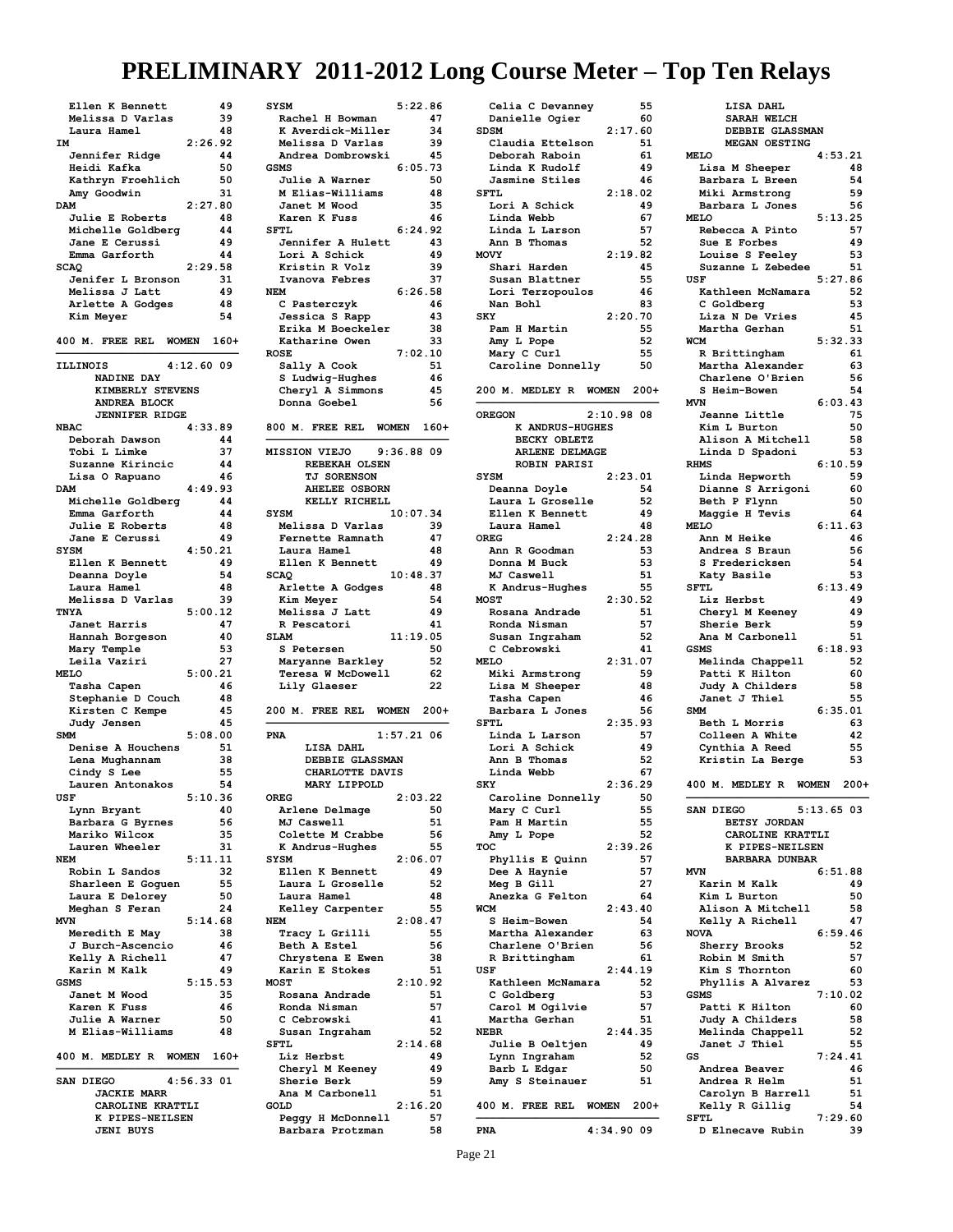|                                      | 37<br>IΜ              |
|--------------------------------------|-----------------------|
| Linda L Larson                       | 57<br>Cy              |
| Linda Webb                           | 67<br>Be              |
| 7:38.30<br><b>NEM</b>                | Ge                    |
| Maura Twomey                         | 56<br>He              |
| A Autissier                          | 48<br><b>WMST</b>     |
| Joanne L Barker                      | 48<br>Ar              |
| Alison Goulder                       | 61<br>De              |
| 8:34.94<br><b>GAJA</b>               | Jc                    |
| Gina R Barber                        | 65<br>Ca              |
| Elaine Krugman                       | 50<br>GOLD            |
| Cathy W Jones                        | 41<br>Pe              |
| Sue C Ottosen                        | 69<br>Da              |
|                                      | Je                    |
| 800 M. FREE REL<br><b>WOMEN</b>      | $200+$<br>Ba          |
|                                      | <b>PNA</b>            |
| 10:05.4009<br><b>GOLD COAST</b>      | St                    |
| PAT SARGEANT                         | Ja                    |
| CELIA DEVANNEY                       | De                    |
| PEGGY MCDONNELL                      | Sa                    |
| DALE LECLAIR                         | <b>MOST</b>           |
| 10:49.18<br>GOLD                     | De                    |
| Dale A LeClair                       | E1<br>43              |
| Lydia S Seier                        | 56<br>Cc              |
| Debbie Cavanaugh                     | 54<br>Su              |
| Danielle Ogier                       | 60<br><b>FACT</b>     |
| 11:35.65<br><b>CONN</b>              | De                    |
| Colleen Brandon                      | 53<br>Me              |
| Kristen S Adams                      | 48<br>Ma              |
| Pam Henry Moss                       | 50<br>Lc              |
| Sheila Stolarski                     | 50<br>MINN            |
| 12:06.55<br><b>NOVA</b>              | Na                    |
| Sherry Brooks                        | 52<br>Ca              |
| Phyllis A Alvarez                    | 53<br>Ba              |
| Robin M Smith                        | 57<br>Pa              |
| Jill L Rendl                         | 45                    |
| <b>MINN</b>                          | <b>ARIZ</b>           |
| 12:47.44                             | He<br>65              |
| Barbara Larsen                       | Lc                    |
| Annette C Ihrke                      | 30<br>Bc              |
| Pamela C Ogden                       | 55<br>Jc              |
| Nancy Kryka                          | 57<br><b>VMST</b>     |
| TNYA<br>12:54.47                     | Ki                    |
| Barbara J Love                       | 75<br>Be              |
| Kathleen Romano                      | 66<br>Ιć              |
| Amanda S Eckler                      | 36<br>Be              |
| Hannah Borgeson                      | 40                    |
| <b>SFTL</b><br>13:24.09              | 200                   |
|                                      |                       |
| Linda Webb                           | 67                    |
| Michelle E Martin                    | PNA<br>63             |
| Kristin R Volz                       | 39                    |
| Linda L Larson                       | 57                    |
| 13:39.29<br><b>SKY</b>               |                       |
| Amy K Peterson                       | 55                    |
| Nancy Postlewait                     | 51<br>PNA             |
| Sallie DiLaura                       | 54<br>St              |
| Amy Jordan                           | 53<br>Li              |
| 13:39.44<br><b>SFTL</b>              | Ch                    |
| Lori A Schick                        | 49<br>Su              |
| Ana M Carbonell                      | 51<br>OREG            |
| Sherie Berk                          | 59<br>Jc              |
| Cheryl M Keeney                      | 49<br>Cc              |
| <b>SYSM</b><br>13:46.81              | Ar                    |
| Martha Samuelson                     | 63<br>Ba              |
| Karen B Saef                         | 58<br><b>WMST</b>     |
| Beth A Sullivan                      | 51<br>Ma              |
|                                      | 53<br>Jc              |
| Terri A Goodman<br>SDSM<br>14:01.57  | Ca                    |
| J Edelman                            | 32<br>De              |
| Diane M Hirakawa                     | 63<br>NEM             |
| Allison Price                        | 61<br>Be              |
|                                      | 62<br>Ba              |
| Alta F Stengel                       | Ka                    |
| 200 M. FREE REL WOMEN                | $240+$<br>Ma          |
|                                      |                       |
|                                      | PNA                   |
| $2:09.56$ 12<br>PNA                  | De                    |
| LISA DAHL                            | Ja                    |
| SARAH WELCH                          | Sa                    |
| CHARLOTTE DAVIS                      | Sa                    |
| SUZANNE DILLS                        | SFTI                  |
| 2:09.56<br>PNA                       | R                     |
| Lisa A Dahl                          | 51<br>Li              |
| Sarah Welch                          | 65<br>Ar              |
| Charlotte M Davis<br>Suzanne L Dills | 62<br>Li<br>67<br>MAM |

| IΜ                | 2:20.53 |        |
|-------------------|---------|--------|
| Cynthia L Jones   |         | 62     |
| Betty Burfeind    |         | 65     |
|                   |         |        |
| Georgia McDaniel  |         | 66     |
| Heidi Kafka       |         | 50     |
| <b>WMST</b>       | 2:21.27 |        |
| Andrea N Morton   |         | 50     |
| Deb S Coellner    |         | 61     |
|                   |         |        |
| Joann Leilich     |         | 73     |
| Carolyn Boak      |         | 67     |
| GOLD              | 2:22.45 |        |
|                   |         |        |
| Peggy H McDonnell |         | 57     |
| Danielle Ogier    |         | 60     |
| Jeannie Mitchell  |         | 66     |
| Barbara Protzman  |         | 58     |
| <b>PNA</b>        |         |        |
|                   | 2:25.90 |        |
| Stella Preissler  |         | 63     |
| Janet S Johnson   |         | 58     |
| Debbie A Glassman |         | 59     |
|                   |         |        |
| Sally A Dillon    |         | 66     |
| <b>MOST</b>       | 2:28.11 |        |
| De Ette A Sauer   |         | 71     |
| Elaine Valdez     |         | 57     |
|                   |         |        |
| Colleen Holloway  |         | 59     |
| Susan Ingraham    |         | 53     |
| <b>FACT</b>       | 2:36.23 |        |
| Deb W Walker      |         | 61     |
|                   |         |        |
| Meegan Wilson     |         | 64     |
| Marianne Bradley  |         | 69     |
| Lori L Overly     |         | 47     |
| <b>MINN</b>       | 2:37.01 |        |
|                   |         |        |
| Nancy Kryka       |         | 57     |
| Carol S Smollen   |         | 68     |
| Barbara Larsen    |         | 65     |
| Pamela C Ogden    |         | 55     |
|                   |         |        |
| ARIZ              | 2:39.21 |        |
| Helen Kurtz       |         | 52     |
| Lorinda E Luck    |         | 62     |
|                   |         | 70     |
| Bonnie L Pronk    |         |        |
| Joanne Menard     |         | 64     |
| <b>VMST</b>       | 2:41.11 |        |
| Kitten Braaten    |         | 57     |
|                   |         |        |
|                   |         |        |
| Betsy Durrant     |         | 71     |
| Ida M Hlavacek    |         | 70     |
| Beth Schreiner    |         | 71     |
|                   |         |        |
| 200 M. MEDLEY R   | WOMEN   | $240+$ |
|                   |         |        |
| <b>PNA</b>        | 2:29.28 | 12     |
|                   |         |        |
| STELLA PREISSLER  |         |        |
| LISA DAHL         |         |        |
| CHARLOTTE DAVIS   |         |        |
| SUZANNE DILLS     |         |        |
|                   |         |        |
| <b>PNA</b>        | 2:29.28 |        |
| Stella Preissler  |         | 63     |
| Lisa A Dahl       |         | 51     |
|                   |         |        |
| Charlotte M Davis |         | 62     |
| Suzanne L Dills   |         | 67     |
| <b>OREG</b>       | 2:30.81 |        |
| Joy Ward          |         | 70     |
|                   |         |        |
| Colette M Crabbe  |         | 56     |
| Arlene Delmage    |         | 50     |
| Barbara Frid      |         | 70     |
| <b>WMST</b>       | 2:41.82 |        |
|                   |         |        |
| Mary Anne Hines   |         | 55     |
| Joann Leilich     |         | 73     |
| Carolyn Boak      |         | 67     |
| Deb S Coellner    |         | 61     |
|                   |         |        |
| <b>NEM</b>        | 2:44.28 |        |
| Beth A Estel      |         | 56     |
| Barbara R Hummel  |         | 60     |
| Karin E Stokes    |         | 51     |
|                   |         |        |
| Marian W Coakley  |         | 75     |
| <b>PNA</b>        | 2:48.15 |        |
| Debbie A Glassman |         | 59     |
| Janet S Johnson   |         | 58     |
|                   |         |        |
| Sarah Welch       |         | 65     |
| Sally A Dillon    |         | 66     |
| SFTL              | 2:50.74 |        |
| R Ventura Visbal  |         | 65     |
|                   |         |        |
| Linda Webb        |         | 67     |
| Ann B Thomas      |         | 52     |
| Linda L Larson    |         | 57     |

| <b>Juliet E Cox</b>                  | 44           |
|--------------------------------------|--------------|
| Susie A Caso                         | 66           |
| Ruth Y Shaps                         | 65           |
| Peg K Mc Partland                    | 70           |
| ARIZ                                 | 2:55.32      |
|                                      | 70           |
| Bonnie L Pronk                       |              |
| Helen Kurtz                          | 52           |
| Joanne Menard                        | 64           |
| Judi J Byrnes                        | 58           |
| IΜ                                   | 2:56.98      |
| Betty Burfeind                       | 65           |
| Jane B Del Greco                     | 56           |
|                                      |              |
| Cynthia L Jones                      | 62           |
| Georgia McDaniel                     | 66           |
| MOVY                                 | 2:57.81      |
| Susan Blattner                       | 55           |
| Nan Bohl                             | 83           |
| Lori Terzopoulos                     | 46           |
|                                      | 59           |
| Terri A Lees                         |              |
|                                      |              |
| 400 M. FREE REL<br><b>WOMEN</b>      | $240+$       |
|                                      |              |
| <b>OREGON</b>                        | $5:23.10$ 10 |
| K ANDRUS-HUGHES                      |              |
|                                      |              |
| <b>JOY WARD</b>                      |              |
| LORI LAMOUREUX                       |              |
| <b>BARBARA FRID</b>                  |              |
| <b>GOLD</b>                          | 5:33.95      |
| Jeannie Mitchell                     | 66           |
| Cathy Mancino                        | 63           |
|                                      | 58           |
| Barbara Protzman                     |              |
| Debbie Cavanaugh                     | 54           |
| <b>MAM</b>                           | 5:43.36      |
| Ruth Y Shaps                         | 65           |
| Susie A Caso                         | 66           |
| Peg K Mc Partland                    | 70           |
|                                      | 44           |
| <b>Juliet E Cox</b>                  |              |
| <b>MOVY</b>                          | 5:59.75      |
| Lori Terzopoulos                     | 46           |
| Susan Blattner                       | 55           |
| Terri A Lees                         | 59           |
| Nan Bohl                             | 83           |
| <b>SFTL</b>                          | 6:07.24      |
|                                      |              |
|                                      |              |
| Sherie Berk                          | 59           |
| Linda Webb                           | 67           |
| Michelle E Martin                    | 63           |
|                                      |              |
| Linda L Larson                       | 57           |
| <b>SMM</b>                           | 6:27.19      |
| Diane L Akers                        | 64           |
| Carol Merryfield                     | 62           |
| Virginia Jonsson                     | 70           |
| Sara B Nebeling                      | 53           |
| <b>MELO</b>                          | 6:28.65      |
| Ann Kay                              | 78           |
|                                      |              |
| Mary Lu Lehman                       | 53           |
| Jane G Walker                        | 61           |
| Judith E Schwartz                    | 58           |
| TCAM                                 | 6:44.75      |
| Robin M Carter                       | 61           |
| Laurie S Perry                       | 58           |
|                                      |              |
| Sheryl A Parola                      | 64           |
| Mary Welsh                           | 59           |
| <b>DAM</b>                           | 6:50.11      |
| Kristine T Hornof                    | 65           |
| L Westergaard                        | 69           |
| Betty L Dugan                        | 71           |
| Susan L Munn                         | 74           |
|                                      |              |
| <b>NOVA</b>                          | 6:55.91      |
| Robin M Smith                        | 57           |
| Kim S Thornton                       | 60           |
| Maureen McKinley                     | 59           |
| Dionne B Caldwell                    | 80           |
| USF                                  | 7:50.93      |
|                                      | 61           |
| Linda C Nakell                       |              |
| Martha Gillesby                      | 61           |
| Audrey J Dunn                        | 59           |
| Mary J Saal                          | 59           |
|                                      |              |
| 400 M. MEDLEY R WOMEN 240+           |              |
|                                      |              |
| <b>WOODLANDS</b>                     | 6:03.7709    |
| SUSAN HOLLAND                        |              |
|                                      |              |
| <b>JOANN LEILICH</b><br>CAROLYN BOAK |              |

| DEBORAH NUNNALLEE                                |          |
|--------------------------------------------------|----------|
| <b>SFTL</b><br>6:37.04                           |          |
| R Ventura Visbal<br>Linda Webb                   | 65<br>67 |
| Linda L Larson                                   | 57       |
| Ann B Thomas                                     | 52       |
| 7:03.98<br><b>WMAC</b>                           |          |
| Janet Schultz                                    | 61       |
| Mary P Schneider                                 | 60       |
| Melinda J Mann<br>Nancy Kranpitz                 | 56<br>67 |
| 8:23.84<br><b>FACT</b>                           |          |
| Rae E Suttie                                     | 68       |
| Jeanne T Hackett                                 | 69       |
| Michelle A Crook                                 | 45       |
| Shirley Fishlock<br>8:24.39<br><b>SLAM</b>       | 76       |
| Mary Pat Henehan                                 | 70       |
| P Brzoznowski                                    | 59       |
| Susan Aud                                        | 57       |
| Mary M Pohlmann                                  | 67       |
| <b>GAJA</b><br>8:46.96<br>Gina R Barber          | 65       |
| Elaine Krugman                                   | 50       |
| Nana Whalen                                      | 75       |
| Cheryl L Ayers                                   | 56       |
| <b>FMM</b><br>11:12.34                           | 54       |
| Sue A Moucha<br>Jean M Allen                     | 72       |
| Sherri L Bogue                                   | 48       |
| Margie Hutinger                                  | 72       |
|                                                  |          |
| 800 M. FREE REL WOMEN 240+                       |          |
| 11:59.24 08<br>SAN DIEGO                         |          |
| ANNE WILLIAMS                                    |          |
| LINDA RUDOLF                                     |          |
| BETSY JORDAN                                     |          |
| <b>BARBARA DUNBAR</b><br><b>SFTL</b><br>12:16.26 |          |
| Linda Webb                                       | 67       |
|                                                  |          |
| R Ventura Visbal                                 | 65       |
| Linda L Larson                                   | 57       |
| Ann B Thomas                                     | 52       |
| 200 M. FREE REL WOMEN 280+                       |          |
| <b>NEW ENGLAND</b>                               |          |
| $2:38.52$ 96<br>CLARA WALKER                     |          |
| <b>BILLIE BURRILL</b>                            |          |
| PETEY SMITH                                      |          |
| DIANE REED                                       |          |
| 2:41.93<br><b>MOST</b><br>Jane C Birkhead        | 72       |
| Gynt Clifford                                    | 74       |
| Georgia Goggin                                   | 83       |
| Susan R Ingraham                                 | 53       |
| 2:54.65<br>CMS                                   |          |
| C Hashimoto                                      | 65<br>75 |
| Janet G Sachs<br>Jane G Oberg                    | 75       |
| Winifred S Prall                                 | 65       |
| 3:11.84<br><b>FACT</b>                           |          |
| Karen Smith                                      | 43       |
| Martha Henderson<br>Joan K Campbell              | 76<br>82 |
| Betty S Lorenzi                                  | 85       |
| 3:17.84<br><b>NEBR</b>                           |          |
| Judy A Kennedy                                   | 75       |
| Mariana Phipps                                   | 68<br>69 |
| Sandra Stenglein<br>P Harkreader                 | 76       |
| 3:19.26<br><b>MVN</b>                            |          |
| Jeanne Little                                    | 75       |
| Alison A Mitchell                                | 58       |
| Maurine Kornfeld                                 | 91       |
| Margrit Graef<br>3:39.04<br><b>TAMA</b>          | 81       |
| Dorothy Whitehead                                | 77       |
| Ruth B Johnson                                   | 79       |
| Flo C Dietz                                      | 77       |
| Judy A Bendorf                                   | 73       |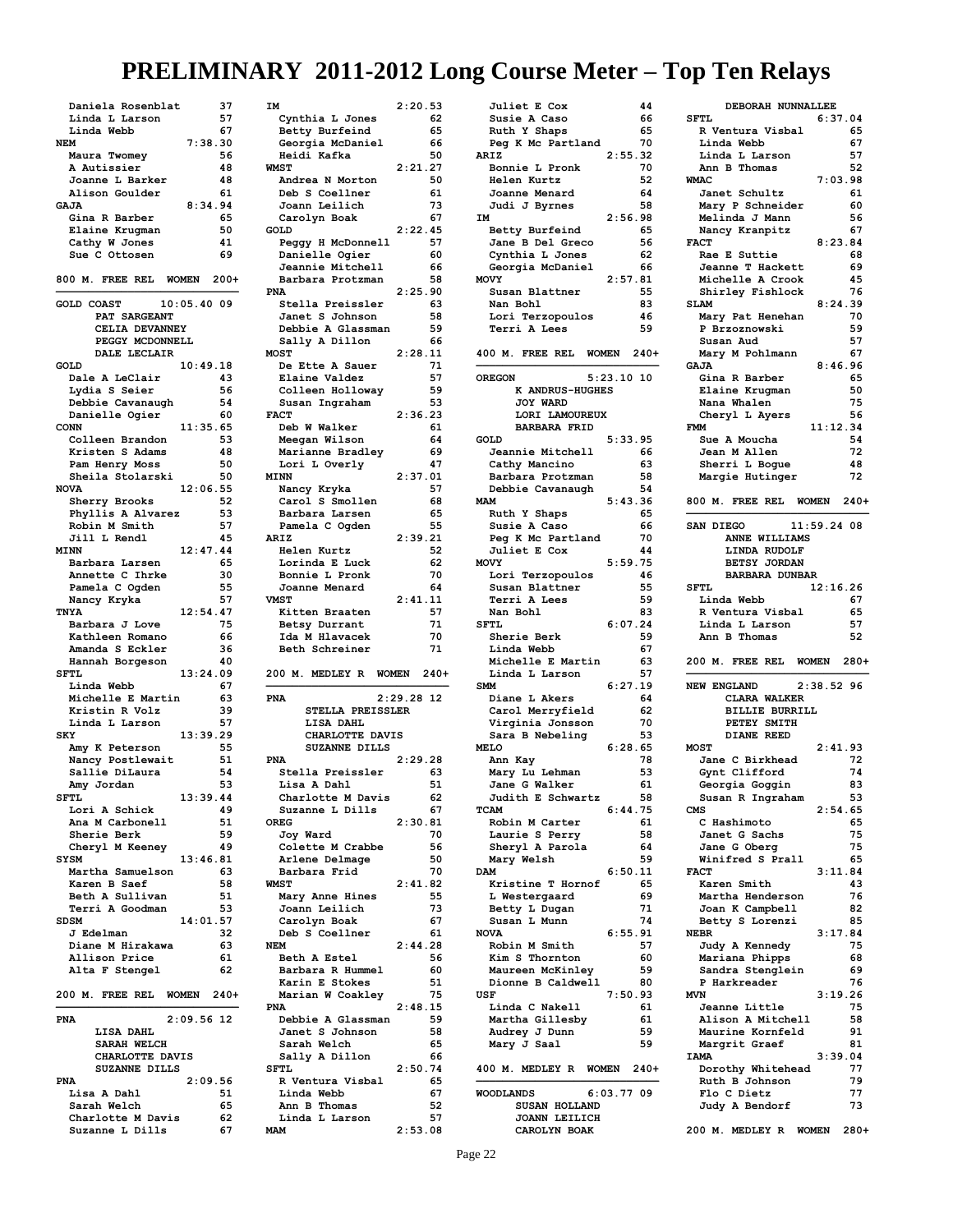| 3:09.9305<br><b>ARIZONA</b>                                |
|------------------------------------------------------------|
| NANCY KINNEY                                               |
|                                                            |
| <b>GAIL ROPER</b>                                          |
| SALLY BOLAR                                                |
| EDIE GRUENDER                                              |
| 3:14.95<br><b>MOST</b>                                     |
| 79<br>Diane Wheatley                                       |
| Daniela Barnea<br>68                                       |
|                                                            |
| Gynt Clifford<br>74                                        |
| 72<br>Jane C Birkhead                                      |
| 3:19.15<br>CMS                                             |
| Janet G Sachs<br>75                                        |
| Winifred S Prall<br>65                                     |
|                                                            |
| Jane G Oberg<br>75                                         |
| C Hashimoto<br>65                                          |
| 3:42.35<br><b>FACT</b>                                     |
| 85<br>Betty S Lorenzi                                      |
| Karen Smith<br>43                                          |
|                                                            |
| Martha Henderson<br>76                                     |
| Joan K Campbell<br>82                                      |
| 3:50.20<br><b>OREG</b>                                     |
| 80<br><b>B</b> L'Esperance                                 |
| Ginger L Pierson<br>66                                     |
|                                                            |
| 65<br>Sandi Rousseau                                       |
| 70<br>Joy Ward                                             |
| <b>NEBR</b><br>4:12.90                                     |
| 68<br>Mariana Phipps                                       |
|                                                            |
| P Harkreader<br>76                                         |
| Judy A Kennedy<br>75                                       |
| Sandra Stenglein<br>69                                     |
| 77<br>4:37.<br>WCM                                         |
| Dolly J Ackerman<br>71                                     |
|                                                            |
| Linda L Burr<br>66                                         |
| Barbara R Owens<br>83                                      |
| 75<br>Joyce M Haworth                                      |
| USF<br>5:14.01                                             |
|                                                            |
| Margaret Voorhees<br>84                                    |
| 70<br>Susan M Maher                                        |
| 70<br>Anne B Long                                          |
| Janet L Bensu<br>80                                        |
|                                                            |
| 400 M. FREE REL<br><b>WOMEN</b><br>$280+$                  |
| $5:53.62$ 09<br><b>VIRGINIA</b><br><b>BARBARA ZAREMSKI</b> |
|                                                            |
| BETH SCHREINER                                             |
| <b>LAURA WALKER</b>                                        |
| BETSY DURRANT                                              |
| 8:27.64<br><b>FMM</b>                                      |
| 72<br>Margie Hutinger                                      |
| Jean M Allen<br>72                                         |
|                                                            |
| Patricia Tullman<br>75                                     |
| Patricia M Bond<br>74                                      |
| <b>WCM</b><br>8:34.96                                      |
| 66<br>Linda L Burr                                         |
|                                                            |
| Dolly J Ackerman<br>71                                     |
| Barbara R Owens<br>83                                      |
| 75<br>Joyce M Haworth                                      |
| USF<br>8:40.61                                             |
| Margaret Voorhees<br>84                                    |
|                                                            |
| DJ Niccolls<br>59                                          |
| Janet L Bensu<br>80                                        |
| 70<br>Anne B Long                                          |
| 9:21.22<br>USF                                             |
| 80                                                         |
| Mary A Allen<br>70                                         |
| Polly Rose                                                 |
| Tanako Hagiwara<br>74                                      |
| Kate A Coleman<br>70                                       |
| 11:30.84<br><b>GAJA</b>                                    |
| 78<br>June Callaway                                        |
|                                                            |
| Ginger Penn<br>56                                          |
| 71<br>Mary-Mead A Mead                                     |
| Anne A Dunivin<br>96                                       |
|                                                            |
| $280+$                                                     |
| 400 M. MEDLEY R WOMEN                                      |
|                                                            |
| SAN DIEGO<br>$6:56.44$ 12                                  |
| <b>BETSY JORDAN</b>                                        |
| ANNE WILLIAMS                                              |
| <b>BARBARA DUNBAR</b>                                      |
|                                                            |
| MARILYN RAMEY                                              |
| 6:56.44<br><b>SDSM</b><br>75<br>Betsy T Jordan             |

|                 | Anne H Williams                                          |               | 74       |
|-----------------|----------------------------------------------------------|---------------|----------|
|                 | Barbara G Dunbar                                         |               | 63       |
|                 | Marilyn A Ramey                                          |               | 72       |
| FMM             |                                                          | 8:50.69       |          |
|                 | Patricia M Bond                                          |               | 74       |
|                 | Doris C Prokopi                                          |               | 77       |
|                 | Patricia Tullman                                         |               | 75       |
|                 | Jean D Troy                                              |               | 85       |
| <b>FACT</b>     |                                                          | 9:20.87       |          |
|                 | Marianne Bradley<br>Joyce Hutchinson                     |               | 69<br>71 |
|                 | Martha Henderson                                         |               | 76       |
|                 | Florence Delaney                                         |               | 68       |
|                 |                                                          |               |          |
|                 | 800 M. FREE REL WOMEN                                    |               | $280+$   |
|                 |                                                          |               |          |
| <b>VIRGINIA</b> | BETSY DURRANT<br><b>LAURA WALKER</b><br>BARBARA ZAREMSKI | 13:30.94 09   |          |
|                 | BETH SCHREINER                                           |               |          |
| SDSM            |                                                          | 14:55.88      |          |
|                 | Betsy T Jordan                                           |               | 75       |
|                 | Deborah Raboin                                           |               | 61       |
|                 | Marilyn A Ramey                                          |               | 72       |
|                 | Anne H Williams                                          |               | 74       |
| <b>FACT</b>     |                                                          | 17:16.69      |          |
|                 | Martha Henderson                                         |               | 76       |
|                 | Joyce Hutchinson                                         |               | 71       |
|                 | Joan K Campbell                                          |               | 82       |
|                 | Marianne Bradley                                         |               | 69       |
|                 | 200 M. FREE REL WOMEN 320+                               |               |          |
| <b>VIRGINIA</b> |                                                          | 3:27.23.09    |          |
|                 | BARBARA ZAREMSKI                                         |               |          |
|                 | TERRY SOKOLIK                                            |               |          |
|                 | MARIANNA BERKLEY                                         |               |          |
|                 | <b>JEANNE MEREDITH</b>                                   |               |          |
|                 | No Relays                                                |               |          |
|                 | 200 M. MEDLEY R WOMEN 320+                               |               |          |
| <b>FACT</b>     |                                                          | $3:47.69$ 09  |          |
|                 | BETTY LORENZI                                            |               |          |
|                 |                                                          |               |          |
|                 | SYLVIA EISELE                                            |               |          |
|                 | NANCY DURSTEIN                                           |               |          |
|                 | JOAN CAMPBELL                                            |               |          |
| SMM             |                                                          | 5:38.04       |          |
|                 | M Knochenhauer                                           |               | 85       |
|                 | Ann M Lambertson                                         |               | 82       |
|                 | Miek Mc Cubbin                                           |               | 77       |
|                 | Jutta E Lingys                                           |               | 76       |
|                 |                                                          |               |          |
|                 | 400 M. FREE REL WOMEN 320+                               |               |          |
|                 |                                                          |               |          |
| FMM             |                                                          | $8:57.69$ 02  |          |
|                 | KAY SCHIMPF                                              |               |          |
|                 | PEGGY HUGHES<br><b>JUNE REYNOLDS</b>                     |               |          |
|                 | <b>FLORENCE CARR</b>                                     |               |          |
| SMM             |                                                          | 9:25.39       |          |
|                 | Jutta E Lingys                                           |               | 76       |
|                 | Ann M Lambertson                                         |               | 82       |
|                 | M Knochenhauer                                           |               | 85       |
|                 | Miek Mc Cubbin                                           |               | 77       |
|                 | 400 M. MEDLEY R WOMEN                                    |               | $320+$   |
|                 |                                                          |               |          |
| FMM             |                                                          | $10:19.75$ 02 |          |
|                 | PEGGY HUGHES                                             |               |          |
|                 | <b>JUNE REYNOLDS</b>                                     |               |          |
|                 | <b>JEAN TROY</b>                                         |               |          |
|                 | <b>KAY SCHIMPF</b>                                       |               |          |
|                 | No Relays                                                |               |          |
|                 | 800 M. FREE REL WOMEN                                    |               | $320+$   |
| FMM             |                                                          | 19:29.28 02   |          |
|                 | KAY SCHIMPF                                              |               |          |
|                 | PEGGY HUGHES                                             |               |          |
|                 | <b>JUNE REYNOLDS</b>                                     |               |          |
|                 | <b>FLORENCE CARR</b>                                     |               |          |

| MEN'S RELAYS                               |               |
|--------------------------------------------|---------------|
|                                            |               |
| 200 M. FREE REL                            | MEN<br>$72+$  |
| <b>FLAQ</b>                                | $1:40.10$ 07  |
| PERRY BULLOCK                              |               |
| HYUN SEUNG LEE                             |               |
| LEIF LYONS<br>CARROLL BULLOCK              |               |
| CMS                                        | 1:44.81       |
| Nathan P Hamilton                          | 18            |
| Doston Ganiyev                             | 25            |
| Phillip Pettibone                          | 21            |
| Jeffrey D Gullett<br><b>NEBR</b>           | 29            |
| Drew Little                                | 1:46.51<br>26 |
| David A Peterson                           | 27            |
| Daniel P Beeman                            | 19            |
| Chad D Lawton                              | 23            |
| <b>ROSE</b>                                | 1:48.63       |
| Ralph Sanchez<br>Alec Alders               | 22<br>23      |
| Kenny D Duarte                             | 23            |
| Keith Vogelgesang                          | 30            |
| 200 M. MEDLEY R                            | MEN 72+       |
| OLYMPIC CLUB                               | $1:49.35$ 95  |
| MIKE COLLEY                                |               |
| <b>JAMIE PATRICK</b><br><b>BRAD BUDNEY</b> |               |
| <b>GREG LARSON</b>                         |               |
| CMS                                        | 1:59.80       |
| Phillip Pettibone                          | 21            |
| Doston Ganiyev                             | 25            |
| Patrick Armstrong                          | 21            |
| Nathan P Hamilton<br>SMM                   | 18<br>2:01.77 |
| John M Finch                               | 20            |
| Carlos F Sanchez                           | 26            |
| Masa Oto                                   | 20            |
| Michael H Carpol                           | 25            |
| <b>ROSE</b>                                | 2:10.30       |
| Alec Alders<br>Kenny D Duarte              | 23<br>23      |
| Ralph Sanchez                              | 22            |
| Keith Vogelgesang                          | 30            |
| 400 M. FREE REL                            | MEN 72+       |
| GREATER INDIANA 3:42.66 99                 |               |
| BEN CHRISTOFFEL                            |               |
| GRANT COMER                                |               |
| DENNIS PETTE                               |               |
| ADAM DAWKINS                               |               |
| SMM                                        | 3:53.21<br>20 |
| Masa Oto<br>Michael H Carpol               | 25            |
| John M Finch                               | 20            |
| Carlos F Sanchez                           | 26            |
| SYSM                                       | 3:59.60       |
| Jamie M Kendig                             | 32            |
| Gregg D Cesaroni<br>Tim M Easley           | 19<br>21      |
| Rhet Rheinlander                           | 20            |
| USF                                        | 4:00.99       |
| Dash I Rothberg                            | 26            |
| David Nisenboym                            | 25            |
| Joe K Pielago<br>Nathan Vizcarra           | 22<br>25      |
| SCMC                                       | 4:06.99       |
| Christopher Stroh                          | 25            |
| Billy Kutylo                               | 21            |
| Daniel Liebowitz                           |               |
|                                            | 28            |
| Curren Bates                               | 22            |
| 400 M. MEDLEY R                            | MEN<br>72+    |
| GREATER INDIANA 4:11.46 99                 |               |
| DENNIS PETTE                               |               |
| <b>BEN CHRISTOFEL</b><br>GRANT COMER       |               |

| <b>SCMC</b>                                                                  | ADAM DAWKINS |          |
|------------------------------------------------------------------------------|--------------|----------|
|                                                                              | 4:47.15      |          |
| Christopher Stroh                                                            |              | 25       |
| Billy Kutylo                                                                 |              | 21       |
| Curren Bates                                                                 |              | 22       |
|                                                                              |              |          |
| Daniel Liebowitz                                                             |              | 28       |
| <b>ROSE</b>                                                                  | 4:57.49      |          |
| Alec Alders                                                                  |              | 23       |
| Keith Vogelgesang                                                            |              | 30       |
| Ralph Sanchez                                                                |              | 22       |
| Kenny D Duarte                                                               |              | 23       |
| 800 M. FREE REL                                                              | MEN          | $72+$    |
|                                                                              |              |          |
| GREATER INDIANA 8:28.72 99<br>GRANT COMER                                    |              |          |
| DENNIS PETTE                                                                 |              |          |
| GEORGE LATHROP                                                               |              |          |
| <b>ADAM DAWKINS</b>                                                          |              |          |
|                                                                              |              |          |
| No Relays                                                                    |              |          |
| 200 M. FREE REL                                                              | MEN          | $100+$   |
| OLYMPIC CLUB                                                                 | 1:35.5706    |          |
| TRENT HOLSMAN                                                                |              |          |
| STEVE BROWN                                                                  |              |          |
|                                                                              |              |          |
| CARL HESSLER                                                                 |              |          |
| SCOTT GREENWOOD                                                              |              |          |
| TOC                                                                          | 1:39.10      |          |
| Jonathan B Taylor                                                            |              | 24       |
| Kenny G Bower                                                                |              | 24       |
| Martin E Malasky                                                             |              | 24       |
| Trent T Holsman                                                              |              | 32       |
|                                                                              |              |          |
| <b>LVM</b>                                                                   | 1:41.82      |          |
| <b>Billy Gaines</b>                                                          |              | 31       |
| Jesse D Dwyer                                                                |              | 20       |
| Garth D Meacham                                                              |              | 30       |
| Glenn M Counts                                                               |              | 35       |
| PHX                                                                          | 1:41.90      |          |
|                                                                              |              |          |
| Travis W Anderson                                                            |              | 24       |
| <b>Jeff P Commings</b>                                                       |              | 38       |
| Jose A Ponce                                                                 |              | 30       |
| Dylan Taylor                                                                 |              | 25       |
| <b>ROSE</b>                                                                  | 1:50.60      |          |
| Ralph Sanchez                                                                |              | 22       |
| David Miess                                                                  |              | 23       |
|                                                                              |              | 33       |
| Chad A Durieux                                                               |              |          |
|                                                                              |              |          |
| Scott Y Ko                                                                   |              | 29       |
|                                                                              | 1:51.27      |          |
| Nick R Barta                                                                 |              | 28       |
|                                                                              |              |          |
| Bryan C Nydegger                                                             |              | 25       |
| David Krell                                                                  |              | 34       |
| Gregory W Nemick                                                             |              | 24       |
|                                                                              | 1:51.95      |          |
| Mitchell P Matis                                                             |              | 18       |
| Ryan G Krysl                                                                 |              | 22       |
|                                                                              |              |          |
| Gary L Krysl                                                                 |              | 50       |
| Colin Krysl                                                                  |              | 20       |
|                                                                              | 1:52.08      |          |
| Scott D Walker                                                               |              | 19       |
| James C Foltz                                                                |              | 27       |
| <b>Jeff Grice</b>                                                            |              | 28       |
| Ryan Kennedy                                                                 |              | 29       |
|                                                                              |              |          |
|                                                                              | 1:57.71      |          |
| Chris O'Domski                                                               |              | 20       |
| Michael J Wolosky                                                            |              | 20       |
| Brian F Kuhn                                                                 |              | 46       |
| Curtis J Lee                                                                 |              | 29       |
|                                                                              | 2:03.44      |          |
| Kevin Takata                                                                 |              | 19       |
| Manolis Dimotakis                                                            |              | 28       |
| CMS<br><b>CVMM</b>                                                           |              |          |
| Doug J Koehler<br>Nicholas Benz                                              |              | 46<br>19 |
|                                                                              |              |          |
|                                                                              | MEN 100+     |          |
| 200 M. MEDLEY R                                                              | $1:48.46$ 90 |          |
| CLAY BRITT                                                                   |              |          |
| <b>NEBR</b><br><b>MVN</b><br><b>WOO</b><br>HOUSTONION CLUB<br>DEAN PUTTERMAN |              |          |
| ROBERT KILLEEN                                                               |              |          |
| <b>JAMES PRINGLE</b>                                                         |              |          |
|                                                                              |              |          |
|                                                                              | 1:52.46      |          |
| TOC<br>Michael McWhorter<br>Gary N Marshall                                  |              | 39<br>30 |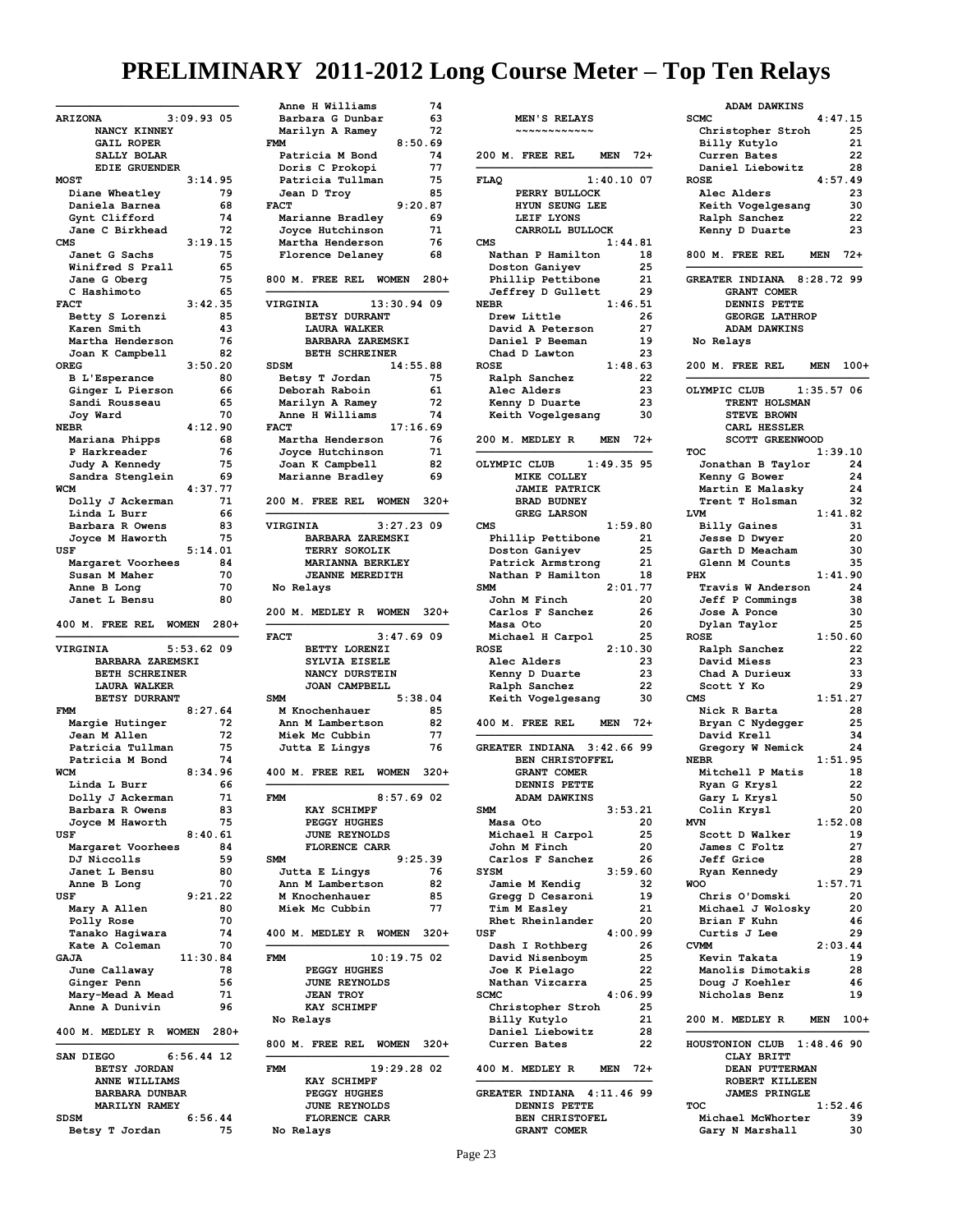| Jonathan B Taylor                          | 24       |
|--------------------------------------------|----------|
| Matthew Benoit                             | 25       |
| 1:53.79<br>LVM                             |          |
| Jesse D Dwyer<br>Glenn M Counts            | 20<br>35 |
| Garth D Meacham                            | 30       |
| <b>Billy Gaines</b>                        | 31       |
| 1:56.63<br>USF                             |          |
| Dash I Rothberg                            | 26       |
| Igor Litvak                                | 27       |
| Matt N Kanda                               | 32       |
| Nathan Vizcarra                            | 25       |
| <b>NEBR</b><br>1:56.73                     |          |
| Drew Little<br>David A Peterson            | 26<br>27 |
| Josh A McCord                              | 27       |
| Drew C Olson                               | 26       |
| 2:02.39<br>CMS                             |          |
| Nick R Barta                               | 28       |
| Bryan C Nydegger                           | 25       |
| Gregory W Nemick                           | 24       |
| Jeffrey D Gullett                          | 29       |
| 2:05.56<br><b>ROSE</b>                     |          |
| Scott Y Ko                                 | 29       |
| Chad A Durieux<br>Ralph Sanchez            | 33<br>22 |
| David Miess                                | 23       |
| 2:08.46<br><b>NEBR</b>                     |          |
| Mitchell P Matis                           | 18       |
| Ryan G Krysl                               | 22       |
| Colin Krysl                                | 20       |
| Gary L Krysl                               | 50       |
| <b>CVMM</b><br>2:09.38                     |          |
| Doug J Koehler                             | 46       |
| Nicholas Benz                              | 19       |
| Manolis Dimotakis                          | 28<br>19 |
| Kevin Takata<br><b>TSUN</b><br>2:12.65     |          |
| Adel A Jabbar                              | 25       |
| Audie L McRae                              | 27       |
| Steven Welch                               | 36       |
|                                            |          |
| Aram Yoo                                   | 27       |
| <b>MVN</b><br>2:26.95                      |          |
| <b>Jeff Grice</b>                          | 28       |
| Jesse Trowbridge                           | 31       |
| Daniel Tayenaka                            | 23       |
| Miguel Ramirez                             | 32       |
|                                            |          |
| 400 M. FREE REL<br><b>MEN</b>              | $100+$   |
| 3:37.49 09<br>INDY SWIM<br>Y               |          |
| CHRIS CLARKE                               |          |
| DANIEL MICHAEL                             |          |
| <b>GRANT WIECZOREK</b>                     |          |
| BEN CHRISTOFFEL                            |          |
| TNYA<br>3:51.43                            |          |
| Win<br>Che<br>iS.<br>son                   | 29       |
| David Spires                               | 29       |
| Sean C Smith<br>Scott C Jordan             | 30<br>26 |
| 4:11.71<br>TNYA                            |          |
| Stephen A Hooper                           | 28       |
| Alexander Barclay                          | 31       |
| Ryan Walsh                                 | 26       |
| Charles Ludeke                             | 24       |
| 4:28.42<br>USF                             |          |
| Hubert Lim                                 | 31       |
| Igor Litvak                                | 27       |
| Matt N Kanda                               | 32       |
| Matthew J Lucchio<br>4:31.46<br><b>MVN</b> | 28       |
| Jesse Trowbridge                           | 31       |
| <b>Jeff Grice</b>                          | 28       |
| Daniel Tayenaka                            | 23       |
| Miguel Ramirez                             | 32       |
|                                            |          |
| 400 M. MEDLEY R<br>MEN                     | $100+$   |
| INDY SWIM<br>Y                             |          |
| 4:06.5809<br><b>GRANT WIECZOREK</b>        |          |
| BEN CHRISTOFFEL                            |          |
| DANIEL MICHAEL                             |          |
| <b>WESLEY MERKLE</b><br>4:27.70<br>TNYA    |          |

| Charles Ludeke                   |              | 24       |
|----------------------------------|--------------|----------|
| Scott C Jordan                   |              | 26       |
| Win Chesson                      |              | 29       |
| Sean C Smith                     |              | 30       |
| TNYA                             | 4:51.09      |          |
| Ryan Walsh                       |              | 26       |
| David Spires                     |              | 29       |
| Stephen A Hooper                 |              | 28       |
| Lorenzo Di Silvio                |              | 29       |
| <b>TSUN</b>                      | 5:14.56      |          |
| Adel A Jabbar                    |              | 25       |
| Audie L McRae                    |              | 27       |
| Steven Welch                     |              | 36       |
| Aram Yoo                         |              | 27       |
| <b>MVN</b>                       | 5:19.64      |          |
|                                  |              | 23       |
| Daniel Tayenaka                  |              |          |
| <b>Jeff Grice</b>                |              | 28       |
| <b>Jesse Trowbridge</b>          |              | 31       |
| Miguel Ramirez                   |              | 32       |
|                                  |              |          |
| 800 M. FREE REL                  | MEN 100+     |          |
|                                  |              |          |
| SANTA CLARA                      | $8:04.17$ 94 |          |
| SERGEY MARINIUK                  |              |          |
| FRANZ MORTENSEN                  |              |          |
| <b>JAMES PARRACK</b>             |              |          |
| MIKE MOORE                       |              |          |
| TNYA                             | 8:45.51      |          |
| Sean C Smith                     |              | 30       |
| David Spires                     |              | 29       |
| Stephen A Hooper                 |              | 28       |
| Win Chesson                      |              | 29       |
| <b>ROSE</b>                      | 10:28.34     |          |
|                                  |              |          |
| Sarp Elaziz                      |              | 18       |
| Michael Mason                    |              | 38       |
| Chad A Durieux                   |              | 33       |
| Ralph Sanchez                    |              | 22       |
|                                  |              |          |
| 200 M. FREE REL                  | <b>MEN</b>   | $120+$   |
|                                  |              |          |
| <b>SCAQ</b>                      | $1:34.82$ 09 |          |
| <b>MATTHEW CORNUE</b>            |              |          |
|                                  |              |          |
|                                  |              |          |
| ERIK HOCHSTEIN                   |              |          |
| ERIK TOLMACHOFF                  |              |          |
| CHRISTOPHER BEACH                |              |          |
| SYSM                             | 1:44.00      |          |
| Jamie M Kendig                   |              | 32       |
| Gregg D Cesaroni                 |              | 19       |
| Brian D Saylor                   |              | 52       |
| Rhet Rheinlander                 |              | 20       |
| <b>PNA</b>                       | 1:44.19      |          |
| Donald Graham                    |              | 58       |
| Cejih J Yung                     |              | 27       |
| Todd S Doherty                   |              | 41       |
| Chris Conroy                     |              | 27       |
| CMS                              | 1:44.48      |          |
| <b>Brent M Bergstedt</b>         | 32           |          |
| Dan Edwards                      |              | 39       |
| Kevin J Doherty                  |              | 39       |
|                                  |              | 38       |
| Matthew Eisenhuth<br>MOVY        |              |          |
|                                  | 1:45.29      |          |
| Troy W Reynolds                  |              | 41       |
| Richard S O'Dell                 |              | 35       |
| Ian M Hutchison                  |              | 26       |
| Bao Nguyen                       |              | 33       |
| <b>TXLA</b>                      | 1:45.38      |          |
| Ned Munoz                        |              | 41       |
| Keith Wiggans                    |              | 34       |
| Jason Ream                       |              | 41       |
| Chris McKee                      |              | 33       |
| <b>NOVA</b>                      | 1:45.61      |          |
| Dagart G Allison                 |              | 32       |
| Wayne Hwang                      |              | 34       |
| Matthew E Arndt                  |              | 28       |
| Evan Kraus                       |              | 26       |
| MOVY                             | 1:47.11      |          |
| Tony A Stewart                   |              | 39       |
|                                  |              | 40       |
| Tony Rezek                       |              | 33       |
| Eric M McCullough                |              |          |
| Joseph Woodshank                 |              | 39       |
| SFTL                             | 1:47.45      |          |
| Graeme A Fiser                   |              | 46       |
| Rodrigo A Corcho<br>Z Schlichter |              | 33<br>29 |

| 1:48.05<br>TNYA                      | 24       |
|--------------------------------------|----------|
|                                      |          |
| Evan M Cobb                          | 33       |
| Lorenzo Di Silvio                    | 29       |
| Joshua M Judge                       | 36       |
| Michael Tynan<br>LVM<br>1:48.28      | 31       |
| Mark A Magee                         | 44       |
| Glenn M Counts                       | 35       |
| Kelly Gross                          | 46       |
| <b>Billy Gaines</b>                  | 31       |
|                                      |          |
| 200 M. MEDLEY R<br><b>MEN</b>        | 120+     |
|                                      |          |
| $1:46.23$ 09<br>MICHIGAN             |          |
| <b>KEVIN DOAK</b>                    |          |
| PATRICK SAUCEDO<br>CAMERON MULL      |          |
| ALEC MULL                            |          |
| SYSM<br>1:53.93                      |          |
| Edward H Mench                       | 46       |
| Kyle B Deery                         | 28       |
| Jamie M Kendig                       | 32       |
| Luke Shaheen                         | 24       |
| 1:54.51<br>PHX                       |          |
| <b>Jeff P Commings</b>               | 38       |
| Dylan Taylor                         | 25       |
| Jose A Ponce                         | 30       |
| David B Nilsen                       | 44       |
| 1:55.06<br>GOLD                      | 45       |
| Jim Harper<br>Corey L Welch          | 29       |
| Sean P Frampton                      | 46       |
| Luis E Comulada                      | 37       |
| SFTL<br>1:58.89                      |          |
| Vicente E Andrade                    | 24       |
| Rodrigo A Corcho                     | 33       |
| Z Schlichter                         | 29       |
| Terry L Lage                         | 44       |
| <b>MELO</b><br>2:01.01               |          |
| Pierce A Hunter                      | 22       |
| Scott 0 Ray                          | 32       |
| Brett T Bannan                       | 30       |
|                                      |          |
| Mike Pyle                            | 37       |
| 2:01.19<br><b>PNA</b>                |          |
| Todd S Doherty                       | 41       |
| Chris Conroy                         | 27       |
| Cejih J Yung                         | 27       |
| Kenneth A Rice<br><b>CMS</b>         | 38       |
| 2:01.47<br>Kevin J Doherty           | 39       |
| Matthew Eisenhuth                    | 38       |
| Dan Edwards                          | 39       |
| David Krell                          | 34       |
| 2:02.64<br><b>MOVY</b>               |          |
| Eric M McCullough                    | 33       |
| Bao Nguyen                           | 33       |
| Tony A Stewart                       | 39       |
| Lyndon Perry                         | 49       |
| TNYA<br>2:05.26                      |          |
| James K Damron                       | 43       |
| Jack Mackenroth                      | 43       |
| Dake A Gonzalez                      | 41<br>31 |
| Alexander Barclay<br>2:05.41<br>TXLA |          |
| Jason Ream                           | 41       |
| Joseph W Mandy                       | 35       |
| Ned Munoz                            | 41       |
| Chris McKee                          | 33       |
|                                      |          |
| 400 M. FREE REL<br><b>MEN</b>        | 120+     |
| 3:34.83.09<br>MICHIGAN               |          |
| KEVIN DOAK                           |          |
| <b>ALEC MULL</b>                     |          |
| CAMERON MULL                         |          |
| PATRICK SAUCEDO                      |          |
| 3:54.09<br><b>MELO</b>               |          |
| Brett T Bannan                       | 30       |
| Pierce A Hunter                      | 22       |
| Scott 0 Ray                          | 32       |
| Mike Pyle<br>4:01.26<br><b>MVN</b>   | 37       |

| Ryan E Cox                 |           | 39       |
|----------------------------|-----------|----------|
| David Rines                |           | 35       |
|                            |           | 42       |
| Steve Gunnell              |           |          |
| TNYA                       | 4:03.98   |          |
| Michael Tynan              |           | 31       |
| Hugh M McGowan             |           | 35       |
| Lorenzo Di Silvio          |           | 29       |
| Evan M Cobb                |           | 33       |
| <b>TSUN</b>                | 4:06.95   |          |
| Audie L McRae              |           | 27       |
| Aram Yoo                   |           | 27       |
| Steven Welch               |           | 36       |
| <b>Jeff Walton</b>         |           | 39       |
|                            |           |          |
| <b>WCM</b>                 | 4:12.05   |          |
| Jonathan Flakoll           |           | 38       |
| Chris T Mack               |           | 37       |
| John J Edwards             |           | 27       |
| Gerald A Fegler            |           | 49       |
| <b>DCAC</b>                | 4:12.67   |          |
| Brendan T Garvin           |           | 32       |
| WonKee Moon                |           | 38       |
| Robert T Jeter             |           | 38       |
|                            |           |          |
| Ross A Linderman           |           | 35       |
| <b>NEM</b>                 | 4:12.80   |          |
| Justin Brinkmeyer          |           | 31       |
| Kent N Zelle               |           | 35       |
| V Chereukhin               |           | 25       |
| Ed Anthos                  |           | 44       |
| <b>NEM</b>                 | 4:16.19   |          |
|                            |           |          |
| Thomas Stockl              |           | 38       |
| Benjamin Hammond           |           | 37       |
| Justin D Poche             |           | 34       |
| Alford Green               |           | 22       |
| <b>NEM</b>                 | 4:17.18   |          |
| <b>Steve Barrus</b>        |           | 48       |
| Andrew W Kimball           |           | 30       |
|                            |           |          |
| Eric M O'Loughlin          |           | 26       |
| Dave M Searles             |           | 35       |
| <b>MVN</b>                 | 4:18.80   |          |
| D Korionoff                |           | 36       |
| Miguel Ramirez             |           | 32       |
|                            |           |          |
|                            |           |          |
| James C Foltz              |           | 27       |
| Steve Ripic                |           | 39       |
|                            |           |          |
| 400 M. MEDLEY R            | MEN       | $120+$   |
|                            |           |          |
| MICHIGAN                   | 4:00.0609 |          |
| <b>KEVIN DOAK</b>          |           |          |
| PATRICK SAUCEDO            |           |          |
| CAMERON MULL               |           |          |
|                            |           |          |
| ALEC MULL                  |           |          |
| <b>NOVA</b>                | 4:22.64   |          |
| Dagart G Allison           |           | 32       |
| Wayne Hwang                |           | 34       |
| Matthew E Arndt            |           | 28       |
| Evan Kraus                 |           | 26       |
| NEM                        | 4:49.34   |          |
| Eric M O'Loughlin          |           | 26       |
| Bill Shea                  |           | 51       |
|                            |           |          |
| Andrew W Kimball           |           | 30       |
| Dave M Searles             |           | 35       |
| <b>GOLD</b>                | 4:51.17   |          |
| James R Vaucher            |           | 29       |
| Jim Harper                 |           | 45       |
| Diego A Suarez             |           | 29       |
|                            |           | 30       |
| Justin Armstrong           |           |          |
| TNYA                       | 4:51.20   |          |
| Hugh M McGowan             |           | 35       |
| Peter G Isgrigg            |           | 31       |
| Joshua M Judge             |           | 36       |
| Michael Tynan              |           | 31       |
| <b>NEM</b>                 | 4:58.03   |          |
| Ed Anthos                  |           | 44       |
|                            |           |          |
| V Chereukhin               |           | 25       |
| Kent N Zelle               |           | 35       |
| Justin Brinkmeyer          |           | 31       |
| <b>SDSM</b>                | 5:11.20   |          |
| James A Coloma             |           | 33       |
| John R Gross               |           | 43       |
|                            |           |          |
| John J Bixler              |           | 30       |
| Joe Clauson                |           | 41       |
| TNYA                       | 5:15.47   |          |
| C Blacker<br>John K Palmer |           | 32<br>33 |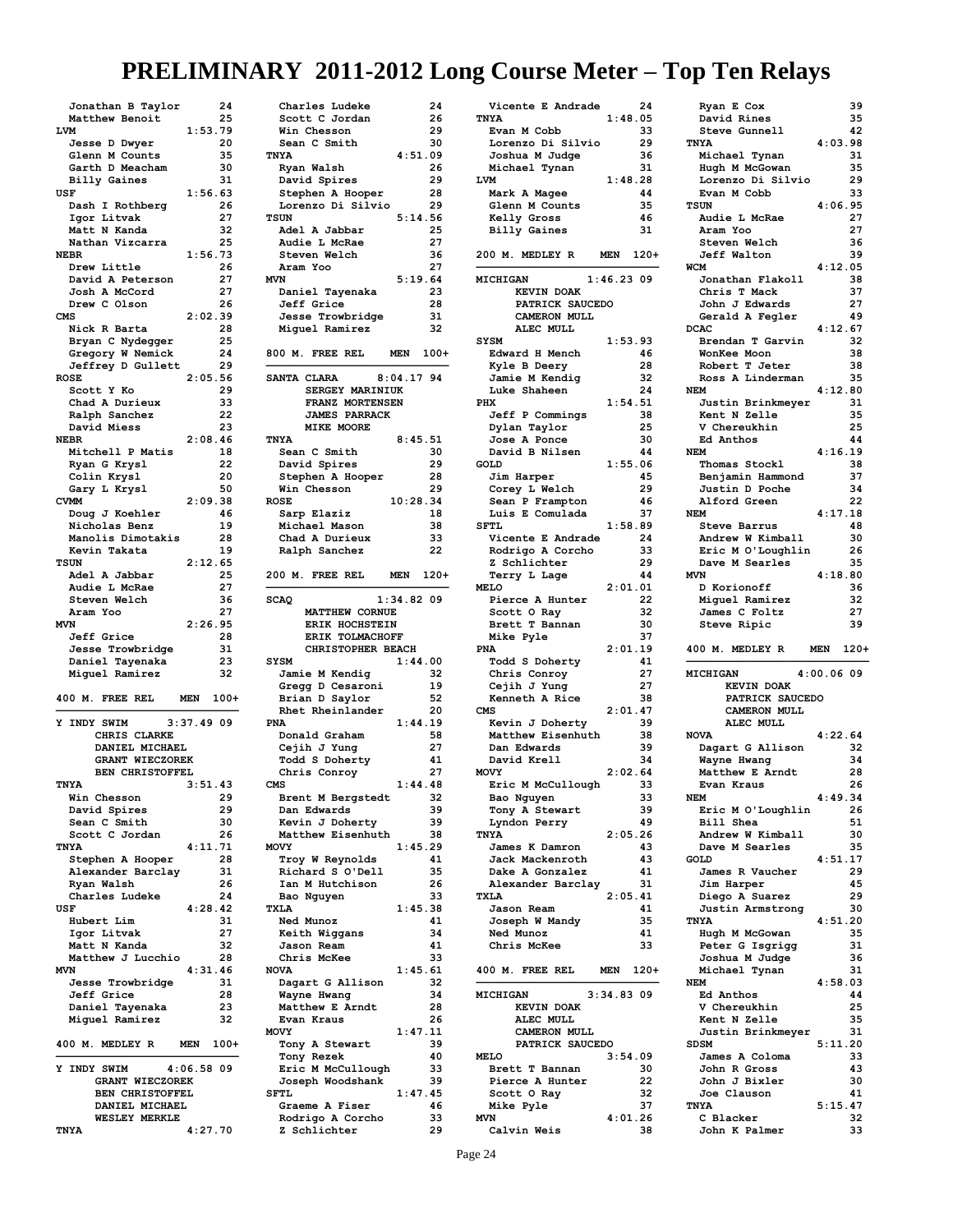| Alexander Barclay                         | 31       |
|-------------------------------------------|----------|
| Zachary A Papas<br>5:29.49<br><b>NOVA</b> | 28       |
| Alex H Cheung                             | 32       |
| Jeff L Rovinsky                           | 41       |
| Mark W Merlo<br>Kevin Jacobs              | 34<br>38 |
| <b>MESC</b><br>5:34.60                    |          |
| Benjamin M Morse                          | 40       |
| Son Nguyen                                | 33       |
| Michael J Schmidt<br>Zachary A Gray       | 50<br>29 |
| <b>NCMS</b><br>5:58.50                    |          |
| John A Blausey                            | 36       |
| Mark Rain<br>Scott J Dallamura            | 34<br>34 |
| <b>Steven E Moore</b>                     | 40       |
| 800 M. FREE REL<br>MEN 120+               |          |
| $8:03.21$ 09<br><b>SCAQ</b>               |          |
| DAVID SCHLESINGER                         |          |
| DAN WEGNER<br><b>MATTHEW HARRIGAN</b>     |          |
| ERIK HOCHSTEIN                            |          |
| <b>NOVA</b><br>9:04.94                    |          |
| Evan Kraus<br>Matthew E Arndt             | 26<br>28 |
| Mark W Merlo                              | 34       |
| Dagart G Allison                          | 32       |
| GOLD<br>9:19.45<br>Kevin R Riley          | 25       |
| Robert S Rivera                           | 34       |
| Jonathan B Olsen                          | 49       |
| Luis E Comulada<br>9:20.82<br>GOLD        | 37       |
| Diego A Suarez                            | 29       |
| Justin Armstrong                          | 30       |
| James R Vaucher<br>Jim Harper             | 29<br>45 |
| 9:33.65<br>SKY                            |          |
| Dale Mercker                              | 45       |
| Kirk Buese<br>Jordan D Proffitt           | 52<br>31 |
| Boden Blythe                              | 20       |
| 9:37.33<br><b>NOVA</b>                    |          |
| Zachary T Macklin<br>Scott J Jackson      | 38<br>37 |
| Jim Dietrich                              | 41       |
| John J Kirker                             | 41       |
| 9:57.07<br><b>MVN</b><br>James C Foltz    | 27       |
| Jeff Grice                                | 28       |
| Ryan Kennedy                              | 29       |
| D Korionoff<br>10:08.54<br><b>MVN</b>     | 36       |
| William Frankli                           | 34       |
| Michael C Kolarov                         | 40       |
| D Houldsworth<br>Steve Ripic              | 36<br>39 |
| 10:29.07<br><b>MESC</b>                   |          |
| Son Nguyen                                | 33       |
| Zachary A Gray<br>Michael J Schmidt       | 29<br>50 |
| Benjamin M Morse                          |          |
| 11:04.93<br>TNYA                          | 40       |
|                                           |          |
| Onesimo C Demira                          | 39       |
| James M Cronin<br>K Kohanowski            | 34<br>40 |
| Zachary A Papas                           | 28       |
| 200 M. FREE REL<br>MEN                    | $160+$   |
| TEAM TYR<br>1:36.28 06                    |          |
| M EISENHUTH                               |          |
| JOHN SMITH                                |          |
| RICH SAEGER<br>PAUL SMITH                 |          |
| <b>WMAC</b><br>1:40.14                    |          |
| Michael L Power                           | 44       |
| Laren A Tiltmann<br>Darryl D Stich        | 42<br>37 |
| Kip Fulbeck<br>1:42.98<br>SFTL            | 47       |

| Eduard Tiozzo           | 39                   |
|-------------------------|----------------------|
| Terry L Lage            | 44                   |
| Bryan R Tatterson       | 48                   |
| Mark Nieuwenhuis        | 46                   |
| <b>WMST</b>             | 1:43.52              |
|                         |                      |
| Jacob N Wilson          | 29                   |
| Mark W Glass            | 38                   |
| Philip J Sundahl        | 47                   |
| Ross C Davis            | 46                   |
|                         |                      |
| ARIZ                    | 1:44.77              |
| Tyler DeBerry           | 28                   |
| Kurt F Dickson          | 45                   |
|                         | 50                   |
| Dean Hagen              |                      |
| Patrick Brundage        | 45                   |
| <b>NEBR</b>             | 1:45.16              |
| Bryan D Kratky          | 39                   |
|                         | 44                   |
| J B Barr                |                      |
| Eric D Rasser           | 35                   |
| Paul Watson             | 43                   |
| <b>SYSM</b>             | 1:45.60              |
|                         |                      |
| Rob Butcher             | 40                   |
| Scott J Stier           | 43                   |
| Ramses Rodriguez        | 40                   |
| Steve R Mortimer        | 42                   |
|                         |                      |
| <b>MINN</b>             | 1:47.21              |
| Brian L Jacobson        | 39                   |
| Brian K Holthus         | 55                   |
| Omar Awad               | 44                   |
|                         |                      |
| Bryan Ripken            | 40                   |
| <b>MVN</b>              | 1:47.55              |
| Andy N Fujimoto         | 42                   |
|                         |                      |
| Calvin Weis             | 38                   |
| Ryan E Cox              | 39                   |
| David M Sumner          | 42                   |
| <b>NOVA</b>             |                      |
|                         | 1:48.81              |
| Jim Dietrich            | 41                   |
| Scott J Jackson         | 37                   |
| Marcel Rinzler          | 41                   |
|                         |                      |
| Dickie Fernandez        | 41                   |
| <b>TERR</b>             | 1:49.12              |
| Michael P Doane         | 42                   |
| Jeffrey Strahota        | 32                   |
|                         |                      |
|                         |                      |
| Andrew F Ellis          | 44                   |
| Emad H Elshafei         | 46                   |
|                         |                      |
|                         |                      |
| 200 M. MEDLEY R         | <b>MEN</b><br>$160+$ |
|                         |                      |
| TEAM TYR                | $1:47.72$ 06         |
|                         |                      |
| RICH SAEGER             |                      |
| <b>GREG RHODENBAUGH</b> |                      |
| PAUL SMITH              |                      |
| JOHN SMITH              |                      |
|                         |                      |
| <b>TXLA</b>             | 1:53.19              |
| Anders Rasmussen        | 49                   |
| David M Guthrie         | 52                   |
| Chris McKee             | 33                   |
|                         |                      |
| Dale R Huggins          | 40                   |
| <b>WMAC</b>             | 1:53.96              |
| Laren A Tiltmann        | 42                   |
| Darryl D Stich          | 37                   |
|                         |                      |
| Kip Fulbeck             | 47                   |
| Michael L Power         | 44                   |
| <b>NEBR</b>             | 1:55.40              |
|                         | 43                   |
| Paul Watson             |                      |
| Rich Nolte              | 39                   |
| Mike Irvin              | 45                   |
| J B Barr                | 44                   |
| <b>WMST</b>             | 1:56.80              |
|                         |                      |
| Philip J Sundahl        | 47                   |
| Jacob N Wilson          | 29                   |
| Mark W Glass            | 38                   |
| Ross C Davis            | 46                   |
|                         |                      |
| <b>SYSM</b>             | 1:58.06              |
| Steve R Mortimer        | 42                   |
| Rob Butcher             | 40                   |
|                         |                      |
| Ramses Rodriguez        | 40                   |
| Scott J Stier           | 43                   |
| SFTL                    | 1:58.21              |
| Eduard Tiozzo           | 39                   |
|                         |                      |
| Graeme A Fiser          | 46                   |
| Bryan R Tatterson       | 48                   |
| Mark Nieuwenhuis        | 46                   |
| MOVY                    | 1:59.17              |
| Matt Wiewel             | 44                   |

| Tony Rezek                                | 40                   |  |
|-------------------------------------------|----------------------|--|
| Troy W Reynolds                           | 41                   |  |
|                                           | 39                   |  |
| Joseph Woodshank                          |                      |  |
| <b>MVN</b>                                | 2:00.39              |  |
| Rich E Saeger                             | 48                   |  |
| Ryan E Cox                                | 39                   |  |
| Calvin Weis                               | 38                   |  |
|                                           |                      |  |
| Andy N Fujimoto                           | 42                   |  |
| <b>NEM</b>                                | 2:01.24              |  |
| Rick Osterberg                            | 38                   |  |
|                                           | 31                   |  |
| Martinez Quintanilla                      |                      |  |
| Greg J Shaw                               | 61                   |  |
| John Maclennan                            | 61                   |  |
| <b>ROSE</b>                               | 2:05.34              |  |
|                                           |                      |  |
| Dan Borton                                | 44                   |  |
| Michael Mason                             | 38                   |  |
| Tom Castleton                             | 41                   |  |
| Michael D Lucero                          | 42                   |  |
|                                           |                      |  |
|                                           |                      |  |
| 400 M. FREE REL                           | $160+$<br><b>MEN</b> |  |
|                                           |                      |  |
| <b>SCAQ</b>                               | 3:41.49.09           |  |
|                                           |                      |  |
| DAN WEGNER                                |                      |  |
| PETER EGAN                                |                      |  |
| CHRISTOPHER BEACH                         |                      |  |
|                                           |                      |  |
| ERIK HOCHSTEIN                            |                      |  |
| <b>SMM</b>                                | 3:57.38              |  |
| Michael McAweeney                         | 49                   |  |
| Moby R Coquillard                         | 49                   |  |
|                                           |                      |  |
| Jeffrey Enright                           | 46                   |  |
| -------<br>Michael Kiedel                 | 37                   |  |
| GOLD                                      | 4:01.13              |  |
|                                           |                      |  |
| Sean P Frampton                           | 46                   |  |
| Richard S Potter                          | 43                   |  |
| Luis E Comulada                           | 37                   |  |
| Robert S Rivera                           | 34                   |  |
|                                           |                      |  |
| <b>DCAC</b>                               | 4:06.57              |  |
| Stanford R Young                          | 48                   |  |
| Frederick E Dever                         | 47                   |  |
| Jeffrey D Mead                            | 56                   |  |
|                                           |                      |  |
| Peter Volosin                             | 26                   |  |
| TNYA                                      | 4:10.73              |  |
| Jack Mackenroth                           |                      |  |
|                                           |                      |  |
|                                           | 43                   |  |
| James K Damron                            | 43                   |  |
| Federico J Chiesa                         | 42                   |  |
|                                           |                      |  |
| Joshua M Judge                            | 36                   |  |
| MVN                                       | 4:21.85              |  |
| D Korionoff                               | 36                   |  |
|                                           | 40                   |  |
| Michael C Kolarov                         |                      |  |
| Michael K Clark                           | 44                   |  |
| John M Bright                             | 48                   |  |
| <b>SYSM</b>                               | 4:23.07              |  |
| Marshall Pepe                             | 48                   |  |
|                                           |                      |  |
| Scott Tyle                                | 43                   |  |
| Allen F Hillman                           | 45                   |  |
| Steve R Mortimer                          | 42                   |  |
|                                           | 4:28.10              |  |
| <b>NBAC</b>                               |                      |  |
| Gil Mandel                                | 46                   |  |
| Andrew E Jones                            | 48                   |  |
| Herbert Burgunder                         | 44                   |  |
| Fred Forsyth                              | 54                   |  |
| <b>MOVY</b>                               |                      |  |
|                                           | 4:34.95              |  |
| Scott R Moore                             | 40                   |  |
| Mike Kidder                               | 46                   |  |
| Andrew M Ellis                            | 32                   |  |
|                                           | 42                   |  |
| Douglas B Parisi                          |                      |  |
| <b>ROSE</b>                               | 4:38.23              |  |
| Tom Castleton                             | 41                   |  |
| Michael D Lucero                          | 42                   |  |
|                                           | 43                   |  |
| Greg Parker                               |                      |  |
| Dan Borton                                | 44                   |  |
| USF                                       | 4:43.94              |  |
| Brian P McSweeney                         | 45                   |  |
|                                           |                      |  |
| Matt Chappell                             | 48                   |  |
| Thomas Henthorne                          | 48                   |  |
| Patrick Mc Bride                          | 43                   |  |
|                                           |                      |  |
|                                           |                      |  |
| 400 M. MEDLEY R                           | MEN<br>$160+$        |  |
|                                           |                      |  |
| ARIZONA MASTERS 4:11.72 06                |                      |  |
| <b>SCOTT SHAKE</b>                        |                      |  |
|                                           |                      |  |
| GREGORY OWEN                              |                      |  |
| <b>JEFFREY UTSCH</b><br><b>BARRY ROTH</b> |                      |  |

| GOLD                             | 4:24.35    |        |
|----------------------------------|------------|--------|
| Corey L Welch                    |            | 29     |
| Sean P Frampton                  |            | 46     |
| Luis E Comulada                  |            | 37     |
|                                  |            |        |
| Jonathan B Olsen                 |            | 49     |
| <b>MVN</b>                       | 4:32.82    |        |
| David M Sumner                   |            | 42     |
|                                  |            |        |
| Steve Gunnell                    |            | 42     |
| Calvin Weis                      |            | 38     |
| Ryan E Cox                       |            | 39     |
| <b>NOVA</b>                      | 4:39.30    |        |
|                                  |            |        |
| Marcel Rinzler                   |            | 41     |
| Jim Dietrich                     |            | 41     |
| Scott J Jackson                  |            | 37     |
|                                  |            |        |
| John J Kirker                    |            | 41     |
| <b>DCAC</b>                      | 4:41.26    |        |
| Brendan T Garvin                 |            | 32     |
|                                  |            |        |
| WonKee Moon                      |            | 38     |
| Neill Williams                   |            | 44     |
| Stanford R Young                 |            | 48     |
| <b>ROSE</b>                      |            |        |
|                                  | 4:41.51    |        |
| Patrick Mc Ginley                |            | 49     |
| Michael Mason                    |            | 38     |
| Jose C Desouza                   |            | 41     |
|                                  |            |        |
| Tom Castleton                    |            | 41     |
| <b>GAJA</b>                      | 4:49.32    |        |
| Mark S Beatty                    |            | 43     |
|                                  |            |        |
| Mike Stille                      |            | 52     |
| Adam P Brown                     |            | 34     |
| Nathan Y Brown                   |            | 38     |
|                                  |            |        |
| TNYA                             | 4:51.18    |        |
| James K Damron                   |            | 43     |
| Jack Mackenroth                  |            | 43     |
|                                  |            |        |
| Federico J Chiesa                |            | 42     |
| Evan M Cobb                      |            | 33     |
| GS                               | 5:01.65    |        |
|                                  |            |        |
| Rick Gantt                       |            | 45     |
| Steven J Stuart                  |            | 44     |
| Mark Kothe                       |            | 46     |
| Mark E Young                     |            | 46     |
|                                  |            |        |
| <b>MOVY</b>                      | 5:03.62    |        |
| Andrew M Ellis                   |            | 32     |
| C Kirwan                         |            |        |
|                                  |            |        |
|                                  |            | 47     |
| Mike Kidder                      |            | 46     |
| Douglas B Parisi                 |            | 42     |
|                                  |            |        |
| <b>TSUN</b>                      | 5:10.33    |        |
| Michael S Karls                  |            | 44     |
| Juan F Novella                   |            | 44     |
|                                  |            |        |
| Casey D Cheung                   |            | 39     |
| <b>Jeff Walton</b>               |            | 39     |
|                                  |            |        |
|                                  |            |        |
| 800 M.<br>FREE REL               | <b>MEN</b> | $160+$ |
|                                  |            |        |
| TEAM TYR                         | 8:15.15.06 |        |
|                                  |            |        |
| RICH SAEGER                      |            |        |
| PAUL SMITH                       |            |        |
| <b>MICHAEL RUFFNER</b>           |            |        |
| DAN WEGNER                       |            |        |
| <b>NOVA</b>                      |            |        |
|                                  | 8:45.94    |        |
| Jamie Fowler                     |            | 53     |
| Dickie Fernandez                 |            | 41     |
|                                  |            |        |
| Marcel Rinzler                   |            | 41     |
| Bernie Zeruhn                    |            | 41     |
| GOLD                             | 8:48.76    |        |
|                                  |            | 37     |
| Luis E Comulada                  |            |        |
| Jonathan B Olsen                 |            | 49     |
| Sean P Frampton                  |            | 46     |
| Corey L Welch                    |            | 29     |
|                                  |            |        |
| <b>MVN</b>                       | 8:56.79    |        |
| Calvin Weis                      |            | 38     |
| Ryan E Cox                       |            | 39     |
|                                  |            |        |
| David M Sumner                   |            | 42     |
| Steve Gunnell                    |            | 42     |
| <b>SCAQ</b>                      | 9:23.28    |        |
|                                  |            |        |
| Casey B Harmon                   |            | 38     |
| Jay M Calhoun                    |            | 53     |
| Tony K Austin                    |            | 55     |
|                                  |            |        |
| Daisuke Ito                      |            | 32     |
| <b>NOVA</b>                      | 9:37.83    |        |
| Scott Holdsworth                 |            | 43     |
|                                  |            | 43     |
| Lee Jacobs                       |            |        |
| Scott Callender                  |            | 48     |
| Michael D Collins<br><b>MOVY</b> | 9:40.28    | 46     |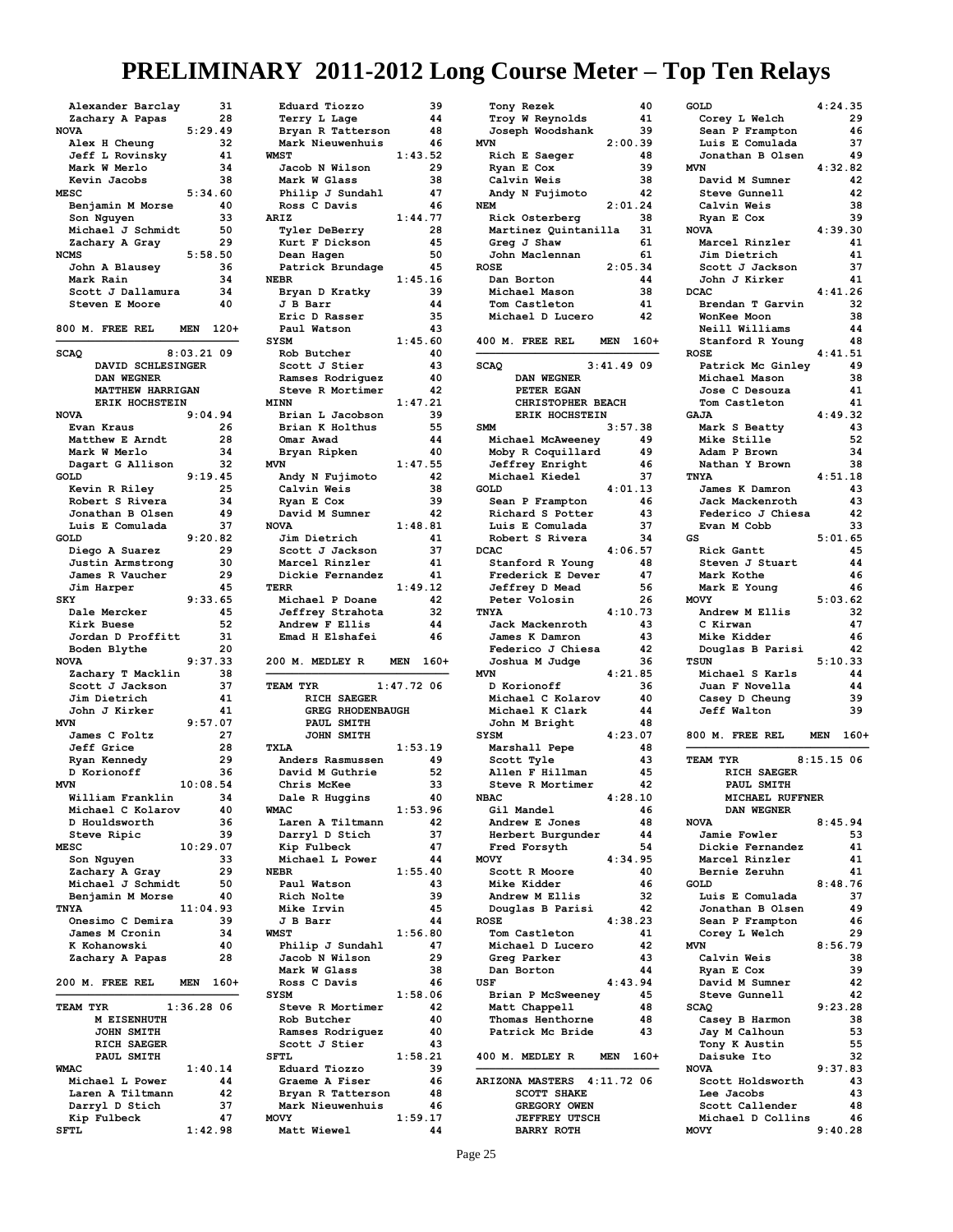| Douglas J Hayden                       |              | 47       |
|----------------------------------------|--------------|----------|
| Barry R Holcomb<br>Mark Morash         |              | 43<br>45 |
| Eric M Paden                           |              | 30       |
| <b>DCAC</b>                            | 9:55.75      |          |
| Eric W Czander                         |              | 47       |
| Jonathan Horsford<br>Nicholas Davidson |              | 40<br>31 |
| Frederick E Dever                      |              | 47       |
| <b>OREG</b>                            | 9:57.38      |          |
| Brent C Washburne<br>David Hathaway    |              | 51<br>52 |
| Todd Lantry                            |              | 37       |
| Matt D Miller                          |              | 35       |
| <b>ROSE</b><br>Tom Castleton           | 10:05.30     | 41       |
| Nick J Fusedale                        |              | 37       |
| Dan Borton                             |              | 44       |
| Michael Whitehead                      |              | 47       |
| <b>MOVY</b><br>Bao Nguyen              | 10:41.23     | 33       |
| Scott R Moore                          |              | 40       |
| Mike Kidder                            |              | 46       |
| Peter E Davis                          |              | 47       |
| 200 M. FREE REL                        | <b>MEN</b>   | $200+$   |
| COLORADO                               | $1:38.24$ 06 |          |
| <b>JACK GROSELLE</b>                   |              |          |
| TRIP HEDRICK<br><b>STEVE WOOD</b>      |              |          |
| RICHARD ABRAHAMS                       |              |          |
| <b>SYSM</b>                            | 1:46.59      |          |
| Jack R Groselle                        |              | 58       |
| <b>Edward H Mench</b><br>Todd W Stultz |              | 46<br>52 |
| George K Mehok                         |              | 45       |
| MOVY                                   | 1:47.35      |          |
| Brad R Wells                           |              | 51<br>52 |
| John J Riley<br>Lyndon Perry           |              | 49       |
| Bill Sherman                           |              | 54       |
| <b>SCAQ</b>                            | 1:49.44      |          |
| Michael J Boosin                       |              | 46       |
|                                        |              |          |
| Jay M Calhoun<br>Chris L Wall          |              | 53<br>50 |
| Tony K Austin                          |              | 55       |
| RICE                                   | 1:49.83      |          |
| Daniel T Shiosaki                      |              | 28       |
| Carlos A Jimenez<br>Bruce F Williams   |              | 48<br>59 |
| Rog Hardy                              |              | 66       |
| <b>PCAT</b>                            | 1:49.98      |          |
| Jack Gooding<br>Steve N Nelsen         |              | 59<br>52 |
| Tom Barton                             |              | 56       |
| Jimmy T Langham                        |              | 47       |
| IΜ                                     | 1:51.97      |          |
| Dave Pushka<br>J Blumenthal            |              | 49<br>58 |
| David Tuchler                          |              | 54       |
| Robert Young                           |              | 48       |
| <b>WMAC</b><br>James B Biles           | 1:53.08      | 51       |
| Mark Pfaltzgraff                       |              | 51       |
| David A Holland                        |              | 54       |
| Dean T Fochios                         |              | 58       |
| <b>BLU</b><br>Ross P Bohlken           | 1:53.37      | 58       |
| Matthew J Vinson                       |              | 44       |
| Terry Livingston                       |              | 45       |
| Marc D Middleton<br>PHX                | 1:54.27      | 61       |
| David B Nilsen                         |              | 44       |
| Mark C Rankin                          |              | 46       |
| Mark B Schwietz                        |              | 53       |
| Gordon S Taylor<br><b>SYSM</b>         | 1:54.30      | 61       |
| Marshall Pepe                          |              | 48       |
| Celso Jugend                           |              | 58       |
| Paul A Peterson                        |              | 46<br>56 |
| Jimm W Garlock<br>200 M. MEDLEY R      | MEN 200+     |          |

| COLORADO                           | $1:50.83$ 06       |
|------------------------------------|--------------------|
| <b>STEVE WOOD</b>                  |                    |
| <b>JACK GROSELLE</b>               |                    |
| TRIP HEDRICK                       |                    |
| RICHARD ABRAHAMS<br>MOVY           |                    |
| Brad R Wells                       | 2:01.10<br>51      |
| Anthony Thompson                   | 48                 |
| Jeffrey D Leonard                  | 52                 |
| Bill Sherman                       | 54                 |
| IМ                                 | 2:03.95            |
| Dave Pushka                        | 49                 |
| David Tuchler<br>Robert Young      | 54<br>48           |
| Porter Mc Neil                     | 53                 |
| <b>SYSM</b>                        | 2:05.03            |
| George K Mehok                     | 45                 |
| Bill Brenner                       | 54                 |
| Marshall Pepe                      | 48                 |
| Jimm W Garlock<br><b>RICE</b>      | 56                 |
| Daniel T Shiosaki                  | 2:05.73<br>28      |
| Carlos A Jimenez                   | 48                 |
| Bruce F Williams                   | 59                 |
| Rog Hardy                          | 66                 |
| <b>NOVA</b>                        | 2:06.33            |
| Tord E Benner                      | 53                 |
| Steve T West                       | 40                 |
| Michael D Collins<br>Tom Angell    | 46<br>72           |
| <b>PCAT</b>                        | 2:06.58            |
| Tom Barton                         | 56                 |
| Steve N Nelsen                     | 52                 |
| Jack Gooding                       | 59                 |
| Jimmy T Langham                    | 47                 |
| <b>PNA</b><br>Alan Bell            | 2:06.99<br>62      |
| Rick Colella                       | 61                 |
| Donald Graham                      | 58                 |
| Eric Valley                        | 51                 |
| <b>WMAC</b>                        | 2:07.72            |
| Dean T Fochios                     | 58                 |
| David A Holland                    | 54                 |
| James B Biles<br>Mark Pfaltzgraff  | 51<br>51           |
| <b>RHMS</b>                        | 2:09.24            |
| Eric D van Boer                    | 58                 |
| Ken Ericsson                       | 52                 |
| Bill Adkison                       | 57                 |
| Greg Laudenslager                  | 51                 |
| <b>MVN</b>                         | 2:09.43            |
| Wayne Deloney<br>Marlow D Peterson | 52<br>52           |
|                                    |                    |
|                                    |                    |
| John M Bright                      | 48<br>52           |
| Philip W Albright                  |                    |
| FREE REL<br>400<br>М.              | <b>MEN</b><br>200+ |
|                                    |                    |
| LONGHORN AQ                        | $3:52.34$ 12       |
| MIKE VAROZZA                       |                    |
| <b>JIM SAUER</b><br>DAVID GUTHRIE  |                    |
| ANDERS RASMUSSEN                   |                    |
| <b>TXLA</b>                        | 3:52.34            |
| Mike J Varozza                     | 45                 |
| Jim Sauer                          | 55                 |
| David M Guthrie                    | 52                 |
| Anders Rasmussen                   | 49                 |
| ARIZ                               | 3:54.63<br>58      |
| Barry Roth<br>Kurt F Dickson       | 45                 |
| Scott D Shake                      | 54                 |
| Jeffrey S Utsch                    | 45                 |
| <b>WCM</b>                         | 4:13.63            |
| James R Martin                     | 55                 |
| Peter M Guadagni                   | 57                 |
| Tom T Nootbaar                     | 49                 |
| Bryan D Volpp<br><b>MESC</b>       | 55<br>4:17.85      |
| Michael J Schmidt                  | 50                 |
| James B Goodman                    | 59                 |
| Dale A Syphers<br>Shawn B O'Leary  | 56<br>42           |

| <b>RHMS</b>       |                      |
|-------------------|----------------------|
|                   | 4:19.19              |
| Ken Ericsson      | 52                   |
| Eric D van Boer   | 58                   |
| Bill Adkison      | 57                   |
| Greg Laudenslager | 51                   |
| <b>SMM</b>        | 4:21.06              |
| Thomas W Whatley  | 61                   |
| James C Stretch   | 47                   |
| Daniel B Kenny    | 55                   |
| Dennis E Prosen   | 55                   |
| MOVY              | 4:23.04              |
|                   |                      |
| Bob E Green       | 47                   |
| Eric Cross        | 51                   |
| John J Riley      | 52                   |
| Bob Welchlin      | 55                   |
| <b>FINS</b>       | 4:32.02              |
| Keith M Robinson  | 58                   |
| R Kannegieser     | 55                   |
| Robert J Ryan     | 47                   |
| P Martin Henry    | 48                   |
|                   |                      |
| GOLD              | 4:42.53              |
| Bill S Korey      | 49                   |
| Barry Gollop      | 57                   |
| Steven M Jacobson | 50                   |
| John S Grzeszczak | 54                   |
| <b>GAJA</b>       | 4:50.46              |
| John W Bowers     | 43                   |
| Mike Stille       | 52                   |
| David W Miller    | 72                   |
|                   |                      |
| Thomas P Potter   | 50                   |
|                   |                      |
| 400 M. MEDLEY R   | <b>MEN</b><br>$200+$ |
|                   |                      |
| LONGHORN AO       | $4:13.76$ 12         |
| ANDERS RASMUSSEN  |                      |
| DAVID GUTHRIE     |                      |
| <b>JIM SAUER</b>  |                      |
| MIKE VAROZZA      |                      |
| <b>TXLA</b>       | 4:13.76              |
|                   | 49                   |
| Anders Rasmussen  |                      |
| David M Guthrie   | 52                   |
|                   |                      |
| Jim Sauer         | 55                   |
| Mike J Varozza    | 45                   |
| OREG              | 4:46.25              |
| Brent C Washburne | 51                   |
| Patrick Allender  | 54                   |
|                   |                      |
| David Hathaway    | 52                   |
| Jim A Ivelich     | 50                   |
| <b>MOVY</b>       | 4:54.28              |
| Brad R Wells      | 51                   |
| Anthony Thompson  | 48                   |
| Jeffrey D Leonard | 52                   |
| Bill Sherman      | 54                   |
| <b>NOVA</b>       | 5:06.08              |
| Michael D Collins | 46                   |
|                   | 56                   |
| G Von Hoffmann    |                      |
| Grant Wilson      | 55                   |
| Jeffry K Pearson  | 53                   |
| <b>FINS</b>       | 5:16.41              |
| John P Roman      | 57                   |
| Robert J Ryan     | 47                   |
| R Kannegieser     | 55                   |
| P Martin Henry    | 48                   |
| GOLD              | 5:26.95              |
|                   | 49                   |
| Bill S Korey      |                      |
| Hugo H Villarreal | 43                   |
| Gordon S Cowley   | 47                   |
| Michael Dively    | 74                   |
| <b>DCAC</b>       | 5:37.24              |
| Eric W Czander    | 47                   |
| Thomas Qualey     | 63                   |
| Drew Fitzmorris   | 52                   |
| Craig J Franz     | 59                   |
| <b>TSUN</b>       | 6:07.98              |
| Ernst A Halperin  | 48                   |
|                   |                      |
| William S Graham  | 51                   |
| Wayne P Rogers    | 53                   |
| Jim N Winslow     | 52                   |
| <b>FINS</b>       | 6:08.74              |
| John Bishop       | 58                   |
| Donald L Tiu      | 46                   |
| Patrick Rooney    | 56                   |
| Keith A Joslin    | 48                   |

| <b>RHMS</b>                                                                                                                                                     |               |                                         |              |          |
|-----------------------------------------------------------------------------------------------------------------------------------------------------------------|---------------|-----------------------------------------|--------------|----------|
|                                                                                                                                                                 | 4:19.19       | Ham Homan                               |              | 53       |
| Ken Ericsson                                                                                                                                                    | 52            | Dick Stewart                            |              | 72       |
| Eric D van Boer                                                                                                                                                 | 58            | Val K Trowbridge                        |              | 58       |
| Bill Adkison                                                                                                                                                    | 57            | Philip W Albright                       |              | 52       |
| Greg Laudenslager 51                                                                                                                                            |               |                                         |              |          |
| SMM                                                                                                                                                             | 4:21.06       | 800 M. FREE REL MEN 200+                |              |          |
| Thomas W Whatley                                                                                                                                                | 61            |                                         |              |          |
| James C Stretch                                                                                                                                                 | 47            | <b>ARIZONA</b>                          | $8:41.77$ 12 |          |
| Daniel B Kenny                                                                                                                                                  | 55            | <b>JEFFREY UTSCH</b>                    |              |          |
|                                                                                                                                                                 |               | KURT DICKSON                            |              |          |
| <b>MOVY</b>                                                                                                                                                     |               | <b>SCOTT SHAKE</b>                      |              |          |
| <b>Bob E Green</b>                                                                                                                                              | 47            | <b>BARRY ROTH</b>                       |              |          |
|                                                                                                                                                                 | 51            |                                         | 8:41.77      |          |
| Eric Cross                                                                                                                                                      |               | ARIZ                                    |              |          |
| John J Riley                                                                                                                                                    | 52            | <b>Jeffrey S Utsch</b>                  |              | 45       |
| Bob Welchlin                                                                                                                                                    | 55            | Kurt F Dickson                          |              | 45       |
| <b>FINS</b>                                                                                                                                                     | 4:32.02       | Scott D Shake                           |              | 54       |
| Keith M Robinson                                                                                                                                                | 58            | Barry Roth                              |              | 58       |
| R Kannegieser                                                                                                                                                   | 55            | SYSM                                    | 9:21.12      |          |
| Robert J Ryan                                                                                                                                                   | 47            | Jamie M Kendig                          |              | -32      |
| P Martin Henry                                                                                                                                                  | 48            | Brian D Saylor                          |              | 52       |
| GOLD                                                                                                                                                            | 4:42.53       | Bill Brenner                            |              | 54       |
| Bill S Korey                                                                                                                                                    | 49            | Rick B Walker                           |              | 62       |
| Barry Gollop                                                                                                                                                    | 57            | SFTL                                    | 9:28.23      |          |
|                                                                                                                                                                 | 50            | Tim Erickson                            |              | 56       |
| Steven M Jacobson                                                                                                                                               |               |                                         |              |          |
| John S Grzeszczak                                                                                                                                               | 54            | Graeme A Fiser                          |              | 46       |
| <b>GAJA</b>                                                                                                                                                     | 4:50.46       | Marty Hendrick                          |              | 54       |
| John W Bowers                                                                                                                                                   | 43            | David M Read                            |              | 44       |
| Mike Stille                                                                                                                                                     | 52            | <b>ROSE</b>                             | 9:40.54      |          |
| David W Miller                                                                                                                                                  | 72            | Dan Stephenson                          |              | 55       |
| Thomas P Potter                                                                                                                                                 | 50            | Drew K Skelly                           |              | 46       |
|                                                                                                                                                                 |               | Patrick Mc Ginley                       |              | 49       |
| 400 M. MEDLEY R MEN 200+                                                                                                                                        |               | Erik A Sterne                           |              | 60       |
|                                                                                                                                                                 |               | <b>MOVY</b>                             | 9:42.98      |          |
| LONGHORN AQ $4:13.76$ 12                                                                                                                                        |               |                                         |              | 39       |
|                                                                                                                                                                 |               | Tony A Stewart                          |              |          |
| ANDERS RASMUSSEN                                                                                                                                                |               | John J Riley                            |              | 52       |
| DAVID GUTHRIE                                                                                                                                                   |               | Bill Sherman                            |              | 54       |
| <b>JIM SAUER</b>                                                                                                                                                |               | Chip Glidden                            |              | 62       |
| MIKE VAROZZA                                                                                                                                                    |               | TNYA                                    | 10:00.58     |          |
| TXLA                                                                                                                                                            | 4:13.76       | Todd D Cooper                           |              | 50       |
| Anders Rasmussen                                                                                                                                                | -49           | Brad G Cole                             |              | 54       |
| David M Guthrie                                                                                                                                                 | 52            | John P O'Donnell                        |              | 47       |
| Jim Sauer                                                                                                                                                       | 55            | Charles A Carson                        |              | 58       |
| Mike J Varozza                                                                                                                                                  | 45            | <b>MOVY</b>                             | 11:04.27     |          |
| OREG                                                                                                                                                            | 4:46.25       | David A Schiffer                        |              | - 53     |
|                                                                                                                                                                 | 51            | C Kirwan                                |              | 47       |
|                                                                                                                                                                 |               |                                         |              |          |
| Brent C Washburne                                                                                                                                               |               |                                         |              |          |
| Patrick Allender                                                                                                                                                | 54            | Brett Spencer                           |              | 50       |
| David Hathaway                                                                                                                                                  | - 52          | Ronald A Mather                         |              | 57       |
|                                                                                                                                                                 | 50            | <b>SDSM</b>                             | 11:30.99     |          |
| Jim A Ivelich<br><b>MOVY</b>                                                                                                                                    | 4:54.28       | Joseph J Baldacci                       |              | 46       |
| Brad R Wells                                                                                                                                                    | 51            |                                         |              | 42       |
| Anthony Thompson                                                                                                                                                | 48            |                                         |              | 70       |
|                                                                                                                                                                 |               | <b>Terry Frogley<br/>Daniel W Henry</b> |              | 54       |
| Jeffrey D Leonard                                                                                                                                               | 52            | James A Ney                             |              |          |
|                                                                                                                                                                 |               | <b>NOVA</b>                             | 11:36.80     |          |
| $\begin{array}{lll} \texttt{Jeltney} & = & & & \\ \texttt{Bill Sherman} & & & \\ & & 5:06.08 & \\ & & & 46.00 & \\ & & & 46.00 & \\ \end{array}$<br><b>NOVA</b> |               | Duncan J Parlett                        |              | 50       |
| Michael D Collins                                                                                                                                               | 46            | Steve M Lamm                            |              | 46       |
| G Von Hoffmann                                                                                                                                                  | 56            | John W Dauser                           |              | 56       |
| Grant Wilson                                                                                                                                                    | 55            | Grant Wilson                            |              | 55       |
| <b>Jeffry K Pearson</b>                                                                                                                                         | 53            | SKY                                     | 11:37.49     |          |
| <b>FINS</b>                                                                                                                                                     | 5:16.41       | Richard Ransdell                        |              | 49       |
| John P Roman                                                                                                                                                    | 57            | Michael Johmann                         |              | 50       |
| Robert J Ryan                                                                                                                                                   | 47            | John M Graham                           |              | 67       |
| R Kannegieser                                                                                                                                                   | 55            | Dan Mattingly                           |              | 49       |
| P Martin Henry                                                                                                                                                  | 48            |                                         |              |          |
|                                                                                                                                                                 | 5:26.95       |                                         | MEN          |          |
| GOLD                                                                                                                                                            |               | 200 M. FREE REL                         |              | $240+$   |
| Bill S Korey                                                                                                                                                    | 49            |                                         |              |          |
| Hugo H Villarreal                                                                                                                                               | 43            | <b>OREGON</b>                           | $1:45.90$ 08 |          |
| Gordon S Cowley                                                                                                                                                 | 47            | <b>MIKE TENNANT</b>                     |              |          |
| Michael Dively                                                                                                                                                  | 74            | TOM LANDIS                              |              |          |
| DCAC                                                                                                                                                            | 5:37.24       | ROBERT SMITH                            |              |          |
| Eric W Czander                                                                                                                                                  | 47            | <b>WES EDWARDS</b>                      |              |          |
| Thomas Qualey                                                                                                                                                   | 63            | TAM                                     | 1:50.87      |          |
| Drew Fitzmorris                                                                                                                                                 | 52            | Richard Burns                           |              | 69       |
| Craig J Franz                                                                                                                                                   | 59            | Kenneth A Frost                         |              | 68       |
| <b>TSUN</b>                                                                                                                                                     | 6:07.98       | Tate Holt                               |              | 61       |
| Ernst A Halperin                                                                                                                                                | 48            | Greg Tull                               |              | 44       |
|                                                                                                                                                                 | 51            | IΜ                                      | 1:52.83      |          |
| William S Graham                                                                                                                                                |               |                                         |              |          |
| Wayne P Rogers                                                                                                                                                  | 53            | Thomas J McCabe                         |              | 55       |
| Jim N Winslow                                                                                                                                                   | 52            | Bryan J Bateman                         |              | 65       |
| <b>FINS</b>                                                                                                                                                     | 6:08.74       | Phil L Dodson                           |              | 59       |
| John Bishop                                                                                                                                                     | 58            | George F Wendt                          |              | 65       |
| Donald L Tiu                                                                                                                                                    | 46            | <b>VCM</b>                              | 1:53.13      |          |
| Patrick Rooney                                                                                                                                                  | 56            | Glenn A Gruber                          |              | 63       |
| Keith A Joslin                                                                                                                                                  | 48<br>6:12.37 | Hubie Kerns                             |              | 63<br>62 |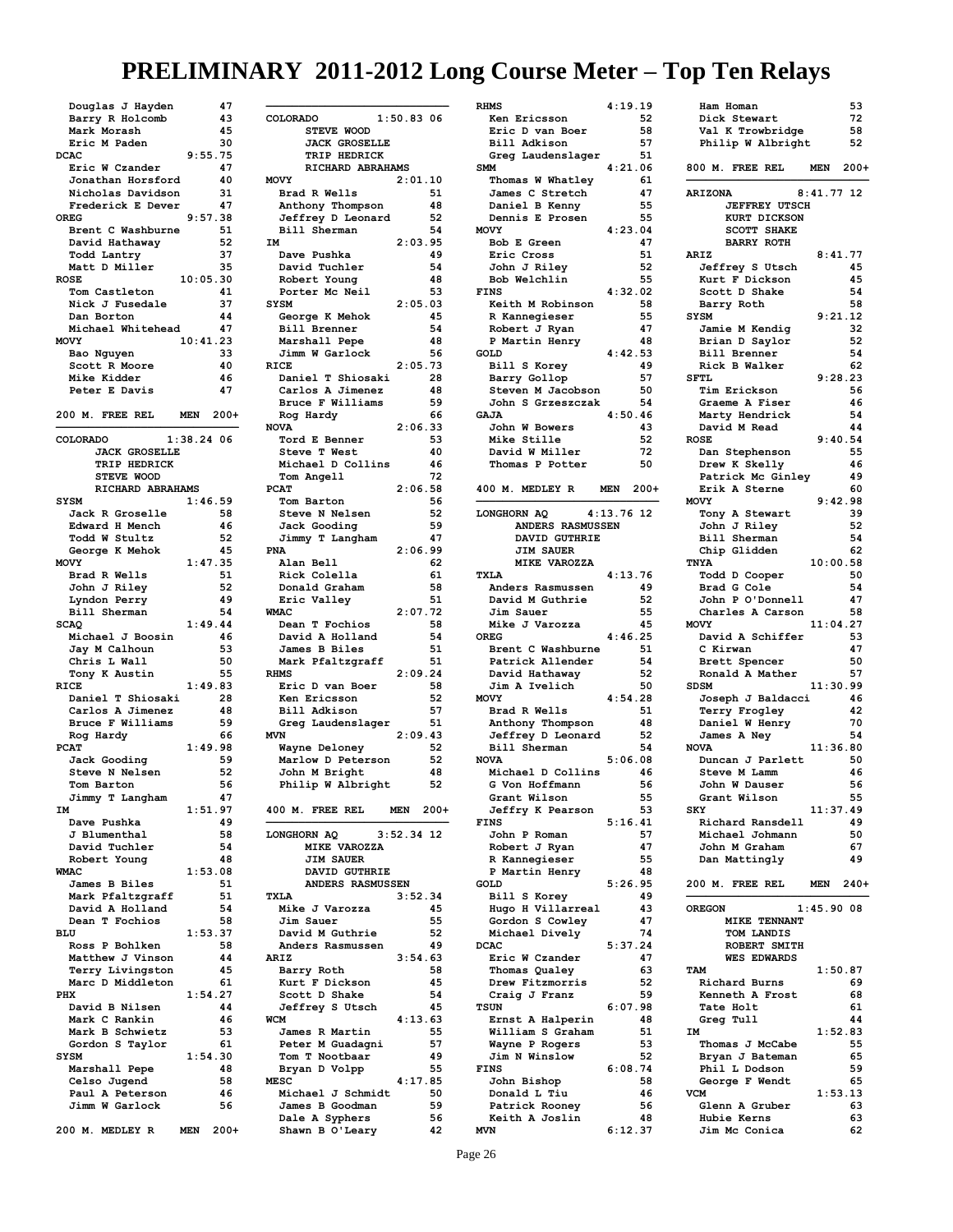| Michael J Blatt                |              | 57       |
|--------------------------------|--------------|----------|
| SYSM                           | 1:54.02      |          |
| <b>Bill Brenner</b>            |              | 54       |
| Keefe L Lodwig                 |              | 69       |
|                                |              |          |
| Rick B Walker                  |              | 62       |
| Roger H Kahn                   |              | 57       |
| MOVY                           | 1:56.26      |          |
|                                |              |          |
| Don R Yellman                  |              | 62       |
| Robert W Wright                |              | 62       |
| Chip Glidden                   |              | 62       |
|                                |              |          |
| Bob Welchlin                   |              | 55       |
| <b>ROSE</b>                    | 1:56.31      |          |
| Walter D Hitch                 |              | 60       |
| Dan Stephenson                 |              | 55       |
|                                |              |          |
| Erik A Sterne                  |              | 60       |
| Robert Strand                  |              | 66       |
| <b>OREG</b>                    | 1:58.54      |          |
|                                |              |          |
| Tom Landis                     |              | 70       |
| Bob A Bruce                    |              | 64       |
| Mike W Peyton                  |              | 57       |
|                                |              |          |
| Brent C Washburne              |              | 51       |
| <b>WMST</b>                    | 1:58.57      |          |
|                                |              | 63       |
| Bruce W Rollins                |              |          |
| Greg J Tharp                   |              | 62       |
| Thomas D Boak                  |              | 69       |
|                                |              |          |
| Steve G White                  |              | 52       |
| TAM                            | 2:00.14      |          |
| D Shoenberger                  |              | 38       |
|                                |              |          |
| Rick Meyerhoff                 |              | 65       |
| Alan D Bernard                 |              | 63       |
| James Krueger                  |              | 74       |
|                                |              |          |
| <b>NEM</b>                     | 2:00.27      |          |
| David Bright                   |              | 59       |
| Bob R Plencner                 |              | 60       |
|                                |              |          |
| John Maclennan                 |              | 61       |
| Greg J Shaw                    |              | 61       |
|                                |              |          |
|                                |              |          |
| 200 M. MEDLEY R                | <b>MEN</b>   | $240+$   |
|                                |              |          |
| <b>TAMALPAIS</b>               | $2:02.72$ 12 |          |
|                                |              |          |
| <b>RICHARD</b><br><b>BURNS</b> |              |          |
| <b>FROST</b><br><b>KENNETH</b> |              |          |
|                                |              |          |
|                                |              |          |
| <b>GREG TULL</b>               |              |          |
| TATE HOLT                      |              |          |
| TAM                            |              |          |
|                                | 2:02.72      |          |
| Richard Burns                  |              | 69       |
| Kenneth A Frost                |              | 68       |
|                                |              | 44       |
| Greg Tull                      |              |          |
| Tate Holt                      |              | 61       |
| <b>SYSM</b>                    | 2:08.08      |          |
|                                |              |          |
| Todd W Stultz                  |              | 52       |
| Rick B Walker                  |              | 62       |
| Keefe L Lodwig                 |              | 69       |
|                                |              |          |
| Jack R Groselle                |              | 58       |
| VCM                            | 2:08.12      |          |
| Jim Mc Conica                  |              | 62       |
|                                |              |          |
| Hubie<br>nerns                 |              | 63       |
| Glenn A Gruber                 |              | 63       |
| Michael J Blatt                |              | 57       |
|                                |              |          |
| IΜ                             | 2:10.84      |          |
| Bryan J Bateman                |              | 65       |
|                                |              | 65       |
| George F Wendt                 |              |          |
| Thomas J McCabe                |              | 55       |
| Phil L Dodson                  |              | 59       |
| <b>ROSE</b>                    |              |          |
|                                | 2:11.31      |          |
| Walter D Hitch                 |              | 60       |
| Robert Strand                  |              | 66       |
|                                |              | 60       |
| Erik A Sterne                  |              |          |
| Dan Stephenson                 |              | 55       |
| <b>MOVY</b>                    | 2:12.84      |          |
|                                |              | 62       |
| Chip Glidden                   |              |          |
| Robert W Wright                |              | 62       |
| Bob Welchlin                   |              | 55       |
| Don R Yellman                  |              | 62       |
|                                |              |          |
| <b>SYSM</b>                    | 2:14.67      |          |
| Bob E Couch                    |              | 65       |
|                                |              | 53       |
| Jim Matysek                    |              |          |
| Roger H Kahn                   |              | 57       |
| Tom Verth                      |              | 74       |
|                                |              |          |
| OREG                           | 2:18.99      |          |
| Bob A Bruce                    |              | 64       |
| Allen L Stark                  |              | 63       |
|                                |              |          |
| Mark B Wren<br>Allen J Larson  |              | 54<br>59 |

| <b>WMST</b>          | 2:18.99              |
|----------------------|----------------------|
| Greg J Tharp         | 62                   |
| D Scot Marshall      | 56                   |
| Bruce W Rollins      | 63                   |
| Thomas D Boak        | 69                   |
| <b>DAM</b>           | 2:23.57              |
| Stuart L Kahn        | 59                   |
| David L Woodruff     | 56                   |
| Andrew McPherson     | 65                   |
| Brett Stone          | 64                   |
| 400 M. FREE REL      | $240+$<br><b>MEN</b> |
| 0*H*I*O              | $4:16.06$ 09         |
| <b>JACK GROSELLE</b> |                      |
| YOSHI OYAKAWA        |                      |
| THOMAS MOTHERAL      |                      |
| TODD STULTZ          |                      |
| <b>SYSM</b>          | 4:24.64              |
| Keefe L Lodwig       | 69                   |
| Rick B Walker        | 62                   |
| Casey Claflin        | 59                   |
| John E Sylvester     | 55                   |
| <b>SMM</b>           | 4:31.34              |
| James S Sweeney      | 59                   |
| Randy I Brown        | 64                   |
| Sheldon H Finch      | 60                   |
| Tom Reudy            | 58                   |
| <b>DAM</b>           | 4:45.81              |
| Stuart L Kahn        | 59                   |
| Andrew McPherson     | 65                   |
| Brett Stone          | 64                   |
| David L Woodruff     | 56                   |
| USF                  | 5:05.13              |
| Daniel S Kunihara    | 61                   |
| Duke A Dahlin        | 64                   |
| Richard E Atondo     | 62                   |
| Julian Sapirstein    | 63                   |
| <b>MOVY</b>          | 5:06.38              |
| Brian J Mullies      | 55                   |
| Robert W Wright      | 62                   |
| Chip Glidden         | 62                   |
| Dave N Noble         | 69                   |
| <b>ROSE</b>          | 5:31.26              |
| Peter E Ronay        | 70                   |
| Jim W Dougherty      | 57                   |
| H Lee Purgason       | 56                   |
| Michael W Farmer     | 65                   |
| <b>TSUN</b>          | 5:35.67              |
| Neil E Hart          | 67                   |
| A Nergaard           | 65                   |
| John Harry Bonck     | 62                   |
| Ernst A Halperin     | 48                   |
| <b>MELO</b>          | 5:35.86              |
| John Collin          | 67                   |
| Richard Peterson     | 65                   |
| Martin D Michael     | 69                   |
| Michael J Fero       | 54                   |
| <b>NOVA</b>          | 5:59.61              |
| George W Serbia      | 52                   |
| Everett Smethurst    | 77                   |
| Eugene A Paul        | 84                   |
| Richard S Bush       | 64                   |
| <b>TCAM</b>          | 6:20.55              |
| Lawrence A Carter    | 64                   |
| Robert A Chambers    | 60                   |
| Matthew E Gass       | 55                   |
| Kirby L Smith        | 66                   |
|                      |                      |
| 400 M. MEDLEY R      | MEN 240+             |
| <b>VENTURA</b>       | $4:46.32$ 10         |
| JIM MCCONICA         |                      |
| <b>JOHN DERR</b>     |                      |
| <b>HUBIE KERNS</b>   |                      |
| <b>GLENN GRUBER</b>  |                      |
| <b>SYSM</b>          | 5:00.13              |
| Casey Claflin        | 59                   |
| Rick B Walker        | 62                   |
| Brian D Saylor       | 52                   |
| Keefe L Lodwig       | 69                   |
| <b>OREG</b>          | 5:19.61              |
| Peter R Metzger      | 57                   |
| Steve A Mann         | 60                   |
|                      |                      |

| Tom Landis          |              | 70     |
|---------------------|--------------|--------|
| Bob A Bruce         |              | 64     |
|                     |              |        |
| <b>MOVY</b>         | 5:30.63      |        |
| Chip Glidden        |              | 62     |
| Dave N Noble        |              | 69     |
|                     |              |        |
| Eric Cross          |              | 51     |
| Robert W Wright     |              | 62     |
| <b>SDSM</b>         | 5:53.01      |        |
| Michael J Bixler    |              | 33     |
|                     |              |        |
| Bob Best            |              | 80     |
| Jorge E Martinez    |              | 65     |
| Mike R Freshley     |              | 71     |
|                     |              |        |
| GS                  | 5:56.50      |        |
| Douglas D Long      |              | 59     |
| Neal L Vestal       |              | 58     |
|                     |              |        |
| James Osborn        |              | 60     |
| Carlton Manley      |              | 65     |
| <b>NOVA</b>         | 6:30.35      |        |
|                     |              | 61     |
| Steven P Owen       |              |        |
| Dana Godfrey        |              | 61     |
| Duncan J Parlett    |              | 50     |
|                     |              | 68     |
| Richard Andersen    |              |        |
| <b>SDSM</b>         | 6:52.03      |        |
| Daniel W Henry      |              | 70     |
| Darrell L Jett      |              | 54     |
|                     |              |        |
| Jon R Schlueter     |              | 56     |
| Carlos A Tortoza    |              | 62     |
| <b>MESC</b>         | 7:05.03      |        |
|                     |              |        |
| Bill Rupert         |              | 69     |
| Fred A Pierce       |              | 69     |
| William I Jones     |              | 75     |
|                     |              |        |
| <b>James Hewes</b>  |              | 54     |
| WH <sub>20</sub>    | 7:10.51      |        |
| Errol Graham        |              | 53     |
|                     |              |        |
| Jay Olson           |              | 63     |
| Charles A Larson    |              | 60     |
| Bill W Donovan      |              | 69     |
|                     |              |        |
| <b>GSMS</b>         | 7:11.28      |        |
| <b>Jay Preslar</b>  |              | 61     |
| Robert W List       |              | 67     |
|                     |              |        |
| Mel L Creighton     |              | 53     |
|                     |              |        |
| Mike Casper         |              | 70     |
|                     |              |        |
|                     |              |        |
| 800 M. FREE REL     | <b>MEN</b>   | $240+$ |
|                     |              |        |
| <b>VENTURA</b>      | $9:20.38$ 12 |        |
|                     |              |        |
| <b>JIM MCCONICA</b> |              |        |
| HUBIE KERNS         |              |        |
| <b>GLENN GRUBER</b> |              |        |
|                     |              |        |
| MICHAEL BLATT       |              |        |
| <b>VCM</b>          | 9:20.38      |        |
| Jim Mc Conica       |              | 62     |
|                     |              |        |
| Hubie Kerns         |              | 63     |
| Glenn A Gruber      |              | 63     |
| Michael J Blatt     |              | 57     |
|                     |              |        |
| GOLD                | 10:53.05     |        |
| David Quiggin       |              | 68     |
| Chris Burt          |              | 57     |
| Lars Ferron         |              | 57     |
|                     |              |        |
| Allen J De Weese    |              | 64     |
| <b>SLAM</b>         | 11:52.95     |        |
|                     |              | 78     |
| Larry A Good        |              |        |
| Larry Walker        |              | 69     |
| Douglas B Dowd      |              | 52     |
|                     |              | 50     |
| Justin M Dennis     |              |        |
| <b>FACT</b>         | 12:37.43     |        |
| <b>Bob Jennings</b> |              | 59     |
| Bob Brubaker        |              | 59     |
|                     |              |        |
| Terry R McGee       |              | 68     |
| Gerry Chojnowski    |              | 63     |
| <b>SDSM</b>         | 13:13.66     |        |
|                     |              |        |
| Terry Frogley       |              | 42     |
| Darrell L Jett      |              | 54     |
| Mark A Krakower     |              | 69     |
|                     |              |        |
| Tom Mitchell        |              | 79     |
| <b>CVMM</b>         | 13:36.75     |        |
| Frank B Freeman     |              | 67     |
|                     |              |        |
| Lloyd G Johnson     |              | 72     |
| Steve Kloch         |              | 60     |
| Robert A Rosen      |              | 62     |
|                     |              |        |
| WH <sub>20</sub>    | 13:55.78     |        |
| Bill W Donovan      |              | 69     |
| Charles W Myers     |              | 59     |
| Jay Olson           |              | 63     |

| Charles A Larson                     |              | 60       |
|--------------------------------------|--------------|----------|
| SKY                                  | 15:04.40     |          |
| Glenn H Hubbuch                      |              | 67       |
| Larry N Keaton                       |              | 69       |
| Thomas M Finnegan                    |              | 66       |
| Richard Scheu                        |              | 72       |
| FREE REL<br>200 M.                   | MEN          | $280+$   |
|                                      |              |          |
| GOLD                                 | 1:59.6009    |          |
| DAVID QUIGGIN                        |              |          |
| ANDY MORROW                          |              |          |
| DAVID MCINTYRE                       |              |          |
| CAV CAVANAUGH                        |              |          |
| <b>WCM</b>                           | 2:08.47      |          |
| James R DeLacy<br>Robert H Olson     |              | 66       |
| Jesse B Smyers                       |              | 68<br>66 |
| Norman E Stupfel                     |              | 80       |
| GOLD                                 | 2:22.65      |          |
| Alan S Rapperport                    |              | 79       |
| Carl House                           |              | 73       |
| David Quiggin                        |              | 68       |
| Craig J Burns                        |              | 60       |
| <b>SDSM</b>                          | 2:23.21      |          |
| Peter Andersen                       |              | 69       |
| Bob Best<br>John A Bolduc            |              | 80       |
| Donald J Hubbard                     |              | 47<br>85 |
| <b>MOST</b>                          | 2:24.32      |          |
| Louis M Raiborn                      |              | 81       |
| Henry M Halff                        |              | 70       |
| Graham M Johnston                    |              | 81       |
| Steven C Richey                      |              | 52       |
| <b>AGUA</b>                          | 2:25.15      |          |
| Richard Bernstein                    |              | 66       |
| Richard Ellis                        |              | 80       |
| Stanley Shechter                     |              | 80       |
| Steven P Sokolow<br><b>SLAM</b>      |              | 56       |
|                                      |              |          |
|                                      | 2:35.13      |          |
| Larry A Good                         |              | 78       |
| Thomas O Maine                       |              | 87       |
| John T Pohlmann                      |              | 69       |
| Larry Walker                         |              | 69       |
| <b>MVN</b>                           | 2:36.13      | 68       |
| Michael Colonnese<br>John F Campbell |              | 65       |
| Jim M Stewart                        |              | 71       |
| Robert W Rolph                       |              | 81       |
| <b>SYSM</b>                          | 2:49.31      |          |
| Petr Buble                           |              | 66       |
| Gerhard Schaefer                     |              | 78       |
| Charlie P Randall                    |              | 84       |
| Martin Hollander                     |              | 73       |
| <b>SPM</b>                           | 3:11.79      |          |
| Robert E Beach                       |              | 82       |
| Pat Marzullı                         |              | 64<br>82 |
| Mike J Torsney<br>Peter R Betzer     |              | 70       |
| WMAC                                 | 3:40.71      |          |
| Francisco Lopez                      |              | 64       |
| James E Arnold                       |              | 69       |
| Tom Michelson                        |              | 81       |
| Donald B Jackson                     |              | 72       |
|                                      |              |          |
| 200 M. MEDLEY R                      | MEN          | $280+$   |
|                                      |              |          |
| SAN DIEGO<br>VINUS VAN BAALEN        | $2:16.74$ 09 |          |
| PETER ANDERSEN                       |              |          |
| <b>KEEFE LODWIG</b>                  |              |          |
| DONALD HUBBARD                       |              |          |
| <b>WCM</b>                           | 2:26.93      |          |
| James R DeLacy                       |              | 66       |
| Jesse B Smyers                       |              | 66       |
| Robert H Olson                       |              | 68       |
| Norman E Stupfel                     |              | 80       |
| SDSM                                 | 2:27.92      |          |
| Mike R Freshley<br>Peter Andersen    |              | 71<br>69 |
| Bill G Behun                         |              | 61       |
| Bob Best                             |              | 80       |
| <b>MELO</b><br>Murray McLachlan      | 2:39.31      | 71       |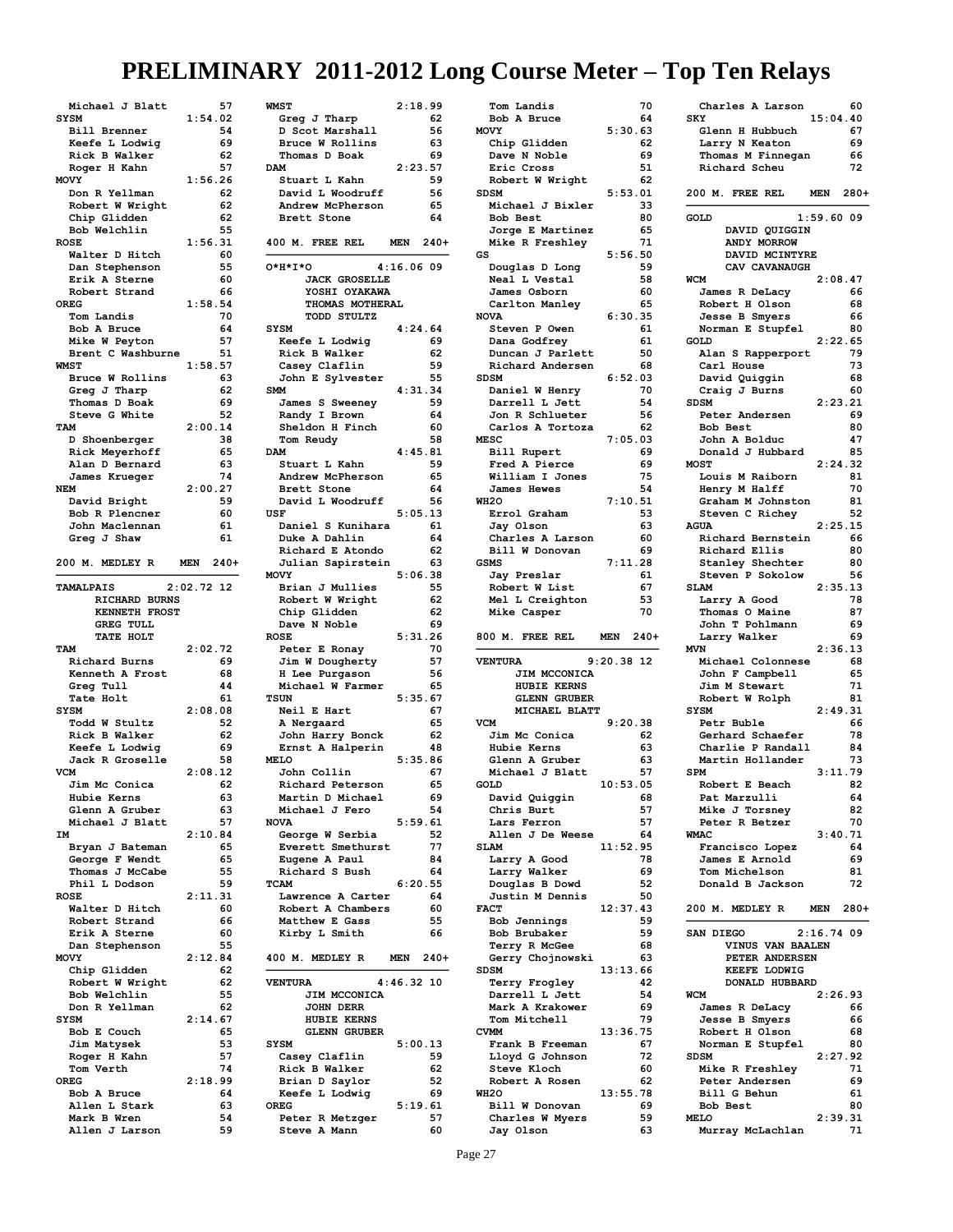| David R Gildea                   |              | 69       |
|----------------------------------|--------------|----------|
| Bill Dawson                      |              | 70       |
| Richard Cottrell                 |              | 71       |
| <b>MOST</b>                      | 2:56.51      |          |
| Louis M Raiborn                  |              | 81       |
| Steven C Richey                  |              | 52       |
| Henry M Halff                    |              | 70       |
| Graham M Johnston                |              | 81       |
| <b>GAJA</b>                      | 2:57.67      |          |
| John O Quanrud                   |              | 66       |
| Hal F Stolz                      |              | 78       |
| John V Zeigler                   |              | 67       |
| David W Miller                   |              | 72       |
| TCAM                             | 3:00.34      |          |
| David M Fairfield                |              | 73       |
| Karl F Kleman                    |              | 72       |
| Richard T Todd                   |              | 70       |
| Jon E Mahanna                    |              | 65       |
| <b>SLAM</b>                      | 3:01.67      |          |
| Larry Walker                     |              | 69       |
|                                  |              |          |
| John T Pohlmann                  |              | 69       |
| Thomas O Maine                   |              | 87       |
| Larry A Good                     |              | 78       |
| <b>MOVY</b>                      | 3:22.61      |          |
| Mike N Calwell                   |              | 72       |
| David A Easterla                 |              | 74       |
| Dave N Noble                     |              | 69       |
| Dave Murray                      |              | 80       |
| <b>SYSM</b>                      | 3:32.83      |          |
| Petr Buble                       |              | 66       |
| Hans J Hellmann                  |              | 85       |
| Martin Hollander                 |              | 73       |
| Gerhard Schaefer                 |              | 78       |
| <b>MVN</b>                       | 3:46.07      |          |
| Robert W Rolph                   |              | 81       |
| Jim M Stewart                    |              | 71       |
| Michael Colonnese                |              | 68       |
| Rudolf Graef                     |              | 81       |
|                                  |              |          |
| 400 M. FREE REL                  | MEN          | $280+$   |
|                                  |              |          |
|                                  |              |          |
| GOLD                             | $4:45.42$ 08 |          |
|                                  |              |          |
| <b>ALAN RAPPERPORT</b>           |              |          |
| CAV CAVANAUGH                    |              |          |
| ANDY MORROW                      |              |          |
| DAVID QUIGGIN                    |              |          |
| <b>MELO</b>                      | 5:16.88      |          |
| Murray McLachlan                 |              | 71       |
| Richard Cottrell                 |              | 71       |
| Bill Dawson                      |              | 70       |
| David R Gildea                   |              | 69       |
| TCAM                             | 5:32.39      |          |
| Jon E Mahanna                    |              | 65       |
| Karl F Kleman                    |              | 72       |
| David M Fairfield                |              | 73       |
| Richard T Todd                   |              | 70       |
| SDSM                             | 6:02         | 74       |
| Fabio Astudillo                  |              | 60       |
| Bob Best                         |              | 80       |
| Eric Hubach                      |              | 79       |
| Jorge E Martinez                 |              | 65       |
| WCM                              | 6:14.24      |          |
| Norman E Stupfel                 |              | 80       |
| Jim E Perilman                   |              | 73       |
| Michael S Piazza                 |              | 66       |
| Ken M Burr                       |              | 68       |
| <b>MESC</b>                      | 6:17.90      |          |
|                                  |              | 69       |
| Bill Rupert                      |              | 75       |
| William I Jones                  |              | 69       |
| Fred A Pierce<br>Peter E Giustra |              | 74       |
| USF                              |              |          |
|                                  | 7:17.66      |          |
| Richard E Ensor                  |              | 65       |
| Daniel R Osborne                 |              | 78       |
| Jack C Fleming                   |              | 77       |
| Michael W Moore                  |              | 62       |
| <b>FMM</b>                       | 8:00.57      |          |
| Paul Hutinger                    |              | 88       |
| Gregory S Rotole                 |              | 58       |
| James F Browne                   |              | 74       |
| C Weatherbee                     |              | 80       |
| <b>MOVY</b>                      | 8:22.15      |          |
| David A Easterla<br>Phill Levi   |              | 74<br>76 |

| David Orwick<br>53                                               |
|------------------------------------------------------------------|
| 8:57.85<br>GAJA                                                  |
| John V Zeigler<br>67                                             |
| Herb Chuven<br>73                                                |
| 79<br>Richard B Dixon<br>Walter D Leen                           |
| 70                                                               |
| 400 M. MEDLEY R<br>MEN 280+                                      |
| 5:24.55 05<br>N CAROLINA                                         |
| CLARKE MITCHELL<br>JOHN KORTHEUER                                |
| RICHARD KITCHELL                                                 |
| <b>JERRY CLARK</b>                                               |
| <b>GAJA</b><br>6:43.25<br>72<br>David W Miller                   |
| Hal F Stolz<br>78                                                |
| John V Zeigler<br>67                                             |
| Bennett T Chinn<br>66<br>7:15.48<br><b>MOVY</b>                  |
| John A B Crooks<br>69                                            |
| David A Easterla<br>74                                           |
| Walter Richardson<br>69<br>Mike N Calwell<br>72                  |
|                                                                  |
| 800 M. FREE REL MEN 280+                                         |
| 10:36.95 12<br><b>OREGON</b>                                     |
| <b>BOB BRUCE</b><br>ROBERT S SMITH                               |
| DAVID RADCLIFF                                                   |
| TOM LANDIS                                                       |
| 10:36.95<br>OREG<br>Bob A Bruce<br>64                            |
| Robert S Smith<br>69                                             |
| David A Radcliff<br>78                                           |
| Tom Landis<br>70<br>12:24.04<br>MICH                             |
| Raymond Martin<br>75                                             |
| Joel M Lockwood<br>78                                            |
| Erik Lokensgard<br>70<br>Frank L Thompson<br>61                  |
| 13:00.46<br>SDSM                                                 |
| Donald J Baker<br>81                                             |
| Bob Best<br>80<br>Mike R Freshley<br>71                          |
| Michael A Genz<br>54                                             |
| <b>MOVY</b><br>16:33.25                                          |
|                                                                  |
| Phill Levi<br>76                                                 |
| Marco I Recalde<br>58<br>74                                      |
| David A Easterla<br>Mike N Calwell<br>72                         |
| 200 M. FREE REL<br>MEN 320+                                      |
|                                                                  |
| 2:30.08 07<br>OREGON<br><b>MILTON MARKS</b>                      |
| GILBERT YOUNG                                                    |
| WILLARD LAMB                                                     |
| DAVID RADCLIFF<br>2:49.31<br><b>SDSM</b>                         |
| Donald J Baker<br>81                                             |
| 80<br>Bob Best                                                   |
| Bill Coles<br>77<br>Donald J Hubbard<br>85                       |
| 3:24.92<br><b>MOST</b>                                           |
| Joe E Gray<br>83                                                 |
| Louis M Raiborn<br>81<br>Graham Johnston<br>81                   |
| William V Blake<br>75                                            |
| <b>WMAC</b><br>4:20.16                                           |
| Fred Salzmann<br>80<br>Gordon J Schalla<br>86                    |
| Bill Payne<br>83                                                 |
| John H Bauman<br>82                                              |
| 200 M. MEDLEY R<br>MEN<br>$320+$                                 |
| $3:00.89$ 03<br><b>FLA.MAVERICK</b>                              |
| PAUL HUTINGER                                                    |
| <b>BRUD CLEAVELAND</b><br><b>JOSEPH KURTZMAN</b><br>ROBERT BLAKE |

| <b>SDSM</b> |                                                |              |          |
|-------------|------------------------------------------------|--------------|----------|
|             |                                                | 3:10.16      |          |
|             | <b>Bill Coles</b>                              |              | 77       |
|             | Frederick J Hoppe                              |              | 85       |
|             | Bob Best                                       |              | 80       |
|             | Donald J Baker                                 |              | 81       |
| AAM         |                                                | 3:26.10      |          |
|             | Pierre Hathaway                                |              | 82       |
|             | August Motmans                                 |              | 85<br>81 |
|             | Ashley O Jones<br>Harry S Goldsmith            |              | 83       |
| <b>MOST</b> |                                                | 3:43.77      |          |
|             | Louis M Raiborn                                |              | 81       |
|             | Joe E Gray                                     |              | 83       |
|             | Graham Johnston                                |              | 81       |
|             | William V Blake                                |              | 75       |
| <b>WMAC</b> |                                                | 4:09.09      |          |
|             | Fred Salzmann                                  |              | 80       |
|             | John H Bauman<br>Bill Payne                    |              | 82<br>83 |
|             | Tom Michelson                                  |              | 81       |
|             |                                                |              |          |
| 400 M.      | FREE REL                                       | MEN          | -320+    |
|             |                                                |              |          |
| SAN DIEGO   |                                                | 5:52.37 07   |          |
|             | FRANK PIEMME                                   |              |          |
|             | DONALD HUBBARD<br><b>BOB BEST</b>              |              |          |
|             | <b>JURGEN SCHMIDT</b>                          |              |          |
| <b>MICH</b> |                                                | 7:07.64      |          |
|             | Bob R Doud                                     |              | 89       |
|             | Richard Henderson                              |              | 80       |
|             | Joel M Lockwood                                |              | 78       |
|             | Raymond Martin                                 |              | 75       |
| AAM         |                                                | 7:14.62      |          |
|             | Pierre Hathaway                                |              | 82       |
|             | Harry S Goldsmith                              |              | 83<br>85 |
|             | August Motmans<br>Ashley O Jones               |              | 81       |
| SYSM        |                                                | 8:31.64      |          |
|             | Martin Hollander                               |              | 73       |
|             | Charlie P Randall                              |              | 84       |
|             | Roy J Ingham                                   |              | 87       |
|             | Gerhard Schaefer                               |              | 78       |
|             |                                                |              |          |
| <b>WMAC</b> |                                                | 9:16.38      |          |
|             | Fred Salzmann                                  |              | 80       |
|             | John H Bauman                                  |              | 82       |
|             | Tom Michelson                                  |              | 81       |
|             | <b>Bill Payne</b>                              |              | 83       |
|             | 400 M. MEDLEY R                                | MEN 320+     |          |
|             |                                                |              |          |
|             | <b>COAST MASTERS</b>                           | 7:34.79 98   |          |
|             | <b>BOB CHRISTIANS</b>                          |              |          |
|             | <b>BOB MERRICK</b>                             |              |          |
|             | LOUIS GIBERSON                                 |              |          |
| <b>SDSM</b> | <b>WOODROW BOWERSOCK</b>                       |              |          |
|             | Donald J Baker                                 | 8:17.79      | 81       |
|             | Tom Mitchell                                   |              | 79       |
|             | Bob Best                                       |              | 80       |
|             | Donald J Hubbard                               |              | 85       |
| <b>FMM</b>  |                                                | 10:23.82     |          |
|             | Paul Hutinger                                  |              | 88       |
|             | C Weatherbee                                   |              | 80       |
|             | James F Browne                                 |              | 74       |
|             | Robert M Williams                              |              | 85       |
|             | 800 M. FREE REL                                | MEN          | $320+$   |
|             |                                                |              |          |
| <b>MOST</b> |                                                | 14:03.88 12  |          |
|             | <b>JOE GRAY</b>                                |              |          |
|             | <b>GRAHAM JOHNSTON</b><br><b>LOUIS RAIBORN</b> |              |          |
|             | WILLIAM BLAKE                                  |              |          |
| <b>MOST</b> |                                                | 14:03.88     |          |
|             | Joe E Gray                                     |              | 83       |
|             | Graham Johnston                                |              | 81       |
|             | Louis M Raiborn                                |              | 81       |
|             | William V Blake                                |              | 75       |
|             |                                                |              |          |
|             | 200 M. FREE REL                                | MEN 360+     |          |
|             | <b>COAST MASTERS</b>                           | $3:46.35$ 05 |          |

|             | ROBERT CHRISTIANS<br>WOODY BOWERSOCK                                                        |                           |  |
|-------------|---------------------------------------------------------------------------------------------|---------------------------|--|
| No Relays   |                                                                                             |                           |  |
|             | 200 M. MEDLEY R                                                                             | MEN 360+                  |  |
|             | ROBERT CHRISTIANS<br>DICK WESTERFIELD<br>WALTER PFEIFFER<br>WOODY BOWERSOCK                 | COAST MASTERS 4:13.67 05  |  |
|             | No Relays                                                                                   |                           |  |
|             | 400 M. FREE REL                                                                             | MEN 360+                  |  |
|             | <b>BOB CHRISTIANS</b><br>WALTER PFEIFFER<br>WAYNE MCFARLAND<br>WOODY BOWERSOCK              | COAST MASTERS 10:43.13 07 |  |
|             | No Relays                                                                                   |                           |  |
|             |                                                                                             | 400 M. MEDLEY R MEN 360+  |  |
| No Relays   | WOODY BOWERSOCK<br><b>BOB CHRISTIANS</b><br>WALTER PFEIFFER<br><b>WAYNE MCFARLAND</b>       | COAST MASTERS 12:59.05 07 |  |
|             |                                                                                             | 800 M. FREE REL MEN 360+  |  |
|             | WAYNE MCFARLAND<br><b>BOB CHRISTIANS</b><br>WALTER PFEIFFER<br>WOODY BOWERSOCK<br>No Relays | COAST MASTERS 25:29.59 07 |  |
|             | <b>MIXED RELAYS</b>                                                                         | 200 M. FREE REL MIXED 72+ |  |
| <b>CSAM</b> | <b>WADE FEDERER</b><br><b>LAUREN HANCOCK</b><br>CHRISTOPHER RAMOS                           | 1:47.94.09                |  |
|             | <b>KARA DENBY</b>                                                                           | $1:45.66$ NV              |  |
| USF         | Dash I Rothberg                                                                             | 26                        |  |
|             | Taylor Tubbs                                                                                | 18                        |  |
|             | Kristie H Chan<br>Nathan Vizcarra                                                           | 18<br>25                  |  |
| <b>SMM</b>  |                                                                                             | 1:49.34                   |  |
| Masa Oto    |                                                                                             | 20                        |  |
|             | Andrea Y Chan<br>Jillian M Oto                                                              | 21<br>19                  |  |
|             | Carlos F Sanchez                                                                            | 26                        |  |
| CMS         |                                                                                             | 1:54.33                   |  |
|             | Phillip Pettibone                                                                           | 21<br>22                  |  |
|             | Melissa S Phelps<br>Sarah E Walker                                                          | 28                        |  |
|             | Patrick Armstrong                                                                           | 21                        |  |
| <b>MVN</b>  |                                                                                             | 1:54.46                   |  |
|             | Jonathan Osborne                                                                            | 18                        |  |
|             | Melissa Church                                                                              | 24                        |  |
|             | Emi Yamaguchi                                                                               | 21                        |  |
| <b>SPM</b>  | Scott D Walker                                                                              | 19<br>1:56.73             |  |
|             | Sarah R Kwon                                                                                | 23                        |  |
|             | Tommy K Jockers                                                                             | 20                        |  |
|             | K Alexander                                                                                 | 20                        |  |
|             | Erik R Richardson                                                                           | 24                        |  |
| <b>ROSE</b> |                                                                                             | 1:56.74                   |  |
|             | Ralph Sanchez                                                                               | 22                        |  |
|             | Scott Y Ko<br>Lauren Frendreis                                                              | 29<br>23                  |  |
|             | Shannon Walsh                                                                               | 24                        |  |
| <b>NEBR</b> |                                                                                             | 2:00.05                   |  |
|             | Kari N Weihl                                                                                | 23                        |  |
|             | Becky J Johnson                                                                             | 26                        |  |

 **WALTER PFEIFFER**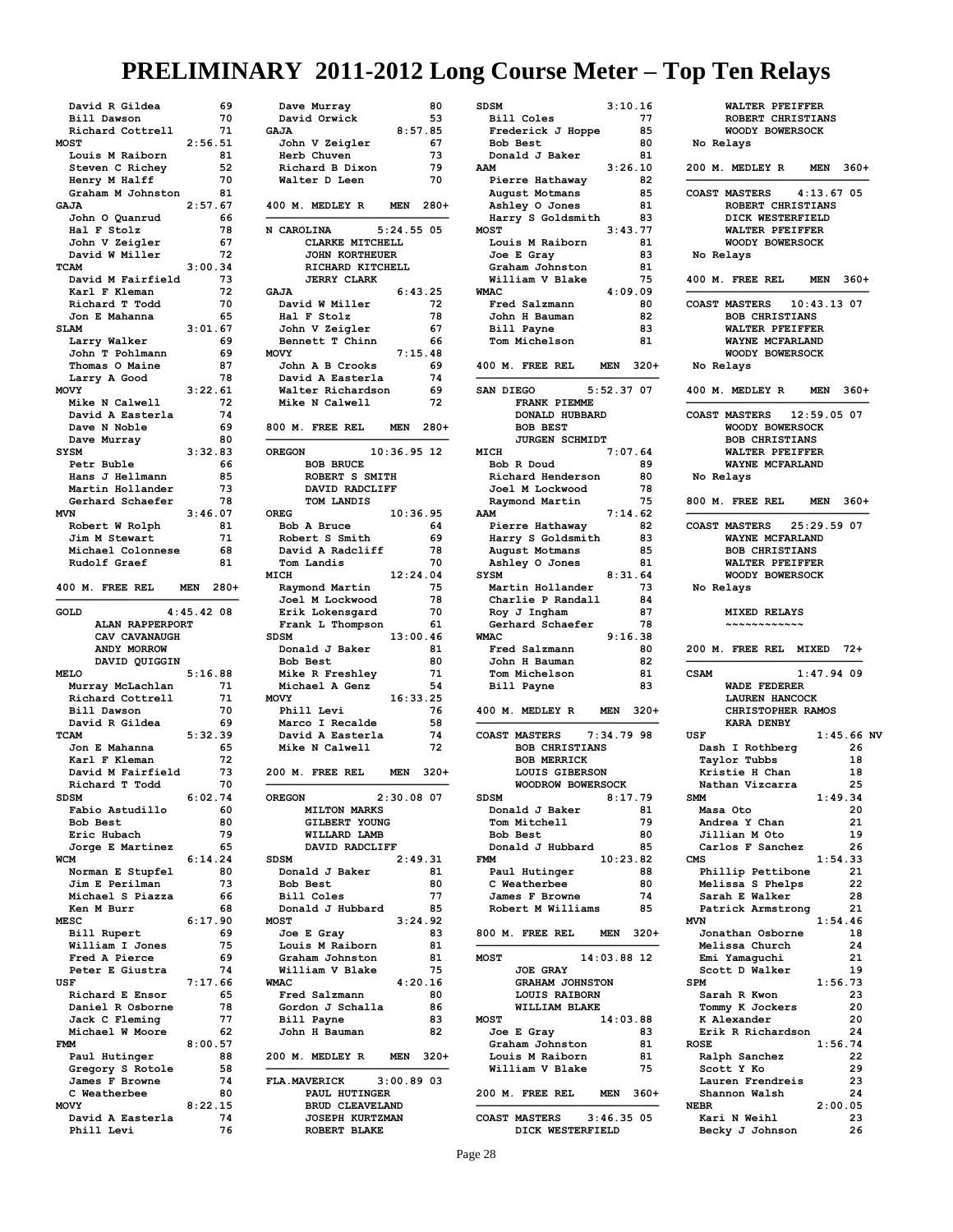| Riley J Lebbert<br>23                         |  |
|-----------------------------------------------|--|
| Drew Little<br>26                             |  |
| 2:05.50<br><b>USF</b>                         |  |
| Joe K Pielago<br>22                           |  |
| 25<br>Karen M Doan                            |  |
| 23<br>Ashleigh Pezzoni                        |  |
| Matthew J Lucchio<br>28                       |  |
| 2:06.15<br>GS                                 |  |
| 28<br>C Harrigan                              |  |
| Blake Schaeffer<br>20                         |  |
| Jennifer Kaminska<br>25                       |  |
| Allyson Schaeffer<br>22                       |  |
|                                               |  |
| 200 M. MEDLEY R MIXED 72+                     |  |
| $2:02.31$ 92<br>UNIV SAN FRAN                 |  |
| GARY YANG                                     |  |
| <b>JANET HAUER</b>                            |  |
| <b>GREG MACKEM</b>                            |  |
| CYNTHIA HINSHAW                               |  |
| 2:14.26<br>CMS                                |  |
| Patrick Armstrong<br>21                       |  |
| Sarah T Hamilton<br>22                        |  |
| Lauren T Bailey<br>19                         |  |
| Nathan P Hamilton<br>18                       |  |
| 2:14.30<br><b>NEBR</b>                        |  |
| Emily Thayer<br>22                            |  |
| Laura Thayer<br>20                            |  |
| Daniel P Beeman<br>19                         |  |
| Riley J Lebbert<br>23                         |  |
| 2:14.89<br>CMS                                |  |
| Sarah E Walker<br>28                          |  |
| Melissa S Phelps<br>22                        |  |
| Phillip Pettibone<br>21                       |  |
| Thomas A Martin<br>20                         |  |
| 2:15.87<br><b>SPM</b>                         |  |
| Tommy K Jockers<br>20                         |  |
| Samantha M Mooren<br>25                       |  |
| 23<br>Sarah R Kwon                            |  |
| Erik R Richardson<br>24                       |  |
| 2:17.60<br><b>MVN</b>                         |  |
| Jonathan Osborne<br>18                        |  |
| Melissa Church<br>24                          |  |
| 21<br>Emi Yamaguchi                           |  |
|                                               |  |
| Scott D Walker<br>19                          |  |
| <b>ROSE</b><br>2:21.87                        |  |
| Ralph Sanchez<br>22                           |  |
| Stefanie Capizzi<br>25                        |  |
| Sarp Elaziz<br>18                             |  |
| Mackenzie S Hobby<br>19                       |  |
|                                               |  |
| 400 M. FREE REL MIXED 72+                     |  |
| <b>CSAM</b>                                   |  |
| $3:56.54$ 09                                  |  |
| <b>WADE FEDERER</b>                           |  |
| <b>LAUREN HANCOCK</b>                         |  |
| CHRISTOPHER RAMOS<br><b>KARA DENBY</b>        |  |
| 4:18.44<br><b>MVN</b>                         |  |
| 26<br>Richard Hunter                          |  |
| 24<br>Katie M Moore                           |  |
| Kelsey Muller<br>30                           |  |
| Jonathan Osborne<br>18                        |  |
| 4:44.87<br><b>ROSE</b>                        |  |
| Kate Alders<br>18                             |  |
| 23<br>Alec Alders                             |  |
| Stefanie Capizzi<br>25                        |  |
| Chad A Durieux<br>33                          |  |
| 6:01.07<br>GS                                 |  |
| 28<br>C Harrigan                              |  |
| 25<br>Jennifer Kaminska                       |  |
| Allyson Schaeffer<br>22                       |  |
| Blake Schaeffer<br>20                         |  |
|                                               |  |
| 400 M. MEDLEY R MIXED<br>72+                  |  |
|                                               |  |
| 4:35.26 09<br><b>CSAM</b>                     |  |
| LAUREN HANCOCK                                |  |
| <b>KARA DENBY</b>                             |  |
| <b>WADE FEDERER</b>                           |  |
| NICK GLAZE                                    |  |
| $4:34.60$ NV<br><b>SMM</b>                    |  |
| 19<br>Jillian M Oto<br>26<br>Carlos F Sanchez |  |

|                                            |              | 20       |
|--------------------------------------------|--------------|----------|
| Andrea Y Chan                              |              | 21       |
| <b>USF</b>                                 | 4:42.95      |          |
| Dash I Rothberg<br>Taylor Tubbs            |              | 26<br>18 |
| Kristie H Chan                             |              | 18       |
| Nathan Vizcarra                            |              | 25       |
| USF                                        | 5:29.93      |          |
| Taylor R Reese                             |              | 19       |
| Ashleigh Pezzoni                           |              | 23       |
| Joe K Pielago                              |              | 22       |
| Matthew J Lucchio                          |              | 28       |
| 800 M. FREE REL MIXED                      | $72+$        |          |
| <b>CSAM</b>                                | 8:55.39 09   |          |
| <b>KARA DENBY</b><br><b>LAUREN HANCOCK</b> |              |          |
| CHRISTOPHER RAMOS                          |              |          |
| <b>WADE FEDERER</b>                        |              |          |
| <b>SMM</b>                                 | $8:41.50$ NV |          |
| Alex Navarro                               |              | 22       |
| Andrea Y Chan                              |              | 21       |
| Jillian M Oto                              |              | 19       |
| Carlos F Sanchez                           |              | 26       |
| USF<br>Kristie H Chan                      | 9:34.41      | 18       |
| Gregory W Ahlbach                          |              | 31       |
| Taylor Tubbs                               |              | 18       |
| Nathan Vizcarra                            |              | 25       |
| <b>MVN</b>                                 | 9:50.75      |          |
| Jeffrey C Larson                           |              | 26       |
| Ryan J Larson                              |              | 24       |
| Katie M Moore                              |              | 24       |
| Emi Yamaguchi                              |              | 21       |
| 200 M. FREE REL MIXED                      |              | $100+$   |
| OLYMPIC CLUB                               | 1:43.3006    |          |
| TRENT HOLSMAN                              |              |          |
| M VON HARTITZSCH                           |              |          |
| NICOLE TAMAYO                              |              |          |
| SCOTT GREENWOOD                            |              |          |
| PHX                                        | 1:47.95      |          |
| Jose A Ponce                               |              | 30       |
|                                            |              |          |
| Travis W Anderson                          |              | 24       |
| Noriko Inada                               |              | 34       |
| Whitney L Taylor                           |              | 23       |
| TOC                                        | 1:48.43      |          |
| Kenny G Bower                              |              | 24<br>24 |
| Martin E Malasky                           |              | 25       |
| Katy Houston<br>Naoko Watanabe             |              | 30       |
|                                            | 1:48.54      |          |
| <b>PNA</b><br>Paloma Dinkel                |              | 24       |
| Cejih J Yung                               |              | 27       |
| <b>Collee</b><br>en Healy                  |              | 26       |
| Todd S Doherty                             |              | 41       |
|                                            | 1:50.41      |          |
| Mark W Glass                               |              | 38       |
| Marissa L Clapp                            |              | 25       |
| Alana N Bergfield                          |              | 25       |
| Jacob N Wilson                             |              | 29       |
| <b>SCMC</b>                                | 1:51.61      |          |
| Bryan Kitchener<br>Shayla R Austin         |              | 20<br>19 |
| Cheri Ellington                            |              | 55       |
| Christopher Stroh                          |              | 25       |
|                                            | 1:51.71      |          |
| Bao Nguyen                                 |              | 33       |
| Eric M McCullough                          |              | 33       |
| Marissa C Leonard                          |              | 20       |
| C Peterfish                                |              | 26       |
| <b>SFTL</b>                                | 1:52.17      |          |
| Z Schlichter                               |              | 29       |
| Jamie L Marks                              |              | 24       |
| Stephanie Terrell                          |              | 24       |
| Vicente E Andrade                          |              | 24       |
| <b>WMST</b><br>MOVY<br><b>MVN</b>          | 1:54.41      |          |
| <b>Kelsey Muller</b><br>Olivia C Page      |              | 30<br>24 |
| James C Foltz                              |              | 27       |
| Richard Hunter                             |              | 26       |

| Garth D Meacham                          |            | 30       |
|------------------------------------------|------------|----------|
| Colleen R Burke                          |            | 27       |
| Jamie V Grolle                           |            | 29<br>31 |
| <b>Billy Gaines</b><br>CMS               | 1:56.76    |          |
| Nick R Barta                             |            | 28       |
| Tracey E Loper                           |            | 29       |
| Lauren T Bailey                          |            | 19       |
| Jeffrey D Gullett                        |            | 29       |
| 200 M. MEDLEY R MIXED                    |            | $100+$   |
| HOUSTONIAN CLUB 1:56.50 90<br>CLAY BRITT |            |          |
| L WETZEL-OSBORNE                         |            |          |
| STUART KNOWLES                           |            |          |
| REBECCA WETZEL                           |            |          |
| TOC<br>Shanna L Guzman                   | 1:58.40    | 36       |
| Gary N Marshall                          |            | 30       |
| Meg B Gill                               |            | 27       |
| Kenny G Bower                            |            | 24       |
| WMST                                     | 2:03.09    |          |
| Marissa L Clapp<br>Jacob N Wilson        |            | 25<br>29 |
| Mark W Glass                             |            | 38       |
| Alana N Bergfield                        |            | 25       |
| PNA                                      | 2:04.16    |          |
| Colleen Healy                            |            | 26       |
| Cejih J Yung                             |            | 27       |
| Chris Conroy<br>Paloma Dinkel            |            | 27<br>24 |
| <b>TNYA</b>                              | 2:04.35    |          |
| Leila Vaziri                             |            | 27       |
| Scott C Jordan                           |            | 26       |
| Charles Ludeke                           |            | 24       |
| Emma S Hansen<br>NEBR                    |            | 30       |
| Drew Little                              | 2:04.86    | 26       |
| Carrie L Murphy                          |            | 25       |
| Tom Niemann                              |            | 38       |
| Lindsey K Kline                          |            | 25       |
| <b>SFTL</b>                              | 2:05.72    |          |
| Vicente E Andrade                        |            | 24       |
|                                          |            |          |
| Stephanie Terrell                        |            | 24       |
| Jamie L Marks<br>Z Schlichter            |            | 24<br>29 |
| MVN                                      | 2:06.66    |          |
| <b>Kelsey Muller</b>                     |            | 30       |
| Richard Hunter                           |            | 26       |
| James C Foltz                            |            | 27       |
| Olivia C Page<br><b>MOVY</b>             | 2:08.49    | 24       |
| Eric M McCullough                        |            | 33       |
| Bao Nguyen                               |            | 33       |
| Marissa C Leonard                        |            | 20       |
| Heather Gunther                          |            | 32       |
| MVN                                      | 2:08.92    |          |
| Ryan J Larson<br>Katie M Moore           |            | 24<br>24 |
| Ryan Kennedy                             |            | 29       |
| M DiGregorio                             |            | 26       |
| PHX                                      | 2:09.99    |          |
| Heather A Fazio                          |            | 42       |
| Travis W Anderson                        |            | 24<br>21 |
| Danny Clarke<br>Emily A Milak            |            | 30       |
|                                          |            |          |
| 400 M. FREE REL MIXED                    |            | 100+     |
|                                          | 3:54.81.09 |          |
| NATHAN JANOS                             |            |          |
| <b>SCAQ</b><br><b>J CORCORAN</b>         |            |          |
| ANN YEARWOOD                             |            |          |
| ERIK TOLMACHOFF<br>MVN                   | 4:16.63    |          |
| Richard Hunter                           |            | 26       |
| Olivia C Page                            |            | 24       |
| Kelsey Muller                            |            | 30       |
| James C Foltz                            |            | 27       |
| <b>MOVY</b><br>Kyle A Ransom             | 4:25.12    | 27       |
| Shannon Skoglund                         |            | 29<br>23 |

| Kristin H Mundy                          | 29       |
|------------------------------------------|----------|
| <b>MVN</b><br>4:48.55                    |          |
| Daniel Tayenaka                          | 23       |
| Katie M Moore                            | 24       |
| M DiGregorio                             | 26       |
| <b>Jeff Grice</b>                        | 28       |
| 400 M. MEDLEY R MIXED                    | $100+$   |
| $4:36.14$ 90<br>WALNUT CREEK             |          |
| PAM BOSCOVICH                            |          |
| JON JAQUES                               |          |
| KERRY O'BRIEN                            |          |
| PAULA ROEMER                             |          |
| 4:54.94<br><b>SMM</b><br>Katie S Elgaaen | 42       |
| Kristine A Chiba                         | 25       |
| John M Finch                             | 20       |
| William Glomstad                         | 18       |
| 5:02.88<br><b>WCM</b>                    |          |
| Jonathan Flakoll                         | 38       |
| John J Edwards                           | 27       |
| Alexandra Thomas                         | 24       |
| Hannah Fullerton                         | 24       |
| <b>MVN</b><br>5:10.26                    | 27       |
| James C Foltz<br><b>Jeff Grice</b>       | 28       |
| Emi Yamaguchi                            | 21       |
| Melissa Church                           | 24       |
| 5:34.71<br><b>MVN</b>                    |          |
| M DiGregorio                             | 26       |
| Jesse Trowbridge                         | 31       |
| Katie M Moore                            | 24       |
| Miguel Ramirez                           | 32       |
| 5:46.42<br>GS                            |          |
| Sara Bopp<br>Abishai G Byer              | 48<br>19 |
| <b>Blake Schaeffer</b>                   | 20       |
| Allyson Schaeffer                        | 22       |
| <b>ROSE</b><br>6:25.28                   |          |
| Kerop Martirosyan                        | 25       |
| Maggie Bobbin                            | 24       |
| Chad A Durieux                           | 33       |
| Abby L Royal                             | 36       |
| 800 M. FREE REL MIXED                    | $100+$   |
| 8:39.99 09<br><b>SCAQ</b>                |          |
| ERIK TOLMACHOFF<br>NATHAN JANOS          |          |
| J CORCORAN                               |          |
| ANN YEARWOOD                             |          |
| 10:30.00<br><b>SDSM</b>                  |          |
| Stephen Banister                         | 29       |
| Roberto Becerra                          | 20       |
| Dannelly W Brown                         | 27       |
| Kristina Maroudis                        |          |
|                                          | 37       |
| 10:33.34<br><b>DCAC</b>                  |          |
| Thomas Happell                           | 24       |
| Sara Hewitt                              | 32       |
| Meredith A Stakem                        | 31       |
| Peter Volosin<br>10:42.15<br><b>ROSE</b> | 26       |
| K Magnusson                              | 22       |
| Maggie Bobbin                            | 24       |
| Keith Vogelgesang                        | 30       |
| Satoshi Ono                              | 38       |
| <b>NOVA</b><br>12:16.58                  |          |
| Danielle M Drogos                        | 21       |
| E Dendramis                              | 28       |
| Alex H Cheung<br>Stanley C Espino        | 32<br>36 |
| 200 M. FREE REL MIXED                    | $120+$   |
|                                          |          |
| $1:42.65$ 98<br>GOLD<br>TODD PACE        |          |
| TRACIE MOLL                              |          |
| <b>JAMIE HERRINGTON</b>                  |          |
| KURT WIENANTS                            |          |
| 1:47.72<br>TOC                           |          |
| Michael McWhorter                        | 39       |
| Shanna L Guzman<br>Meg B Gill            | 36<br>27 |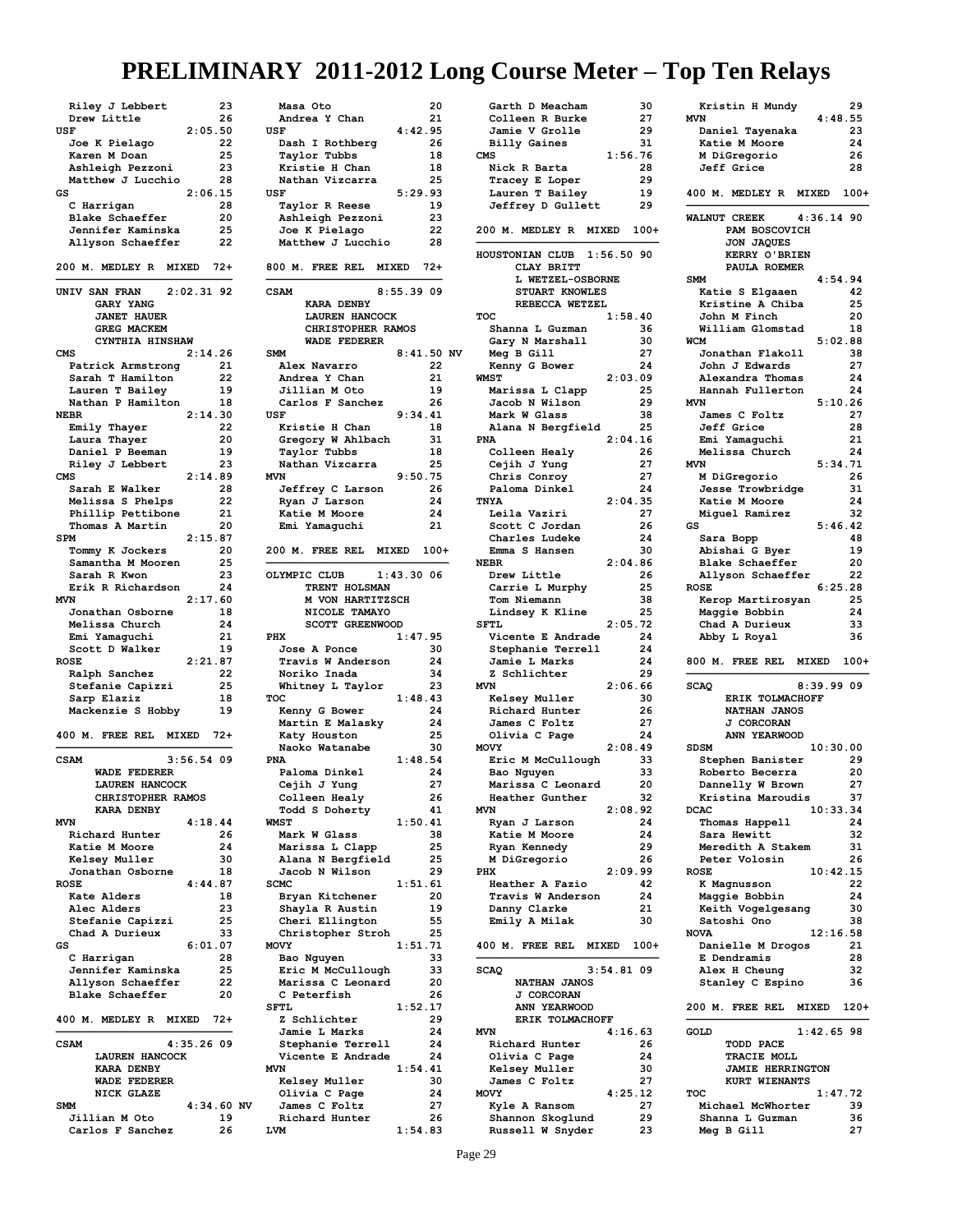| Jonathan B Taylor     |              | 24   |
|-----------------------|--------------|------|
| TVM                   | 1:48.74      |      |
| Doug Condon           |              | 49   |
| Luane Rowe            |              | 23   |
| Vicki Espiritu        |              | 27   |
| Adam M Conway         |              | 34   |
| SFTL                  | 1:49.13      |      |
|                       |              |      |
| Rodrigo A Corcho      |              | 33   |
| Li Tao                |              | 25   |
| Lisa Childers         |              | 33   |
| Eduard Tiozzo         |              | 39   |
| <b>SYSM</b>           | 1:50.75      |      |
| Kyle B Deery          |              | 28   |
|                       |              | 39   |
| Melissa D Varlas      |              |      |
| Natalie Couch         |              | 29   |
| Jamie M Kendig        |              | 32   |
| <b>MOVY</b>           | 1:51.75      |      |
| Troy W Reynolds       |              | 41   |
| Tony A Stewart        |              | 39   |
| Kelly M Reynolds      |              | 42   |
|                       |              |      |
| Joy Stover            |              | 36   |
| <b>RMST</b>           | 1:52.33      |      |
| Jennifer Carlson      |              | 33   |
| John Carlson          |              | 41   |
| Jayme K Van Erden     |              | 27   |
| C Matthews            |              | 21   |
| <b>CMS</b>            | 1:52.74      |      |
|                       |              |      |
| Collette H Sappey     |              | 48   |
| M Catallo-Madruga     |              | 33   |
| Brent M Bergstedt     |              | 32   |
| Matthew Eisenhuth     |              | 38   |
| WMAC                  | 1:53.20      |      |
| David D Dallmann      |              | 34   |
|                       |              |      |
| Jessica A Connors     |              | 27   |
| Bailey M Nennig       |              | 25   |
| Zach S Newcomer       |              | 37   |
| <b>NEBR</b>           | 1:53.44      |      |
| David A Peterson      |              | 27   |
| S Phillipson          |              | 33   |
|                       |              | 24   |
| Maggie C Bach         |              |      |
| Paul Watson           |              | 43   |
| <b>MOVY</b>           |              |      |
|                       | 1:54.69      |      |
| Tony Rezek            |              | 40   |
|                       |              | 39   |
| Joseph Woodshank      |              |      |
| Cassy Pallo           |              | 31   |
| Heather Gunther       |              | 32   |
|                       |              |      |
| 200 M. MEDLEY R       | MIXED        | 120+ |
|                       |              |      |
| <b>PHOENIX</b>        | $1:50.77$ 12 |      |
| NORIKO INADA          |              |      |
| <b>JEFF OCMMINGS</b>  |              |      |
| <b>MISTY HYMAN</b>    |              |      |
|                       |              |      |
| <b>JOSE PONCE</b>     |              |      |
| PHX                   | 1:50.77      |      |
| Noriko Inada          |              | 34   |
| Jeff<br>Commings<br>Р |              | 38   |
| Misty D Hyman         |              | 33   |
| Jose A Ponce          |              | 30   |
| TVM                   | 2:01.24      |      |
|                       |              | 27   |
| Vicki Espiritu        |              | 49   |
| Doug Condon           |              |      |
| Adam M Conway         |              | 34   |
| Luane Rowe            |              | 23   |
| TOC                   | 2:01.56      |      |
| Naoko Watanabe        |              | 30   |
| Matthew Benoit        |              | 25   |
| Laureen K Welting     |              | 47   |
|                       |              |      |
| Jonathan B Taylor     |              | 24   |
| <b>SFTL</b>           | 2:02.73      |      |
| Eduard Tiozzo         |              | 39   |
| Rodrigo A Corcho      |              | 33   |
| Li Tao                |              | 25   |
| Jennifer M Martin     |              | 32   |
| <b>MOVY</b>           | 2:03.89      |      |
|                       |              | 42   |
| Kelly M Reynolds      |              |      |
| Tony Rezek            |              | 40   |
| Troy W Reynolds       |              | 41   |
| Cassy Pallo           |              | 31   |
| <b>NEBR</b>           | 2:04.91      |      |
| Janet M Culjat        |              | 36   |
| Derron C Fredrick     |              | 45   |
| Drew C Olson          |              | 26   |

| <b>SCAQ</b>                           | 2:06.42       |
|---------------------------------------|---------------|
| Daisuke Ito                           | 32            |
| R Pescatori                           | 41            |
| Arlette A Godges                      | 48            |
| Casey B Harmon                        | 38            |
| <b>RMST</b>                           | 2:07.91       |
| C Matthews<br>Jennifer Carlson        | 21<br>33      |
| John Carlson                          | 41            |
| Jayme K Van Erden                     | 27            |
| CMS                                   | 2:11.31       |
| Alicia M Kendig                       | 30            |
| Nick R Barta                          | 28            |
| Jeffrey D Gullett                     | 29            |
| M Catallo-Madruga<br><b>MINN</b>      | 33<br>2:11.69 |
| D Mollenhauer                         | 27            |
| Brian L Jacobson                      | 39            |
| Omar Awad                             | 44            |
| Tricia M Wallace                      | 31            |
|                                       |               |
| 400 M. FREE REL MIXED 120+            |               |
| MOVY MASTERS                          | $4:01.35$ 10  |
| TONY STEWART                          |               |
| <b>JOY STOVER</b>                     |               |
| CHRISTIE FUCHS                        |               |
| TONY DIERS                            |               |
| <b>WMAC</b>                           | 4:16.06       |
| David D Dallmann<br>Jessica A Connors | 34<br>27      |
| Bailey M Nennig                       | 25            |
| Zach S Newcomer                       | 37            |
| <b>NOVA</b>                           | 4:29.67       |
| Michael D Collins                     | 46            |
| Ashley Merlo                          | 31            |
| Astrid Cybulskis                      | 38            |
| Mark W Merlo                          | 34            |
| <b>OREG</b>                           | 4:36.48       |
| Anicia Criscione<br>Jennifer M Faith  | 39<br>31      |
| Kevin H Cleary                        | 29            |
| Kris C Asleson                        | 24            |
|                                       |               |
| <b>SDSM</b>                           | 4:47.09       |
| John J Bixler                         | 30            |
| Michael J Bixler                      | 33            |
| J Edelman                             | 32            |
| Catherine J Moyer                     | 32            |
| <b>MERR</b>                           | 4:57.81       |
| Caley M Kratz                         | 27            |
| Sherri S Pickens<br>Tim McGough       | 26<br>55      |
| Tim Methric                           | 34            |
| <b>NEM</b>                            | 5:11.48       |
| Gregory Steinberg                     | 32            |
| Stacy DeGabriele                      | 29            |
| Terri Ruggiero                        | 52            |
| Michael D Yunker                      | 42            |
| <b>NBAC</b><br>Finn Christensen       | 6:01.67<br>35 |
| John C Marchelya                      | 43            |
| Wendy A Quitasol                      | 50            |
| Robin E Glaser                        | 24            |
|                                       |               |
| 400 M. MEDLEY R MIXED                 | $120+$        |
| FT LAUDERDALE                         | 4:29.03 09    |
| CARLOS FERNANDEZ                      |               |
| <b>KELLY LEGASPI</b>                  |               |
| L. GALVIN-SARABIA                     |               |
| <b>JENNIFER MARTIN</b><br><b>OREG</b> |               |
| Valerie G Jenkins                     | 4:49.81<br>49 |
| Jennifer M Faith                      | 31            |
| Kevin H Cleary                        | 29            |
| Eric Wan                              | 46            |
| <b>SMM</b>                            | 4:50.41       |
| Lisal M Moran                         | 27            |
| Peter S Moore                         | 40            |
| Jeffrey Enright<br>Courtney Taylor    | 46<br>29      |
| <b>NEM</b>                            | 5:00.91       |
| Alana M Aubin                         | 22<br>34      |

| Chelsea L Bueter                          | 27       |
|-------------------------------------------|----------|
| David R Oates<br>5:01.57<br><b>SBM</b>    | 62       |
| Evan Morrison                             | 32       |
| Denise B Lindberg                         | 30       |
| Domenico Sottile                          | 35       |
| Mia K Nielsen                             | 23       |
| 5:13.21<br><b>MVN</b><br>Ryan Kennedy     | 29       |
| Merritt J Morris                          | 31       |
| David Rines                               | 35       |
| Larisa S Lorenz                           | 31       |
| MOVY<br>5:16.44                           |          |
| Eric M Paden<br>Kristin H Mundy           | 30<br>29 |
| Tony A Stewart                            | 39       |
| Heidi L Loecke                            | 41       |
| <b>MELO</b><br>5:19.60                    |          |
| Deanna Lin                                | 43       |
| Mike Pyle<br>Tasha Capen                  | 37<br>46 |
| Pierce A Hunter                           | 22       |
| 5:29.32<br><b>NCMS</b>                    |          |
| Amanda S Birch                            | 38       |
| Cameron Holman                            | 25       |
| Mathew B Young<br>Celia Wolff             | 29<br>46 |
| <b>SDSM</b><br>5:35.60                    |          |
| John J Bixler                             | 30       |
| Michael J Bixler                          | 33       |
| <b>J</b> Edelman                          | 32       |
| Catherine J Moyer<br><b>NEM</b>           | 32       |
| 5:37.36<br>Robin L Sandos                 | 32       |
| Joe Griczika                              | 49       |
| Meghan S Feran                            | 24       |
| C Van Amburgh                             | 24       |
|                                           |          |
| 800 M. FREE REL<br>MIXED 120+             |          |
| <b>PATRIOT</b><br>$8:50.48$ 02            |          |
|                                           |          |
| M MIDDLEMORE                              |          |
| DOUG CHESTNUT                             |          |
| CHERYL WARD                               |          |
| TIMOTHY BOYD                              |          |
| 9:44.82<br><b>SKY</b><br>Alexandra Nieto  | 40       |
| Katie N O'Brien                           | 34       |
| Jose Manuel Nieto                         | 32       |
| Mike Jotautas                             | 32       |
| 10:25.61<br><b>NOVA</b>                   |          |
| Jeff L Rovinsky                           | 41<br>41 |
| Katie T McEwen<br>Sonia C Wilson          | 38       |
| Jeffrey Blatnik                           | 33       |
| 10:26.93<br>GOLD                          |          |
| Var<br>ssa Segovia                        | 29       |
| Yukako Beatty                             | 41       |
| James R Vaucher<br>Kevin R Riley          | 29<br>25 |
| 10:57.35<br><b>MOVY</b>                   |          |
| Shannon Skoglund                          | 29       |
| Russell W Snyder                          | 23       |
| Brian J Mullies                           | 55       |
| Lisa M Elsener<br>USF<br>11:28.43         | 43       |
| Thao H Bui                                | 30       |
| Hubert Lim                                | 31       |
| Ravena Feldman                            | 37       |
| Matthew Yergovich                         | 34       |
| 12:19.36<br>USF<br>Lauren Wheeler         | 31       |
| Stephen A Lizcano                         | 27       |
| C Courtney                                | 49       |
| Amber D Nishimoto                         | 34       |
| 200 M.<br><b>FREE REL</b><br><b>MIXED</b> | $160+$   |
|                                           |          |
| 1:42.27.06<br><b>TEAM TYR</b>             |          |
| JOHN SMITH                                |          |
| RICH SAEGER                               |          |
| COLLETTE SAPPEY<br>SHERI HART<br>1:49.53  |          |

| <b>Mike Irvin</b><br>Julie Barr<br>J B Barr<br>Carol Olson<br><b>SFTL</b><br>1:50.38<br>Bryan R Tatterson<br>Ann B Thomas<br>Jennifer M Martin<br>Mark Nieuwenhuis<br>1:52.20<br><b>WMST</b><br>Philip J Sundahl<br>Laura Koch Davis<br>Sabine Weiser<br>Ross C Davis<br>1:53.58<br>LVM<br>Mark A Magee<br>Heidi M Boodt<br>Kari S Adams<br>Glenn M Counts<br>1:53.67<br>BLU<br>Marc D Middleton<br>Jillian A Wilkins<br>Matthew J Vinson<br>Danielle R Chance<br><b>PCAT</b><br>1:54.36<br>Tom Barton<br>Sarah Senne<br>Stephanie Stone<br>Jack Gooding<br>1:54.42<br><b>MINN</b><br>Nancy Kryka<br>Tricia M Wallace<br>David R Linden<br>Brian L Jacobson<br>1:54.44<br><b>REDT</b><br>Steven R Czekala<br>Eric Mitchell<br>Kristin J Gary<br>Kelly A McPherson<br><b>SCAQ</b><br>1:54.66<br>Arlette A Godges<br>R Pescatori<br>Chris L Wall<br>Casey B Harmon<br>1:54.75<br><b>NEBR</b><br>Derron C Fredrick<br>R Bortolotti<br>Becky W Mantonya<br>Rich Nolte<br>200 M. MEDLEY R<br>MIXED<br>160+<br>1:58.35.06<br>TEAM TYR<br><b>MARIKA MCCUE</b><br>MICHAEL RUFFNER<br>ROBBERT-PAUL SMIT<br>S VON DER LIPPE<br>SYSM<br>2:01.08<br>Steve R Mortimer | 45<br>42<br>44<br>50<br>48<br>52<br>32<br>46<br>47<br>36<br>38<br>46<br>44<br>43<br>46<br>35<br>61<br>31<br>44<br>31<br>56<br>28<br>45<br>59<br>57<br>31<br>39<br>39<br>53<br>32<br>45<br>34<br>48<br>41<br>50<br>38<br>45<br>38<br>40<br>39 |
|----------------------------------------------------------------------------------------------------------------------------------------------------------------------------------------------------------------------------------------------------------------------------------------------------------------------------------------------------------------------------------------------------------------------------------------------------------------------------------------------------------------------------------------------------------------------------------------------------------------------------------------------------------------------------------------------------------------------------------------------------------------------------------------------------------------------------------------------------------------------------------------------------------------------------------------------------------------------------------------------------------------------------------------------------------------------------------------------------------------------------------------------------------|----------------------------------------------------------------------------------------------------------------------------------------------------------------------------------------------------------------------------------------------|
|                                                                                                                                                                                                                                                                                                                                                                                                                                                                                                                                                                                                                                                                                                                                                                                                                                                                                                                                                                                                                                                                                                                                                          |                                                                                                                                                                                                                                              |
|                                                                                                                                                                                                                                                                                                                                                                                                                                                                                                                                                                                                                                                                                                                                                                                                                                                                                                                                                                                                                                                                                                                                                          |                                                                                                                                                                                                                                              |
|                                                                                                                                                                                                                                                                                                                                                                                                                                                                                                                                                                                                                                                                                                                                                                                                                                                                                                                                                                                                                                                                                                                                                          |                                                                                                                                                                                                                                              |
|                                                                                                                                                                                                                                                                                                                                                                                                                                                                                                                                                                                                                                                                                                                                                                                                                                                                                                                                                                                                                                                                                                                                                          |                                                                                                                                                                                                                                              |
|                                                                                                                                                                                                                                                                                                                                                                                                                                                                                                                                                                                                                                                                                                                                                                                                                                                                                                                                                                                                                                                                                                                                                          |                                                                                                                                                                                                                                              |
|                                                                                                                                                                                                                                                                                                                                                                                                                                                                                                                                                                                                                                                                                                                                                                                                                                                                                                                                                                                                                                                                                                                                                          |                                                                                                                                                                                                                                              |
|                                                                                                                                                                                                                                                                                                                                                                                                                                                                                                                                                                                                                                                                                                                                                                                                                                                                                                                                                                                                                                                                                                                                                          |                                                                                                                                                                                                                                              |
|                                                                                                                                                                                                                                                                                                                                                                                                                                                                                                                                                                                                                                                                                                                                                                                                                                                                                                                                                                                                                                                                                                                                                          |                                                                                                                                                                                                                                              |
|                                                                                                                                                                                                                                                                                                                                                                                                                                                                                                                                                                                                                                                                                                                                                                                                                                                                                                                                                                                                                                                                                                                                                          |                                                                                                                                                                                                                                              |
|                                                                                                                                                                                                                                                                                                                                                                                                                                                                                                                                                                                                                                                                                                                                                                                                                                                                                                                                                                                                                                                                                                                                                          |                                                                                                                                                                                                                                              |
|                                                                                                                                                                                                                                                                                                                                                                                                                                                                                                                                                                                                                                                                                                                                                                                                                                                                                                                                                                                                                                                                                                                                                          |                                                                                                                                                                                                                                              |
|                                                                                                                                                                                                                                                                                                                                                                                                                                                                                                                                                                                                                                                                                                                                                                                                                                                                                                                                                                                                                                                                                                                                                          |                                                                                                                                                                                                                                              |
|                                                                                                                                                                                                                                                                                                                                                                                                                                                                                                                                                                                                                                                                                                                                                                                                                                                                                                                                                                                                                                                                                                                                                          |                                                                                                                                                                                                                                              |
|                                                                                                                                                                                                                                                                                                                                                                                                                                                                                                                                                                                                                                                                                                                                                                                                                                                                                                                                                                                                                                                                                                                                                          |                                                                                                                                                                                                                                              |
|                                                                                                                                                                                                                                                                                                                                                                                                                                                                                                                                                                                                                                                                                                                                                                                                                                                                                                                                                                                                                                                                                                                                                          |                                                                                                                                                                                                                                              |
|                                                                                                                                                                                                                                                                                                                                                                                                                                                                                                                                                                                                                                                                                                                                                                                                                                                                                                                                                                                                                                                                                                                                                          |                                                                                                                                                                                                                                              |
|                                                                                                                                                                                                                                                                                                                                                                                                                                                                                                                                                                                                                                                                                                                                                                                                                                                                                                                                                                                                                                                                                                                                                          |                                                                                                                                                                                                                                              |
|                                                                                                                                                                                                                                                                                                                                                                                                                                                                                                                                                                                                                                                                                                                                                                                                                                                                                                                                                                                                                                                                                                                                                          |                                                                                                                                                                                                                                              |
|                                                                                                                                                                                                                                                                                                                                                                                                                                                                                                                                                                                                                                                                                                                                                                                                                                                                                                                                                                                                                                                                                                                                                          |                                                                                                                                                                                                                                              |
|                                                                                                                                                                                                                                                                                                                                                                                                                                                                                                                                                                                                                                                                                                                                                                                                                                                                                                                                                                                                                                                                                                                                                          |                                                                                                                                                                                                                                              |
|                                                                                                                                                                                                                                                                                                                                                                                                                                                                                                                                                                                                                                                                                                                                                                                                                                                                                                                                                                                                                                                                                                                                                          |                                                                                                                                                                                                                                              |
|                                                                                                                                                                                                                                                                                                                                                                                                                                                                                                                                                                                                                                                                                                                                                                                                                                                                                                                                                                                                                                                                                                                                                          |                                                                                                                                                                                                                                              |
|                                                                                                                                                                                                                                                                                                                                                                                                                                                                                                                                                                                                                                                                                                                                                                                                                                                                                                                                                                                                                                                                                                                                                          |                                                                                                                                                                                                                                              |
|                                                                                                                                                                                                                                                                                                                                                                                                                                                                                                                                                                                                                                                                                                                                                                                                                                                                                                                                                                                                                                                                                                                                                          |                                                                                                                                                                                                                                              |
|                                                                                                                                                                                                                                                                                                                                                                                                                                                                                                                                                                                                                                                                                                                                                                                                                                                                                                                                                                                                                                                                                                                                                          |                                                                                                                                                                                                                                              |
|                                                                                                                                                                                                                                                                                                                                                                                                                                                                                                                                                                                                                                                                                                                                                                                                                                                                                                                                                                                                                                                                                                                                                          |                                                                                                                                                                                                                                              |
|                                                                                                                                                                                                                                                                                                                                                                                                                                                                                                                                                                                                                                                                                                                                                                                                                                                                                                                                                                                                                                                                                                                                                          |                                                                                                                                                                                                                                              |
|                                                                                                                                                                                                                                                                                                                                                                                                                                                                                                                                                                                                                                                                                                                                                                                                                                                                                                                                                                                                                                                                                                                                                          |                                                                                                                                                                                                                                              |
|                                                                                                                                                                                                                                                                                                                                                                                                                                                                                                                                                                                                                                                                                                                                                                                                                                                                                                                                                                                                                                                                                                                                                          |                                                                                                                                                                                                                                              |
|                                                                                                                                                                                                                                                                                                                                                                                                                                                                                                                                                                                                                                                                                                                                                                                                                                                                                                                                                                                                                                                                                                                                                          |                                                                                                                                                                                                                                              |
|                                                                                                                                                                                                                                                                                                                                                                                                                                                                                                                                                                                                                                                                                                                                                                                                                                                                                                                                                                                                                                                                                                                                                          |                                                                                                                                                                                                                                              |
|                                                                                                                                                                                                                                                                                                                                                                                                                                                                                                                                                                                                                                                                                                                                                                                                                                                                                                                                                                                                                                                                                                                                                          |                                                                                                                                                                                                                                              |
|                                                                                                                                                                                                                                                                                                                                                                                                                                                                                                                                                                                                                                                                                                                                                                                                                                                                                                                                                                                                                                                                                                                                                          |                                                                                                                                                                                                                                              |
|                                                                                                                                                                                                                                                                                                                                                                                                                                                                                                                                                                                                                                                                                                                                                                                                                                                                                                                                                                                                                                                                                                                                                          |                                                                                                                                                                                                                                              |
|                                                                                                                                                                                                                                                                                                                                                                                                                                                                                                                                                                                                                                                                                                                                                                                                                                                                                                                                                                                                                                                                                                                                                          |                                                                                                                                                                                                                                              |
|                                                                                                                                                                                                                                                                                                                                                                                                                                                                                                                                                                                                                                                                                                                                                                                                                                                                                                                                                                                                                                                                                                                                                          |                                                                                                                                                                                                                                              |
|                                                                                                                                                                                                                                                                                                                                                                                                                                                                                                                                                                                                                                                                                                                                                                                                                                                                                                                                                                                                                                                                                                                                                          |                                                                                                                                                                                                                                              |
|                                                                                                                                                                                                                                                                                                                                                                                                                                                                                                                                                                                                                                                                                                                                                                                                                                                                                                                                                                                                                                                                                                                                                          |                                                                                                                                                                                                                                              |
|                                                                                                                                                                                                                                                                                                                                                                                                                                                                                                                                                                                                                                                                                                                                                                                                                                                                                                                                                                                                                                                                                                                                                          |                                                                                                                                                                                                                                              |
|                                                                                                                                                                                                                                                                                                                                                                                                                                                                                                                                                                                                                                                                                                                                                                                                                                                                                                                                                                                                                                                                                                                                                          |                                                                                                                                                                                                                                              |
|                                                                                                                                                                                                                                                                                                                                                                                                                                                                                                                                                                                                                                                                                                                                                                                                                                                                                                                                                                                                                                                                                                                                                          |                                                                                                                                                                                                                                              |
|                                                                                                                                                                                                                                                                                                                                                                                                                                                                                                                                                                                                                                                                                                                                                                                                                                                                                                                                                                                                                                                                                                                                                          |                                                                                                                                                                                                                                              |
|                                                                                                                                                                                                                                                                                                                                                                                                                                                                                                                                                                                                                                                                                                                                                                                                                                                                                                                                                                                                                                                                                                                                                          |                                                                                                                                                                                                                                              |
|                                                                                                                                                                                                                                                                                                                                                                                                                                                                                                                                                                                                                                                                                                                                                                                                                                                                                                                                                                                                                                                                                                                                                          |                                                                                                                                                                                                                                              |
|                                                                                                                                                                                                                                                                                                                                                                                                                                                                                                                                                                                                                                                                                                                                                                                                                                                                                                                                                                                                                                                                                                                                                          |                                                                                                                                                                                                                                              |
|                                                                                                                                                                                                                                                                                                                                                                                                                                                                                                                                                                                                                                                                                                                                                                                                                                                                                                                                                                                                                                                                                                                                                          |                                                                                                                                                                                                                                              |
|                                                                                                                                                                                                                                                                                                                                                                                                                                                                                                                                                                                                                                                                                                                                                                                                                                                                                                                                                                                                                                                                                                                                                          |                                                                                                                                                                                                                                              |
|                                                                                                                                                                                                                                                                                                                                                                                                                                                                                                                                                                                                                                                                                                                                                                                                                                                                                                                                                                                                                                                                                                                                                          |                                                                                                                                                                                                                                              |
|                                                                                                                                                                                                                                                                                                                                                                                                                                                                                                                                                                                                                                                                                                                                                                                                                                                                                                                                                                                                                                                                                                                                                          |                                                                                                                                                                                                                                              |
|                                                                                                                                                                                                                                                                                                                                                                                                                                                                                                                                                                                                                                                                                                                                                                                                                                                                                                                                                                                                                                                                                                                                                          |                                                                                                                                                                                                                                              |
|                                                                                                                                                                                                                                                                                                                                                                                                                                                                                                                                                                                                                                                                                                                                                                                                                                                                                                                                                                                                                                                                                                                                                          |                                                                                                                                                                                                                                              |
|                                                                                                                                                                                                                                                                                                                                                                                                                                                                                                                                                                                                                                                                                                                                                                                                                                                                                                                                                                                                                                                                                                                                                          |                                                                                                                                                                                                                                              |
|                                                                                                                                                                                                                                                                                                                                                                                                                                                                                                                                                                                                                                                                                                                                                                                                                                                                                                                                                                                                                                                                                                                                                          |                                                                                                                                                                                                                                              |
|                                                                                                                                                                                                                                                                                                                                                                                                                                                                                                                                                                                                                                                                                                                                                                                                                                                                                                                                                                                                                                                                                                                                                          |                                                                                                                                                                                                                                              |
|                                                                                                                                                                                                                                                                                                                                                                                                                                                                                                                                                                                                                                                                                                                                                                                                                                                                                                                                                                                                                                                                                                                                                          |                                                                                                                                                                                                                                              |
|                                                                                                                                                                                                                                                                                                                                                                                                                                                                                                                                                                                                                                                                                                                                                                                                                                                                                                                                                                                                                                                                                                                                                          |                                                                                                                                                                                                                                              |
|                                                                                                                                                                                                                                                                                                                                                                                                                                                                                                                                                                                                                                                                                                                                                                                                                                                                                                                                                                                                                                                                                                                                                          |                                                                                                                                                                                                                                              |
|                                                                                                                                                                                                                                                                                                                                                                                                                                                                                                                                                                                                                                                                                                                                                                                                                                                                                                                                                                                                                                                                                                                                                          |                                                                                                                                                                                                                                              |
|                                                                                                                                                                                                                                                                                                                                                                                                                                                                                                                                                                                                                                                                                                                                                                                                                                                                                                                                                                                                                                                                                                                                                          |                                                                                                                                                                                                                                              |
|                                                                                                                                                                                                                                                                                                                                                                                                                                                                                                                                                                                                                                                                                                                                                                                                                                                                                                                                                                                                                                                                                                                                                          |                                                                                                                                                                                                                                              |
|                                                                                                                                                                                                                                                                                                                                                                                                                                                                                                                                                                                                                                                                                                                                                                                                                                                                                                                                                                                                                                                                                                                                                          |                                                                                                                                                                                                                                              |
|                                                                                                                                                                                                                                                                                                                                                                                                                                                                                                                                                                                                                                                                                                                                                                                                                                                                                                                                                                                                                                                                                                                                                          |                                                                                                                                                                                                                                              |
|                                                                                                                                                                                                                                                                                                                                                                                                                                                                                                                                                                                                                                                                                                                                                                                                                                                                                                                                                                                                                                                                                                                                                          |                                                                                                                                                                                                                                              |
|                                                                                                                                                                                                                                                                                                                                                                                                                                                                                                                                                                                                                                                                                                                                                                                                                                                                                                                                                                                                                                                                                                                                                          |                                                                                                                                                                                                                                              |
|                                                                                                                                                                                                                                                                                                                                                                                                                                                                                                                                                                                                                                                                                                                                                                                                                                                                                                                                                                                                                                                                                                                                                          |                                                                                                                                                                                                                                              |
|                                                                                                                                                                                                                                                                                                                                                                                                                                                                                                                                                                                                                                                                                                                                                                                                                                                                                                                                                                                                                                                                                                                                                          |                                                                                                                                                                                                                                              |
|                                                                                                                                                                                                                                                                                                                                                                                                                                                                                                                                                                                                                                                                                                                                                                                                                                                                                                                                                                                                                                                                                                                                                          |                                                                                                                                                                                                                                              |
|                                                                                                                                                                                                                                                                                                                                                                                                                                                                                                                                                                                                                                                                                                                                                                                                                                                                                                                                                                                                                                                                                                                                                          |                                                                                                                                                                                                                                              |
|                                                                                                                                                                                                                                                                                                                                                                                                                                                                                                                                                                                                                                                                                                                                                                                                                                                                                                                                                                                                                                                                                                                                                          |                                                                                                                                                                                                                                              |
|                                                                                                                                                                                                                                                                                                                                                                                                                                                                                                                                                                                                                                                                                                                                                                                                                                                                                                                                                                                                                                                                                                                                                          |                                                                                                                                                                                                                                              |
|                                                                                                                                                                                                                                                                                                                                                                                                                                                                                                                                                                                                                                                                                                                                                                                                                                                                                                                                                                                                                                                                                                                                                          |                                                                                                                                                                                                                                              |
|                                                                                                                                                                                                                                                                                                                                                                                                                                                                                                                                                                                                                                                                                                                                                                                                                                                                                                                                                                                                                                                                                                                                                          |                                                                                                                                                                                                                                              |
|                                                                                                                                                                                                                                                                                                                                                                                                                                                                                                                                                                                                                                                                                                                                                                                                                                                                                                                                                                                                                                                                                                                                                          |                                                                                                                                                                                                                                              |
|                                                                                                                                                                                                                                                                                                                                                                                                                                                                                                                                                                                                                                                                                                                                                                                                                                                                                                                                                                                                                                                                                                                                                          |                                                                                                                                                                                                                                              |
|                                                                                                                                                                                                                                                                                                                                                                                                                                                                                                                                                                                                                                                                                                                                                                                                                                                                                                                                                                                                                                                                                                                                                          |                                                                                                                                                                                                                                              |
| Kyle B Deery                                                                                                                                                                                                                                                                                                                                                                                                                                                                                                                                                                                                                                                                                                                                                                                                                                                                                                                                                                                                                                                                                                                                             | 42                                                                                                                                                                                                                                           |
| Melissa D Varlas                                                                                                                                                                                                                                                                                                                                                                                                                                                                                                                                                                                                                                                                                                                                                                                                                                                                                                                                                                                                                                                                                                                                         | 28                                                                                                                                                                                                                                           |
| Laura L Groselle                                                                                                                                                                                                                                                                                                                                                                                                                                                                                                                                                                                                                                                                                                                                                                                                                                                                                                                                                                                                                                                                                                                                         | 39                                                                                                                                                                                                                                           |
| PNA                                                                                                                                                                                                                                                                                                                                                                                                                                                                                                                                                                                                                                                                                                                                                                                                                                                                                                                                                                                                                                                                                                                                                      |                                                                                                                                                                                                                                              |
|                                                                                                                                                                                                                                                                                                                                                                                                                                                                                                                                                                                                                                                                                                                                                                                                                                                                                                                                                                                                                                                                                                                                                          | 52                                                                                                                                                                                                                                           |
| Susan Wetstone                                                                                                                                                                                                                                                                                                                                                                                                                                                                                                                                                                                                                                                                                                                                                                                                                                                                                                                                                                                                                                                                                                                                           | 2:02.99                                                                                                                                                                                                                                      |
| Todd S Doherty                                                                                                                                                                                                                                                                                                                                                                                                                                                                                                                                                                                                                                                                                                                                                                                                                                                                                                                                                                                                                                                                                                                                           | 39                                                                                                                                                                                                                                           |
| Lisa A Dahl                                                                                                                                                                                                                                                                                                                                                                                                                                                                                                                                                                                                                                                                                                                                                                                                                                                                                                                                                                                                                                                                                                                                              | 41                                                                                                                                                                                                                                           |
|                                                                                                                                                                                                                                                                                                                                                                                                                                                                                                                                                                                                                                                                                                                                                                                                                                                                                                                                                                                                                                                                                                                                                          |                                                                                                                                                                                                                                              |
| Kenneth A Rice                                                                                                                                                                                                                                                                                                                                                                                                                                                                                                                                                                                                                                                                                                                                                                                                                                                                                                                                                                                                                                                                                                                                           | 51                                                                                                                                                                                                                                           |
| <b>NEBR</b>                                                                                                                                                                                                                                                                                                                                                                                                                                                                                                                                                                                                                                                                                                                                                                                                                                                                                                                                                                                                                                                                                                                                              | 38                                                                                                                                                                                                                                           |
| J B Barr                                                                                                                                                                                                                                                                                                                                                                                                                                                                                                                                                                                                                                                                                                                                                                                                                                                                                                                                                                                                                                                                                                                                                 | 2:06.05                                                                                                                                                                                                                                      |
| Rich Nolte                                                                                                                                                                                                                                                                                                                                                                                                                                                                                                                                                                                                                                                                                                                                                                                                                                                                                                                                                                                                                                                                                                                                               | 44                                                                                                                                                                                                                                           |
|                                                                                                                                                                                                                                                                                                                                                                                                                                                                                                                                                                                                                                                                                                                                                                                                                                                                                                                                                                                                                                                                                                                                                          |                                                                                                                                                                                                                                              |
| <b>Julie Barr</b>                                                                                                                                                                                                                                                                                                                                                                                                                                                                                                                                                                                                                                                                                                                                                                                                                                                                                                                                                                                                                                                                                                                                        | 39                                                                                                                                                                                                                                           |
|                                                                                                                                                                                                                                                                                                                                                                                                                                                                                                                                                                                                                                                                                                                                                                                                                                                                                                                                                                                                                                                                                                                                                          | 42                                                                                                                                                                                                                                           |
| Beth Cooperrider                                                                                                                                                                                                                                                                                                                                                                                                                                                                                                                                                                                                                                                                                                                                                                                                                                                                                                                                                                                                                                                                                                                                         | 45                                                                                                                                                                                                                                           |
| <b>WMST</b><br>2:06.39                                                                                                                                                                                                                                                                                                                                                                                                                                                                                                                                                                                                                                                                                                                                                                                                                                                                                                                                                                                                                                                                                                                                   |                                                                                                                                                                                                                                              |
|                                                                                                                                                                                                                                                                                                                                                                                                                                                                                                                                                                                                                                                                                                                                                                                                                                                                                                                                                                                                                                                                                                                                                          |                                                                                                                                                                                                                                              |
| Philip J Sundahl                                                                                                                                                                                                                                                                                                                                                                                                                                                                                                                                                                                                                                                                                                                                                                                                                                                                                                                                                                                                                                                                                                                                         | 47                                                                                                                                                                                                                                           |
| Laura Koch Davis                                                                                                                                                                                                                                                                                                                                                                                                                                                                                                                                                                                                                                                                                                                                                                                                                                                                                                                                                                                                                                                                                                                                         | 36                                                                                                                                                                                                                                           |
| Sabine Weiser                                                                                                                                                                                                                                                                                                                                                                                                                                                                                                                                                                                                                                                                                                                                                                                                                                                                                                                                                                                                                                                                                                                                            | 38                                                                                                                                                                                                                                           |
|                                                                                                                                                                                                                                                                                                                                                                                                                                                                                                                                                                                                                                                                                                                                                                                                                                                                                                                                                                                                                                                                                                                                                          |                                                                                                                                                                                                                                              |
| Ross C Davis                                                                                                                                                                                                                                                                                                                                                                                                                                                                                                                                                                                                                                                                                                                                                                                                                                                                                                                                                                                                                                                                                                                                             | 46                                                                                                                                                                                                                                           |
| 2:07.52<br><b>NOVA</b>                                                                                                                                                                                                                                                                                                                                                                                                                                                                                                                                                                                                                                                                                                                                                                                                                                                                                                                                                                                                                                                                                                                                   |                                                                                                                                                                                                                                              |
| Tord E Benner                                                                                                                                                                                                                                                                                                                                                                                                                                                                                                                                                                                                                                                                                                                                                                                                                                                                                                                                                                                                                                                                                                                                            | 53                                                                                                                                                                                                                                           |
| Steve T West                                                                                                                                                                                                                                                                                                                                                                                                                                                                                                                                                                                                                                                                                                                                                                                                                                                                                                                                                                                                                                                                                                                                             | 40                                                                                                                                                                                                                                           |
|                                                                                                                                                                                                                                                                                                                                                                                                                                                                                                                                                                                                                                                                                                                                                                                                                                                                                                                                                                                                                                                                                                                                                          |                                                                                                                                                                                                                                              |
| Susanne B Simpson                                                                                                                                                                                                                                                                                                                                                                                                                                                                                                                                                                                                                                                                                                                                                                                                                                                                                                                                                                                                                                                                                                                                        | 52                                                                                                                                                                                                                                           |
| Stephanie Kramer                                                                                                                                                                                                                                                                                                                                                                                                                                                                                                                                                                                                                                                                                                                                                                                                                                                                                                                                                                                                                                                                                                                                         | 38                                                                                                                                                                                                                                           |
| 2:08.78<br>IM<br>Jennifer Ridge                                                                                                                                                                                                                                                                                                                                                                                                                                                                                                                                                                                                                                                                                                                                                                                                                                                                                                                                                                                                                                                                                                                          | 44                                                                                                                                                                                                                                           |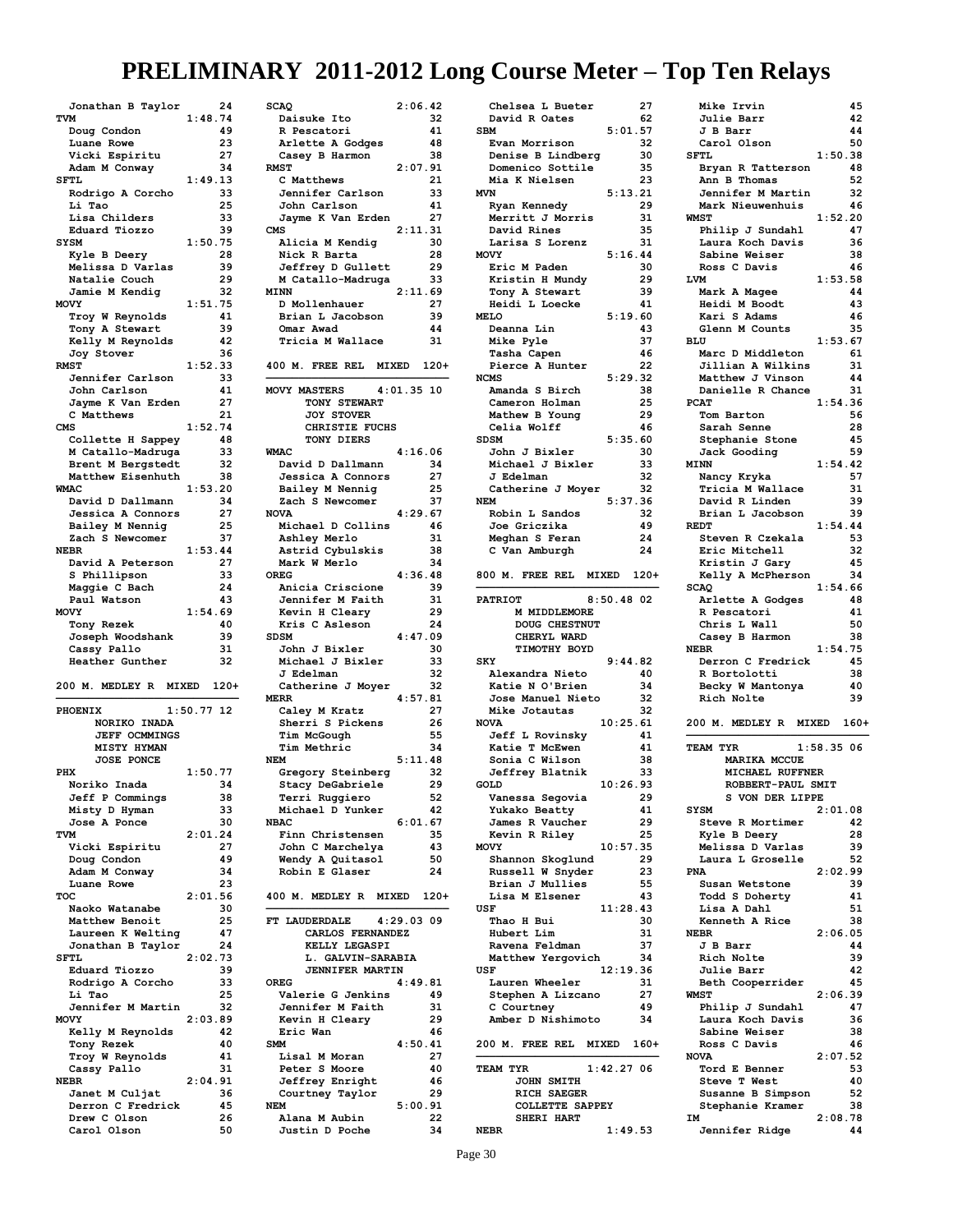| Dave Pushka                                    | 49       |
|------------------------------------------------|----------|
| Robert Young                                   | 48       |
| Heather Howland                                | 32       |
| 2:09.58<br>BLU                                 |          |
| Danielle R Chance                              | 31       |
| Jillian A Wilkins                              | 31<br>61 |
| Marc D Middleton<br>Ross P Bohlken             | 58       |
| <b>REDT</b><br>2:10.24                         |          |
| Kristin J Gary                                 | 45       |
| Eric Mitchell                                  | 32       |
| Steven R Czekala                               | 53       |
| Kelly A McPherson                              | 34       |
| 2:10.99<br><b>NEM</b>                          |          |
| C Pansini Rose                                 | 32       |
| Martinez Quintanilla                           | 31       |
| Karin E Stokes                                 | 51       |
| Bob R Plencner<br><b>SFTL</b><br>2:12.30       | 60       |
| Lisa Childers                                  | 33       |
| Kelly A Legaspi                                | 41       |
| Graeme A Fiser                                 | 46       |
| Terry L Lage                                   | 44       |
|                                                |          |
| 400 M. FREE REL<br>MIXED                       | $160+$   |
|                                                |          |
| 3:58.0509<br><b>SCAQ</b>                       |          |
| <b>JENNY COOK</b>                              |          |
| ERIK HOCHSTEIN                                 |          |
| <b>MATTHEW CORNUE</b><br><b>ARLETTE GODGES</b> |          |
| 4:35.72<br><b>OREG</b>                         |          |
| Christian F Tujo                               | 41       |
| Jayna M Tomac                                  | 40       |
| Cheryl A Morgen                                | 43       |
| Jim A Ivelich                                  | 50       |
| <b>SDSM</b><br>4:38.40                         |          |
| Stephen Banister                               | 29       |
| Claudia Ettelson                               | 51       |
| Kenton R Jones                                 | 45       |
| Kristina Maroudis                              | 37       |
| 4:47.94<br><b>MVN</b><br>Ann M Segraves        | 41       |
| Meredith E May                                 | 38       |
| Michael K Clark                                | 44       |
| Michael C Kolarov                              | 40       |
| 4:52.06<br><b>NEM</b>                          |          |
| K Chmielewski                                  | 37       |
| W Breckwoldt                                   | 52       |
| Lianne Nihan                                   | 24       |
| David S Judelson                               | 56       |
| 4:59.20<br><b>MVN</b>                          |          |
| William Franklin<br>Eileen T Span              | 34<br>47 |
| Tom C Sorenson                                 | 39       |
| T Sorenson                                     | 46       |
| 4:59.23<br><b>MOVY</b>                         |          |
| Michelle Washburn                              | 38       |
| Amy Torkelson                                  | 39       |
| Barry R Holcomb                                | 43       |
| Peter E Davis                                  |          |
|                                                | 47       |
| 5:04.77<br><b>GSMS</b>                         |          |
| Karen K Fuss                                   | 46       |
| Joel A Schmaltz                                | 42       |
| <b>Julie A Warner</b>                          | 50       |
| <b>Jeff Moxie</b>                              | 54       |
| PALM<br>5:09.26                                | 65       |
| Jay Brzezinski                                 | 47       |
| C Hallman-Kenner<br>M Stresemann               | 52       |
| Kari Yocum                                     | 35       |
| GS<br>5:22.85                                  |          |
| Rick Gantt                                     | 45       |
| Deborah G Gambon                               | 55       |
| Leslie Scott                                   | 48       |
| Steven J Stuart                                | 44       |
| 5:26.14<br><b>ROSE</b><br>Michael Whitehead    | 47       |
| Jana P Chesley                                 | 40       |
| Jeffrey W Kreger                               | 47       |
| S Ludwig-Hughes                                | 46       |
|                                                |          |
| 400 M. MEDLEY R MIXED                          | $160+$   |

| N CAROLINA<br>4:27.97 09        |          |          |
|---------------------------------|----------|----------|
| <b>ERIKA BRAUN</b>              |          |          |
| ROB BUTCHER                     |          |          |
| <b>JOSEPH RHYNE</b>             |          |          |
| PATRICIA ROHNER                 |          |          |
| SYSM                            | 4:52.23  |          |
| Kiki Steinberg                  |          | 41       |
| Jamie M Kendig                  |          | 32       |
| Steve R Mortimer                |          | 42       |
| Laura Hamel                     |          | 48       |
| <b>WCM</b>                      | 5:04.47  |          |
| Bryan F Struempf<br>Lisa A Ward |          | 34<br>48 |
|                                 |          |          |
| Kerry L O'Brien                 |          | 55       |
| S Heim-Bowen                    |          | 54       |
| <b>PCAT</b>                     | 5:06.78  |          |
| Stephanie Stone                 |          | 45       |
| Lisa G Greedy                   |          | 48       |
| Adam Hindson                    |          | 42       |
| Jonathan D Sher                 |          | 48       |
| <b>MOVY</b>                     | 5:11.87  |          |
| Susan Blattner                  |          | 55       |
| Tony Rezek                      |          | 40       |
| A Martin-Sherlock               |          | 42       |
| Bob Welchlin                    |          | 55       |
| <b>MELO</b>                     | 5:27.31  |          |
| Camille S Johnson               |          | 39       |
| Kent J Stietzel                 |          | 43       |
| Judy Jensen                     |          | 45       |
| Dirk Lueth                      |          | 46       |
| <b>NEM</b>                      | 5:29.68  |          |
| Razvan Teodorescu               |          | 49       |
| Maureen D Gaines                |          | 53       |
| David S Judelson                |          | 56       |
| Lianne Nihan                    |          | 24       |
| <b>SFTL</b>                     | 5:34.91  |          |
| Lori A Schick                   |          | 49       |
| Graeme A Fiser                  |          | 46       |
| Z Schlichter                    |          | 29       |
| Kristin R Volz                  |          | 39       |
| <b>DCAC</b>                     | 5:35.16  |          |
| Kei Koizumi                     |          | 44       |
| Rebecca A Menes                 |          | 51       |
| Frederick E Dever               |          | 47       |
| Meredith A Stakem               |          | 31       |
| <b>SCAQ</b>                     | 5:41.49  |          |
| Michael J Boosin                |          | 46       |
| Alan Turbin                     |          | 61       |
| Jenifer L Bronson               |          | 31       |
| Melissa J Latt                  |          | 49       |
| MVN                             | 5:43.24  |          |
| J Batcheller                    |          | 44       |
| Robert L Vetter                 |          | 44       |
| Steve Ripic                     |          | 39       |
| Ann M Segraves                  |          | 41       |
|                                 |          |          |
| 800 M. FREE REL MIXED 160+      |          |          |
|                                 |          |          |
| 8:54.37.09<br><b>ILLINOIS</b>   |          |          |
| NADINE DAY                      |          |          |
| ANDREAS SEIBT                   |          |          |
| KIMBERLY STEVENS                |          |          |
| THOMAS MCCABE                   |          |          |
| <b>CONN</b>                     | 9:25.72  |          |
| Danielle Honrath                |          | 27       |
| Gregory O Sargent               |          | 45       |
| <b>Jeff Sargent</b>             |          | 48       |
| Galen D Rinaldi                 |          | 44       |
| <b>MELO</b>                     | 9:57.17  |          |
| Jana Matena                     |          | 50       |
| Thomas D Anderson               |          | 51       |
| Lisa M Sheeper                  |          | 48       |
| Pierce A Hunter                 |          | 22       |
| SMM                             | 10:04.78 |          |
| Moby R Coquillard               |          | 49       |
| Courtney Taylor                 |          | 29       |
| <b>Jeffrey Enright</b>          |          | 46       |
|                                 |          | 38       |
| Lena Mughannam<br><b>SFTL</b>   |          |          |
|                                 | 10:07.01 | 46       |
| Graeme A Fiser                  |          |          |
|                                 |          |          |
| Jennifer M Martin               |          | 32       |
| Janey C Mayville                |          | 38       |
| Tim Erickson<br><b>NOVA</b>     | 10:58.88 | 56       |

| Wayne Hwang                         | 34       |
|-------------------------------------|----------|
| Mika A Gomez                        | 45       |
| Julia M Juliusson                   | 47       |
| Kevin Jacobs                        | 38       |
| USF<br>11:07.12                     |          |
| Carol M Ogilvie                     | 57       |
| Patrick Mc Bride                    | 43       |
| Martha Gerhan<br>Thomas Henthorne   | 51<br>48 |
| 12:25.91<br><b>MVN</b>              |          |
| Andy N Fujimoto                     | 42       |
| Kelly A Richell                     | 47       |
| Eileen T Span                       | 47       |
| Chris J Wilson                      | 50       |
| USF<br>13:36.43                     |          |
| Kathleen McNamara                   | 52       |
| Jarie G Bolander                    | 41       |
| Ping Mai                            | 42       |
| Barbara G Byrnes                    | 56       |
| 200 M. FREE REL<br><b>MIXED</b>     | $200+$   |
|                                     |          |
| 1:44.9606<br>COLORADO               |          |
| TRIP HEDRICK                        |          |
| KIM CROUCH                          |          |
| KATHY GARNIER                       |          |
| RICHARD ABRAHAMS                    |          |
| 1:51.69<br><b>PNA</b>               |          |
| Lisa A Dahl                         | 51       |
| Kenneth A Rice                      | 38       |
| Donald Graham                       | 58       |
| Charlotte M Davis                   | 62       |
| SYSM<br>1:53.92                     | 58       |
| Jack R Groselle<br>Laura L Groselle | 52       |
| Ellen K Bennett                     | 49       |
| George K Mehok                      | 45       |
| 1:54.37<br>IM                       |          |
| Jennifer Ridge                      | 44       |
| Phil L Dodson                       | 59       |
| Heidi Kafka                         | 50       |
| Robert Young                        | 48       |
| 1:56.34<br><b>MOVY</b>              |          |
| Bill Sherman                        | 54       |
| Brad R Wells                        | 51       |
| Shari Harden                        | 45       |
| Susan Blattner<br><b>NCMS</b>       | 55       |
| 1:56.87<br>Jonathan E Klein         | 55       |
| Alis Woodard                        | 52       |
| Celia Wolff                         | 46       |
| Robert L Schmitz                    | 60       |
| 1:57.30<br><b>NEM</b>               |          |
| Rick Osterberg                      | 38       |
| Karin E Stokes                      | 51       |
| Tracy L Grilli                      | 55       |
| Greg J Shaw                         | 61       |
| 1:57.61<br><b>MELO</b>              |          |
| Barbara L Jones                     | 56       |
| Jana Matena<br>Crick M Waters       | 50<br>51 |
| Philip W Arcuni                     | 54       |
| 1:57.75<br>OREG                     |          |
| K Andrus-Hughes                     | 55       |
| Colette M Crabbe                    | 56       |
| Lou Boone                           | 51       |
| Brent C Washburne                   | 51       |
| <b>MOVY</b><br>1:57.94              |          |
| Don R Yellman                       | 62       |
| Bob Welchlin                        | 55       |
| Lori Terzopoulos                    | 46       |
| A Martin-Sherlock                   | 42       |
| 1:58.79<br><b>DAMM</b>              |          |
| Scott Heber<br>Kristin Henderson    | 46<br>52 |
| Clancy McKenna                      | 61       |
| Janie Cole                          | 59       |
|                                     |          |
| 200 M. MEDLEY R MIXED               | $200+$   |
|                                     |          |
| 2:02.32.05<br><b>SDSM</b>           |          |
| K PIPES-NEILSEN                     |          |
| CAROLINE KRATTLI                    |          |
| SCOTT LAUTMAN                       |          |

| VINUS VAN BAALEN                             |               |
|----------------------------------------------|---------------|
| SYSM                                         | 2:10.74       |
| Edward H Mench<br>Jack R Groselle            | 46<br>58      |
| Ellen K Bennett                              | 49            |
| Laura Hamel                                  | 48            |
| <b>NCMS</b>                                  | 2:10.84       |
| Jonathan E Klein<br>Robert L Schmitz         | 55<br>60      |
| Celia Wolff                                  | 46            |
| Alis Woodard                                 | 52            |
| MOVY<br>Shari Harden                         | 2:11.03<br>45 |
| Robert W Wright                              | 62            |
| A Martin-Sherlock                            | 42            |
| Bill Sherman                                 | 54            |
| SFTL                                         | 2:12.25<br>57 |
| Linda L Larson<br>Lori A Schick              | 49            |
| Bryan R Tatterson                            | 48            |
| Mark Nieuwenhuis                             | 46            |
| <b>DAMM</b>                                  | 2:12.51       |
| Rod Sikora<br>Scott Heber                    | 52<br>46      |
| Janie Cole                                   | 59            |
| Kristin Henderson                            | 52            |
| MOVY                                         | 2:17.36       |
| Brad R Wells<br>Dave N Noble                 | 51<br>69      |
| Lori Terzopoulos                             | 46            |
| Kim L Hoover                                 | 46            |
| <b>NEM</b>                                   | 2:17.88       |
| Tracy L Grilli<br>Beth A Estel               | 55<br>56      |
| Greg J Shaw                                  | 61            |
| John Maclennan                               | 61            |
| <b>MOST</b>                                  | 2:18.37       |
| Andrew J Gale<br>Steven C Richey             | 46<br>52      |
| Susan R Ingraham                             | 53            |
| Suzanne E Cuda                               | 52            |
| SDSM                                         | 2:18.38       |
| Emily S Parker                               | 27            |
|                                              |               |
| Peter Andersen                               | 69            |
| Mike R Freshley<br>Jasmine Stiles            | 71<br>46      |
| CMS                                          | 2:19.23       |
| Collette H Sappey                            | 48            |
| Jamie Louie                                  | 55<br>50      |
| Edward L Melanson<br>Ute C Boileau           | 50            |
|                                              |               |
| 400 M. FREE REL MIXED                        | $200+$        |
| <b>OREGON</b>                                | 4:13.62.06    |
| K. ANDRUS-HUGHES                             |               |
| STEVE<br><b>MANN</b>                         |               |
| <b>ARLENE DELMAGE</b><br><b>MIKE TENNANT</b> |               |
| GOLD                                         | 4:45.01       |
| Celia C Devanney                             | 55            |
| Jonathan B Olsen                             | 49            |
| Leticia Castro                               | 52            |
| George L Schmidt<br><b>SCAQ</b>              | 62<br>4:45.52 |
| Michael J Boosin                             | 46            |
| Kim Meyer                                    | 54            |
| James B Lucas                                | 62            |
| Melissa J Latt<br>GS                         | 49<br>5:00.09 |
| Carolyn B Harrell                            | 51            |
| Kelly R Gillig                               | 54            |
| Douglas D Long                               | 59            |
| Neal L Vestal<br><b>MVN</b>                  | 58<br>5:05.01 |
| Bonnie L Spivey                              | 54            |
| Linda D Spadoni                              | 53            |
| Dan G Forster                                | 52            |
| Chris A Downey<br><b>MINN</b>                | 61<br>5:10.79 |
| David R Linden                               | 39            |
| Brian K Holthus                              | 55            |
| Pamela C Ogden<br>Nancy Kryka                | 55<br>57      |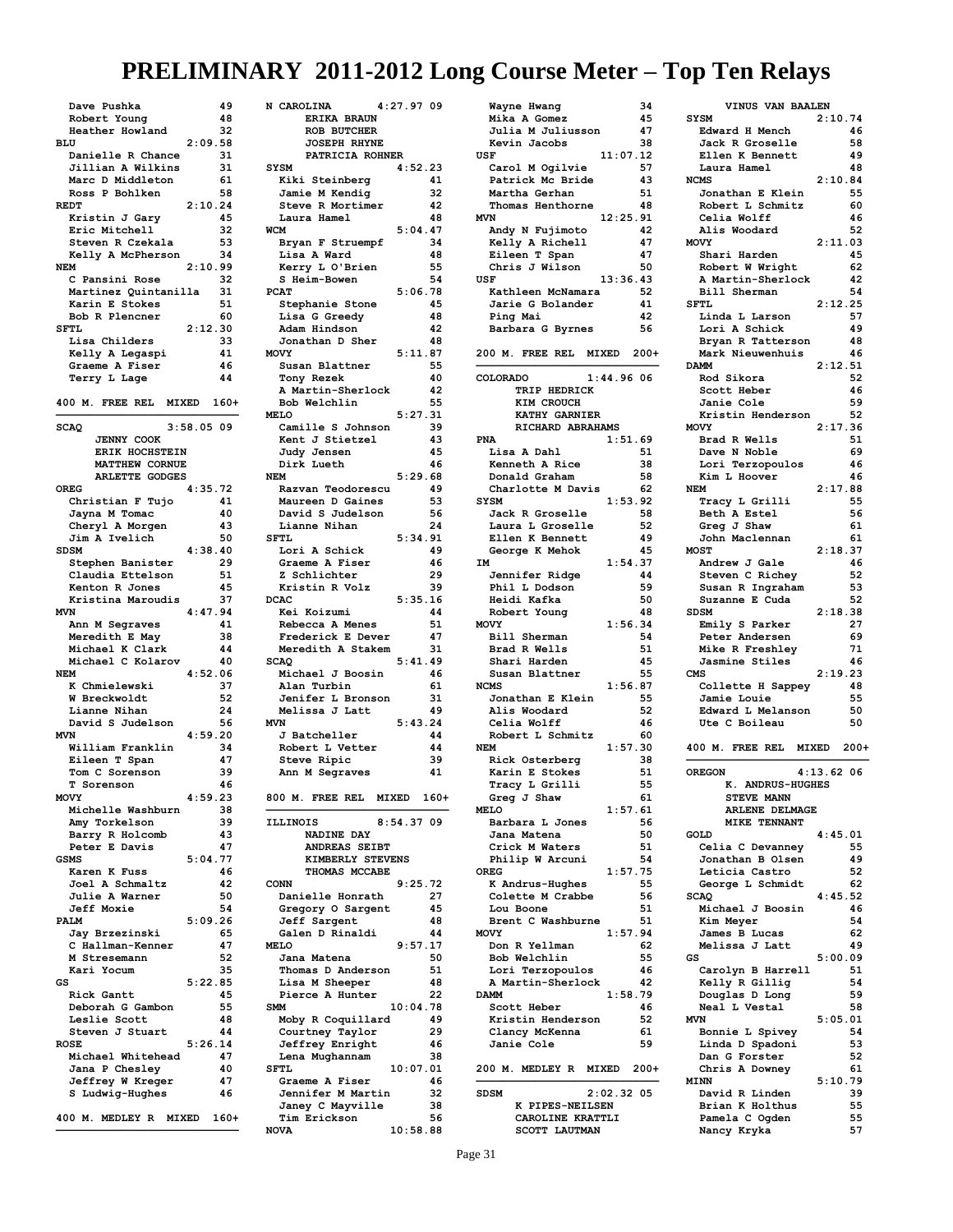| <b>SDSM</b>                           | 5:17.90      |          |
|---------------------------------------|--------------|----------|
| Mike R Freshley                       |              | 71       |
| Abel Menchaca                         |              | 55       |
| Emma Piggott<br>Marieke Thayer        |              | 38<br>51 |
| <b>MVN</b>                            | 5:23.19      |          |
| Alison A Mitchell                     |              | 58       |
| Karin M Kalk                          |              | 49       |
| John M Bright                         |              | 48       |
| Michael R Heather<br><b>WMAC</b>      | 5:27.00      | 58       |
| Denise Connors                        |              | 58       |
| Cheryl R Zuccaro                      |              | 48       |
| David L Clark                         |              | 55       |
| James B Biles<br><b>FINS</b>          |              | 51       |
| Merrill J Hilf                        | 5:28.02      | 52       |
| John P Roman                          |              | 57       |
| George T Horan                        |              | 58       |
| Caroline F Stein                      |              | 42       |
| <b>GSMS</b>                           | 5:30.18      |          |
| Melinda Chappell<br>Eric Wright       |              | 52<br>47 |
| Janet J Thiel                         |              | 55       |
| R Todd Rehanek                        |              | 51       |
|                                       |              |          |
| MEDLEY R<br>400 M.<br><b>MIXED</b>    |              | $200+$   |
| <b>OREGON</b>                         | $4:41.46$ 08 |          |
| K. ANDRUS-HUGHES                      |              |          |
| PATRICK ALLENDER                      |              |          |
| <b>ARLENE DELMAGE</b>                 |              |          |
| MIKE TENNANT                          |              |          |
| <b>MELO</b><br>Barbara L Jones        | 5:11.46      | 56       |
| Jana Matena                           |              | 50       |
| Philip W Arcuni                       |              | 54       |
| Crick M Waters                        |              | 51       |
| <b>NEM</b>                            | 5:11.48      |          |
| Michael D Yunker<br>Rick A Battistini |              | 42<br>58 |
| Michele M Roy                         |              | 48       |
|                                       |              |          |
| Karen M Mareb                         |              | 54       |
| SYSM                                  | 5:13.62      |          |
| Deanna Doyle                          |              | 54       |
| Edward H Mench                        |              | 46       |
| Fernette Ramnath                      |              | 47       |
| <b>Bill Brenner</b><br><b>SDSM</b>    | 5:23.04      | 54       |
| Kristina Maroudis                     |              | 37       |
| Mike R Freshley                       |              | 71       |
| Kenton R Jones                        |              | 45       |
| Marieke Thayer                        |              | 51       |
| USF<br>Kent P Ford                    | 5:48.38      | 58       |
| Jack Ewing                            |              | 52       |
| Carol M Ogilvie                       |              | זכ       |
| Martha Gerhan                         |              | 51       |
| <b>MVN</b>                            | 5:55.28      |          |
| Kim L Burton<br>Marlow D Peterson     |              | 50<br>52 |
| Michael R Heather                     |              | 58       |
| Eileen T Span                         |              | 47       |
| GAJA                                  | 5:56.14      |          |
| David Hildebrandt                     |              | 57       |
| Andre Diener<br>M Countryman          |              | 43<br>48 |
| Ginger Penn                           |              | 56       |
| GS                                    | 5:59.22      |          |
| Chris R Gibbs                         |              | 59       |
| John V Yennie                         |              | 58       |
| Kelly R Gillig<br>Douglas D Long      |              | 54<br>59 |
| WMAC                                  | 6:07.71      |          |
| David L Clark                         |              | 55       |
| Cheryl R Zuccaro                      |              | 48       |
| James B Biles                         |              | 51       |
| Denise Connors<br><b>MELO</b>         | 6:14.35      | 58       |
| Scott F Marshall                      |              | 51       |
| Louise S Feeley                       |              | 53       |
| Linda C Griffin<br>Michael J Fero     |              | 51<br>54 |

| 800 M.<br>FREE REL MIXED 200+        |              |               |
|--------------------------------------|--------------|---------------|
| <b>SYSM</b><br><b>BILL BRENNER</b>   | 9:27.80      | 10            |
| KEVIN MCCORMICK                      |              |               |
| ELLEN BENNETT<br>ELENE KAY JONES     |              |               |
| <b>SMM</b>                           | 10:08.80     |               |
| James C Stretch                      |              | 47            |
| Cindy S Lee                          |              | 55<br>42      |
| Katie S Elgaaen<br>Tom Reudy         |              | 58            |
| GOLD                                 | 10:13.94     |               |
| Dale A LeClair<br>Leticia Castro     |              | 43<br>52      |
| George L Schmidt                     |              | 62            |
| Jonathan B Olsen                     |              | 49            |
| <b>SFTL</b><br>Ann B Thomas          | 10:39.12     | 52            |
| Marty Hendrick                       |              | 54            |
| Linda L Larson                       |              | 57            |
| David M Read<br><b>SKY</b>           | 10:43.74     | 44            |
| Pam H Martin                         |              | 55            |
| Jimbo Martin                         |              | 54            |
| Sam Blythe<br>Amy L Pope             |              | 53<br>52      |
| <b>SMM</b>                           | 10:48.07     |               |
| Sheldon H Finch                      |              | 60            |
| Denise A Houchens<br>Sara B Nebeling |              | 51<br>53      |
| James S Sweeney                      |              | 59            |
| <b>SDSM</b>                          | 10:50.57     |               |
| Peter Andersen<br>Kenton R Jones     |              | 69<br>45      |
| Linda K Rudolf                       |              | 49            |
| Jasmine Stiles                       |              | 46            |
| <b>GOLD</b><br>Peggy H McDonnell     | 11:09.02     | 57            |
| Lars Ferron                          |              | 57            |
| Celia C Devanney                     |              | 55            |
| Chris Burt<br><b>NOVA</b>            | 11:17.99     | 57            |
| Paula J Fell                         |              | 47            |
| G Von Hoffmann                       |              | 56            |
| Kerry Deputy<br>George W Serbia      |              | 51<br>52      |
| <b>MVN</b>                           | 11:22.28     |               |
| Steven P Willment<br>Kim L Burton    |              | 54<br>50      |
| Karin M Kalk                         |              | 49            |
| Philip W Albright                    |              | 52            |
| <b>MELO</b><br>Bob Carlin            | 11:27.70     | 49            |
| Louise S Feeley                      |              | 53            |
| Kirsten C Kempe                      |              | 45            |
| Michael J Fero                       |              | 54            |
| 200 M. FREE REL                      | <b>MIXED</b> | $240+$        |
| <b>GOLD COAST</b>                    | $1:56.99$ 08 |               |
| PAT SARGEANT                         |              |               |
| DEBBIE CAVANAUGH<br>CAV CAVANAUGH    |              |               |
| DAVID QUIGGIN                        |              |               |
| IM                                   |              | 2:03.55       |
| Bryan J Bateman<br>J Blumenthal      |              | 65<br>58      |
| Jane B Del Greco                     |              | 56            |
| Cynthia L Jones                      |              | 62            |
| TAM<br>Richard Burns                 |              | 2:07.02<br>69 |
| Nancy J Ridout                       |              | 70            |
| Laura B Val                          |              | 61            |
| Alan D Bernard<br>GOLD               |              | 63<br>2:07.27 |
| David Quiggin                        |              | 68            |
| Craig J Burns                        |              | 60            |
| Barbara Protzman<br>Celia C Devanney |              | 58<br>55      |
| <b>WMST</b>                          |              | 2:09.39       |
| Greg J Tharp                         |              | 62            |
| Deb S Coellner                       |              | 61<br>55      |
| Mary Anne Hines                      |              |               |

| Bruce W Rollins                     |           | 63       |
|-------------------------------------|-----------|----------|
| <b>MOST</b>                         | 2:10.93   |          |
| Elaine Valdez<br>Susan Ingraham     |           | 57<br>53 |
| John C Wood                         |           | 66       |
| David P Nordstrom                   |           | 65       |
| <b>MELO</b>                         | 2:11.77   |          |
| Paul D Blumenthal                   |           | 60       |
| Jean W Gillon                       |           | 61       |
| Miki Armstrong                      |           | 59       |
| Robert A Barnick                    |           | 61       |
| <b>PNA</b>                          | 2:12.94   |          |
| Alan Bell                           |           | 62       |
| Sarah Welch                         |           | 65       |
| Sally A Dillon                      |           | 66<br>57 |
| Jeffrey Morrison<br><b>NEM</b>      | 2:13.00   |          |
| Bob R Plencner                      |           | 60       |
| Karen Bierwert                      |           | 60       |
| Barbara R Hummel                    |           | 60       |
| John Maclennan                      |           | 61       |
| OREG                                | 2:14.44   |          |
| Bob A Bruce                         |           | 64       |
| Joy Ward                            |           | 70       |
| Barbara Frid                        |           | 70       |
| Mark B Wren                         |           | 54       |
| SFTL                                | 2:15.39   |          |
| Douglas T Buchan                    |           | 69       |
| Linda Webb                          |           | 67       |
| Linda L Larson<br>Marty Hendrick    |           | 57<br>54 |
|                                     |           |          |
| 200 M. MEDLEY R MIXED               |           | $240+$   |
|                                     |           |          |
| <b>TAMALPAIS</b>                    | 2:09.0609 |          |
| RICHARD BURNS                       |           |          |
| <b>KENNETH FROST</b>                |           |          |
| LAURA VAL                           |           |          |
| <b>BARBARA WHEELER</b>              |           |          |
| <b>PNA</b><br>Donald Graham         | 2:10.98   | 58       |
| Rick Colella                        |           | 61       |
|                                     |           |          |
|                                     |           |          |
| Charlotte M Davis                   |           | 62       |
| Debbie A Glassman<br>TAM            |           | 59       |
| Laura B Val                         | 2:16.40   | 61       |
| Kenneth A Frost                     |           | 68       |
| Greg Tull                           |           | 44       |
| Nancy J Ridout                      |           | 70       |
| SYSM                                | 2:20.57   |          |
| Deanna Doyle                        |           | 54       |
| Rick B Walker                       |           | 62       |
| Keefe L Lodwig                      |           | 69       |
| Kelley Carpenter                    |           | 55       |
| <b>IM</b>                           | 2:24.01   |          |
| Bryan J Bateman                     |           | 65       |
| Jane B Del Greco                    |           | 56<br>55 |
| Thomas J McCabe<br>Georgia McDaniel |           | 66       |
| <b>WMST</b>                         | 2:25.29   |          |
| Greg J Tharp                        |           | 62       |
| Deb S Coellner                      |           | 61       |
| Bruce W Rollins                     |           | 63       |
| Mary Anne Hines                     |           | 55       |
| GOLD                                | 2:28.63   |          |
| David Quiggin                       |           | 68       |
| Peggy H McDonnell                   |           | 57       |
| Craig J Burns                       |           | 60       |
| Danielle Ogier                      |           | 60       |
| <b>SKY</b><br>William Tingley       | 2:30.15   | 62       |
| A Wright Belknap                    |           | 62       |
| John Nolan                          |           | 64       |
| Pam H Martin                        |           | 55       |
| <b>SFTL</b>                         | 2:35.40   |          |
| Marty Hendrick                      |           | 54       |
| Linda Webb                          |           | 67       |
| Ann B Thomas                        |           | 52       |
| Douglas T Buchan                    |           | 69       |
| INDY                                | 2:37.99   |          |
| Jim M Thompson                      |           | 61       |
| Craig J Bauer<br>C Gettelfinger     |           | 60<br>55 |

| INDY                              | 2:43.50      |          |
|-----------------------------------|--------------|----------|
| George J Quigley                  |              | 72       |
| Douglas K Miller<br>C Pedersen    |              | 66<br>54 |
| Lisa L Zedonis                    |              | 51       |
| 400 M. FREE REL                   | MIXED        | $240+$   |
| <b>NEW ENGLAND</b>                | $4:28.01$ 12 |          |
| DANIEL ROGACKI                    |              |          |
| <b>JACKI HIRSTY</b>               |              |          |
| TRACY GRILLI<br><b>GREG SHAW</b>  |              |          |
| <b>NEM</b>                        | 4:28.01      |          |
| Daniel J Rogacki                  |              | 65       |
| Jacki Hirsty                      |              | 60       |
| Tracy L Grilli                    |              | 55       |
| Greg J Shaw<br><b>OREG</b>        | 5:21.47      | 61       |
| Allen J Larson                    |              | 59       |
| Jeanna Summers                    |              | 58       |
| Janet Gettling                    |              | 64       |
| Vern E Dasch                      |              | 63       |
| <b>MESC</b>                       | 5:37.10      |          |
| William I Jones<br>Bill Rupert    |              | 75<br>69 |
| Anne Uecker                       |              | 52       |
| Mary B Estabrook                  |              | 51       |
| <b>GSMS</b>                       | 6:02.31      |          |
| Jay Preslar                       |              | 61       |
| Patti K Hilton                    |              | 60       |
| Judy A Childers                   |              | 58       |
| Robert W List<br>OJAI             | 6:11.02      | 67       |
| Lois A Goodman                    |              | 65       |
| Harry J Delatre                   |              | 66       |
| Kathryn Wachtell                  |              | 49       |
| Ken Umholtz                       |              | 60       |
| <b>MVN</b>                        | 6:12.37      |          |
| Jim M Stewart<br>Kim L Burton     |              | 71<br>50 |
| Jeanne Little                     |              | 75       |
| John F Campbell                   |              | 65       |
| GOLD                              | 6:20.79      |          |
| Cav Cavanaugh                     |              | 77       |
| Cathy Mancino                     |              | 63       |
| Cindi L Wood                      |              | 52       |
| Roy S Sonenshein<br><b>GAJA</b>   | 7:03.79      | 55       |
| Hal F Stolz                       |              | 78       |
| John V Zeigler                    |              | 67       |
| Gina R Barber                     |              | 65       |
| Malena Hankins                    |              | 39       |
| <b>NCMS</b>                       | 7:40.93      |          |
| Camille A Klotz<br>Rita Maynard   |              | 67<br>61 |
| Hans<br>Van Meeteren              |              | 68       |
| Bob Husson                        |              | 67       |
| MICH                              | 7:44.98      |          |
| William L Porter                  |              | 68       |
| Laura J Gogola                    |              | 76       |
| Paula Pendergast                  |              | 58       |
| Donald J Kroeger                  |              | 69       |
| 400 M. MEDLEY R MIXED 240+        |              |          |
|                                   |              |          |
| <b>TAMALPAIS</b><br>RICHARD BURNS | 4:51.95.09   |          |
| <b>KEN FROST</b>                  |              |          |
| LAURA VAL                         |              |          |
| <b>BARBARA WHEELER</b>            |              |          |
| <b>MESC</b>                       | 6:25.62      |          |
| Bill Rupert                       |              | 69       |
| Jill Snyder<br>Dale A Syphers     |              | 66<br>56 |
| Anne Uecker                       |              |          |
| <b>GSMS</b>                       |              | 52       |
|                                   | 6:39.11      |          |
| Patti K Hilton                    |              | 60       |
| Robert W List                     |              | 67       |
| <b>Jay Preslar</b>                |              | 61       |
| Judy A Childers                   |              | 58       |
| <b>MVN</b><br>Jim M Stewart       | 6:59.37      | 71       |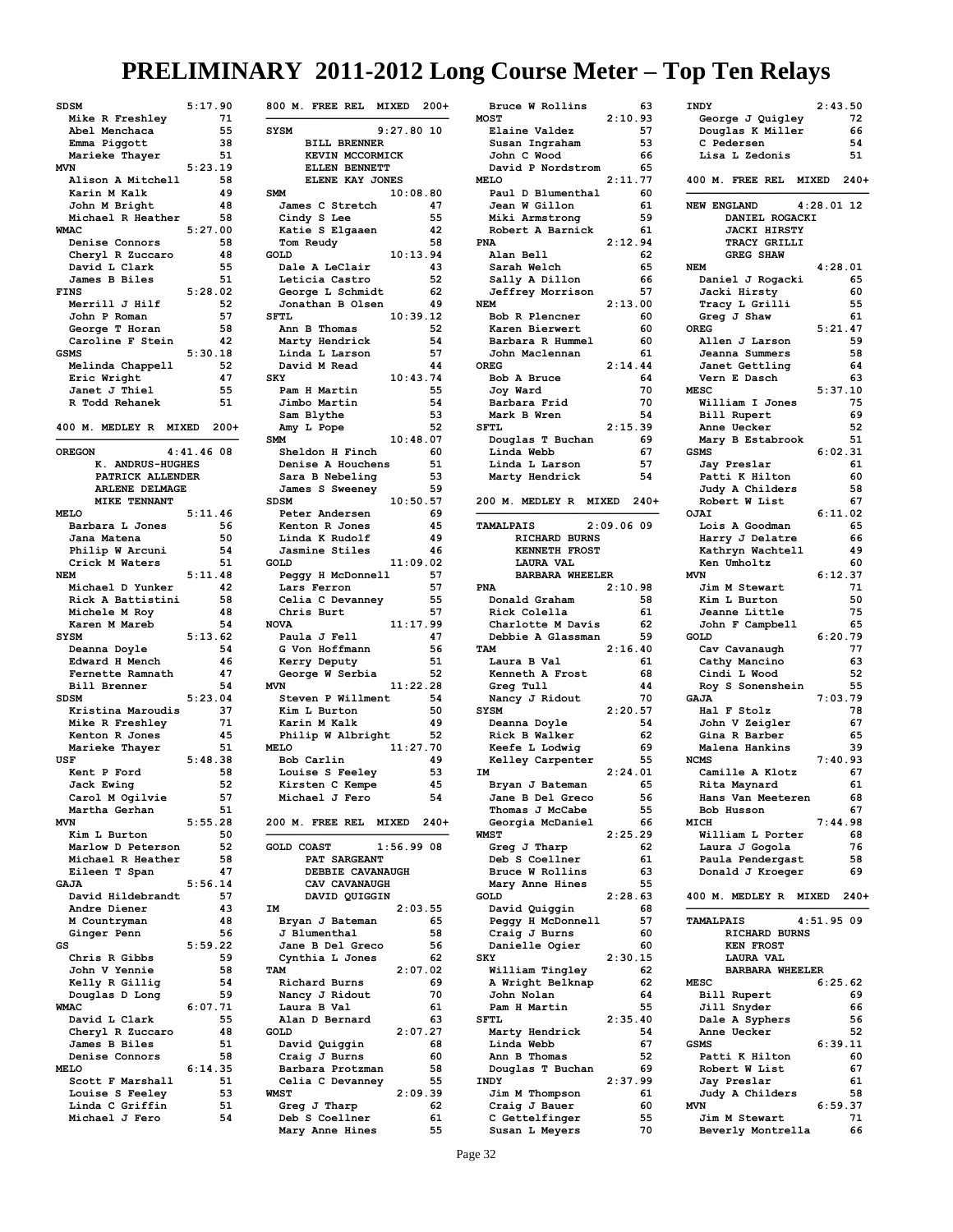| Bonnie L Spivey                    | 54     |
|------------------------------------|--------|
| Robert W Rolph                     | 81     |
| 7:28.95<br><b>MELO</b>             |        |
| Murray McLachlan                   | 71     |
| Edith Collin                       | 67     |
| Katy Basile                        | 53     |
| Richard Peterson                   | 65     |
| 7:32.18<br><b>VMST</b>             |        |
| Laura S Walker                     | 75     |
| Howard U Butts                     | 71     |
| Ralph B Swiger                     | 56     |
| S Loftus-Charley                   | 61     |
| TNYA<br>7:51.88                    |        |
| Helen R Lemay                      | 71     |
| Kent M Lau                         | 50     |
| Tom Malcolm                        | 58     |
|                                    | 75     |
| Barbara J Love                     |        |
| 9:02.42<br>USF                     |        |
| Emma L Perez                       | 57     |
| Richard E Atondo                   | 62     |
| Daniel S Kunihara                  | 61     |
| Martha Gillesby                    | 61     |
| 10:13.92<br>GAJA                   |        |
| June Callaway                      | 78     |
| Herb Chuven                        | 73     |
| Mark L Rogers                      | 47     |
| Charlotte Czekala                  | 74     |
|                                    |        |
| FREE REL MIXED<br>800 M.           | $240+$ |
|                                    |        |
| <b>TAMALPAIS</b><br>$10:09.67$ 10  |        |
| <b>RICHARD BURNS</b>               |        |
| <b>BARBARA WHEELER</b>             |        |
| LAURA VAL                          |        |
| <b>KENNETH FROST</b>               |        |
| <b>MELO</b><br>11:47.47            |        |
|                                    | 45     |
| Judy Jensen                        |        |
| Martin D Michael                   | 69     |
| Judith E Schwartz                  | 58     |
| David R Gildea                     | 69     |
| 11:54.90<br>GOLD                   |        |
| Cathy Mancino                      | 63     |
|                                    |        |
| David I Hoffman                    | 61     |
| Roger L Parsons                    | 65     |
| Barbara Protzman                   | 58     |
| 12:08.89<br><b>MVN</b>             |        |
| Michael R Heather                  | 58     |
| Robert A Russell                   | 69     |
|                                    | 66     |
| Beverly Montrella                  | 54     |
| Bonnie L Spivey<br><b>NOVA</b>     |        |
| 12:31.14                           |        |
| Cori McConkle                      | 58     |
| Gary T Clendenin                   | 61     |
| Kim S Thornton                     | 60     |
| Steven P Owen                      | 61     |
| 13:29.63<br>USF                    |        |
| Kim S Ridinger                     | 61     |
| DJ Niccolls                        | 59     |
| Audrey J Dunn                      | 59     |
| Richard E Atondo                   | 62     |
| 14:13.56<br>USF                    |        |
| Michael W Moore                    | 62     |
| Martha Gillesby                    | 61     |
| Mary J Saal                        | 59     |
| Paul A Virtue                      | 61     |
| 14:35.56<br><b>SKY</b>             |        |
| Theodore M Wathen                  | 65     |
| <b>Stanley Bearden</b>             | 69     |
| Frances B Jones                    | 50     |
| Linda S Hubbuch                    | 67     |
| 0*H*<br>14:58.97                   |        |
|                                    | 78     |
| Nancy A Waite                      | 74     |
| John C Medici                      |        |
| Mary-Chris Kay                     | 59     |
| Thomas E Spence                    | 68     |
| 16:00.48<br><b>NCMS</b>            |        |
| Rita Maynard                       | 61     |
| G Van Meeteren                     | 65     |
| Hans Van Meeteren                  | 68     |
| Bob Husson                         | 67     |
|                                    |        |
| 200 M.<br>FREE REL<br><b>MIXED</b> | $280+$ |
| $2:17.43$ 07<br>SAN DIEGO          |        |

| MIKE FRESHLEY                        |               |
|--------------------------------------|---------------|
| <b>JACKIE MARR</b>                   |               |
| <b>DALE WEBSTER</b><br>GYNT CLIFFORD |               |
| <b>WMST</b>                          | 2:19.95       |
| Thomas D Boak                        | 69            |
| Carolyn Boak                         | 67            |
| Joann Leilich                        | 73            |
| Bob Bailie<br><b>MOST</b>            | 77<br>2:26.06 |
| Louis M Raiborn                      | 81            |
| Jane C Birkhead                      | 72            |
| Graham M Johnston                    | 81            |
| Susan R Ingraham                     | 53            |
| <b>SDSM</b><br><b>Bob Best</b>       | 2:33.05<br>80 |
| Mike R Freshley                      | 71            |
| Deborah Raboin                       | 61            |
| Anne H Williams                      | 74            |
| <b>SLAM</b>                          | 2:33.68       |
| Larry A Good                         | 78            |
| Thomas O Maine<br>Mary M Pohlmann    | 87<br>67      |
| S Petersen                           | 50            |
| <b>MELO</b>                          | 2:35.96       |
| Bill Dawson                          | 70            |
| Ann Kay                              | 78            |
| Cynthia L Dutro<br>David R Gildea    | 64            |
| <b>CMS</b>                           | 69<br>2:37.16 |
| Thom Burgess                         | 70            |
| Janet G Sachs                        | 75            |
| Jane G Oberg                         | 75            |
| Paul McCormick                       | 65            |
| <b>VMST</b><br>Beth Schreiner        | 2:38.89<br>71 |
| Betsy Durrant                        | 71            |
| Tom M Woods                          | 69            |
| Sandy Galletly                       | 70            |
| SDSM                                 | 2:39.77       |
| Bill Coles                           | 77            |
| Donald J Hubbard                     | 85            |
|                                      |               |
| Alta F Stengel                       | 62            |
| Susan E Weston<br><b>NOVA</b>        | 61            |
| Tom Angell                           | 2:45.08<br>72 |
| Kim S Thornton                       | 60            |
| Dionne B Caldwell                    | 80            |
| Richard Andersen                     | 68            |
| <b>NEBR</b>                          | 2:45.88<br>65 |
| Young P Oliver<br>P Harkreader       | 76            |
| Judy A Kennedy                       | 75            |
| Donald Goldstein                     | 66            |
|                                      |               |
| 200 M. MEDLEY R MIXED 280+           |               |
| <b>OREGON</b>                        | 2:34.68 08    |
| <b>JOY WARD</b>                      |               |
| GINGER PIERSON                       |               |
| TOM LANDIS                           |               |
| WILLARD LAMB                         |               |
| <b>WMST</b><br>Thomas D Boak         | 2:42.02<br>69 |
| Joann Leilich                        | 73            |
| Bob Bailie                           | 77            |
| Carolyn Boak                         | 67            |
| SDSM                                 | 2:58.32       |
| Eric Hubach<br>Anne H Williams       | 79<br>74      |
| Jorge E Martinez                     | 65            |
| Mary Christensen                     | 67            |
| CMS                                  | 2:59.24       |
| Janet G Sachs                        | 75            |
| Thom Burgess<br>Jane G Oberg         | 70<br>75      |
| Paul McCormick                       | 65            |
| <b>SLAM</b>                          | 3:00.82       |
| Mary M Pohlmann                      | 67            |
| S Petersen                           | 50            |
| Thomas O Maine<br>Larry A Good       | 87<br>78      |

 **Susan Ingraham 53**

| Graham Johnston                        |              | 81       |
|----------------------------------------|--------------|----------|
| De Ette A Sauer<br>William V Blake     |              | 71<br>75 |
| <b>PNA</b>                             | 3:11.24      |          |
| Suzanne L Dills                        |              | 67       |
| Sarah Welch                            |              | 65       |
| Alan Bell                              |              | 62       |
| George Roudebush<br>SDSM               | 3:17.94      | 87       |
| <b>Bill Coles</b>                      |              | 77       |
| Deborah Raboin                         |              | 61       |
| Alta F Stengel                         |              | 62       |
| Jordan B Wolle                         |              | 84       |
| <b>VMST</b>                            | 3:18.13      | 71       |
| Betsy Durrant<br>Sandy Galletly        |              | 70       |
| Ida M Hlavacek                         |              | 70       |
| Tom M Woods                            |              | 69       |
| <b>MOST</b>                            | 3:21.43      |          |
| Louis M Raiborn                        |              | 81       |
| Colleen Holloway<br>Chris Mayhew       |              | 59<br>59 |
| Joe E Gray                             |              | 83       |
| <b>MVN</b>                             | 3:23.52      |          |
| Jim M Stewart                          |              | 71       |
| John F Campbell                        |              | 65       |
| Beverly Montrella                      |              | 66       |
| Maurine Kornfeld                       |              | 91       |
| 400 M. FREE REL<br><b>MIXED</b>        |              | $280+$   |
|                                        |              |          |
| <b>OREGON</b>                          | 5:24.15.08   |          |
| WILLARD LAMB<br><b>JOY WARD</b>        |              |          |
| <b>BARBARA FRID</b>                    |              |          |
| TOM LANDIS                             |              |          |
| SDSM                                   | 5:48.03      |          |
| Bob Best                               |              | 80       |
| Mike R Freshley                        |              | 71       |
| Deborah Raboin<br>Anne H Williams      |              | 61<br>74 |
| <b>MVN</b>                             | 6:47.41      |          |
|                                        |              |          |
|                                        |              | 66       |
| Beverly Montrella<br>Michael Colonnese |              | 68       |
| Margrit Graef                          |              | 81       |
| Rudolf Graef                           |              | 81       |
| OREG                                   | 7:18.10      |          |
| Ralph Mohr                             |              | 71       |
| Kaleo B Schroder                       |              | 76<br>69 |
| Peggy S Whiter<br>John L Spence        |              | 71       |
| <b>FACT</b>                            | 8:05.36      |          |
| Robert Mraovich                        |              | 70       |
| Gail L Grossman                        |              | 57       |
| Shirley Fishlock                       |              | 76<br>85 |
| John E Cornell<br><b>RY</b>            | 8:34         | 95       |
| Tyler Shores                           |              | 76       |
| Nancy Brown                            |              | 76       |
| C Jorgensen                            |              | 67       |
| Ken E Fligsten                         |              | 74       |
| <b>GAJA</b><br>Sue C Ottosen           | 8:51.19      | 69       |
| Roger O Beardmore                      |              | 61       |
| Hal F Stolz                            |              | 78       |
| Charlotte Czekala                      |              | 74       |
| 400 M. MEDLEY R MIXED                  |              | $280+$   |
|                                        |              |          |
| <b>OREGON</b>                          | $6:03.51$ 08 |          |
| <b>JOY WARD</b>                        |              |          |
| <b>GINGER PIERSON</b><br>TOM LANDIS    |              |          |
| WILLARD LAMB                           |              |          |
| <b>MELO</b>                            | 6:42.88      |          |
| Ann Kay                                |              | 78       |
| David R Gildea                         |              | 69       |
| Bill Dawson                            |              | 70<br>64 |
| Cynthia L Dutro<br><b>SDSM</b>         | 6:56.79      |          |
| Betsy T Jordan                         |              | 75       |
| Anne H Williams                        |              | 74       |
| Jorge E Martinez<br>Mark A Krakower    |              | 65<br>69 |

| <b>MARY</b>                            | 8:55.42     |          |
|----------------------------------------|-------------|----------|
| C Jorgensen                            |             | 67       |
| Nancy Brown                            |             | 76       |
| Toby M Shannon                         |             | 64       |
| Ken E Fligsten                         |             | 74       |
| USF<br>Mary A Allen                    | 10:42.92    | 80       |
| Tanako Hagiwara                        |             | 74       |
| Lance Wiscomb                          |             | 67       |
| Daniel R Osborne                       |             | 78       |
| <b>GAJA</b>                            | 10:44.02    |          |
| Nana Whalen                            |             | 75       |
| Charlotte Czekala                      |             | 74       |
| John V Zeigler                         |             | 67       |
| Walter D Leen                          |             | 70       |
| 800 M. FREE REL MIXED                  |             | $280+$   |
| <b>SLAM</b>                            | 12:08.81 09 |          |
| MARY POHLMANN                          |             |          |
| THOMAS MAINE                           |             |          |
| LARRY GOOD                             |             |          |
| TERESA MCDOWELL                        |             |          |
| <b>MELO</b>                            | 12:48.55    | 71       |
| Murray McLachlan<br>Ann Kay            |             | 78       |
| Cynthia L Dutro                        |             | 64       |
| Bill Dawson                            |             | 70       |
| USF                                    | 15:53.43    |          |
| Tanako Hagiwara                        |             | 74       |
| John L Boland                          |             | 63       |
| Janet L Bensu                          |             | 80       |
| Julian Sapirstein<br><b>FMM</b>        |             | 63       |
| Robert M Williams                      | 16:10.78    | 85       |
| Gregory S Rotole                       |             | 58       |
| Patricia Tullman                       |             | 75       |
| Patricia M Bond                        |             | 74       |
| <b>SMM</b>                             | 16:33.39    |          |
| Miek Mc Cubbin                         |             | 77       |
| Ann M Lambertson                       |             | 82       |
| Sterling K Sakai                       |             | 62       |
| Bob Leuten                             |             | 69       |
|                                        |             |          |
| <b>NOVA</b>                            | 17:00.16    |          |
| Maureen McKinley                       |             | 59<br>57 |
| Terry Loftus<br>Dionne B Caldwell      |             | 80       |
| Eugene A Paul                          |             | 84       |
| USF                                    | 21:02.91    |          |
| Maria Boden                            |             | 70       |
| Jack C Fleming                         |             | 77       |
| Richard E Ensor                        |             | 65       |
| Anne B Long<br>USF                     | 22:07.83    | 70       |
| Margaret Voorhees                      |             | 84       |
| Richard Schomburg                      |             | 86       |
| Daniel R Osborne                       |             | 78       |
| Polly Rose                             |             | 70       |
| 200 M. FREE REL MIXED                  |             | $320+$   |
|                                        |             |          |
| SANTA BARBARA                          | 2:55.56 04  |          |
| FRANK PIEMME                           |             |          |
| <b>GRACE ALTUS</b><br><b>RUTH BAAR</b> |             |          |
| <b>JURGEN SCHMIDT</b>                  |             |          |
| <b>FACT</b>                            | 3:23.53     |          |
| Betty S Lorenzi                        |             | 85       |
| Joan K Campbell                        |             | 82       |
| Donald Puchalski                       |             | 73       |
| John E Cornell                         |             | 85       |
| <b>WCM</b><br>Frank B Nieman           | 3:30.49     | 80       |
| Barbara R Owens                        |             | 83       |
| Ann M Hirsch                           |             | 81       |
| Norman E Stupfel                       |             | 80       |
| <b>MVN</b>                             | 3:36.61     |          |
| Robert W Rolph                         |             | 81       |
| Margrit Graef                          |             | 81       |
| Rudolf Graef                           |             | 81       |
| Maurine Kornfeld<br>USF                | 4:22.63     | 91       |
| Mary A Allen                           |             | 80       |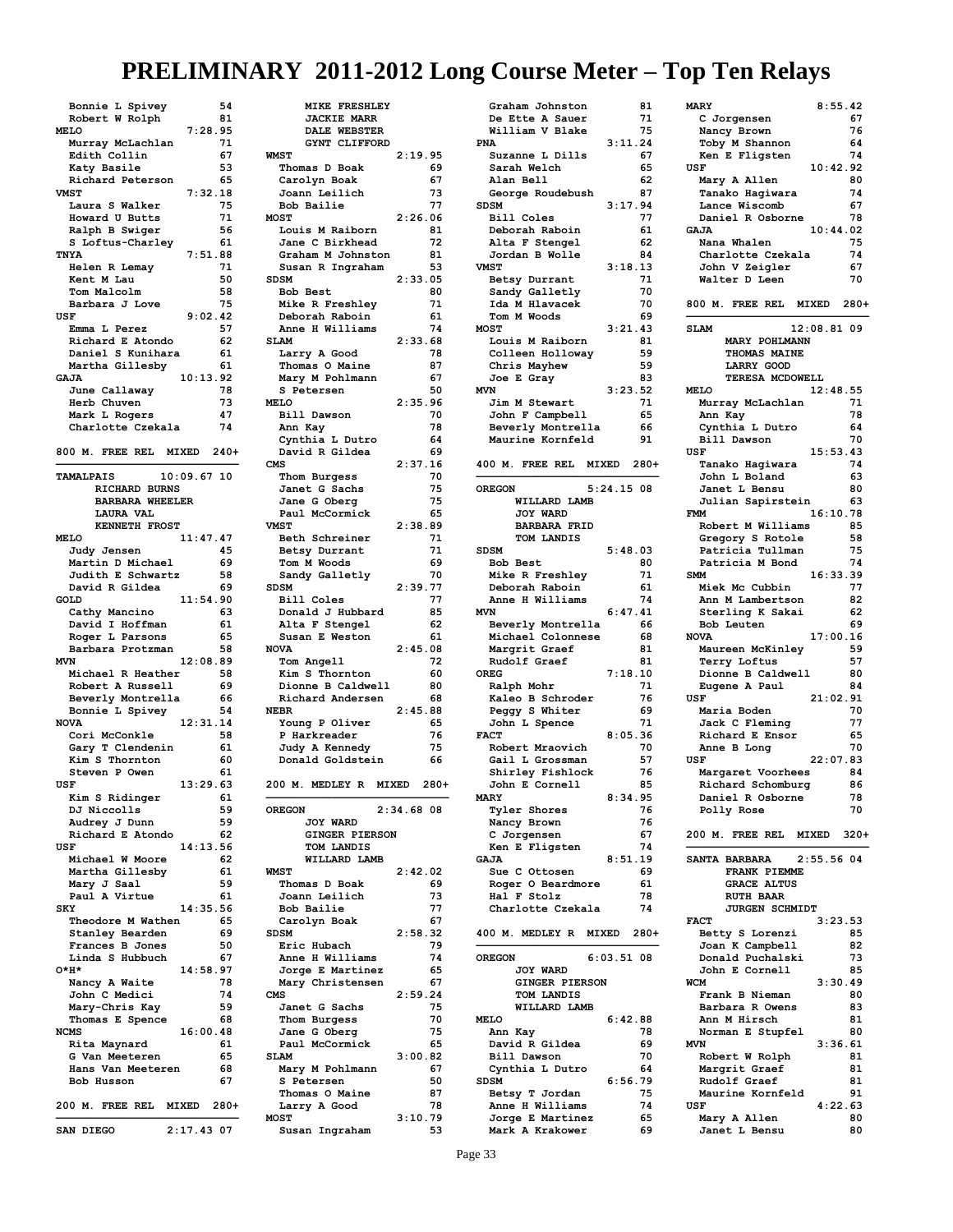| Richard Schomburg                                    | 86            |
|------------------------------------------------------|---------------|
| Daniel R Osborne                                     | 78            |
| 200 M. MEDLEY R MIXED                                | $320+$        |
| FLA MAVERICK<br>$3:26.94$ 10                         |               |
| PAUL HUTINGER                                        |               |
| ROBERT MACDONALD<br>PATRICIA TULLMAN                 |               |
| <b>JEAN TROY</b>                                     |               |
| <b>FACT</b>                                          | 4:17.83       |
| John E Cornell                                       | 85            |
| Milan Kutanovski                                     | 83            |
| Martha Henderson                                     | 76            |
| Shirley Fishlock<br><b>MVN</b>                       | 76<br>4:51.55 |
| Robert W Rolph                                       | 81            |
| Margrit Graef                                        | 81            |
| Maurine Kornfeld                                     | 91            |
| Rudolf Graef                                         | 81            |
|                                                      |               |
| 400 M. FREE REL MIXED                                | $320+$        |
| <b>SANTA BARBARA</b><br>$6:56.05$ 04<br>FRANK PIEMME |               |
| <b>GRACE ALTUS</b>                                   |               |
| <b>RUTH BAAR</b>                                     |               |
| JURGEN SCHMIDT                                       |               |
| <b>MVN</b>                                           | 7:51.76       |
| Robert W Rolph                                       | 81            |
| Margrit Graef<br>Dick Stewart                        | 81<br>72      |
| Maurine Kornfeld                                     | 91            |
|                                                      |               |
| 400 M. MEDLEY R MIXED                                | $320+$        |
| $7:45.92$ 09<br><b>FMM</b>                           |               |
| PAUL HUTINGER                                        |               |
| ROBERT MACDONALD                                     |               |
| PATRICIA TULLMAN<br><b>JEAN TROY</b>                 |               |
| <b>MVN</b>                                           | 8:52.99       |
| Robert W Rolph                                       | 81            |
| Margrit Graef                                        | 81            |
| Dick Stewart                                         | 72            |
| Maurine Kornfeld                                     | 91            |
| 12:16.01<br>USF                                      |               |
| Margaret Voorhees<br>Richard Schomburg               | 84<br>86      |
| Anne B Long                                          | 70            |
| Howard J Kline                                       | 80            |
| <b>GAJA</b><br>13:56.79                              |               |
| Anne A Dunivin                                       | 96            |
| Richard B Dixon                                      | 79            |
| Craig Ray                                            | 74<br>71      |
| Mary-Mead A Mead<br>800 M. FREE REL MIXED            | $320+$        |
|                                                      |               |
| 14:44.35 07<br>SAN DIEGO                             |               |
| <b>FRANK TANNER</b>                                  |               |
| <b>JURGEN SCHMIDT</b>                                |               |
| <b>ADRIENNE PIPES</b><br>RITA SIMONTON               |               |
| No Relays                                            |               |
| 200 M. FREE REL<br><b>MIXED</b>                      | 360+          |
| COAST MASTERS<br>5:26.80 03                          |               |
| HELENE IBERALL                                       |               |
|                                                      |               |
| <b>MAXINE MERLINO</b>                                |               |
| WALTER PFEIFFER<br>WOODY BOWERSOCK                   |               |

**No Relay**